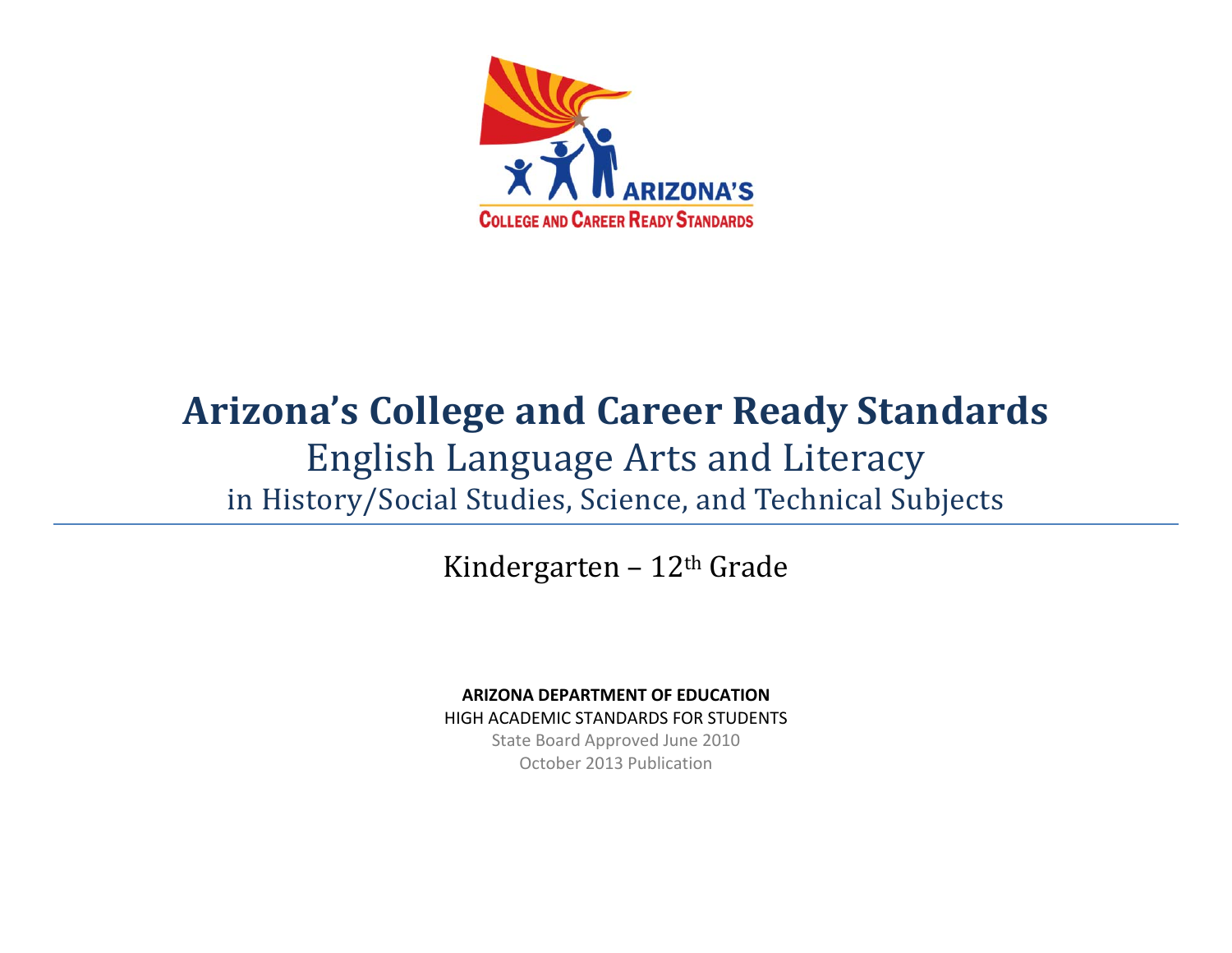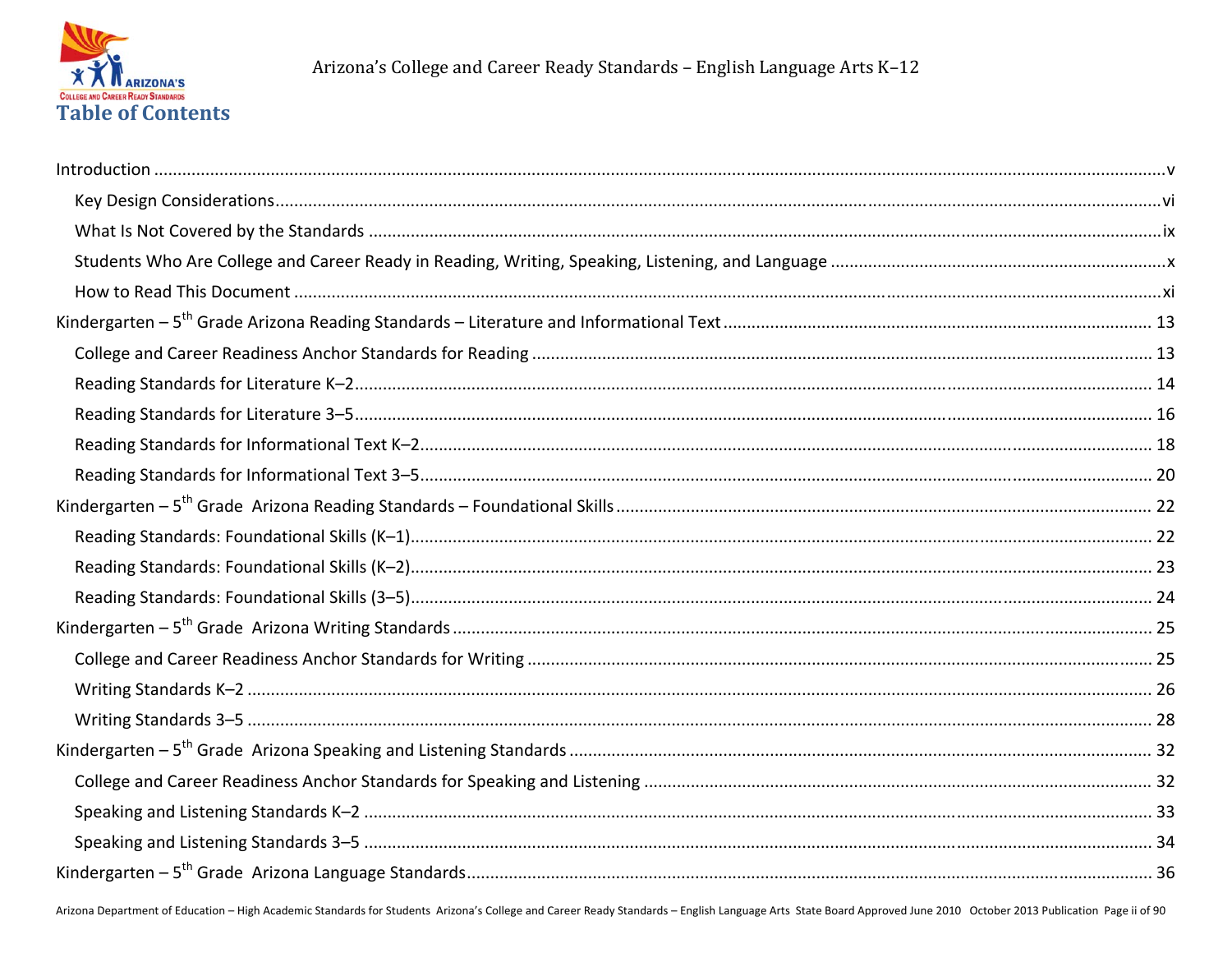

### Arizona's College and Career Ready Standards - English Language Arts K-12

Arizona Department of Education - High Academic Standards for Students Arizona's College and Career Ready Standards - English Language Arts State Board Approved June 2010 October 2013 Publication Page iii of 90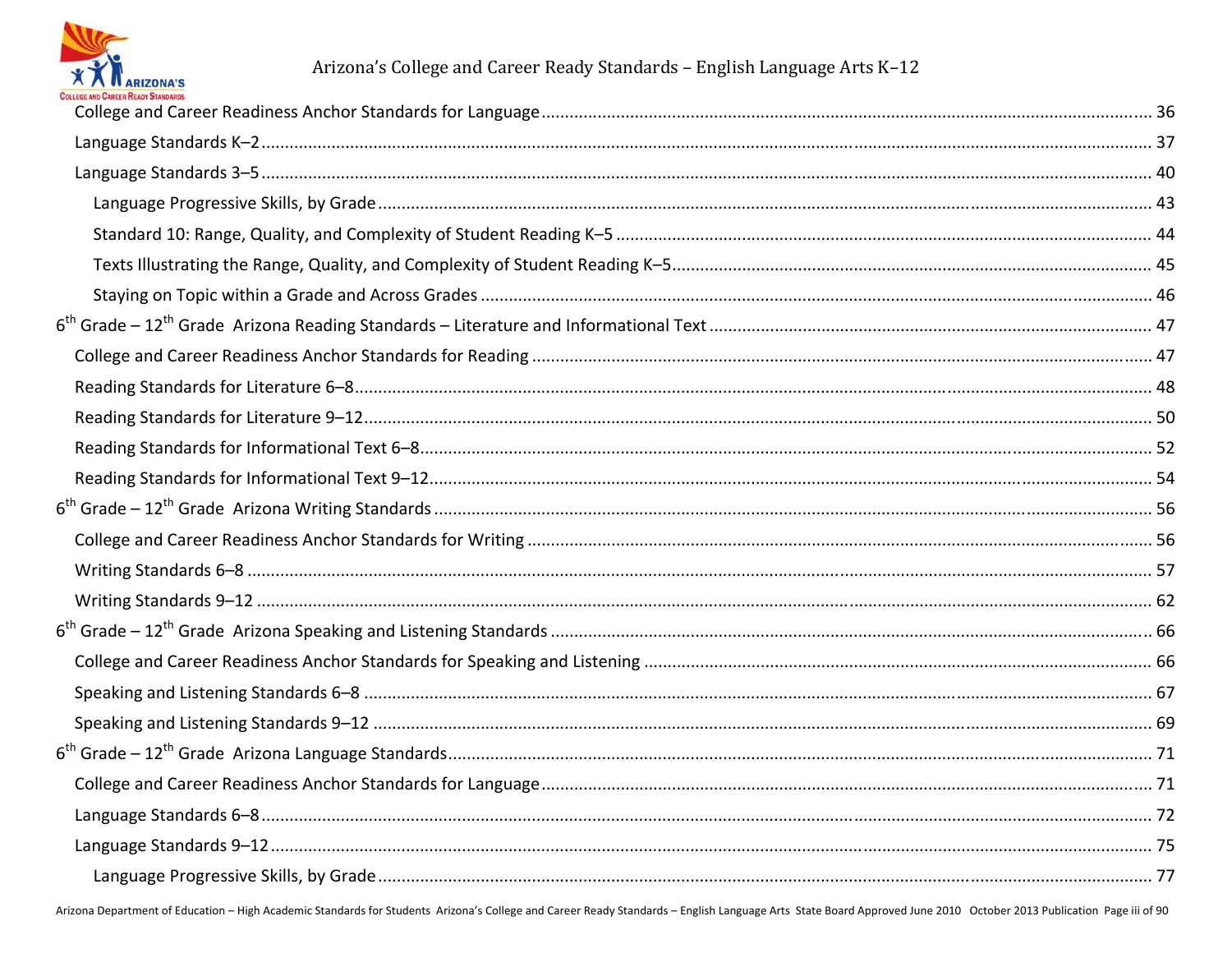

### Arizona's College and Career Ready Standards - English Language Arts K-12

| <b>COLLEGE AND CAREER READT STANDARDS</b> |  |
|-------------------------------------------|--|
|                                           |  |
|                                           |  |
|                                           |  |
|                                           |  |
|                                           |  |
|                                           |  |
|                                           |  |
|                                           |  |
|                                           |  |
|                                           |  |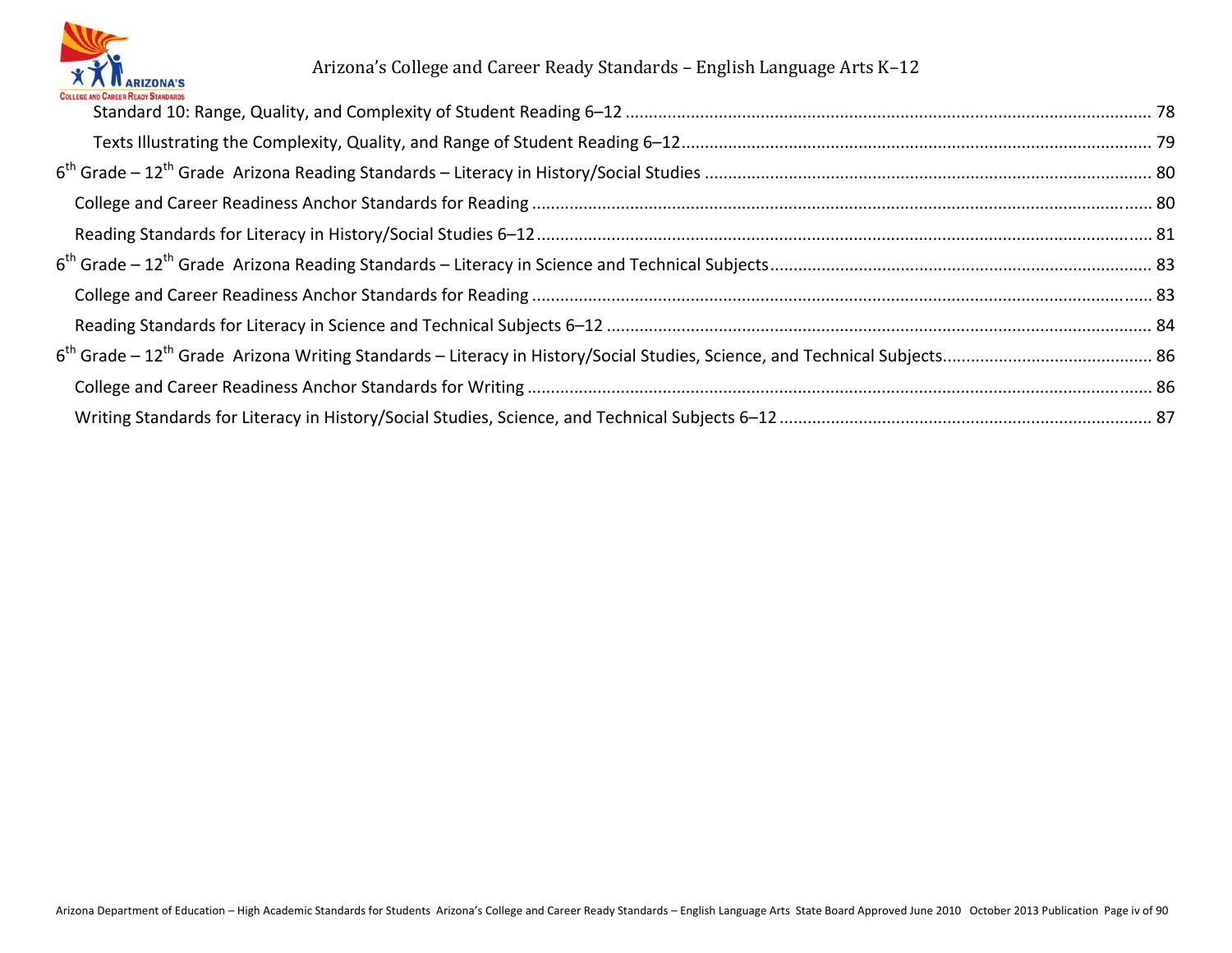

# **INTRODUCTION**

Arizona's College and Career Ready Standards – English Language Arts and Literacy in History/Social Studies, Science, and Technical Subjects ("the Standards") are the culmination of an extended, broad‐based effort to fulfill the charge issued by the states to create the next generation of K–12 standards in order to help ensure that all students are college and career ready in literacy no later than the end of high school.

The present work, led by the Council of Chief State School Officers (CCSSO) and the National Governors Association (NGA), builds on the foundation laid by states in their decades‐long work on crafting high‐quality education standards. The Standards also draw on the most important international models as well as research and input from numerous sources, including state departments of education, scholars, assessment developers, professional organizations, educators from kindergarten through college, parents, students, and other members of the public. In their design and content, refined through successive drafts and numerous rounds of feedback, the Standards represent <sup>a</sup> synthesis of the best elements of standards-related work to date and an important advance over that previous work.

As specified by CCSSO and NGA, the Standards are (1) research and evidence based, (2) aligned with college and work expectations, (3) rigorous, and (4) internationally benchmarked. A particular standard was included in the document only when the best available evidence indicated that its mastery was essential for college and career readiness in <sup>a</sup> twenty‐first‐century, globally competitive society. The Standards are intended to be <sup>a</sup> living work; as new and better evidence emerges, the Standards will be revised accordingly.

The Standards are an extension of <sup>a</sup> prior initiative led by CCSSO and NGA to develop College and Career Readiness (CCR) standards in reading, writing, speaking, listening, and language as well as in mathematics. The CCR Reading, Writing, and Speaking and Listening Standards, released in draft form in September 2009, serve, in revised form, as the backbone for the present document. Grade‐specific K–12 standards in reading, writing, speaking, listening, and language translate the broad (and, for the earliest grades, seemingly distant) aims of the CCR standards into age- and attainment-appropriate terms.

The Standards set requirements not only for English language arts (ELA) but also for literacy in history/social studies, science, and technical subjects. Just as students must learn to read, write, speak, listen, and use language effectively in <sup>a</sup> variety of content areas, so too must the Standards specify the literacy skills and understandings required for college and career readiness in multiple disciplines. Literacy standards for grade 6 and above are predicated on teachers of ELA, history/social studies, science, and technical subjects using their content area expertise to help students meet the particular challenges of reading, writing, speaking, listening, and language in their respective fields. It is important to note that the 6–12 literacy standards in history/social studies, science, and technical subjects are not meant to replace content standards in those areas but rather to supplement them. States may incorporate these standards into their standards for those subjects or adopt them as content area literacy standards.

As a natural outgrowth of meeting the charge to define college and career readiness, the Standards also lay out a vision of what it means to be a literate person in the twentyfirst century. Indeed, the skills and understandings students are expected to demonstrate have wide applicability outside the classroom or workplace. Students who meet the Standards readily undertake the close, attentive reading that is at the heart of understanding and enjoying complex works of literature. They habitually perform the critical reading necessary to pick carefully through the staggering amount of information available today in print and digitally. They actively seek the wide, deep, and thoughtful engagement with high-quality literary and informational texts that builds knowledge, enlarges experience, and broadens worldviews. They reflexively demonstrate the cogent reasoning and use of evidence that is essential to both private deliberation and responsible citizenship in <sup>a</sup> democratic republic. In short, students who meet the Standards develop the skills in reading, writing, speaking, and listening that are the foundation for any creative and purposeful expression in language.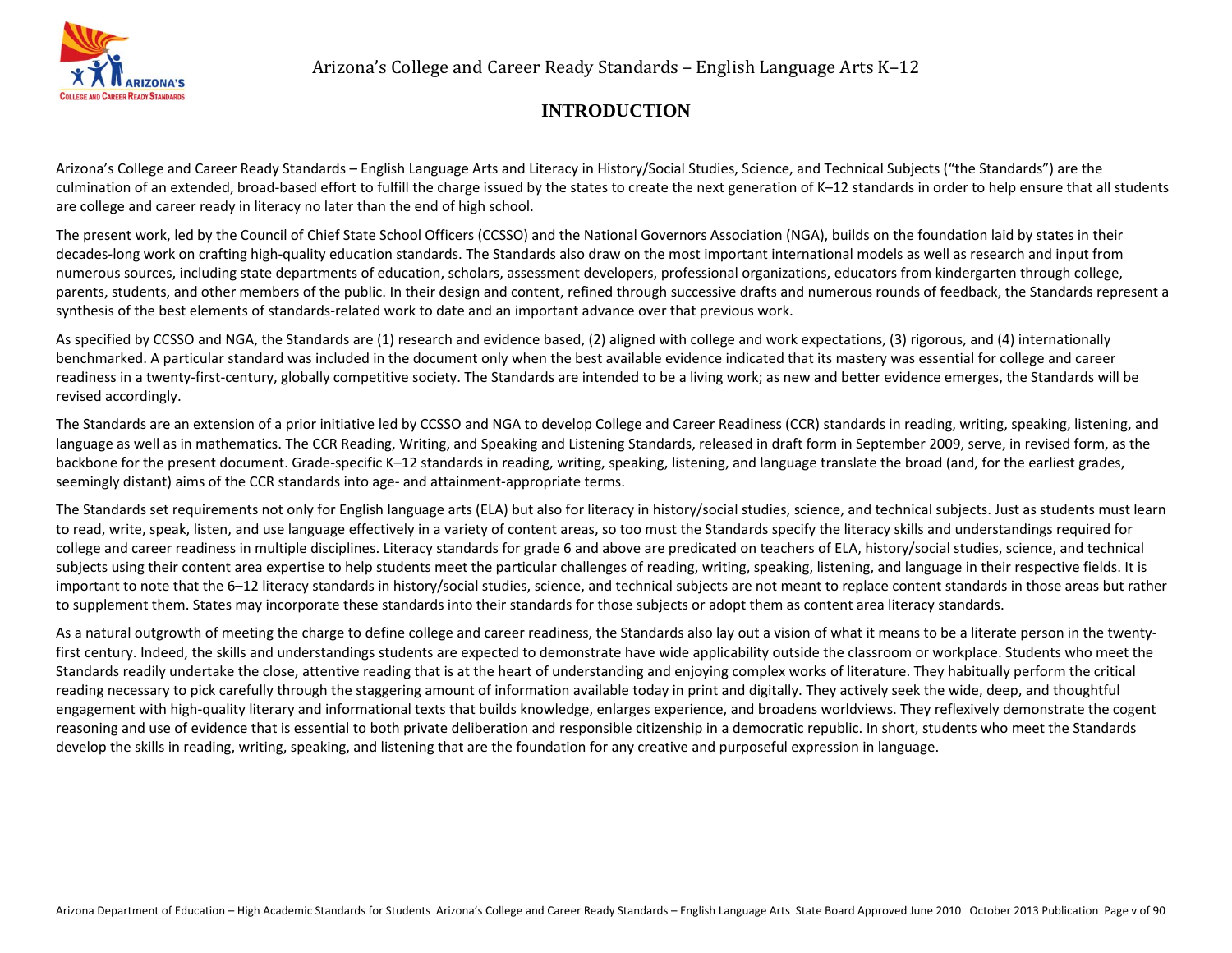

#### **CCR and grade‐specific standards**

The CCR standards anchor the document and define general, cross‐disciplinary literacy expectations that must be met for students to be prepared to enter college and workforce training programs ready to succeed. The K–12 grade-specific standards define end-of-year expectations and a cumulative progression designed to enable students to meet college and career readiness expectations no later than the end of high school. The CCR and high school (grades 9–12) standards work in tandem to define the college and career readiness line—the former providing broad standards and the latter providing additional specificity. Hence, both should be considered when developing college and career readiness assessments.

Students advancing through the grades are expected to meet each year's grade‐specific standards, retain or further develop skills and understandings mastered in preceding grades, and work steadily toward meeting the more general expectations described by the CCR standards.

#### **Grade levels for K–8; grade bands for 9–10 and 11–12**

The Standards use individual grade levels in kindergarten through grade 8 to provide useful specificity; the Standards use two-year bands in grades 9–12 to allow schools, districts, and states flexibility in high school course design.

#### **A focus on results rather than means**

By emphasizing required achievements, the Standards leave room for teachers, curriculum developers, and states to determine how those goals should be reached and what additional topics should be addressed. Thus, the Standards do not mandate such things as <sup>a</sup> particular writing process or the full range of metacognitive strategies that students may need to monitor and direct their thinking and learning. Teachers are thus free to provide students with whatever tools and knowledge their professional judgment and experience identify as most helpful for meeting the goals set out in the Standards.

#### **An integrated model of literacy**

Although the Standards are divided into Reading, Writing, Speaking and Listening, and Language strands for conceptual clarity, the processes of communication are closely connected, as reflected throughout this document. For example, writing standard 9 requires that students be able to write about what they read. Likewise, Speaking and Listening standard 4 sets the expectation that students will share findings from their research.

#### **Research and media skills blended into the Standards as <sup>a</sup> whole**

To be ready for college, workforce training, and life in <sup>a</sup> technological society, students need the ability to gather, comprehend, evaluate, synthesize, and report on information and ideas, to conduct original research in order to answer questions or solve problems, and to analyze and create <sup>a</sup> high volume and extensive range of print and nonprint texts in media forms old and new. The need to conduct research and to produce and consume media is embedded into every aspect of today's curriculum. In like fashion, research and media skills and understandings are embedded throughout the Standards rather than treated in <sup>a</sup> separate section.

#### **Shared responsibility for students' literacy development**

The Standards insist that instruction in reading, writing, speaking, listening, and language is <sup>a</sup> shared responsibility within the school. The K–5 standards include expectations for reading, writing, speaking, listening, and language applicable to a range of subjects, including but not limited to ELA. The grades 6–12 standards are divided into two sections, one for ELA and the other for history/social studies, science, and technical subjects. This division reflects the unique, time‐honored place of ELA teachers in developing students' literacy skills while at the same time recognizing that teachers in other areas must have <sup>a</sup> role in this development as well.

Part of the motivation behind the interdisciplinary approach to literacy promulgated by the Standards is extensive research establishing the need for college and career ready students to be proficient in reading complex informational text independently in <sup>a</sup> variety of content areas. Most of the required reading in college and workforce training programs is informational in structure and challenging in content; postsecondary education programs typically provide students with both <sup>a</sup> higher volume of such reading than is generally required in K–12 schools and comparatively little scaffolding.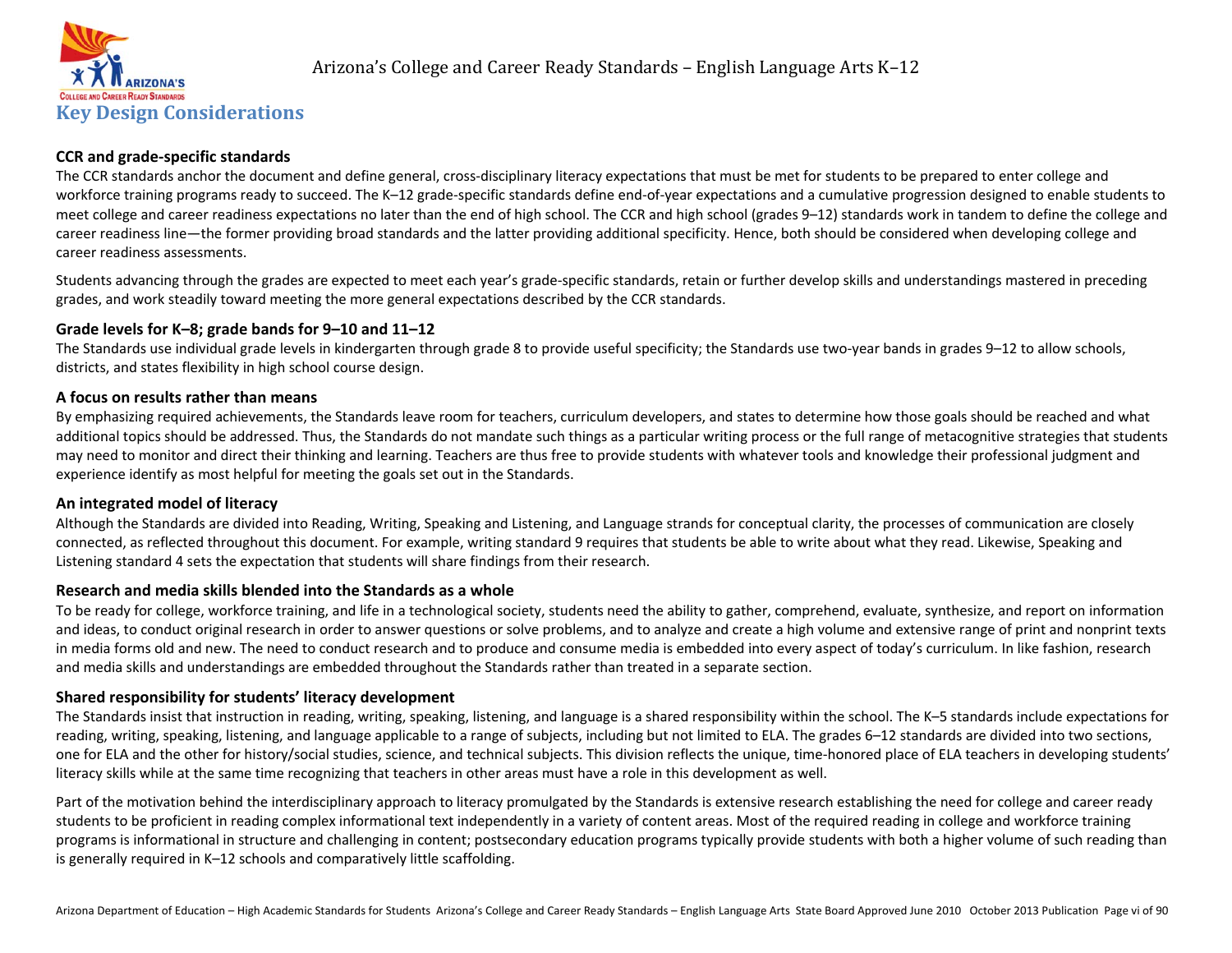

The Standards are not alone in calling for <sup>a</sup> special emphasis on informational text. The 2009 reading framework of the National Assessment of Educational Progress (NAEP) requires <sup>a</sup> high and increasing proportion of informational text on its assessment as students advance through the grades.

#### **Distribution of Literary and Informational Passages by Grade in the 2009 NAEP Reading Framework**

| Grade | Literary | Informational |
|-------|----------|---------------|
|       | 50%      | 50%           |
|       | 45%      | 55%           |
|       | 30%      | 70%           |

Source: National Assessment Governing Board. (2008). *Reading framework for the 2009 National Assessment of Educational Progress.* Washington, DC: U.S. Government Printing Office.

The Standards aim to align instruction with this framework so that many more students than at present can meet the requirements of college and career readiness. In K–5, the Standards follow NAEP's lead in balancing the reading of literature with the reading of informational texts, including texts in history/social studies, science, and technical subjects. In accord with NAEP's growing emphasis on informational texts in the higher grades, the Standards demand that a significant amount of reading of informational texts take place in and outside the ELA classroom. Fulfilling the Standards for 6–12 ELA requires much greater attention to <sup>a</sup> specific category of informational text—literary nonfiction—than has been traditional. Because the ELA classroom must focus on literature (stories, drama, and poetry) as well as literary nonfiction, <sup>a</sup> great deal of informational reading in grades 6–12 must take place in other classes if the NAEP assessment framework is to be matched instructionally.<sup>1</sup> To measure students' growth toward college and career readiness, assessments aligned with the Standards should adhere to the distribution of texts across grades cited in the NAEP framework.

NAEP likewise outlines <sup>a</sup> distribution across the grades of the core purposes and types of student writing. The 2011 NAEP framework, like the Standards, cultivates the development of three mutually reinforcing writing capacities: writing to persuade, to explain, and to convey real or imagined experience. Evidence concerning the demands of college and career readiness gathered during development of the Standards concurs with NAEP's shifting emphases; standards for grades 9–12 describe writing in all three forms, but, consistent with NAEP, the overwhelming focus of writing throughout high school should be on arguments and informative/explanatory texts.<sup>2</sup>

#### **Distribution of Communicative Purposes by Grade in the 2011 NAEP Writing Framework**

| Grade | <b>To Persuade</b> | <b>To Explain</b> | To Convey Experience |
|-------|--------------------|-------------------|----------------------|
|       | 30%                | 35%               | 35%                  |
|       | 35%                | 35%               | 30%                  |
|       | 40%                | 40%               | 20%                  |

Source: National Assessment Governing Board. (2007). Writing framework for the 2011 National Assessment of Educational Progress, pre‐publication edition. Iowa City, IA: ACT, Inc.

It follows that writing assessments aligned with the Standards should adhere to the distribution of writing purposes across grades outlined by NAEP.

<sup>&</sup>lt;sup>1</sup>The percentages on the table reflect the sum of student reading, not just reading in ELA settings. Teachers of senior English classes, for example, are not required to devote 70 percent of reading to informational texts Rather, 70 percent of student reading across the grade should be informational.

 $^2$ As with reading, the percentages in the table reflect the sum of student writing, not just writing in ELA settings.

Arizona Department of Education – High Academic Standards for Students Arizona's College and Career Ready Standards – English Language Arts State Board Approved June 2010 October 2013 Publication Page vii of 90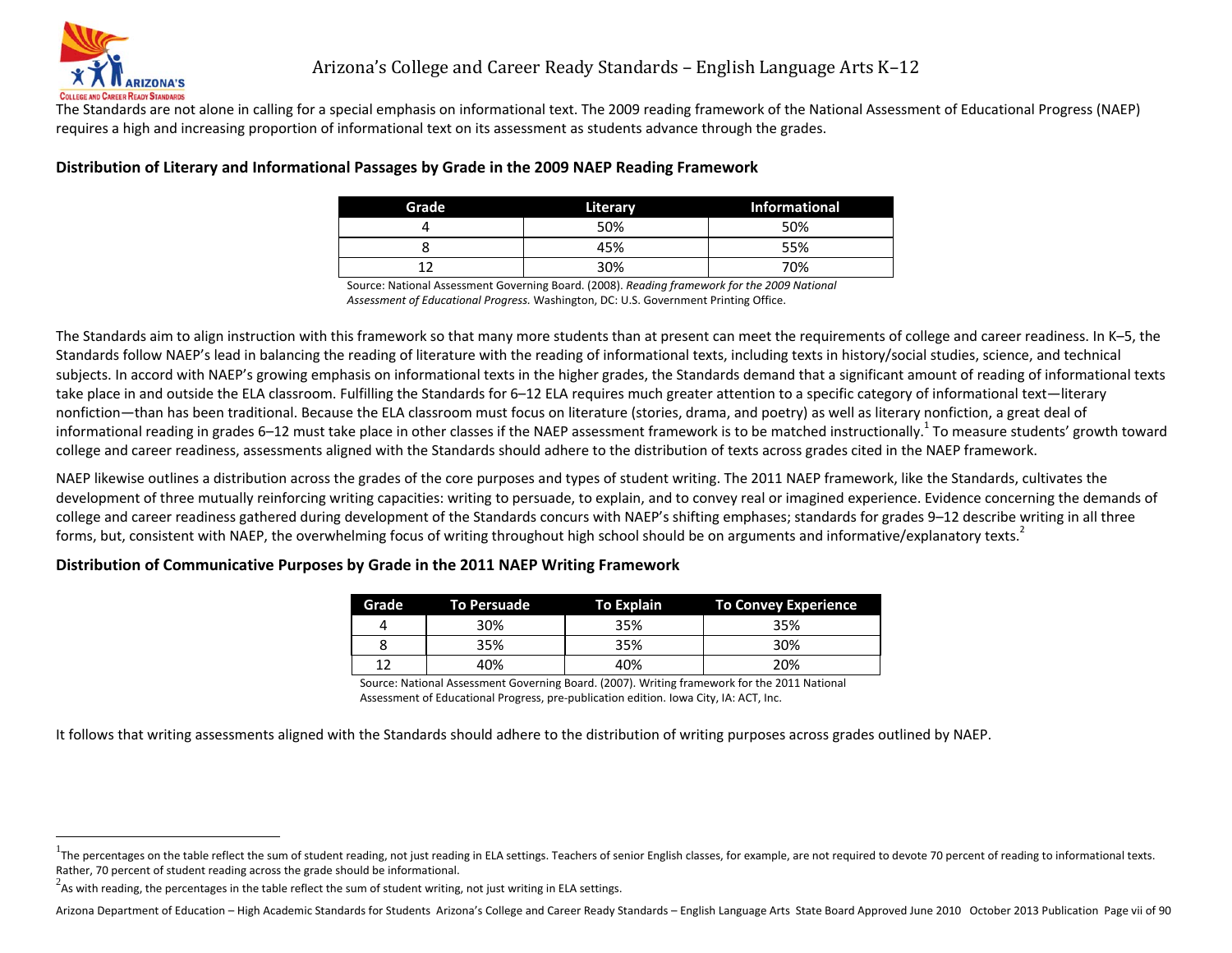

### Arizona's College and Career Ready Standards - English Language Arts K-12

#### **Focus and coherence in instruction and assessment**

While the Standards delineate specific expectations in reading, writing, speaking, listening, and language, each standard need not be <sup>a</sup> separate focus for instruction and assessment. Often, several standards can be addressed by <sup>a</sup> single rich task. For example, when editing writing, students address Writing standard 5 ("Develop and strengthen writing as needed by planning, revising, editing, rewriting, or trying a new approach") as well as Language standards 1–3 (which deal with conventions of Standard English and knowledge of language). When drawing evidence from literary and informational texts per Writing standard 9, students are also demonstrating their comprehension skill in relation to specific standards in Reading. When discussing something they have read or written, students are also demonstrating their speaking and listening skills. The CCR anchor standards themselves provide another source of focus and coherence.

The same ten CCR anchor standards for Reading apply to both literary and informational texts, including texts in history/social studies, science, and technical subjects. The ten CCR anchor standards for Writing cover numerous text types and subject areas. This means that students can develop mutually reinforcing skills and exhibit mastery of standards for reading and writing across <sup>a</sup> range of texts and classrooms.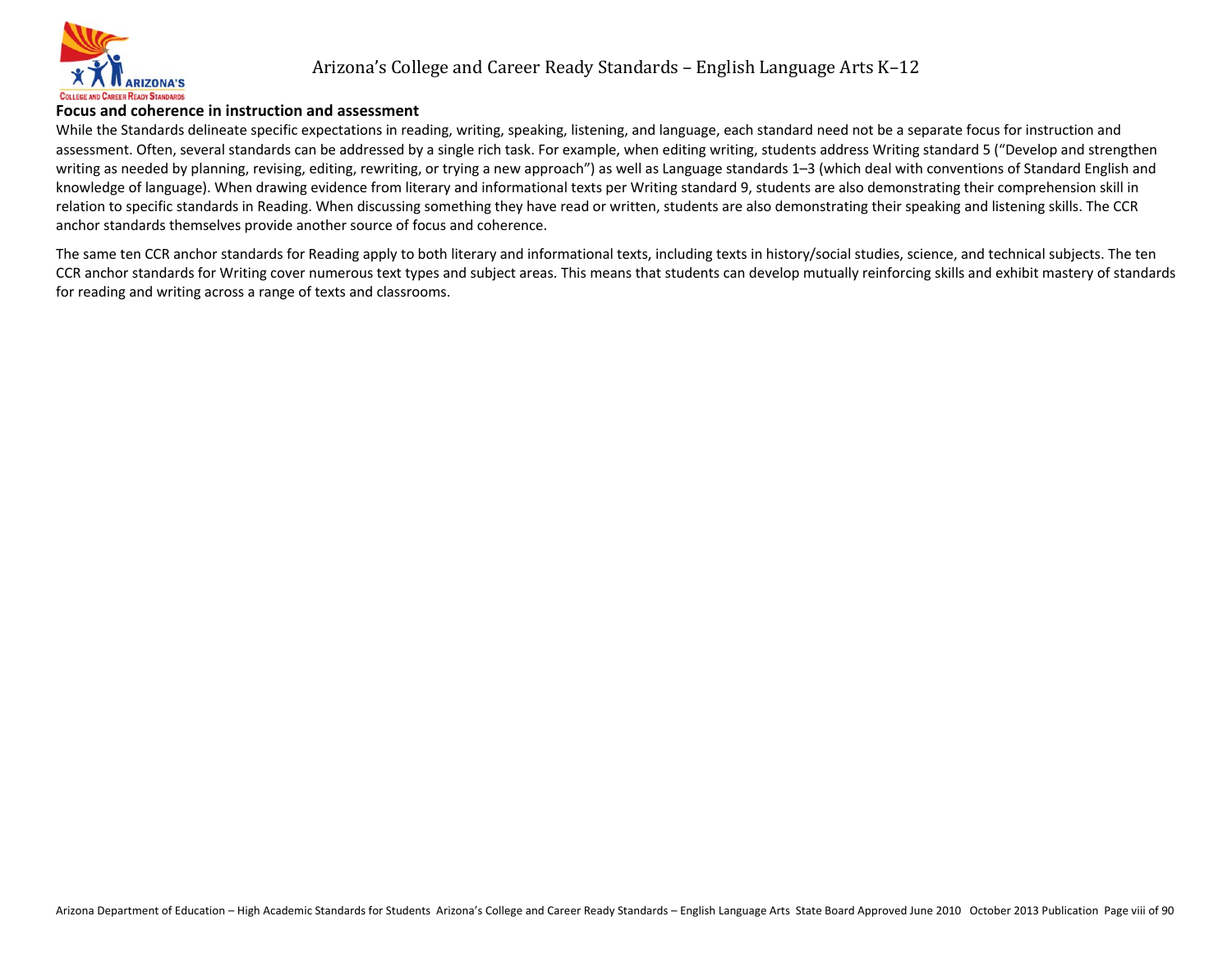

#### The Standards should be recognized for what they are not as well as what they are. The most important intentional design limitations are as follows:

- 1. The Standards define what all students are expected to know and be able to do, not how teachers should teach. For instance, the use of play with young children is not specified by the Standards, but it is welcome as a valuable activity in its own right and as a way to help students meet the expectations in this document. Furthermore, while the Standards make references to some particular forms of content, including mythology, foundational U.S. documents, and Shakespeare, they do not—indeed, cannot—enumerate all or even most of the content that students should learn. The Standards must therefore be complemented by <sup>a</sup> well‐developed, content‐rich curriculum consistent with the expectations laid out in this document.
- 2. While the Standards focus on what is most essential, they do not describe all that can or should be taught. A great deal is left to the discretion of teachers and curriculum developers. The aim of the Standards is to articulate the fundamentals, not to set out an exhaustive list or <sup>a</sup> set of restrictions that limits what can be taught beyond what is specified herein.
- 3. The Standards do not define the nature of advanced work for students who meet the Standards prior to the end of high school. For those students, advanced work in such areas as literature, composition, language, and journalism should be available. This work should provide the next logical step up from the college and career readiness baseline established here.
- 4. The Standards set grade‐specific standards but do not define the intervention methods or materials necessary to support students who are well below or well above grade-level expectations. No set of grade-specific standards can fully reflect the great variety in abilities, needs, learning rates, and achievement levels of students in any given classroom. However, the Standards do provide clear signposts along the way to the goal of college and career readiness for all students.
- 5. It is also beyond the scope of the Standards to define the full range of supports appropriate for English language learners and for students with special needs. At the same time, all students must have the opportunity to learn and meet the same high standards if they are to access the knowledge and skills necessary in their post-high school lives.
- 6. Each grade will include students who are still acquiring English. For those students, it is possible to meet the standards in reading, writing, speaking, and listening without displaying native‐like control of conventions and vocabulary.
- 7. The Standards should also be read as allowing for the widest possible range of students to participate fully from the outset and as permitting appropriate accommodations to ensure maximum participation of students with special education needs. For example, for students with disabilities *reading* should allow for the use of Braille, screen‐reader technology, or other assistive devices, while *writing* should include the use of <sup>a</sup> scribe, computer, or speech‐to‐text technology. In <sup>a</sup> similar vein, *speaking* and *listening* should be interpreted broadly to include sign language.
- 8. While the ELA and content area literacy components described herein are critical to college and career readiness, they do not define the whole of such readiness. Students require <sup>a</sup> wide‐ranging, rigorous academic preparation and, particularly in the early grades, attention to such matters as social, emotional, and physical development and approaches to learning. Similarly, the Standards define literacy expectations in history/social studies, science, and technical subjects, but literacy standards in other areas, such as mathematics and health education, modeled on those in this document are strongly encouraged to facilitate <sup>a</sup> comprehensive, school wide literacy program.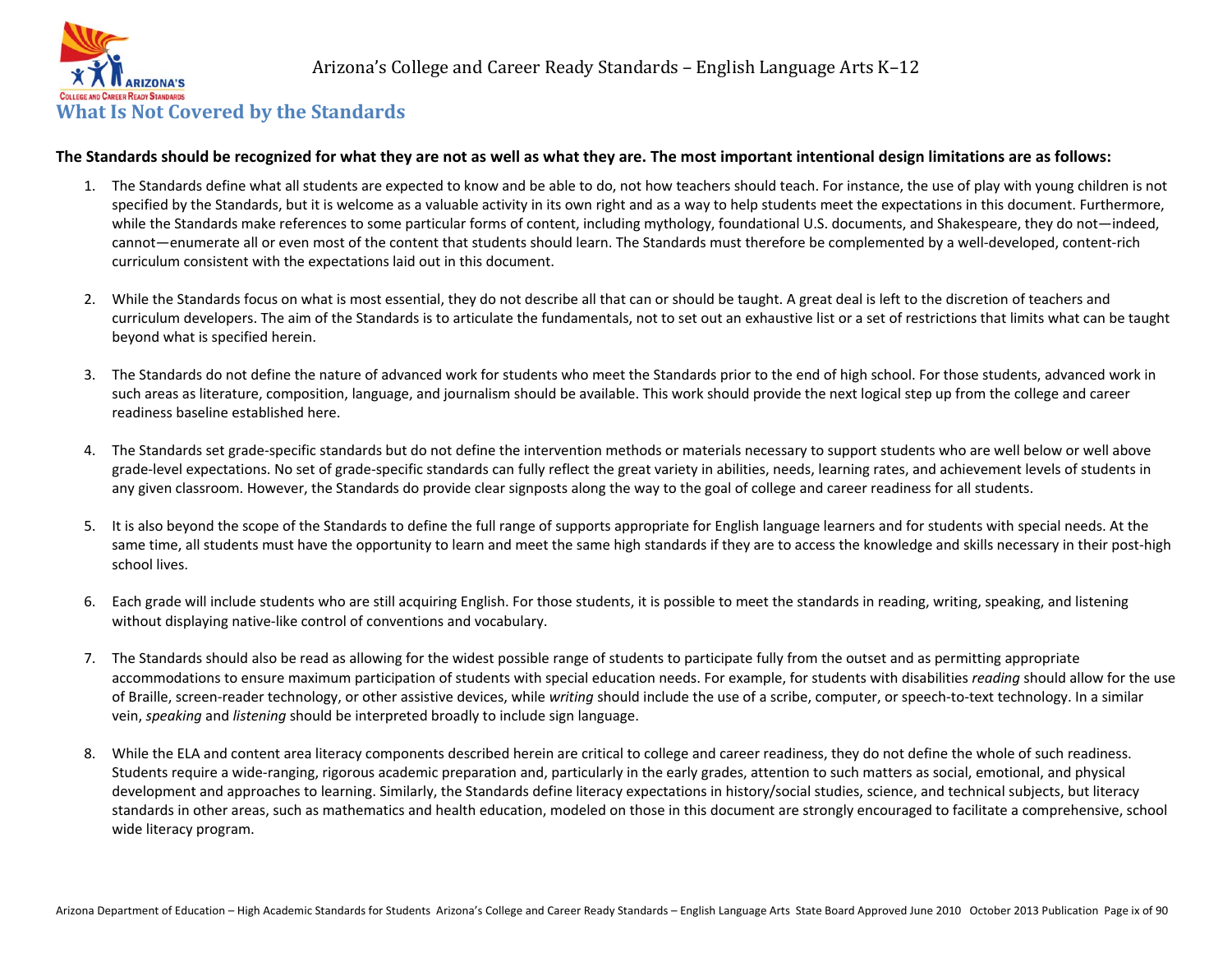

# **Students Who Are College and Career Ready in Reading, Writing, Speaking, Listening, and Language**

The descriptions that follow are not standards themselves but instead offer <sup>a</sup> portrait of students who meet the standards set out in this document. As students advance through the grades and master the standards in reading, writing, speaking, listening, and language, they are able to exhibit with increasing fullness and regularity these capacities of the literate individual.

#### **They demonstrate independence.**

Students can, without significant scaffolding, comprehend and evaluate complex texts across <sup>a</sup> range of types and disciplines, and they can construct effective arguments and convey intricate or multifaceted information. Likewise, students are able independently to discern <sup>a</sup> speaker's key points, request clarification, and ask relevant questions. They build on others' ideas, articulate their own ideas, and confirm they have been understood. Without prompting, they demonstrate command of Standard English and acquire and use a wide-ranging vocabulary. More broadly, they become self-directed learners, effectively seeking out and using resources to assist them, including teachers, peers, and print and digital reference materials.

#### **They build strong content knowledge.**

Students establish <sup>a</sup> base of knowledge across <sup>a</sup> wide range of subject matter by engaging with works of quality and substance. They become proficient in new areas through research and study. They read purposefully and listen attentively to gain both general knowledge and discipline‐specific expertise. They refine and share their knowledge through writing and speaking.

#### **They respond to the varying demands of audience, task, purpose, and discipline.**

Students adapt their communication in relation to audience, task, purpose, and discipline. They set and adjust purpose for reading, writing, speaking, listening, and language use as warranted by the task. They appreciate nuances, such as how the composition of an audience should affect tone when speaking and how the connotations of words affect meaning. They also know that different disciplines call for different types of evidence (e.g., documentary evidence in history, experimental evidence in science).

#### **They comprehend as well as critique.**

Students are engaged and open-minded—but discerning—readers and listeners. They work diligently to understand precisely what an author or speaker is saying, but they also question an author's or speaker's assumptions and premises and assess the veracity of claims and the soundness of reasoning. They value evidence. Students cite specific evidence when offering an oral or written interpretation of <sup>a</sup> text. They use relevant evidence when supporting their own points in writing and speaking, making their reasoning clear to the reader or listener, and they constructively evaluate others' use of evidence.

#### **They use technology and digital media strategically and capably.**

Students employ technology thoughtfully to enhance their reading, writing, speaking, listening, and language use. They tailor their searches online to acquire useful information efficiently, and they integrate what they learn using technology with what they learn offline. They are familiar with the strengths and limitations of various technological tools and mediums and can select and use those best suited to their communication goals.

#### **They come to understand other perspectives and cultures.**

Students appreciate that the twenty-first-century classroom and workplace are settings in which people from often widely divergent cultures and who represent diverse experiences and perspectives must learn and work together. Students actively seek to understand other perspectives and cultures through reading and listening, and they are able to communicate effectively with people of varied backgrounds. They evaluate other points of view critically and constructively. Through reading great classic and contemporary works of literature representative of <sup>a</sup> variety of periods, cultures, and worldviews, students can vicariously inhabit worlds and have experiences much different than their own.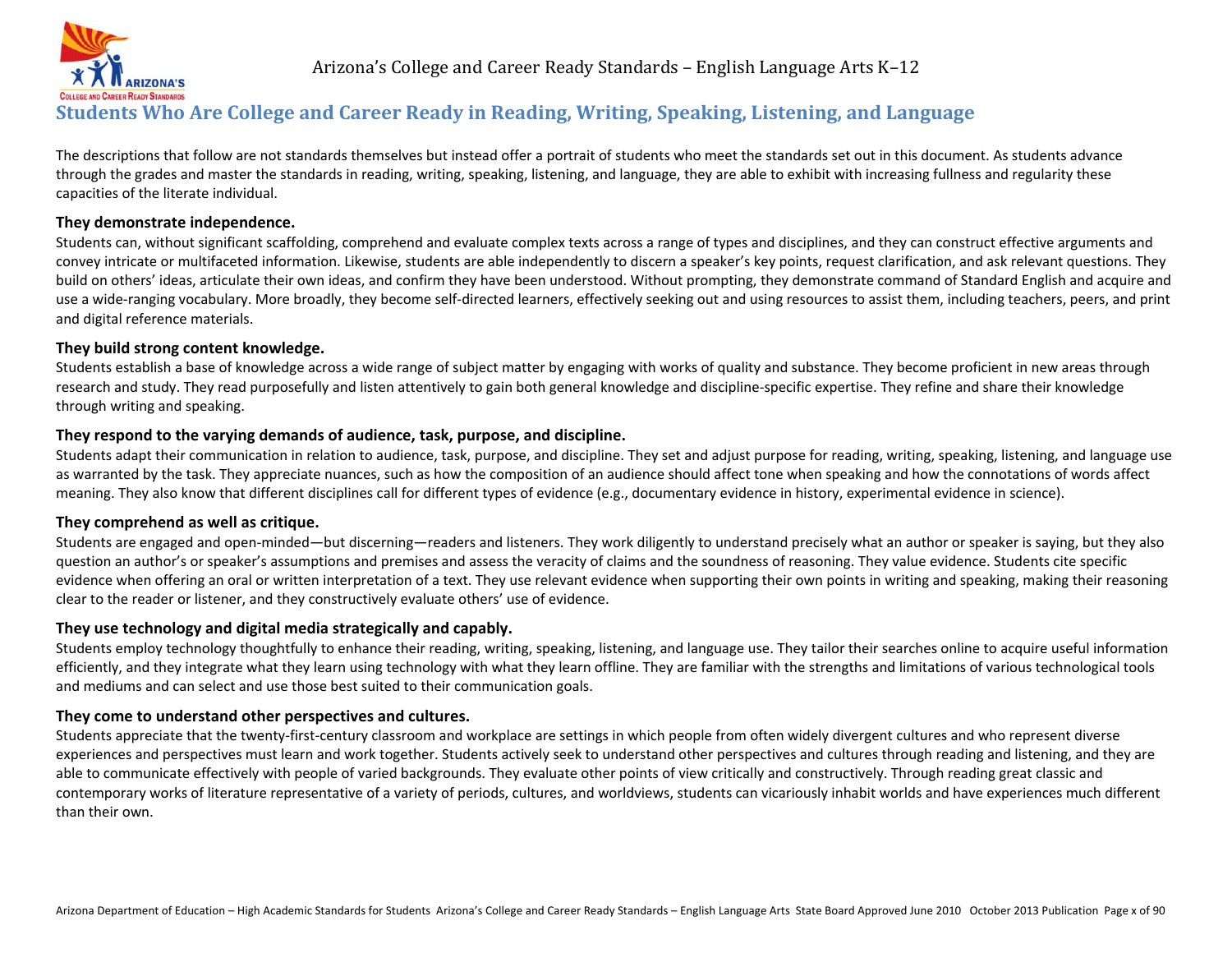

### **How to Read This Document**

### **Overall Document Organization**

The Standards comprise three main sections: <sup>a</sup> comprehensive K–5 section and two content area–specific sections for grades 6–12, one for ELA and one for history/social studies, science, and technical subjects. Three appendices accompany the main document.

Each section is divided into strands. K–5 and 6–12 ELA have Reading, Writing, Speaking and Listening, and Language strands; the 6–12 history/social studies, science, and technical subjects section focuses on Reading and Writing. Each strand is headed by <sup>a</sup> strand‐specific set of College and Career Readiness Anchor Standards that is identical across all grades and content areas.

Standards for each grade within K–8 and for grades 9–10 and 11–12 follow the CCR anchor standards in each strand. Each grade‐specific standard (as these standards are collectively referred to) corresponds to the same‐numbered CCR anchor standard. Put another way, each CCR anchor standard has an accompanying grade‐specific standard translating the broader CCR statement into grade‐appropriate end‐of‐year expectations.

Individual CCR anchor standards can be identified by their strand, CCR status, and number (R.CCR.6, for example). Individual grade‐specific standards can be identified by their strand, grade, and number (or number and letter, where applicable), so that RI.4.3, for example, stands for Reading, Informational Text, grade 4, standard 3 and W.5.1a stands for Writing, grade 5, standard 1a. Strand designations can be found in brackets alongside the full strand title.

### **Who is responsible for which portion of the Standards?**

A single K–5 section lists standards for reading, writing, speaking, listening, and language across the curriculum, reflecting the fact that most or all of the instruction students in these grades receive comes from one teacher. Grades 6–12 are covered in two content area‐specific sections, the first for the English language arts teacher and the second for teachers of history/social studies, science, and technical subjects. Each section uses the same CCR anchor standards but also includes grade-specific standards tuned to the literacy requirements of the particular discipline(s).

### **Key Features of the Standards**

### **Reading: Text complexity and the growth of comprehension**

The Reading standards place equal emphasis on the sophistication of what students read and the skill with which they read. Standard 10 defines <sup>a</sup> grade‐by‐grade "staircase" of increasing text complexity that rises from beginning reading to the college and career readiness level. Whatever they are reading, students must also show <sup>a</sup> steadily growing ability to discern more from and make fuller use of text, including making an increasing number of connections among ideas and between texts, considering a wider range of textual evidence, and becoming more sensitive to inconsistencies, ambiguities, and poor reasoning in texts.

### **Writing: Text types, responding to reading, and research**

The Standards acknowledge the fact that whereas some writing skills, such as the ability to plan, revise, edit, and publish, are applicable to many types of writing; other skills are more properly defined in terms of specific writing types: arguments, informative/explanatory texts, and narratives. Standard 9 stresses the importance of the writing‐reading connection by requiring students to draw upon and write about evidence from literary and informational texts. Because of the centrality of writing to most forms of inquiry, research standards are prominently included in this strand, though skills important to research are infused throughout the document.

### **Speaking and Listening: Flexible communication and collaboration**

Including but not limited to skills necessary for formal presentations, the Speaking and Listening standards require students to develop <sup>a</sup> range of broadly useful oral communication and interpersonal skills. Students must learn to work together, express and listen carefully to ideas, integrate information from oral, visual, quantitative, and media sources, evaluate what they hear, use media and visual displays strategically to help achieve communicative purposes, and adapt speech to context and task.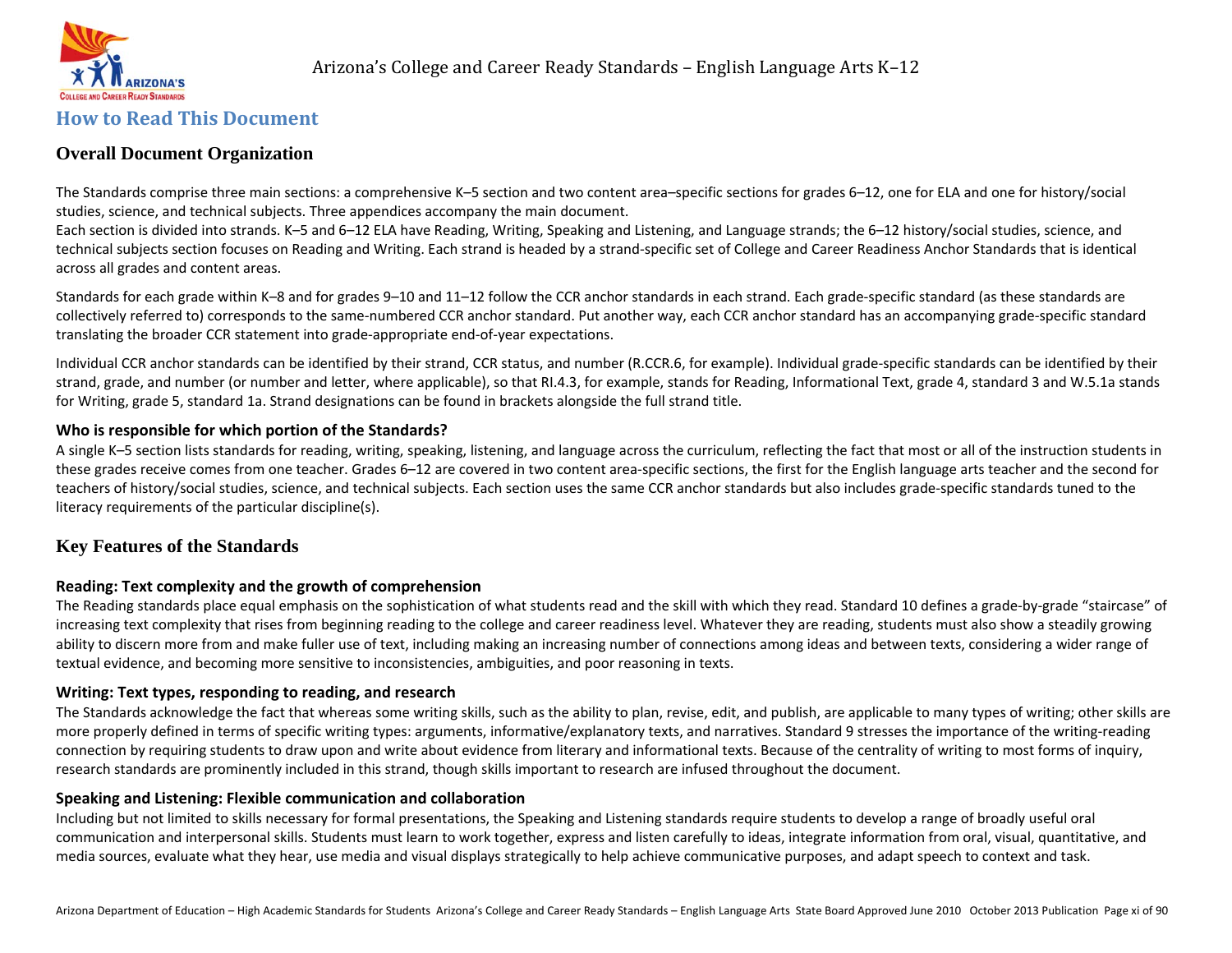

#### **Language: Conventions, effective use, and vocabulary**

The Language standards include the essential "rules" of standard written and spoken English, but they also approach language as <sup>a</sup> matter of craft and informed choice among alternatives. The vocabulary standards focus on understanding words and phrases, their relationships, and their nuances and on acquiring new vocabulary, particularly general academic and domain‐specific words and phrases.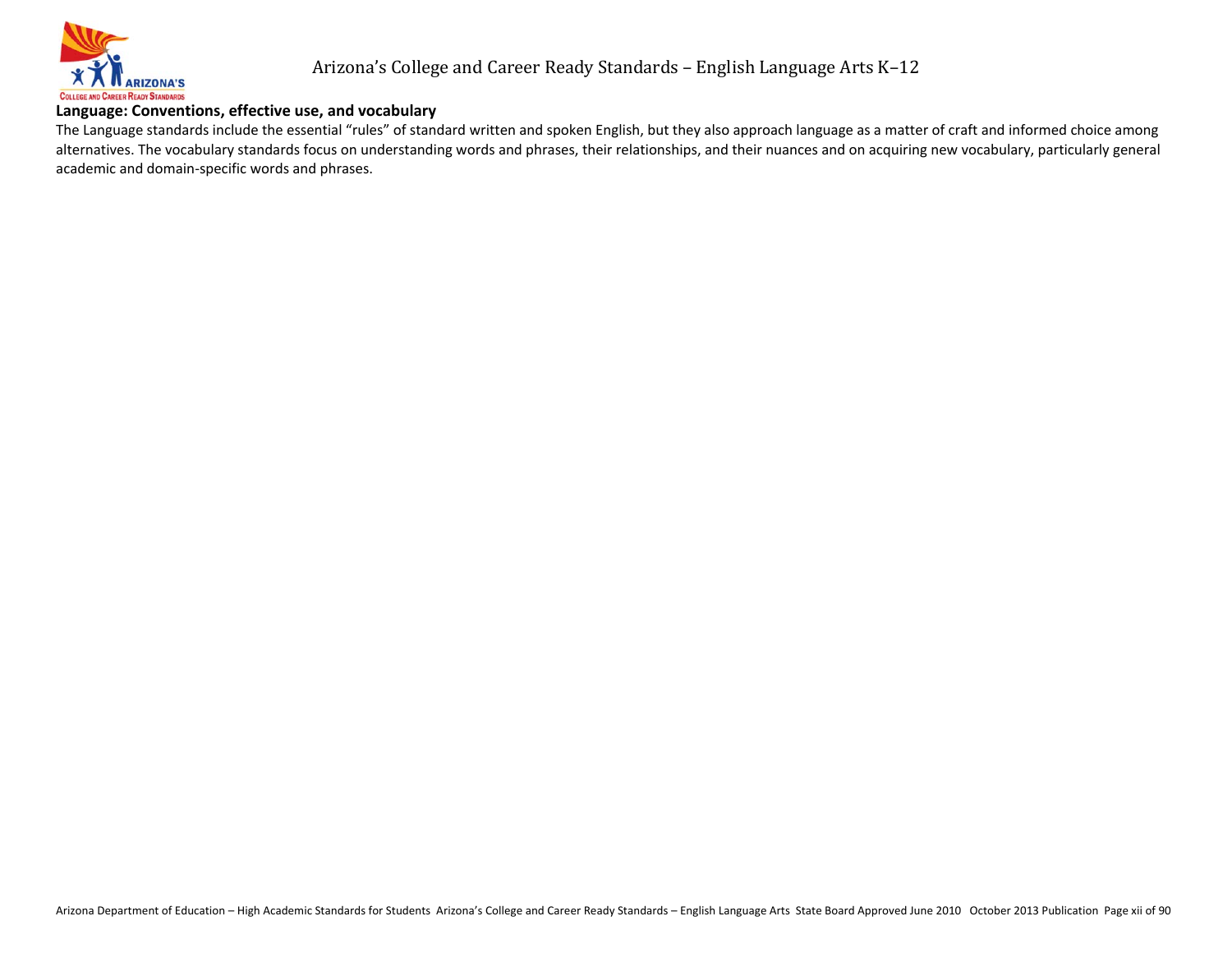

### **KINDERGARTEN – 5TH GRADE ARIZONA READING STANDARDS – LITERATURE AND INFORMATIONAL TEXT**

### **College and Career Readiness Anchor Standards for Reading**

The K–5 standards on the following pages define what students should understand and be able to do by the end of each grade. They correspond to the College and Career Readiness (CCR) anchor standards below by number. The CCR and grade‐specific standards are necessary complements—the former providing broad standards and the latter providing additional specificity—that together define the skills and understandings that all students must demonstrate.

#### **Key Ideas and Details**

- 1. Read closely to determine what the text says explicitly and to make logical inferences from it; cite specific textual evidence when writing or speaking to support conclusions drawn from the text.
- 2. Determine central ideas or themes of <sup>a</sup> text and analyze their development; summarize the key supporting details and ideas.
- 3. Analyze how and why individuals, events, and ideas develop and interact over the course of <sup>a</sup> text.

#### **Craft and Structure**

- 4. Interpret words and phrases as they are used in <sup>a</sup> text, including determining technical, connotative, and figurative meanings, and analyze how specific word choices shape meaning or tone.
- 5. Analyze the structure of texts, including how specific sentences, paragraphs, and larger portions of the text (e.g., <sup>a</sup> section, chapter, scene, or stanza) relate to each other and the whole.
- 6. Assess how point of view or purpose shapes the content and style of <sup>a</sup> text.

#### **Integration of Knowledge and Ideas**

- 7. Integrate and evaluate content presented in diverse media and formats, including visually and quantitatively, as well as in words.\*
- 8. Delineate and evaluate the argument and specific claims in <sup>a</sup> text, including the validity of the reasoning as well as the relevance and sufficiency of the evidence.
- 9. Analyze how two or more texts address similar themes or topics in order to build knowledge or to compare the approaches the authors take.

### **Range of Reading and Level of Text Complexity**

10. Read and comprehend complex literary and informational texts independently and proficiently.

#### **NOTE ON RANGE AND CONTENT OF STUDENT READING**

*To build <sup>a</sup> foundation for college and career readiness, students must read widely and deeply from among <sup>a</sup> broad range of high‐ quality, increasingly challenging literary and informational texts. Through extensive reading of stories, dramas, poems, and myths and exposure to visual media from diverse cultures and different time periods, students gain literary and cultural knowledge as well as familiarity with various text structures and elements. By reading texts in history/social studies, science, and other disciplines, students build a foundation of knowledge in these fields that will also give them the background to be better readers in all content areas. Students can only gain this foundation when the curriculum is intentionally and coherently structured to develop rich content knowledge within and across grades. Students also acquire the habits of reading independently and closely, which are essential to their future success.*

<sup>\*</sup> Please see "Research to Build and Present Knowledge" in Writing and "Comprehension and Collaboration" in Speaking and Listening for additional standards relevant to gathering, assessing, and applying information from print and digital sources.

Arizona Department of Education – High Academic Standards for Students Arizona's College and Career Ready Standards – English Language Arts State Board Approved June 2010 October 2013 Publication Page 13 of 90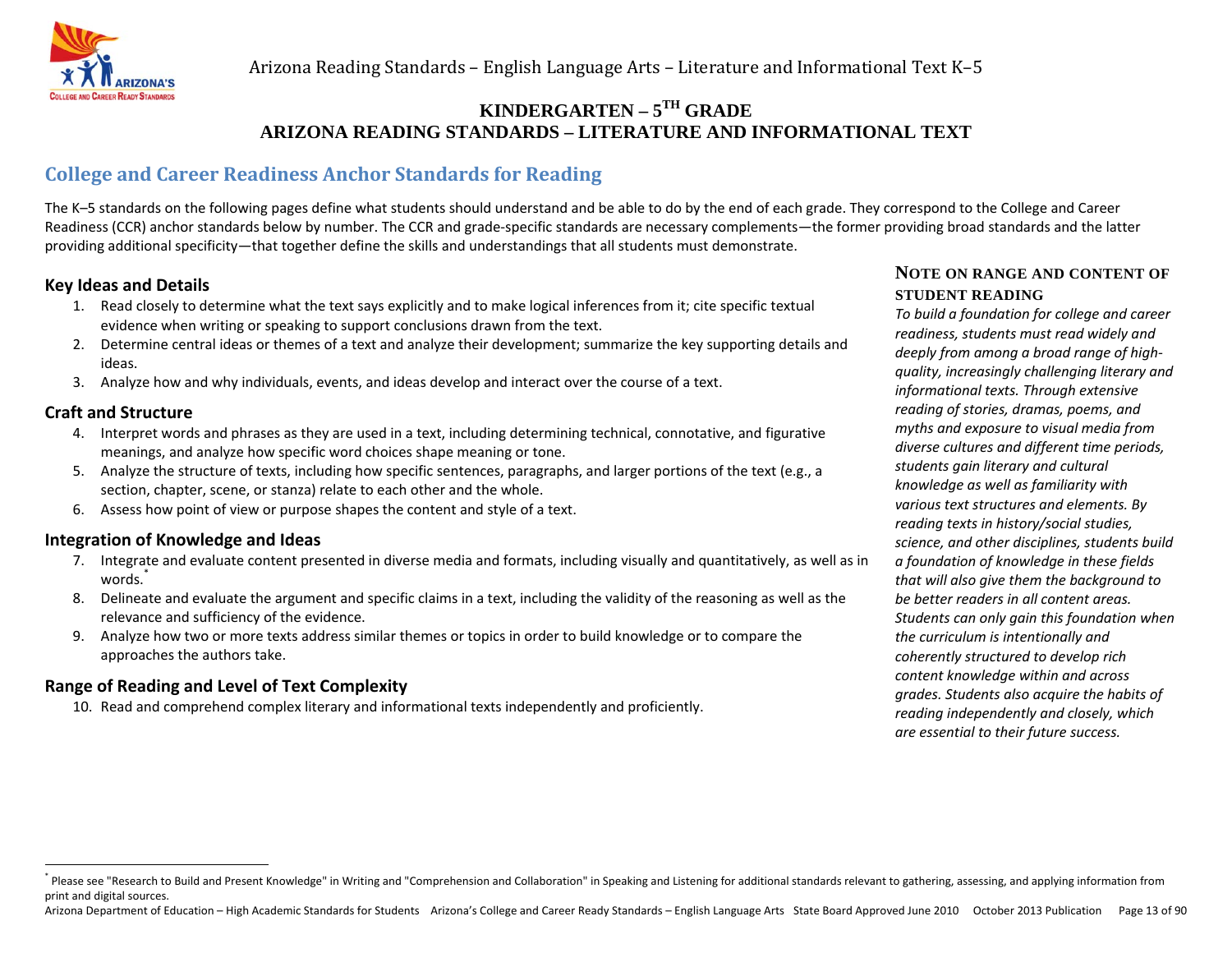

# **Reading Standards for Literature K–2**

The following standards offer <sup>a</sup> focus for instruction each year and help ensure that students gain adequate exposure to <sup>a</sup> range of texts and tasks. Rigor is also infused through the requirement that students read increasingly complex texts through the grades. Students advancing through the grades are expected to meet each year's grade-specific standards *and retain or further develop skills and understandings mastered in preceding grades.*

| Kindergarteners: |                                                                                                                                                                                          | <b>Grade 1 students:</b> |                                                                                                                                                               | <b>Grade 2 students:</b> |                                                                                                                                                                           |  |
|------------------|------------------------------------------------------------------------------------------------------------------------------------------------------------------------------------------|--------------------------|---------------------------------------------------------------------------------------------------------------------------------------------------------------|--------------------------|---------------------------------------------------------------------------------------------------------------------------------------------------------------------------|--|
|                  | <b>Key Ideas and Details</b>                                                                                                                                                             |                          |                                                                                                                                                               |                          |                                                                                                                                                                           |  |
| 1.               | With prompting and support, ask and answer<br>questions about key details in a text. (K.RL.1)                                                                                            | 1.                       | Ask and answer questions about key details in a text.<br>(1.RL.1)                                                                                             | 1.                       | Ask and answer such questions as who, what, where,<br>when, why, and how to demonstrate understanding of<br>key details in a text. (2.RL.1)                               |  |
| 2.               | With prompting and support, retell familiar stories,<br>including key details. (K.RL.2)                                                                                                  | 2.                       | Retell stories, including key details, and demonstrate<br>understanding of their central message or lesson.<br>(1.RL.2)                                       | 2.                       | Recount stories, including fables and folktales from<br>diverse cultures, and determine their central message,<br>lesson, or moral. (2.RL.2)                              |  |
| 3.               | With prompting and support, identify characters,<br>settings, and major events in a story. (K.RL.3)                                                                                      | 3.                       | Describe characters, settings, and major events in a<br>story, using key details. (1.RL.3)                                                                    | 3.                       | Describe how characters in a story respond to major<br>events and challenges. (2.RL.3)                                                                                    |  |
|                  | <b>Craft and Structure</b>                                                                                                                                                               |                          |                                                                                                                                                               |                          |                                                                                                                                                                           |  |
|                  | 4. Ask and answer questions about unknown words in a<br>text. (K.RL.4)                                                                                                                   | 4.                       | Identify words and phrases in stories or poems that<br>suggest feelings or appeal to the senses. (1.RL.4)                                                     | 4.                       | Describe how words and phrases (e.g., regular beats,<br>alliteration, rhymes, repeated lines) supply rhythm<br>and meaning in a story, poem, or song. (2.RL.4)            |  |
| 5.               | Recognize common types of texts (e.g., storybooks,<br>poems). (K.RL.5)                                                                                                                   | 5.                       | Explain major differences between books that tell<br>stories and books that give information, drawing on a<br>wide reading of a range of text types. (1.RL.5) | 5.                       | Describe the overall structure of a story, including<br>describing how the beginning introduces the story and<br>the ending concludes the action. (2.RL.5)                |  |
| 6.               | With prompting and support, name the author and<br>illustrator of a story and define the role of each in<br>telling the story. (K.RL.6)                                                  | 6.                       | Identify who is telling the story at various points in a<br>text. (1.RL.6)                                                                                    | 6.                       | Acknowledge differences in the points of view of<br>characters, including by speaking in a different voice<br>for each character when reading dialogue aloud.<br>(2.RL.6) |  |
|                  | <b>Integration of Knowledge and Ideas</b>                                                                                                                                                |                          |                                                                                                                                                               |                          |                                                                                                                                                                           |  |
| 7.               | With prompting and support, describe the<br>relationship between illustrations and the story in<br>which they appear (e.g., what moment in a story an<br>illustration depicts). (K.RL.7) | 7.                       | Use illustrations and details in a story to describe its<br>characters, setting, or events. (1.RL.7)                                                          | 7.                       | Use information gained from the illustrations and<br>words in a print or digital text to demonstrate<br>understanding of its characters, setting, or plot.<br>(2.RL.7)    |  |
| -8.              | (Not applicable to literature) (K.RL.8)                                                                                                                                                  | 8.                       | (Not applicable to literature) (1.RL.8)                                                                                                                       | 8.                       | (Not applicable to literature) (2.RL.8)                                                                                                                                   |  |
| 9.               | With prompting and support, compare and contrast<br>the adventures and experiences of characters in<br>familiar stories. (K.RL.9)                                                        | 9.                       | Compare and contrast the adventures and<br>experiences of characters in stories. (1.RL.9)                                                                     | 9.                       | Compare and contrast two or more versions of the<br>same story (e.g., Cinderella stories) by different<br>authors or from different cultures. (2.RL.9)                    |  |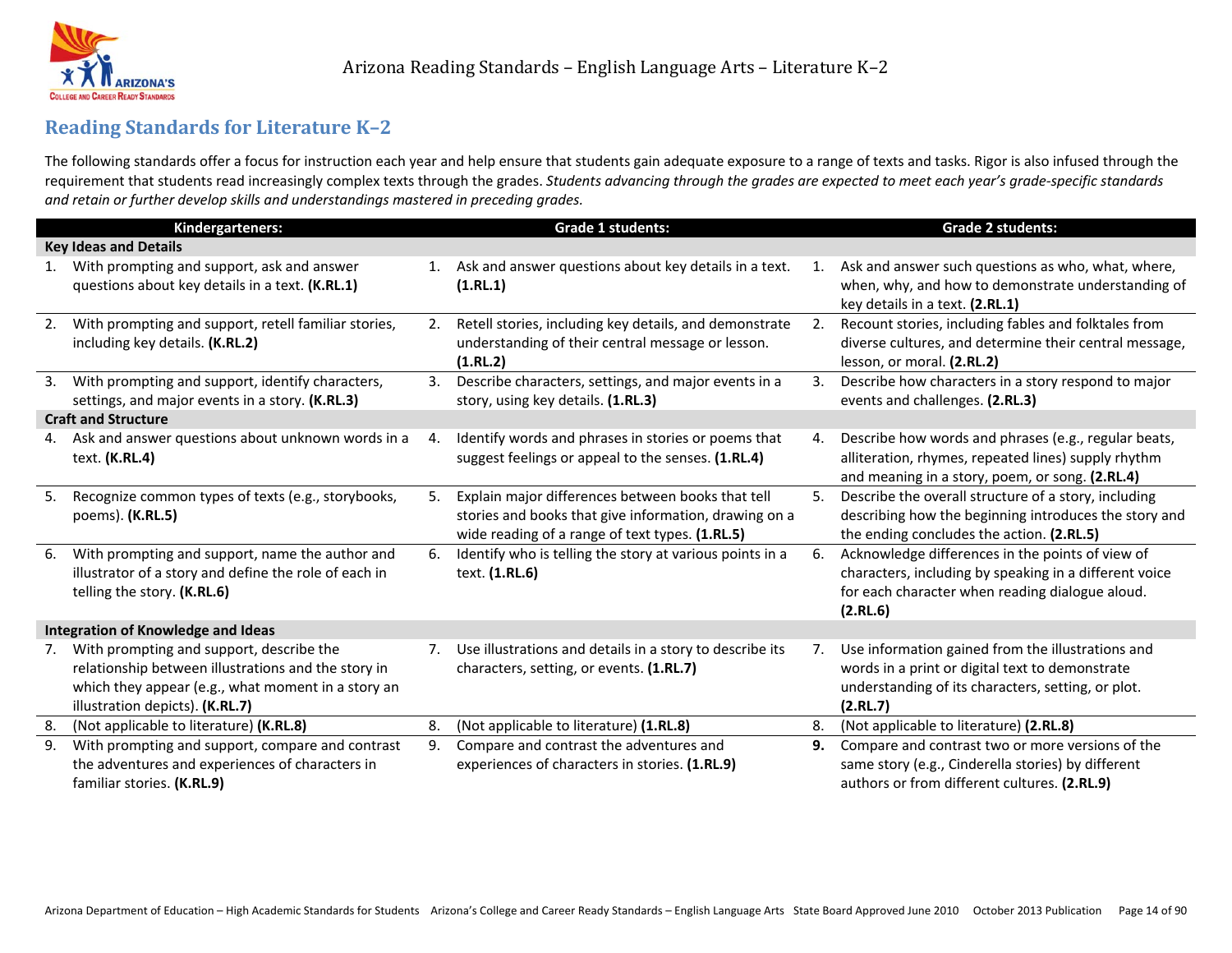

| <b>COLLEGE AND CAREER READY STANDARDS</b><br><b>Kindergarteners:</b>                         | <b>Grade 1 students:</b>                                                                                  | <b>Grade 2 students:</b>                                                                                                                                                                                                   |
|----------------------------------------------------------------------------------------------|-----------------------------------------------------------------------------------------------------------|----------------------------------------------------------------------------------------------------------------------------------------------------------------------------------------------------------------------------|
| Range of Reading and Level of Text Complexity                                                |                                                                                                           |                                                                                                                                                                                                                            |
| 10. Actively engage in group reading activities with<br>purpose and understanding. (K.RL.10) | 10. With prompting and support, read prose and poetry<br>of appropriate complexity for grade 1. (1.RL.10) | 10. By the end of the year, read and comprehend<br>literature, including stories and poetry, in the grades<br>2-3 text complexity band proficiently, with scaffolding<br>as needed at the high end of the range. (2.RL.10) |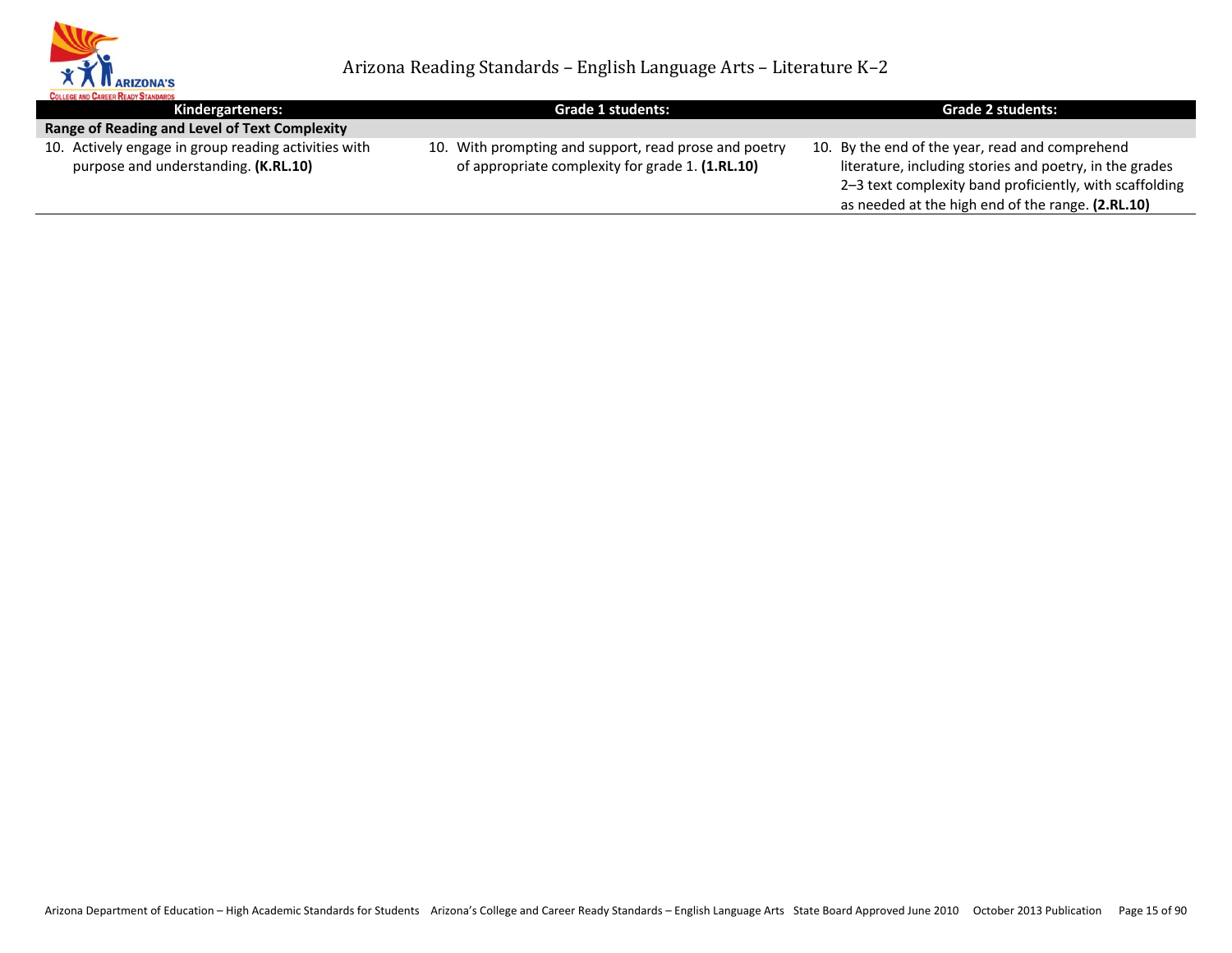

# **Reading Standards for Literature 3–5**

The following standards offer <sup>a</sup> focus for instruction each year and help ensure that students gain adequate exposure to <sup>a</sup> range of texts and tasks. Rigor is also infused through the requirement that students read increasingly complex texts through the grades. Students advancing through the grades are expected to meet each year's grade-specific standards *and retain or further develop skills and understandings mastered in preceding grades.*

| <b>Key Ideas and Details</b><br>1. Ask and answer questions to demonstrate<br>Refer to details and examples in a text when<br>Quote accurately from a text when explaining what<br>$\mathbf{1}$ .<br>1.<br>understanding of a text, referring explicitly to the text<br>the text says explicitly and when drawing inferences<br>explaining what the text says explicitly and when<br>drawing inferences from the text. (4.RL.1)<br>as the basis for the answers. (3.RL.1)<br>from the text. (5.RL.1)<br>Determine a theme of a story, drama, or poem from<br>Recount stories, including fables, folktales, and myths<br>2.<br>Determine a theme of a story, drama, or poem from<br>2.<br>2.<br>from diverse cultures; determine the central<br>details in the text; summarize the text. (4.RL.2)<br>details in the text, including how characters in a story<br>message, lesson, or moral and explain how it is<br>or drama respond to challenges or how the speaker<br>conveyed through key details in the text. (3.RL.2)<br>in a poem reflects upon a topic; summarize the text.<br>(5.RL.2)<br>Describe characters in a story (e.g., their traits,<br>Describe in depth a character, setting, or event in a<br>Compare and contrast two or more characters,<br>3.<br>3.<br>3.<br>motivations, or feelings) and explain how their<br>story or drama, drawing on specific details in the text<br>settings, or events in a story or drama, drawing on<br>(e.g., a character's thoughts, words, or actions).<br>actions contribute to the sequence of events. (3.RL.3)<br>specific details in the text (e.g., how characters<br>interact). (5.RL.3)<br>(4.RL.3)<br><b>Craft and Structure</b><br>Determine the meaning of words and phrases as they<br>Determine the meaning of words and phrases as they<br>Determine the meaning of words and phrases as they<br>4.<br>4.<br>4.<br>are used in a text, distinguishing literal from<br>are used in a text, including those that allude to<br>are used in a text, including figurative language such<br>nonliteral language. (3.RL.4)<br>significant characters found in mythology (e.g.,<br>as metaphors and similes. (5.RL.4)<br>Herculean). (4.RL.4)<br>Explain major differences between poems, drama,<br>Refer to parts of stories, dramas, and poems when<br>5.<br>5.<br>Explain how a series of chapters, scenes, or stanzas<br>5.<br>writing or speaking about a text, using terms such as<br>and prose, and refer to the structural elements of<br>fits together to provide the overall structure of a<br>chapter, scene, and stanza; describe how each<br>poems (e.g., verse, rhythm, meter) and drama (e.g.,<br>particular story, drama, or poem. (5.RL.5)<br>successive part builds on earlier sections. (3.RL.5)<br>casts of characters, settings, descriptions, dialogue,<br>stage directions) when writing or speaking about a<br>text. (4.RL.5)<br>Distinguish their own point of view from that of the<br>Compare and contrast the point of view from which<br>Describe how a narrator's or speaker's point of view<br>6.<br>6.<br>6.<br>different stories are narrated, including the difference<br>narrator or those of the characters. (3.RL.6)<br>influences how events are described. (5.RL.6)<br>between first- and third-person narrations. (4.RL.6)<br>Integration of Knowledge and Ideas<br>7. Explain how specific aspects of a text's illustrations<br>7. Make connections between the text of a story or<br>Analyze how visual and multimedia elements<br>7.<br>drama and a visual or oral presentation of the text,<br>contribute to what is conveyed by the words in a<br>contribute to the meaning, tone, or beauty of a text<br>story (e.g., create mood, emphasize aspects of a<br>identifying where each version reflects specific<br>(e.g., graphic novel, multimedia presentation of<br>descriptions and directions in the text. (4.RL.7)<br>character or setting). (3.RL.7)<br>fiction, folktale, myth, and poem). (5.RL.7)<br>(Not applicable to literature) (3.RL.8)<br>(Not applicable to literature) (4.RL.8)<br>(Not applicable to literature) (5.RL.8)<br>8.<br>8.<br>8. |  | <b>Grade 3 students:</b> |  | <b>Grade 4 students:</b> |  | <b>Grade 5 students:</b> |
|---------------------------------------------------------------------------------------------------------------------------------------------------------------------------------------------------------------------------------------------------------------------------------------------------------------------------------------------------------------------------------------------------------------------------------------------------------------------------------------------------------------------------------------------------------------------------------------------------------------------------------------------------------------------------------------------------------------------------------------------------------------------------------------------------------------------------------------------------------------------------------------------------------------------------------------------------------------------------------------------------------------------------------------------------------------------------------------------------------------------------------------------------------------------------------------------------------------------------------------------------------------------------------------------------------------------------------------------------------------------------------------------------------------------------------------------------------------------------------------------------------------------------------------------------------------------------------------------------------------------------------------------------------------------------------------------------------------------------------------------------------------------------------------------------------------------------------------------------------------------------------------------------------------------------------------------------------------------------------------------------------------------------------------------------------------------------------------------------------------------------------------------------------------------------------------------------------------------------------------------------------------------------------------------------------------------------------------------------------------------------------------------------------------------------------------------------------------------------------------------------------------------------------------------------------------------------------------------------------------------------------------------------------------------------------------------------------------------------------------------------------------------------------------------------------------------------------------------------------------------------------------------------------------------------------------------------------------------------------------------------------------------------------------------------------------------------------------------------------------------------------------------------------------------------------------------------------------------------------------------------------------------------------------------------------------------------------------------------------------------------------------------------------------------------------------------------------------------------------------------------------------------------------------------------------------------------------------------------------------------------------------------------------------------------------------------------------------------------------------------------------------------------------------------------------------------------------------------------------------------------------------------------------------------------------------------------------------------------------------------------------------------------------------------------------------------------------------------------------------------------------------------------------------------|--|--------------------------|--|--------------------------|--|--------------------------|
|                                                                                                                                                                                                                                                                                                                                                                                                                                                                                                                                                                                                                                                                                                                                                                                                                                                                                                                                                                                                                                                                                                                                                                                                                                                                                                                                                                                                                                                                                                                                                                                                                                                                                                                                                                                                                                                                                                                                                                                                                                                                                                                                                                                                                                                                                                                                                                                                                                                                                                                                                                                                                                                                                                                                                                                                                                                                                                                                                                                                                                                                                                                                                                                                                                                                                                                                                                                                                                                                                                                                                                                                                                                                                                                                                                                                                                                                                                                                                                                                                                                                                                                                                                     |  |                          |  |                          |  |                          |
|                                                                                                                                                                                                                                                                                                                                                                                                                                                                                                                                                                                                                                                                                                                                                                                                                                                                                                                                                                                                                                                                                                                                                                                                                                                                                                                                                                                                                                                                                                                                                                                                                                                                                                                                                                                                                                                                                                                                                                                                                                                                                                                                                                                                                                                                                                                                                                                                                                                                                                                                                                                                                                                                                                                                                                                                                                                                                                                                                                                                                                                                                                                                                                                                                                                                                                                                                                                                                                                                                                                                                                                                                                                                                                                                                                                                                                                                                                                                                                                                                                                                                                                                                                     |  |                          |  |                          |  |                          |
|                                                                                                                                                                                                                                                                                                                                                                                                                                                                                                                                                                                                                                                                                                                                                                                                                                                                                                                                                                                                                                                                                                                                                                                                                                                                                                                                                                                                                                                                                                                                                                                                                                                                                                                                                                                                                                                                                                                                                                                                                                                                                                                                                                                                                                                                                                                                                                                                                                                                                                                                                                                                                                                                                                                                                                                                                                                                                                                                                                                                                                                                                                                                                                                                                                                                                                                                                                                                                                                                                                                                                                                                                                                                                                                                                                                                                                                                                                                                                                                                                                                                                                                                                                     |  |                          |  |                          |  |                          |
|                                                                                                                                                                                                                                                                                                                                                                                                                                                                                                                                                                                                                                                                                                                                                                                                                                                                                                                                                                                                                                                                                                                                                                                                                                                                                                                                                                                                                                                                                                                                                                                                                                                                                                                                                                                                                                                                                                                                                                                                                                                                                                                                                                                                                                                                                                                                                                                                                                                                                                                                                                                                                                                                                                                                                                                                                                                                                                                                                                                                                                                                                                                                                                                                                                                                                                                                                                                                                                                                                                                                                                                                                                                                                                                                                                                                                                                                                                                                                                                                                                                                                                                                                                     |  |                          |  |                          |  |                          |
|                                                                                                                                                                                                                                                                                                                                                                                                                                                                                                                                                                                                                                                                                                                                                                                                                                                                                                                                                                                                                                                                                                                                                                                                                                                                                                                                                                                                                                                                                                                                                                                                                                                                                                                                                                                                                                                                                                                                                                                                                                                                                                                                                                                                                                                                                                                                                                                                                                                                                                                                                                                                                                                                                                                                                                                                                                                                                                                                                                                                                                                                                                                                                                                                                                                                                                                                                                                                                                                                                                                                                                                                                                                                                                                                                                                                                                                                                                                                                                                                                                                                                                                                                                     |  |                          |  |                          |  |                          |
|                                                                                                                                                                                                                                                                                                                                                                                                                                                                                                                                                                                                                                                                                                                                                                                                                                                                                                                                                                                                                                                                                                                                                                                                                                                                                                                                                                                                                                                                                                                                                                                                                                                                                                                                                                                                                                                                                                                                                                                                                                                                                                                                                                                                                                                                                                                                                                                                                                                                                                                                                                                                                                                                                                                                                                                                                                                                                                                                                                                                                                                                                                                                                                                                                                                                                                                                                                                                                                                                                                                                                                                                                                                                                                                                                                                                                                                                                                                                                                                                                                                                                                                                                                     |  |                          |  |                          |  |                          |
|                                                                                                                                                                                                                                                                                                                                                                                                                                                                                                                                                                                                                                                                                                                                                                                                                                                                                                                                                                                                                                                                                                                                                                                                                                                                                                                                                                                                                                                                                                                                                                                                                                                                                                                                                                                                                                                                                                                                                                                                                                                                                                                                                                                                                                                                                                                                                                                                                                                                                                                                                                                                                                                                                                                                                                                                                                                                                                                                                                                                                                                                                                                                                                                                                                                                                                                                                                                                                                                                                                                                                                                                                                                                                                                                                                                                                                                                                                                                                                                                                                                                                                                                                                     |  |                          |  |                          |  |                          |
|                                                                                                                                                                                                                                                                                                                                                                                                                                                                                                                                                                                                                                                                                                                                                                                                                                                                                                                                                                                                                                                                                                                                                                                                                                                                                                                                                                                                                                                                                                                                                                                                                                                                                                                                                                                                                                                                                                                                                                                                                                                                                                                                                                                                                                                                                                                                                                                                                                                                                                                                                                                                                                                                                                                                                                                                                                                                                                                                                                                                                                                                                                                                                                                                                                                                                                                                                                                                                                                                                                                                                                                                                                                                                                                                                                                                                                                                                                                                                                                                                                                                                                                                                                     |  |                          |  |                          |  |                          |
|                                                                                                                                                                                                                                                                                                                                                                                                                                                                                                                                                                                                                                                                                                                                                                                                                                                                                                                                                                                                                                                                                                                                                                                                                                                                                                                                                                                                                                                                                                                                                                                                                                                                                                                                                                                                                                                                                                                                                                                                                                                                                                                                                                                                                                                                                                                                                                                                                                                                                                                                                                                                                                                                                                                                                                                                                                                                                                                                                                                                                                                                                                                                                                                                                                                                                                                                                                                                                                                                                                                                                                                                                                                                                                                                                                                                                                                                                                                                                                                                                                                                                                                                                                     |  |                          |  |                          |  |                          |
|                                                                                                                                                                                                                                                                                                                                                                                                                                                                                                                                                                                                                                                                                                                                                                                                                                                                                                                                                                                                                                                                                                                                                                                                                                                                                                                                                                                                                                                                                                                                                                                                                                                                                                                                                                                                                                                                                                                                                                                                                                                                                                                                                                                                                                                                                                                                                                                                                                                                                                                                                                                                                                                                                                                                                                                                                                                                                                                                                                                                                                                                                                                                                                                                                                                                                                                                                                                                                                                                                                                                                                                                                                                                                                                                                                                                                                                                                                                                                                                                                                                                                                                                                                     |  |                          |  |                          |  |                          |
|                                                                                                                                                                                                                                                                                                                                                                                                                                                                                                                                                                                                                                                                                                                                                                                                                                                                                                                                                                                                                                                                                                                                                                                                                                                                                                                                                                                                                                                                                                                                                                                                                                                                                                                                                                                                                                                                                                                                                                                                                                                                                                                                                                                                                                                                                                                                                                                                                                                                                                                                                                                                                                                                                                                                                                                                                                                                                                                                                                                                                                                                                                                                                                                                                                                                                                                                                                                                                                                                                                                                                                                                                                                                                                                                                                                                                                                                                                                                                                                                                                                                                                                                                                     |  |                          |  |                          |  |                          |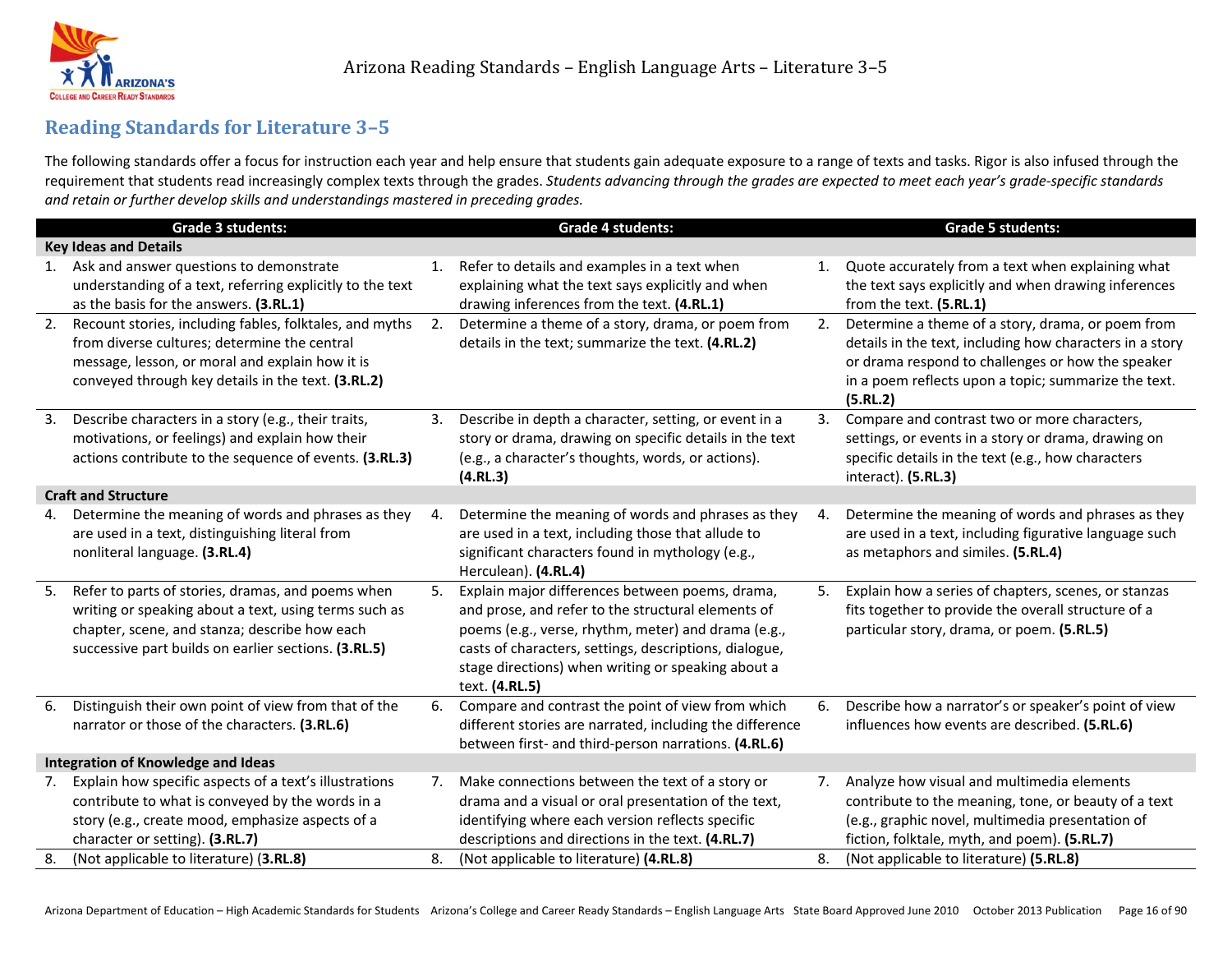

| <b><i><u>OVELDOE AND OANEEN INEADT OTANDAND</u></i></b><br><b>Grade 3 students:</b>                                                                                                                          | <b>Grade 4 students:</b>                                                                                                                                                                                                                 | <b>Grade 5 students:</b>                                                                                                                                                                                     |
|--------------------------------------------------------------------------------------------------------------------------------------------------------------------------------------------------------------|------------------------------------------------------------------------------------------------------------------------------------------------------------------------------------------------------------------------------------------|--------------------------------------------------------------------------------------------------------------------------------------------------------------------------------------------------------------|
| Integration of Knowledge and Ideas                                                                                                                                                                           |                                                                                                                                                                                                                                          |                                                                                                                                                                                                              |
| 9. Compare and contrast the themes, settings, and plots<br>of stories written by the same author about the same<br>or similar characters (e.g., in books from a series).<br>(3.RL.9)                         | Compare and contrast the treatment of similar<br>themes and topics (e.g., opposition of good and evil)<br>and patterns of events (e.g., the quest) in stories,<br>myths, and traditional literature from different<br>cultures. (4.RL.9) | Compare and contrast stories in the same genre (e.g.,<br>9.<br>mysteries and adventure stories) on their approaches<br>to similar themes and topics. (5.RL.9)                                                |
| <b>Range of Reading and Level of Text Complexity</b>                                                                                                                                                         |                                                                                                                                                                                                                                          |                                                                                                                                                                                                              |
| 10. By the end of the year, read and comprehend<br>literature, including stories, dramas, and poetry, at<br>the high end of the grades 2-3 text complexity band<br>independently and proficiently. (3.RL.10) | 10. By the end of the year, read and comprehend<br>literature, including stories, dramas, and poetry, in<br>the grades 4-5 text complexity band proficiently, with<br>scaffolding as needed at the high end of the range.<br>(4.RL.10)   | 10. By the end of the year, read and comprehend<br>literature, including stories, dramas, and poetry, at<br>the high end of the grades 4-5 text complexity band<br>independently and proficiently. (5.RL.10) |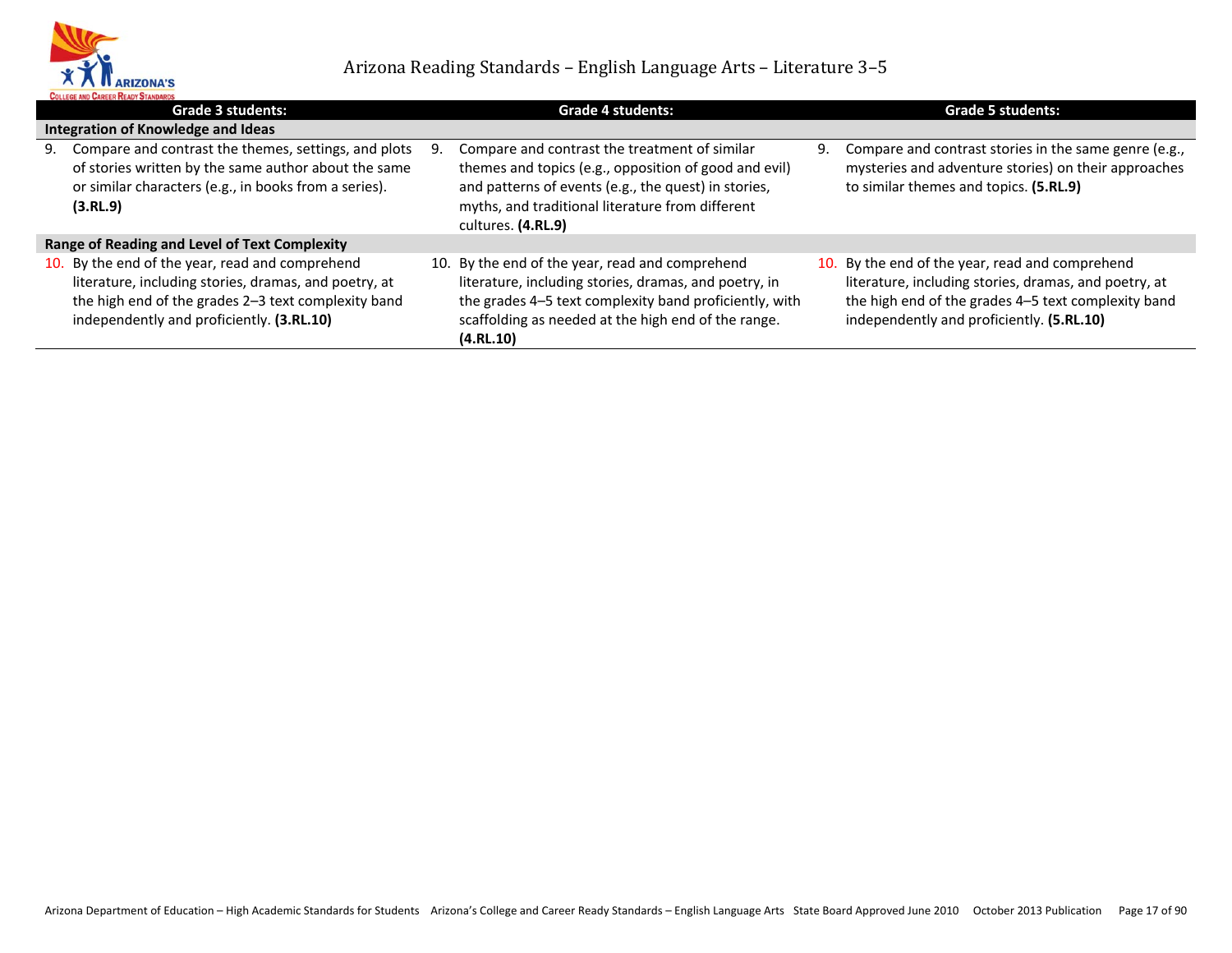

### **Reading Standards for Informational Text K–2**

|    | Kindergarteners:                                                                                                                                                                                                   |    | <b>Grade 1 students:</b>                                                                                                                                                     |    | <b>Grade 2 students:</b>                                                                                                                                                                               |
|----|--------------------------------------------------------------------------------------------------------------------------------------------------------------------------------------------------------------------|----|------------------------------------------------------------------------------------------------------------------------------------------------------------------------------|----|--------------------------------------------------------------------------------------------------------------------------------------------------------------------------------------------------------|
|    | <b>Key Ideas and Details</b>                                                                                                                                                                                       |    |                                                                                                                                                                              |    |                                                                                                                                                                                                        |
| 1. | With prompting and support, ask and answer<br>questions about key details in a text. (K.RI.1)                                                                                                                      | 1. | Ask and answer questions about key details in a text.<br>(1.RI.1)                                                                                                            |    | Ask and answer such questions as who, what, where,<br>when, why, and how to demonstrate understanding<br>of key details in a text. (2.RI.1)                                                            |
| 2. | With prompting and support, identify the main topic<br>and retell key details of a text. (K.RI.2)                                                                                                                  | 2. | Identify the main topic and retell key details of a text.<br>(1.RI.2)                                                                                                        | 2. | Identify the main topic of a multiparagraph text as<br>well as the focus of specific paragraphs within the<br>text. (2.RI.2)                                                                           |
| 3. | With prompting and support, describe the connection 3.<br>between two individuals, events, ideas, or pieces of<br>information in a text. (K.RI.3)                                                                  |    | Describe the connection between two individuals,<br>events, ideas, or pieces of information in a text.<br>(1.RI.3)                                                           | 3. | Describe the connection between a series of<br>historical events, scientific ideas or concepts, or steps<br>in technical procedures in a text. (2.RI.3)                                                |
|    | <b>Craft and Structure</b>                                                                                                                                                                                         |    |                                                                                                                                                                              |    |                                                                                                                                                                                                        |
| 4. | With prompting and support, ask and answer<br>questions about unknown words in a text. (K.RI.4)                                                                                                                    | 4. | Ask and answer questions to help determine or clarify<br>the meaning of words and phrases in a text. (1.RI.4)                                                                | 4. | Determine the meaning of words and phrases in a<br>text relevant to a grade 2 topic or subject area.<br>(2.RI.4)                                                                                       |
| 5. | Identify the front cover, back cover, and title page of<br>a book. (K.RI.5)                                                                                                                                        | 5. | Know and use various text features (e.g., headings,<br>tables of contents, glossaries, electronic menus,<br>icons) to locate key facts or information in a text.<br>(1.RI.5) | 5. | Know and use various text features (e.g., captions,<br>bold print, subheadings, glossaries, indexes,<br>electronic menus, icons) to locate key facts or<br>information in a text efficiently. (2.RI.5) |
| 6. | Name the author and illustrator of a text and define<br>the role of each in presenting the ideas or<br>information in a text. (K.RI.6)                                                                             | 6. | Distinguish between information provided by pictures 6.<br>or other illustrations and information provided by the<br>words in a text. (1.RI.6)                               |    | Identify the main purpose of a text, including what<br>the author wants to answer, explain, or describe.<br>(2.RI.6)                                                                                   |
|    | Integration of Knowledge and Ideas                                                                                                                                                                                 |    |                                                                                                                                                                              |    |                                                                                                                                                                                                        |
|    | 7. With prompting and support, describe the<br>relationship between illustrations and the text in<br>which they appear (e.g., what person, place, thing, or<br>idea in the text an illustration depicts). (K.RI.7) | 7. | Use the illustrations and details in a text to describe<br>its key ideas. (1.RI.7)                                                                                           | 7. | Explain how specific images (e.g., a diagram showing<br>how a machine works) contribute to and clarify a<br>text. (2.RI.7)                                                                             |
| 8. | With prompting and support, identify the reasons an<br>author gives to support points in a text. (K.RI.8)                                                                                                          | 8. | Identify the reasons an author gives to support points<br>in a text. (1.RI.8)                                                                                                | 8. | Describe how reasons support specific points the<br>author makes in a text. (2.RI.8)                                                                                                                   |
| 9. | With prompting and support, identify basic<br>similarities in and differences between two texts on<br>the same topic (e.g., in illustrations, descriptions, or<br>procedures). (K.RI.9)                            | 9. | Identify basic similarities in and differences between<br>two texts on the same topic (e.g., in illustrations,<br>descriptions, or procedures). (1.RI.9)                     | 9. | Compare and contrast the most important points<br>presented by two texts on the same topic. (2.RI.9)                                                                                                   |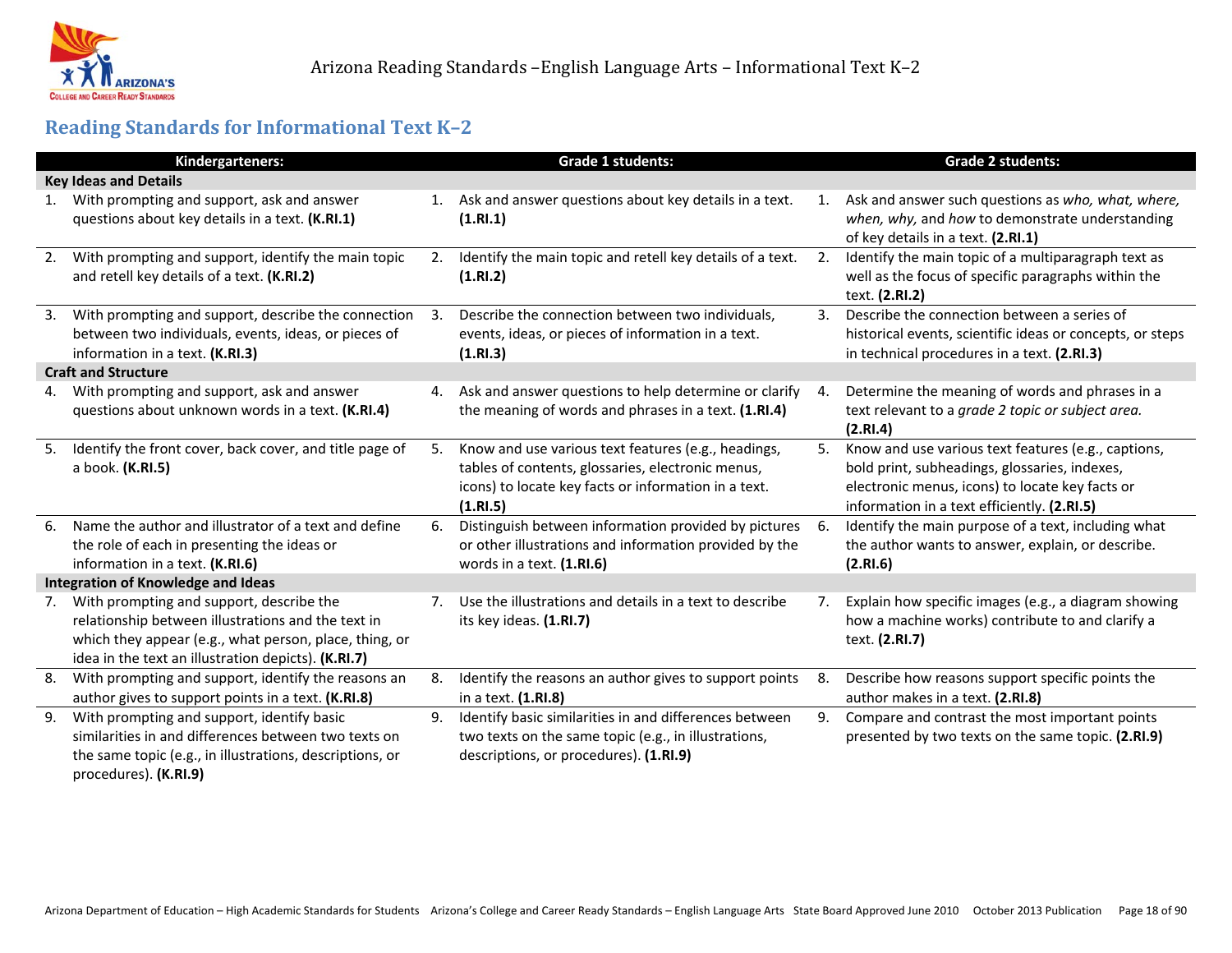

### Arizona Reading Standards -English Language Arts - Informational Text K-2

| <b>COLLEGE AND CAREER READY STANDARDS</b>                                                                                                                                                                                                                                                           |                                                                                                                                                                                                                                                                                              |                                                                                                                                                                                                                                                                                                                                                                                                                                                                                                                                                |
|-----------------------------------------------------------------------------------------------------------------------------------------------------------------------------------------------------------------------------------------------------------------------------------------------------|----------------------------------------------------------------------------------------------------------------------------------------------------------------------------------------------------------------------------------------------------------------------------------------------|------------------------------------------------------------------------------------------------------------------------------------------------------------------------------------------------------------------------------------------------------------------------------------------------------------------------------------------------------------------------------------------------------------------------------------------------------------------------------------------------------------------------------------------------|
| Kindergarteners:                                                                                                                                                                                                                                                                                    | <b>Grade 1 students:</b>                                                                                                                                                                                                                                                                     | <b>Grade 2 students:</b>                                                                                                                                                                                                                                                                                                                                                                                                                                                                                                                       |
| Range of Reading and Level of Text Complexity                                                                                                                                                                                                                                                       |                                                                                                                                                                                                                                                                                              |                                                                                                                                                                                                                                                                                                                                                                                                                                                                                                                                                |
| 10. Actively engage in group reading activities with<br>purpose and understanding. (K.RI.10)<br>Actively engage in group reading of informational<br>а.<br>and functional texts, including history/social<br>studies, science, and technical texts, with<br>purpose and understanding. (AZ.K.RI.10) | 10. With prompting and support, read informational texts<br>appropriately complex for grade 1. (1.RI.10)<br>With prompting and support, read functional<br>a.<br>texts including history/social studies, science,<br>and technical texts, appropriately complex for<br>grade 1. (AZ.1.RI.10) | 10. By the end of year, read and comprehend<br>informational texts, including history/social studies,<br>science, and technical texts, in the grades 2-3 text<br>complexity band proficiently, with scaffolding as<br>needed at the high end of the range. (2.RI.10)<br>a. By the end of year, read and comprehend<br>functional texts, including history/social studies,<br>science, and technical texts, in the grades 2-3<br>text complexity band proficiently, with<br>scaffolding as needed at the high end of the<br>range. (AZ.2.RI.10) |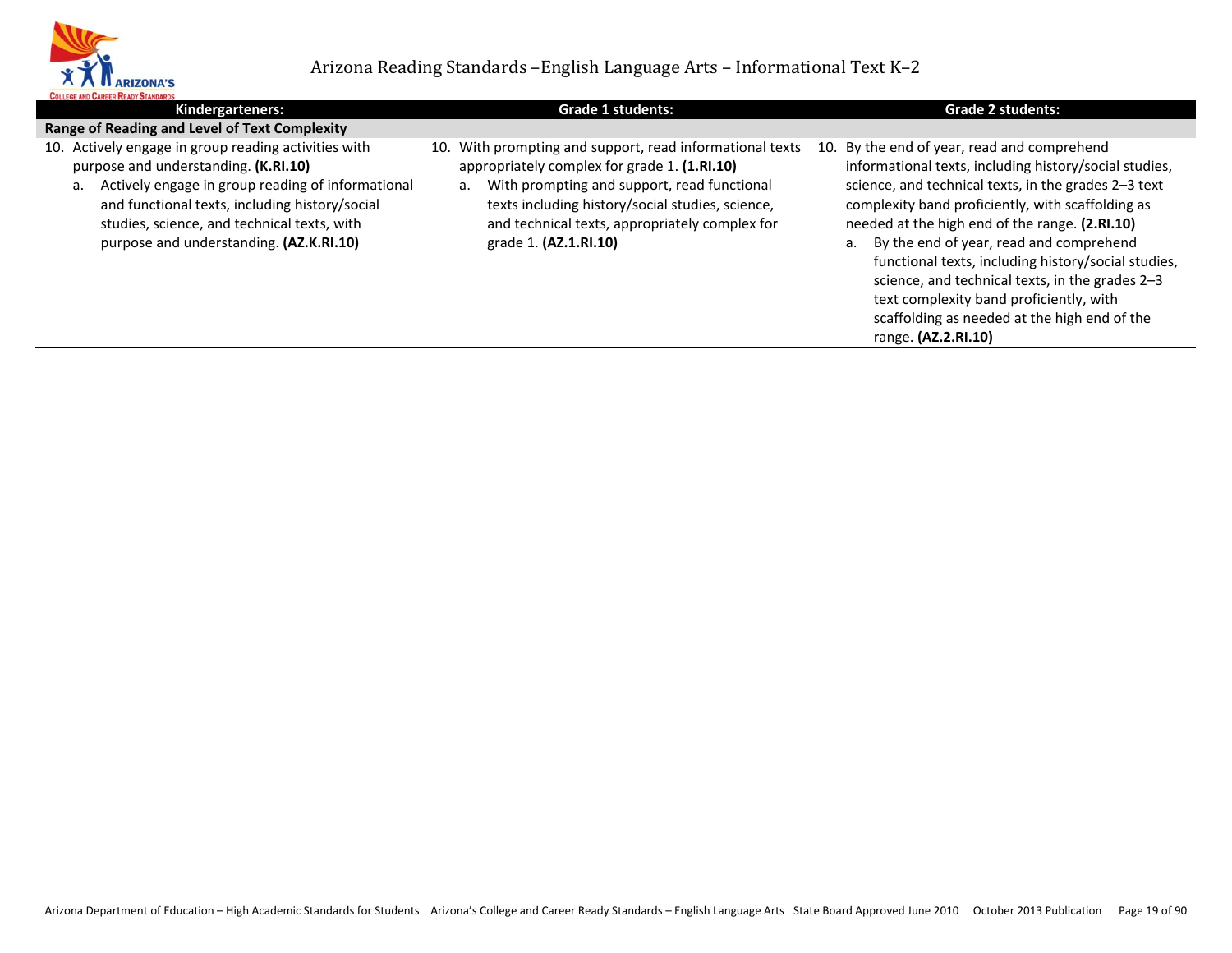

### **Reading Standards for Informational Text 3–5**

|    | <b>Grade 3 students:</b>                                                                                                                                                                                                       |    | <b>Grade 4 students:</b>                                                                                                                                                                                                                                                                       |    | <b>Grade 5 students:</b>                                                                                                                                                                                          |
|----|--------------------------------------------------------------------------------------------------------------------------------------------------------------------------------------------------------------------------------|----|------------------------------------------------------------------------------------------------------------------------------------------------------------------------------------------------------------------------------------------------------------------------------------------------|----|-------------------------------------------------------------------------------------------------------------------------------------------------------------------------------------------------------------------|
|    | <b>Key Ideas and Details</b>                                                                                                                                                                                                   |    |                                                                                                                                                                                                                                                                                                |    |                                                                                                                                                                                                                   |
|    | 1. Ask and answer questions to demonstrate<br>understanding of a text, referring explicitly to the text<br>as the basis for the answers. (3.RI.1)                                                                              | 1. | Refer to details and examples in a text when<br>explaining what the text says explicitly and when<br>drawing inferences from the text. (4.RI.1)                                                                                                                                                | 1. | Quote accurately from a text when explaining what<br>the text says explicitly and when drawing inferences<br>from the text. (5.RI.1)                                                                              |
| 2. | Determine the main idea of a text; recount the key<br>details and explain how they support the main idea.<br>(3.RI.2)                                                                                                          | 2. | Determine the main idea of a text and explain how it<br>is supported by key details; summarize the text.<br>(4.RI.2)                                                                                                                                                                           | 2. | Determine two or more main ideas of a text and<br>explain how they are supported by key details;<br>summarize the text. (5.RI.2)                                                                                  |
| 3. | Describe the relationship between a series of<br>historical events, scientific ideas or concepts, or steps<br>in technical procedures in a text, using language that<br>pertains to time, sequence, and cause/effect. (3.RI.3) | 3. | Explain events, procedures, ideas, or concepts in a<br>historical, scientific, or technical text, including what<br>happened and why, based on specific information in<br>the text. (4.RI.3)                                                                                                   | 3. | Explain the relationships or interactions between two<br>or more individuals, events, ideas, or concepts in a<br>historical, scientific, or technical text based on<br>specific information in the text. (5.RI.3) |
|    | <b>Craft and Structure</b>                                                                                                                                                                                                     |    |                                                                                                                                                                                                                                                                                                |    |                                                                                                                                                                                                                   |
| 4. | Determine the meaning of general academic and<br>domain-specific words and phrases in a text relevant<br>to a grade 3 topic or subject area. (3.RI.4)                                                                          | 4. | Determine the meaning of general academic and<br>domain-specific words or phrases in a text relevant to<br>a grade 4 topic or subject area. (4.RI.4)                                                                                                                                           | 4. | Determine the meaning of general academic and<br>domain-specific words and phrases in a text relevant<br>to a grade 5 topic or subject area. (5.RI.4)                                                             |
| 5. | Use text features and search tools (e.g., key words,<br>sidebars, hyperlinks) to locate information relevant to<br>a given topic efficiently. (3.RI.5)                                                                         | 5. | Describe the overall structure (e.g., chronology,<br>comparison, cause/effect, and problem/solution) of<br>events, ideas, concepts, or information in a text or<br>part of a text. (4.RI.5)                                                                                                    | 5. | Compare and contrast the overall structure (e.g.,<br>chronology, comparison, cause/effect, and<br>problem/solution) of events, ideas, concepts, or<br>information in two or more texts. (5.RI.5)                  |
| 6. | Distinguish their own point of view from that of the<br>author of a text. (3.RI.6)                                                                                                                                             | 6. | Compare and contrast a firsthand and secondhand<br>account of the same event or topic; describe the<br>differences in focus and the information provided.<br>(4.RI.6)                                                                                                                          | 6. | Analyze multiple accounts of the same event or topic,<br>noting important similarities and differences in the<br>point of view they represent. (5.RI.6)                                                           |
|    | Integration of Knowledge and Ideas                                                                                                                                                                                             |    |                                                                                                                                                                                                                                                                                                |    |                                                                                                                                                                                                                   |
| 7. | Use information gained from illustrations (e.g., maps,<br>photographs) and the words in a text to demonstrate<br>understanding of the text (e.g., where, when, why,<br>and how key events occur). (3.RI.7)                     | 7. | Interpret information presented visually, orally, or<br>quantitatively (e.g., in charts, graphs, diagrams, time<br>lines, animations, or interactive elements on Web<br>pages) and explain how the information contributes<br>to an understanding of the text in which it appears.<br>(4.RI.7) | 7. | Draw on information from multiple print or digital<br>sources, demonstrating the ability to locate an<br>answer to a question quickly or to solve a problem<br>efficiently. (5.RI.7)                              |
| 8. | Describe the logical connection between particular<br>sentences and paragraphs in a text (e.g., comparison,<br>cause/effect, first/second/third in a sequence).<br>(3.RI.8)                                                    | 8. | Explain how an author uses reasons and evidence to<br>support particular points in a text. (4.RI.8)                                                                                                                                                                                            | 8. | Explain how an author uses reasons and evidence to<br>support particular points in a text, identifying which<br>reasons and evidence support which point(s). (5.RI.8)                                             |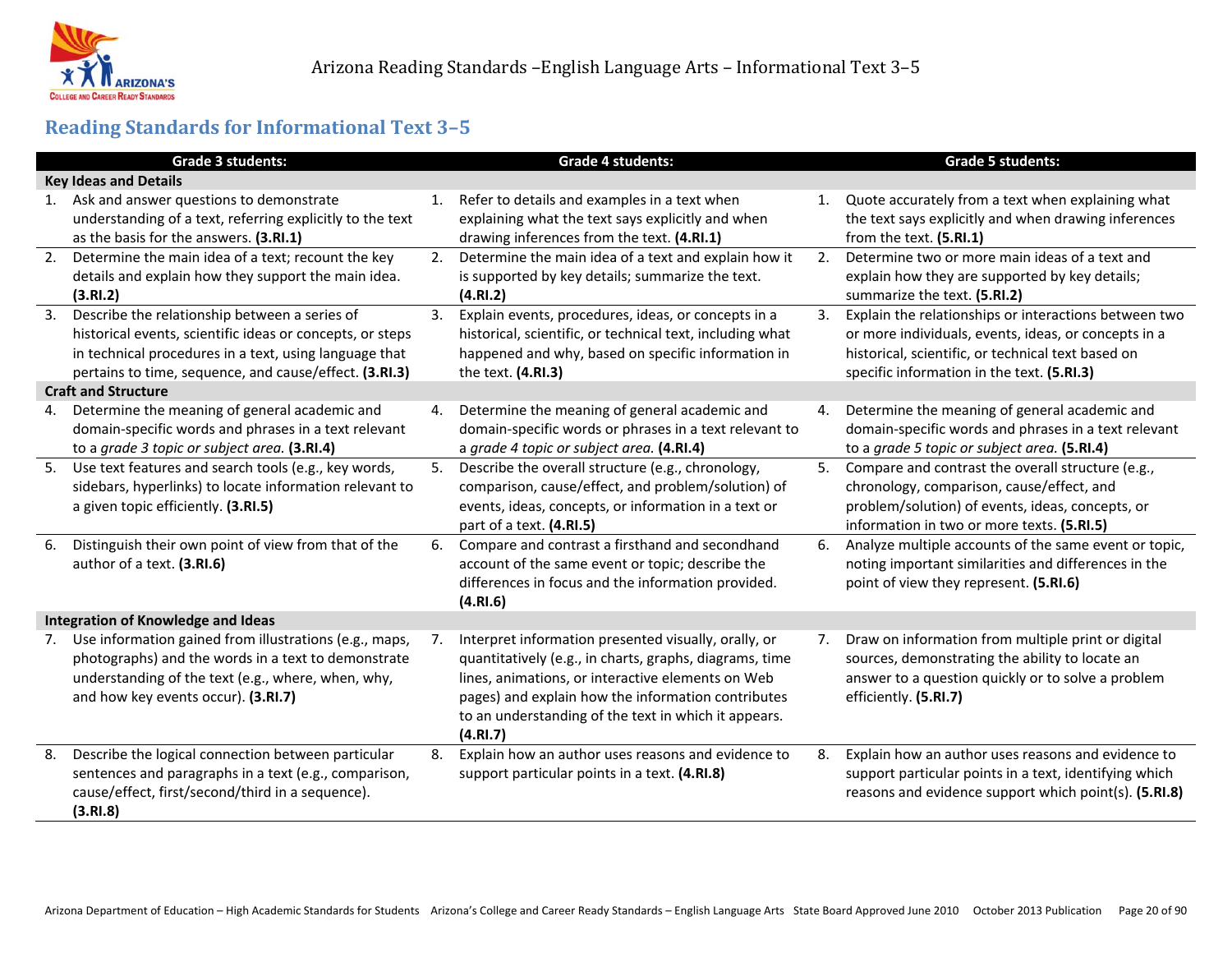

| <b>UOLLEGE AND UAREER NEADY STANDARDS</b>                                                                                                                                                                                                                                                                                                                                                                                                                                                             |                                                                                                                                                                                                                                                                                                                                                                                                                                                                                                                                                   |                                                                                                                                                                                                                                                                                                                                                                                                                                                                                                          |
|-------------------------------------------------------------------------------------------------------------------------------------------------------------------------------------------------------------------------------------------------------------------------------------------------------------------------------------------------------------------------------------------------------------------------------------------------------------------------------------------------------|---------------------------------------------------------------------------------------------------------------------------------------------------------------------------------------------------------------------------------------------------------------------------------------------------------------------------------------------------------------------------------------------------------------------------------------------------------------------------------------------------------------------------------------------------|----------------------------------------------------------------------------------------------------------------------------------------------------------------------------------------------------------------------------------------------------------------------------------------------------------------------------------------------------------------------------------------------------------------------------------------------------------------------------------------------------------|
| <b>Grade 3 students:</b>                                                                                                                                                                                                                                                                                                                                                                                                                                                                              | Grade 4 students:                                                                                                                                                                                                                                                                                                                                                                                                                                                                                                                                 | <b>Grade 5 students:</b>                                                                                                                                                                                                                                                                                                                                                                                                                                                                                 |
| Integration of Knowledge and Ideas                                                                                                                                                                                                                                                                                                                                                                                                                                                                    |                                                                                                                                                                                                                                                                                                                                                                                                                                                                                                                                                   |                                                                                                                                                                                                                                                                                                                                                                                                                                                                                                          |
| 9. Compare and contrast the most important points and<br>key details presented in two texts on the same topic.<br>(3.RI.9)                                                                                                                                                                                                                                                                                                                                                                            | Integrate information from two texts on the same<br>topic in order to write or speak about the subject<br>knowledgeably. (4.RI.9)                                                                                                                                                                                                                                                                                                                                                                                                                 | Integrate information from several texts on the same<br>9.<br>topic in order to write or speak about the subject<br>knowledgeably. (5.RI.9)                                                                                                                                                                                                                                                                                                                                                              |
| <b>Range of Reading and Level of Text Complexity</b>                                                                                                                                                                                                                                                                                                                                                                                                                                                  |                                                                                                                                                                                                                                                                                                                                                                                                                                                                                                                                                   |                                                                                                                                                                                                                                                                                                                                                                                                                                                                                                          |
| 10. By the end of the year, read and comprehend<br>informational texts, including history/social studies,<br>science, and technical texts, at the high end of the<br>grades 2-3 text complexity band independently and<br>proficiently. (3.RI.10)<br>a. By the end of the year, read and comprehend<br>functional texts, including history/social studies,<br>science, and technical texts, at the high end of<br>the grades 2-3 text complexity band<br>independently and proficiently. (AZ.3.RI.10) | 10. By the end of year, read and comprehend<br>informational texts, including history/social studies,<br>science, and technical texts, in the grades 4-5 text<br>complexity band proficiently, with scaffolding as<br>needed at the high end of the range. (4.RI.10)<br>By the end of year, read and comprehend<br>a.<br>functional texts, including history/social studies,<br>science, and technical texts, in the grades 4-5<br>text complexity band proficiently, with<br>scaffolding as needed at the high end of the<br>range. (AZ.4.RI.10) | 10. By the end of the year, read and comprehend<br>informational texts, including history/social studies,<br>science, and technical texts, at the high end of the<br>grades 4-5 text complexity band independently and<br>proficiently. (5.RI.10)<br>By the end of the year, read and comprehend<br>a.<br>functional texts, including history/social studies,<br>science, and technical texts, at the high end of<br>the grades 4-5 text complexity band<br>independently and proficiently. (AZ.5.RI.10) |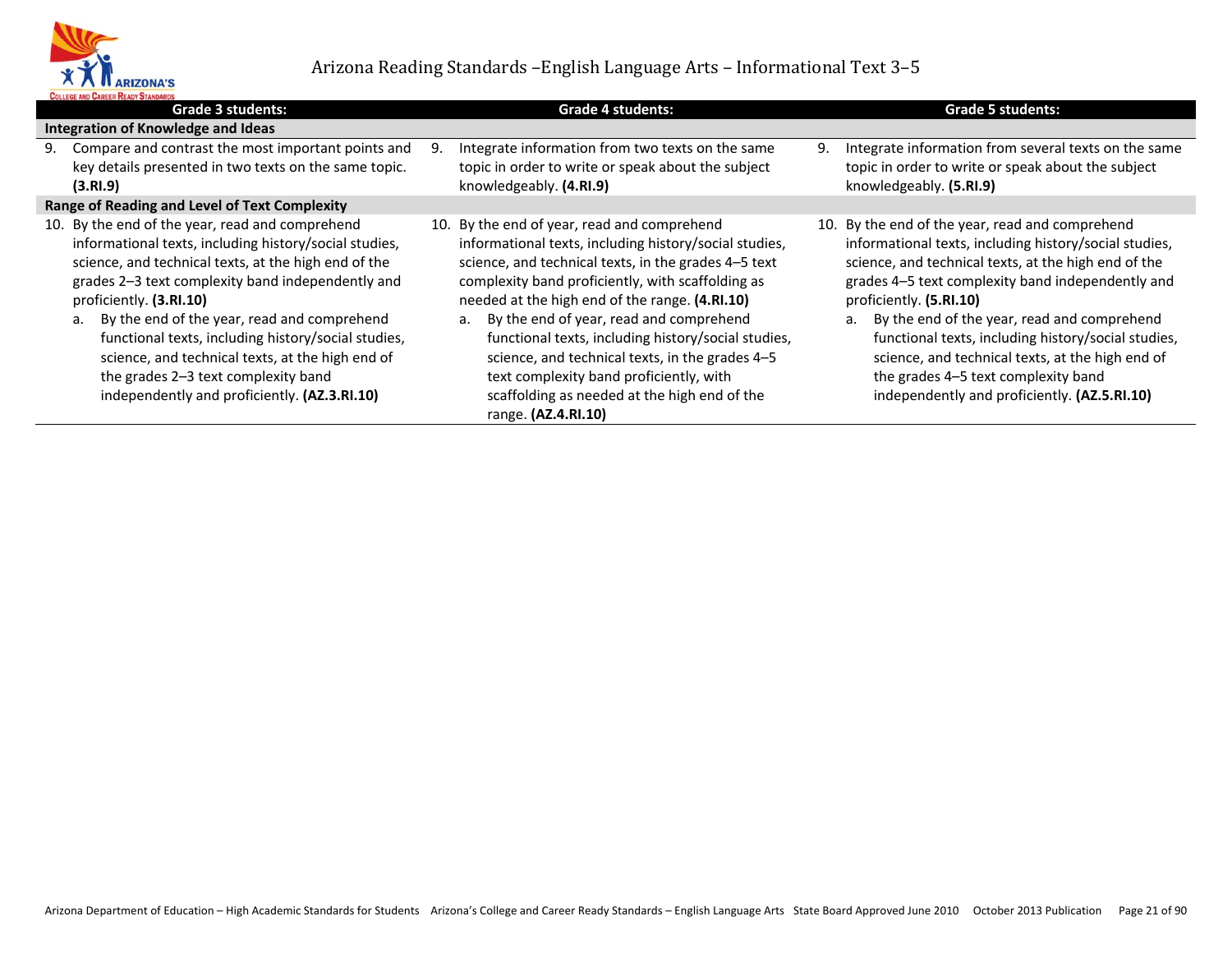

# **KINDERGARTEN – 5TH GRADE ARIZONA READING STANDARDS – FOUNDATIONAL SKILLS**

# **Reading Standards: Foundational Skills**

These standards are directed toward fostering students' understanding and working knowledge of concepts of print, the alphabetic principle, and other basic conventions of the English writing system. These foundational skills are not an end in and of themselves; rather, they are necessary and important components of an effective, comprehensive reading program designed to develop proficient readers with the capacity to comprehend texts across <sup>a</sup> range of types and disciplines. Instruction should be differentiated; good readers will need much less practice with these concepts than struggling readers will. The point is to teach students what they need to learn and not what they already know—to discern when particular children or activities warrant more or less attention.

Note: In kindergarten, children are expected to demonstrate increasing awareness and competence in the areas that follow.

|                            | Kindergarteners:                                                                                                                                                                                                                                                                                                                                                                                                                                                                                                                                                                                    | <b>Grade 1 students:</b>                                                                                                                                                                                                                                                                                                                                                                                                                                                                                                                 |  |  |  |  |
|----------------------------|-----------------------------------------------------------------------------------------------------------------------------------------------------------------------------------------------------------------------------------------------------------------------------------------------------------------------------------------------------------------------------------------------------------------------------------------------------------------------------------------------------------------------------------------------------------------------------------------------------|------------------------------------------------------------------------------------------------------------------------------------------------------------------------------------------------------------------------------------------------------------------------------------------------------------------------------------------------------------------------------------------------------------------------------------------------------------------------------------------------------------------------------------------|--|--|--|--|
| <b>Print Concepts</b>      |                                                                                                                                                                                                                                                                                                                                                                                                                                                                                                                                                                                                     |                                                                                                                                                                                                                                                                                                                                                                                                                                                                                                                                          |  |  |  |  |
| a.<br>b.<br>c.<br>d.       | Demonstrate understanding of the organization and basic features of print.<br>Follow words from left to right, top to bottom, and page by page.<br>Recognize that spoken words are represented in written language by specific<br>sequences of letters.<br>Understand that words are separated by spaces in print.<br>Recognize and name all upper- and lowercase letters of the alphabet. (K.RF.1)                                                                                                                                                                                                 | 1. Demonstrate understanding of the organization and basic features of print.<br>Recognize the distinguishing features of a sentence (e.g., first word,<br>а.<br>capitalization, ending punctuation). (1.RF.1)                                                                                                                                                                                                                                                                                                                           |  |  |  |  |
| Phonological Awareness     |                                                                                                                                                                                                                                                                                                                                                                                                                                                                                                                                                                                                     |                                                                                                                                                                                                                                                                                                                                                                                                                                                                                                                                          |  |  |  |  |
| 2.<br>a.<br>b.<br>c.<br>d. | Demonstrate understanding of spoken words, syllables, and sounds (phonemes).<br>Recognize and produce rhyming words.<br>Count, pronounce, blend, and segment syllables in spoken words.<br>Blend and segment onsets and rimes of single-syllable spoken words.<br>Isolate and pronounce the initial, medial vowel, and final sounds (phonemes) in<br>three-phoneme (consonant-vowel-consonant, or CVC) words. (This does not<br>include CVCs ending with $/1/$ , $/r/$ , or $/x/$ .)<br>Add or substitute individual sounds (phonemes) in simple, one-syllable words to<br>make new words. (K.RF.2) | 2. Demonstrate understanding of spoken words, syllables, and sounds (phonemes).<br>Distinguish long from short vowel sounds in spoken single-syllable words.<br>a.<br>Orally produce single-syllable words by blending sounds (phonemes), including<br>b.<br>consonant blends.<br>Isolate and pronounce initial, medial vowel, and final sounds (phonemes) in<br>$\mathsf{C}$ .<br>spoken single-syllable words.<br>Segment spoken single-syllable words into their complete sequence of<br>d.<br>individual sounds (phonemes). (1.RF.2) |  |  |  |  |

Arizona Department of Education – High Academic Standards for Students Arizona's College and Career Ready Standards – English Language Arts State Board Approved June 2010 October 2013 Publication Page 22 of 90 \* Words, syllables, or phonemes written in /slashes/refer to their pronunciation or phonology. Thus, /CVC/ is <sup>a</sup> word with three phonemes regardless of the number of letters in the spelling of the word.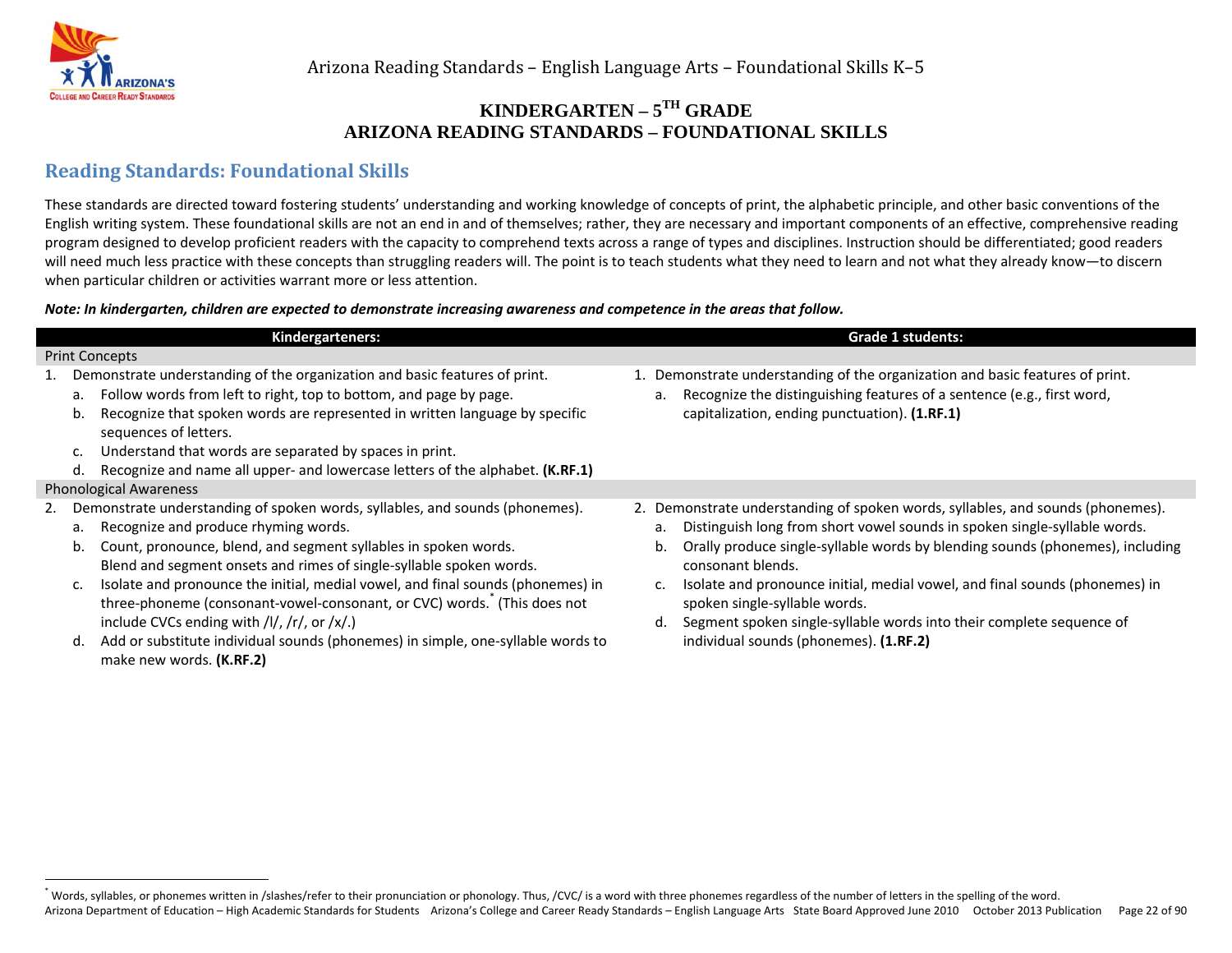

# **Reading Standards: Foundational Skills K–2**

These standards are directed toward fostering students' understanding and working knowledge of concepts of print, the alphabetic principle, and other basic conventions of the English writing system. These foundational skills are not an end in and of themselves; rather, they are necessary and important components of an effective, comprehensive reading program designed to develop proficient readers with the capacity to comprehend texts across <sup>a</sup> range of types and disciplines. Instruction should be differentiated; good readers will need much less practice with these concepts than struggling readers will. The point is to teach students what they need to learn and not what they already know—to discern when particular children or activities warrant more or less attention.

| Note: In kindergarten, children are expected to demonstrate increasing awareness and competence in the areas that follow. |  |  |  |
|---------------------------------------------------------------------------------------------------------------------------|--|--|--|
|                                                                                                                           |  |  |  |

| Kindergarteners:                                                                                                                                                                                                                                                                                                                                                                                                                                                                                                                                                                                                       | <b>Grade 1 students:</b>                                                                                                                                                                                                                                                                                                                                                                                                                                                                                                                                                                                                                                                                                   | <b>Grade 2 students:</b>                                                                                                                                                                                                                                                                                                                                                                                                                                                                                                                                                                       |
|------------------------------------------------------------------------------------------------------------------------------------------------------------------------------------------------------------------------------------------------------------------------------------------------------------------------------------------------------------------------------------------------------------------------------------------------------------------------------------------------------------------------------------------------------------------------------------------------------------------------|------------------------------------------------------------------------------------------------------------------------------------------------------------------------------------------------------------------------------------------------------------------------------------------------------------------------------------------------------------------------------------------------------------------------------------------------------------------------------------------------------------------------------------------------------------------------------------------------------------------------------------------------------------------------------------------------------------|------------------------------------------------------------------------------------------------------------------------------------------------------------------------------------------------------------------------------------------------------------------------------------------------------------------------------------------------------------------------------------------------------------------------------------------------------------------------------------------------------------------------------------------------------------------------------------------------|
| <b>Phonics and Word Recognition</b>                                                                                                                                                                                                                                                                                                                                                                                                                                                                                                                                                                                    |                                                                                                                                                                                                                                                                                                                                                                                                                                                                                                                                                                                                                                                                                                            |                                                                                                                                                                                                                                                                                                                                                                                                                                                                                                                                                                                                |
| Know and apply grade-level phonics and word<br>3.<br>analysis skills in decoding words.<br>Demonstrate basic knowledge of one-to-one<br>a.<br>letter-sound correspondences by producing the<br>primary or many of the most frequent sound for<br>each consonant.<br>Associate the long and short sounds with<br>b.<br>common spellings (graphemes) for the five major<br>vowels.<br>Read common high-frequency words by sight<br>c.<br>(e.g., the, of, to, you, she, my, is, are, do, does).<br>Distinguish between similarly spelled words by<br>d.<br>identifying the sounds of the letters that differ.<br>(K.RF.3) | 3.<br>Know and apply grade-level phonics and word<br>analysis skills in decoding words.<br>Know the spelling-sound correspondences for<br>a.<br>common consonant digraphs.<br>Decode regularly spelled one-syllable words.<br>b.<br>Know final -e and common yowel team<br>C.<br>conventions for representing long vowel sounds.<br>Use knowledge that every syllable must have a<br>d.<br>vowel sound to determine the number of<br>syllables in a printed word.<br>Decode two-syllable words following basic<br>e.<br>patterns by breaking the words into syllables.<br>Read words with inflectional endings.<br>f.<br>Recognize and read grade-appropriate irregularly<br>g.<br>spelled words. (1.RF.3) | Know and apply grade-level phonics and word<br>3.<br>analysis skills in decoding words.<br>Distinguish long and short vowels when reading<br>a.<br>regularly spelled one-syllable words.<br>Know spelling-sound correspondences for<br>b.<br>additional common vowel teams.<br>Decode regularly spelled two-syllable words with<br>c.<br>long vowels.<br>Decode words with common prefixes and<br>d.<br>suffixes.<br>Identify words with inconsistent but common<br>e.<br>spelling-sound correspondences.<br>Recognize and read grade-appropriate irregularly<br>f.<br>spelled words. (2.RF.3) |
| <b>Fluency</b>                                                                                                                                                                                                                                                                                                                                                                                                                                                                                                                                                                                                         |                                                                                                                                                                                                                                                                                                                                                                                                                                                                                                                                                                                                                                                                                                            |                                                                                                                                                                                                                                                                                                                                                                                                                                                                                                                                                                                                |
| Read emergent-reader texts with purpose and<br>4.<br>understanding. (K.RF.4)                                                                                                                                                                                                                                                                                                                                                                                                                                                                                                                                           | Read with sufficient accuracy and fluency to support<br>4.<br>comprehension.<br>Read on-level text with purpose and<br>а.<br>understanding.<br>Read on-level text orally with accuracy,<br>b.<br>appropriate rate, and expression on successive<br>readings.<br>Use context to confirm or self-correct word<br>c.<br>recognition and understanding, rereading as<br>necessary. (1.RF.4)                                                                                                                                                                                                                                                                                                                    | Read with sufficient accuracy and fluency to support<br>4.<br>comprehension.<br>Read on-level text with purpose and<br>а.<br>understanding.<br>Read on-level text orally with accuracy,<br>b.<br>appropriate rate, and expression on successive<br>readings.<br>Use context to confirm or self-correct word<br>c.<br>recognition and understanding, rereading as<br>necessary. (2.RF.4)                                                                                                                                                                                                        |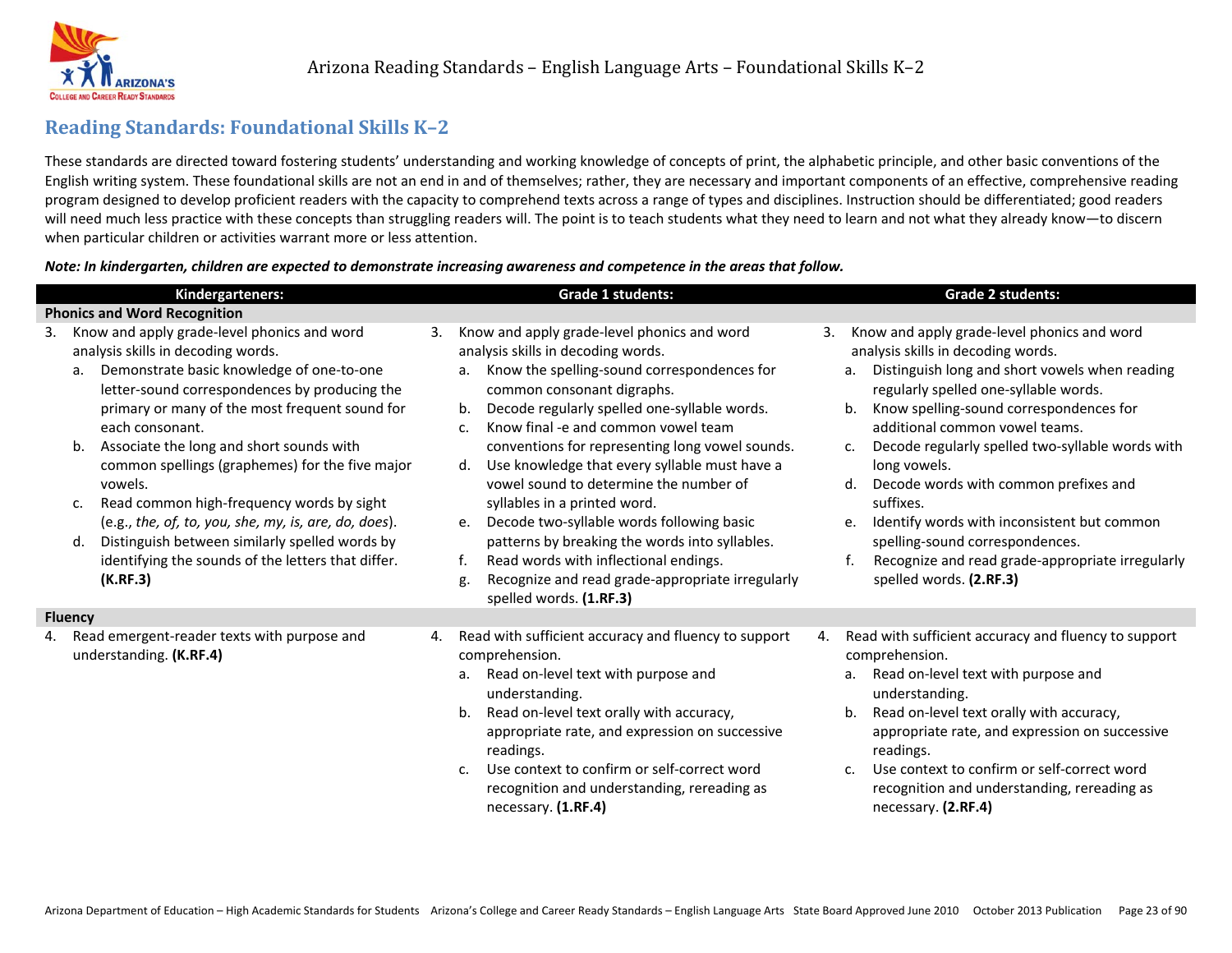

# **Reading Standards: Foundational Skills 3–5**

These standards are directed toward fostering students' understanding and working knowledge of concepts of print, the alphabetic principle, and other basic conventions of the English writing system. These foundational skills are not an end in and of themselves; rather, they are necessary and important components of an effective, comprehensive reading program designed to develop proficient readers with the capacity to comprehend texts across <sup>a</sup> range of types and disciplines. Instruction should be differentiated; good readers will need much less practice with these concepts than struggling readers will. The point is to teach students what they need to learn and not what they already know—to discern when particular children or activities warrant more or less attention.

| <b>Grade 3 students:</b>                                                                                                                                                                                                                                                                                                                                                                                     | <b>Grade 4 students:</b>                                                                                                                                                                                                                                                                                                                                                                                        | <b>Grade 5 students:</b>                                                                                                                                                                                                                                                                                                                                                                            |
|--------------------------------------------------------------------------------------------------------------------------------------------------------------------------------------------------------------------------------------------------------------------------------------------------------------------------------------------------------------------------------------------------------------|-----------------------------------------------------------------------------------------------------------------------------------------------------------------------------------------------------------------------------------------------------------------------------------------------------------------------------------------------------------------------------------------------------------------|-----------------------------------------------------------------------------------------------------------------------------------------------------------------------------------------------------------------------------------------------------------------------------------------------------------------------------------------------------------------------------------------------------|
| <b>Phonics and Word Recognition</b>                                                                                                                                                                                                                                                                                                                                                                          |                                                                                                                                                                                                                                                                                                                                                                                                                 |                                                                                                                                                                                                                                                                                                                                                                                                     |
| 3. Know and apply grade-level phonics and word<br>analysis skills in decoding words.<br>Identify and know the meaning of the most<br>a.<br>common prefixes and derivational suffixes.<br>Decode words with common Latin suffixes.<br>b.<br>Decode multisyllable words.<br>c.<br>Read grade-appropriate irregularly spelled<br>d.<br>words. (3.RF.3)                                                          | Know and apply grade-level phonics and word<br>3.<br>analysis skills in decoding words.<br>Use combined knowledge of all letter-sound<br>a.<br>correspondences, syllabication patterns, and<br>morphology (e.g., roots and affixes) to read<br>accurately unfamiliar multisyllabic words in<br>context and out of context. (4.RF.3)                                                                             | Know and apply grade-level phonics and word<br>3.<br>analysis skills in decoding words.<br>Use combined knowledge of all letter-sound<br>a.<br>correspondences, syllabication patterns, and<br>morphology (e.g., roots and affixes) to read<br>accurately unfamiliar multisyllabic words in<br>context and out of context. (5.RF.3)                                                                 |
| <b>Fluency</b>                                                                                                                                                                                                                                                                                                                                                                                               |                                                                                                                                                                                                                                                                                                                                                                                                                 |                                                                                                                                                                                                                                                                                                                                                                                                     |
| 4. Read with sufficient accuracy and fluency to support<br>comprehension.<br>Read on-level text with purpose and<br>a.<br>understanding.<br>Read on-level prose and poetry orally with<br>b.<br>accuracy, appropriate rate, and expression on<br>successive readings.<br>Use context to confirm or self-correct word<br>$\mathsf{C}$ .<br>recognition and understanding, rereading as<br>necessary. (3.RF.4) | Read with sufficient accuracy and fluency to support<br>4.<br>comprehension.<br>Read on-level text with purpose and<br>a.<br>understanding.<br>Read on-level prose and poetry orally with<br>b.<br>accuracy, appropriate rate, and expression on<br>successive readings.<br>Use context to confirm or self-correct word<br>$\mathsf{C}$ .<br>recognition and understanding, rereading as<br>necessary. (4.RF.4) | Read with sufficient accuracy and fluency to support<br>4.<br>comprehension.<br>Read on-level text with purpose and<br>a.<br>understanding.<br>Read on-level prose and poetry orally with<br>b.<br>accuracy, appropriate rate, and expression on<br>successive readings.<br>Use context to confirm or self-correct word<br>d.<br>recognition and understanding, rereading as<br>necessary. (5.RF.4) |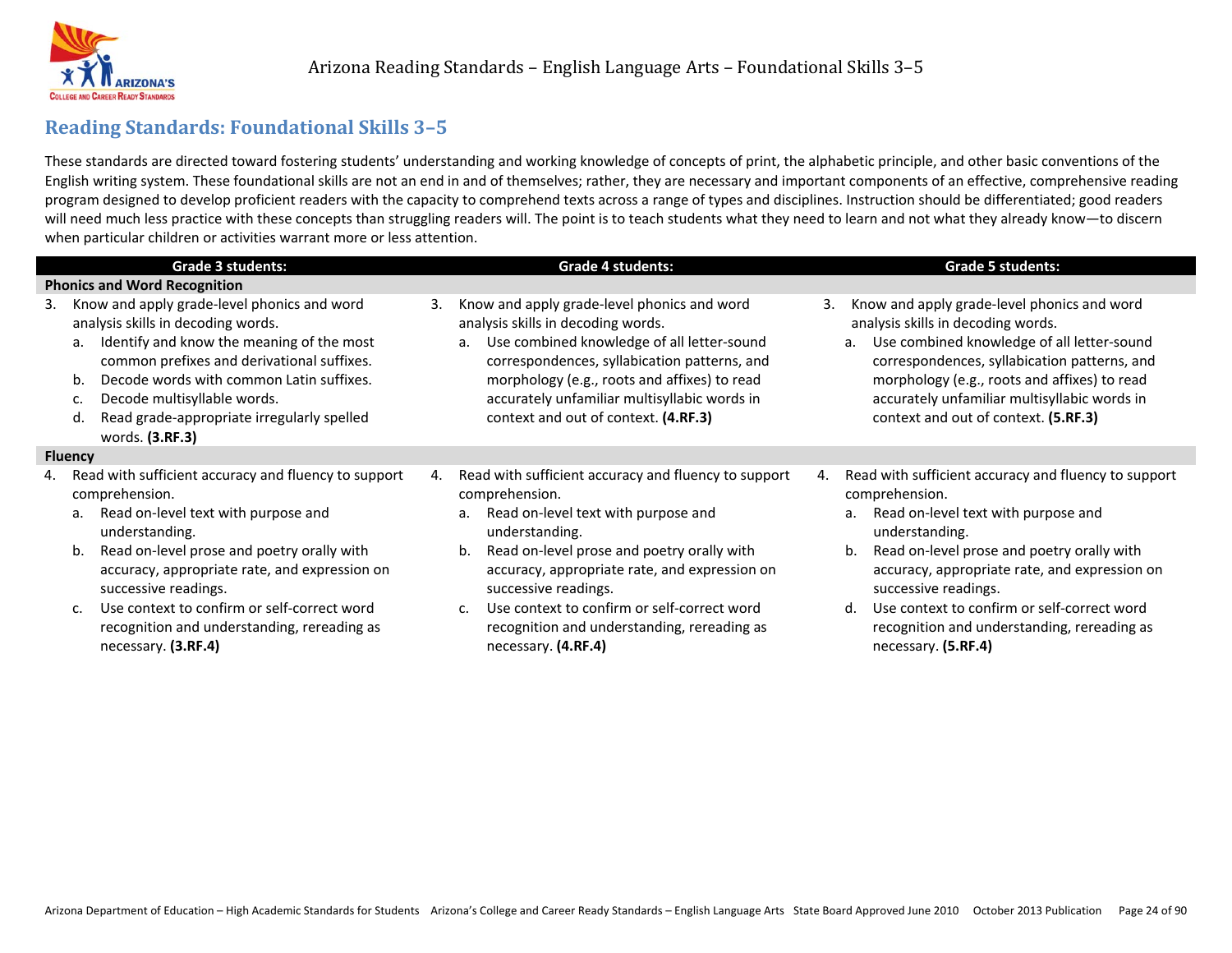

# **KINDERGARTEN – 5TH GRADE ARIZONA WRITING STANDARDS**

### **College and Career Readiness Anchor Standards for Writing**

The K–5 standards on the following pages define what students should understand and be able to do by the end of each grade. They correspond to the College and Career Readiness (CCR) anchor standards below by number. The CCR and grade‐specific standards are necessary complements—the former providing broad standards and the latter providing additional specificity—that together define the skills and understandings that all students must demonstrate.

#### **Text Types and Purposes**

- 1. Write arguments to support claims in an analysis of substantive topics or texts, using valid reasoning and relevant and sufficient evidence.
- 2. Write informative/explanatory texts to examine and convey complex ideas and information clearly and accurately through the effective selection, organization, and analysis of content.
- 3. Write narratives to develop real or imagined experiences or events using effective technique, well‐chosen details, and well‐structured event sequences.

#### **Production and Distribution of Writing**

- 4. Produce clear and coherent writing in which the development, organization, and style are appropriate to task, purpose, and audience.
- 5. Develop and strengthen writing as needed by planning, revising, editing, rewriting, or trying <sup>a</sup> new approach.
- 6. Use technology, including the Internet, to produce and publish writing and to interact and collaborate with others.

#### **Research to Build and Present Knowledge**

- 7. Conduct short as well as more sustained research projects based on focused questions, demonstrating understanding of the subject under investigation.
- 8. Gather relevant information from multiple print and digital sources, assess the credibility and accuracy of each source, and integrate the information while avoiding plagiarism.
- 9. Draw evidence from literary or informational texts to support analysis, reflection, and research.

### **Range of Writing**

10. Write routinely over extended time frames (time for research, reflection, and revision) and shorter time frames (a single sitting or <sup>a</sup> day or two) for <sup>a</sup> range of tasks, purposes, and audiences.

#### **NOTE ON RANGE AND CONTENT OF STUDENT WRITING**

*To build <sup>a</sup> foundation for college and career readiness, students need to use writing as <sup>a</sup> tool for learning and communicating to offer and support opinions, demonstrate understanding of the subjects they are studying, and convey real and imagined experiences and events. They learn to appreciate that <sup>a</sup> key purpose of writing is to communicate clearly to an external, sometimes unfamiliar audience, and they begin to adapt the form and content of their writing to accomplish <sup>a</sup> particular task and purpose. They develop the capacity to build knowledge on <sup>a</sup> subject through research projects and to respond analytically to literary and informational sources. To meet these goals, students must devote significant time and effort to writing, producing numerous pieces over short and extended time frames throughout the year.*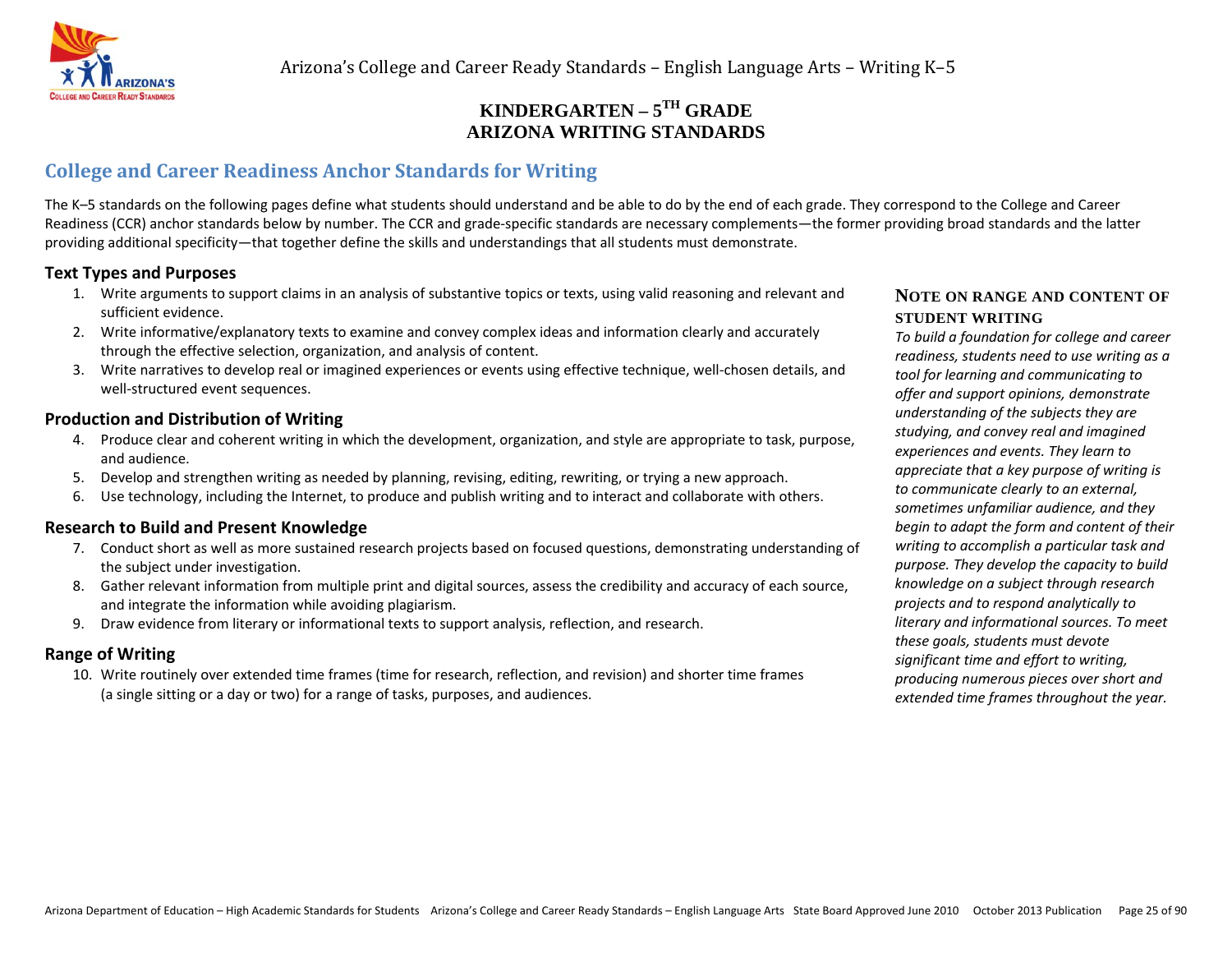

# **Writing Standards K–2**

The following standards for K–2 offer <sup>a</sup> focus for instruction each year to help ensure that students gain adequate mastery of <sup>a</sup> range of skills and applications. Each year in their writing, students should demonstrate increasing sophistication in all aspects of language use, from vocabulary and syntax to the development and organization of ideas, and they should address increasingly demanding content and sources. Students advancing through the grades are expected to meet each year's grade-specific standards and retain or further develop skills and understandings mastered in preceding grades. The expected growth in student writing ability is reflected both in the standards themselves and in the collection of annotated student writing samples in Appendix C.

|    | Kindergarteners:                                                                                                                                                                                                                                                                                                                                                                                                                                                                                                                         |    | <b>Grade 1 students:</b>                                                                                                                                                                                                                                                                                                                                                                                                                                                                                                                                  |    | <b>Grade 2 students:</b>                                                                                                                                                                                                                                                                                                                                                                                                                                                                                                                                 |
|----|------------------------------------------------------------------------------------------------------------------------------------------------------------------------------------------------------------------------------------------------------------------------------------------------------------------------------------------------------------------------------------------------------------------------------------------------------------------------------------------------------------------------------------------|----|-----------------------------------------------------------------------------------------------------------------------------------------------------------------------------------------------------------------------------------------------------------------------------------------------------------------------------------------------------------------------------------------------------------------------------------------------------------------------------------------------------------------------------------------------------------|----|----------------------------------------------------------------------------------------------------------------------------------------------------------------------------------------------------------------------------------------------------------------------------------------------------------------------------------------------------------------------------------------------------------------------------------------------------------------------------------------------------------------------------------------------------------|
|    | <b>Text Types and Purposes</b>                                                                                                                                                                                                                                                                                                                                                                                                                                                                                                           |    |                                                                                                                                                                                                                                                                                                                                                                                                                                                                                                                                                           |    |                                                                                                                                                                                                                                                                                                                                                                                                                                                                                                                                                          |
|    | 1. Use a combination of drawing, dictating, and writing<br>to compose opinion pieces in which they tell a reader<br>the topic or the name of the book they are writing<br>about and state an opinion or preference about the<br>topic or book (e.g., My favorite book is). (K.W.1)                                                                                                                                                                                                                                                       |    | Write opinion pieces in which they introduce the<br>topic or name the book they are writing about, state<br>an opinion, supply a reason for the opinion, and<br>provide some sense of closure. (1.W.1)                                                                                                                                                                                                                                                                                                                                                    | 1. | Write opinion pieces in which they introduce the<br>topic or book they are writing about, state an<br>opinion, supply reasons that support the opinion, use<br>linking words (e.g., because, and, also) to connect<br>opinion and reasons, and provide a concluding<br>statement or section. (2.W.1)                                                                                                                                                                                                                                                     |
| 2. | Use a combination of drawing, dictating, and writing<br>to compose informative/explanatory texts in which<br>they name what they are writing about and supply<br>some information about the topic. (K.W.2)                                                                                                                                                                                                                                                                                                                               | 2. | Write informative/explanatory texts in which they<br>name a topic, supply some facts about the topic, and<br>provide some sense of closure. (1.W.2)                                                                                                                                                                                                                                                                                                                                                                                                       | 2. | Write informative/explanatory texts in which they<br>introduce a topic, use facts and definitions to develop<br>points, and provide a concluding statement or<br>section. (2.W.2)                                                                                                                                                                                                                                                                                                                                                                        |
| 3. | Use a combination of drawing, dictating, and writing<br>to narrate a single event or several loosely linked<br>events, tell about the events in the order in which<br>they occurred, and provide a reaction to what<br>happened. (K.W.3)                                                                                                                                                                                                                                                                                                 | 3. | Write narratives in which they recount two or more<br>appropriately sequenced events, include some details<br>regarding what happened, use temporal words to<br>signal event order, and provide some sense of<br>closure. $(1.W.3)$                                                                                                                                                                                                                                                                                                                       | 3. | Write narratives in which they recount a well-<br>elaborated event or short sequence of events,<br>include details to describe actions, thoughts, and<br>feelings, use temporal words to signal event order,<br>and provide a sense of closure. (2.W.3)                                                                                                                                                                                                                                                                                                  |
|    | <b>Production and Distribution of Writing</b>                                                                                                                                                                                                                                                                                                                                                                                                                                                                                            |    |                                                                                                                                                                                                                                                                                                                                                                                                                                                                                                                                                           |    |                                                                                                                                                                                                                                                                                                                                                                                                                                                                                                                                                          |
|    | 4. With guidance and support from adults, produce<br>writing in which the development and organization<br>are appropriate to task and purpose. (Grade-specific<br>expectations for writing types are defined in<br>standards $1-3$ above). ( $K.W.4$ )<br>With guidance and support from adults, produce<br>а.<br>functional writing (e.g., classroom rules,<br>experiments, notes/messages, friendly letters,<br>labels, graphs/tables) in which the development<br>and organization are appropriate to task and<br>purpose. (AZ.K.W.4) | 4. | With guidance and support from adults, produce<br>writing in which the development and organization<br>are appropriate to task and purpose. (Grade-specific<br>expectations for writing types are defined in<br>standards $1-3$ above). $(1.W.4)$<br>With guidance and support from adults, produce<br>а.<br>functional writing (e.g., classroom rules,<br>experiments, notes/messages, friendly letters,<br>labels, graphs/tables, directions, posters) in<br>which the development and organization are<br>appropriate to task and purpose. (AZ.1.W.4.) | 4. | With guidance and support from adults, produce<br>writing in which the development and organization<br>are appropriate to task and purpose. (Grade-specific<br>expectations for writing types are defined in<br>standards $1-3$ above). $(2.W.4)$<br>With guidance and support from adults, produce<br>а.<br>functional writing (e.g., classroom rules,<br>experiments, notes/messages, friendly letters,<br>labels, graphs/tables, directions, posters) in<br>which the development and organization are<br>appropriate to task and purpose. (AZ.1.W.4) |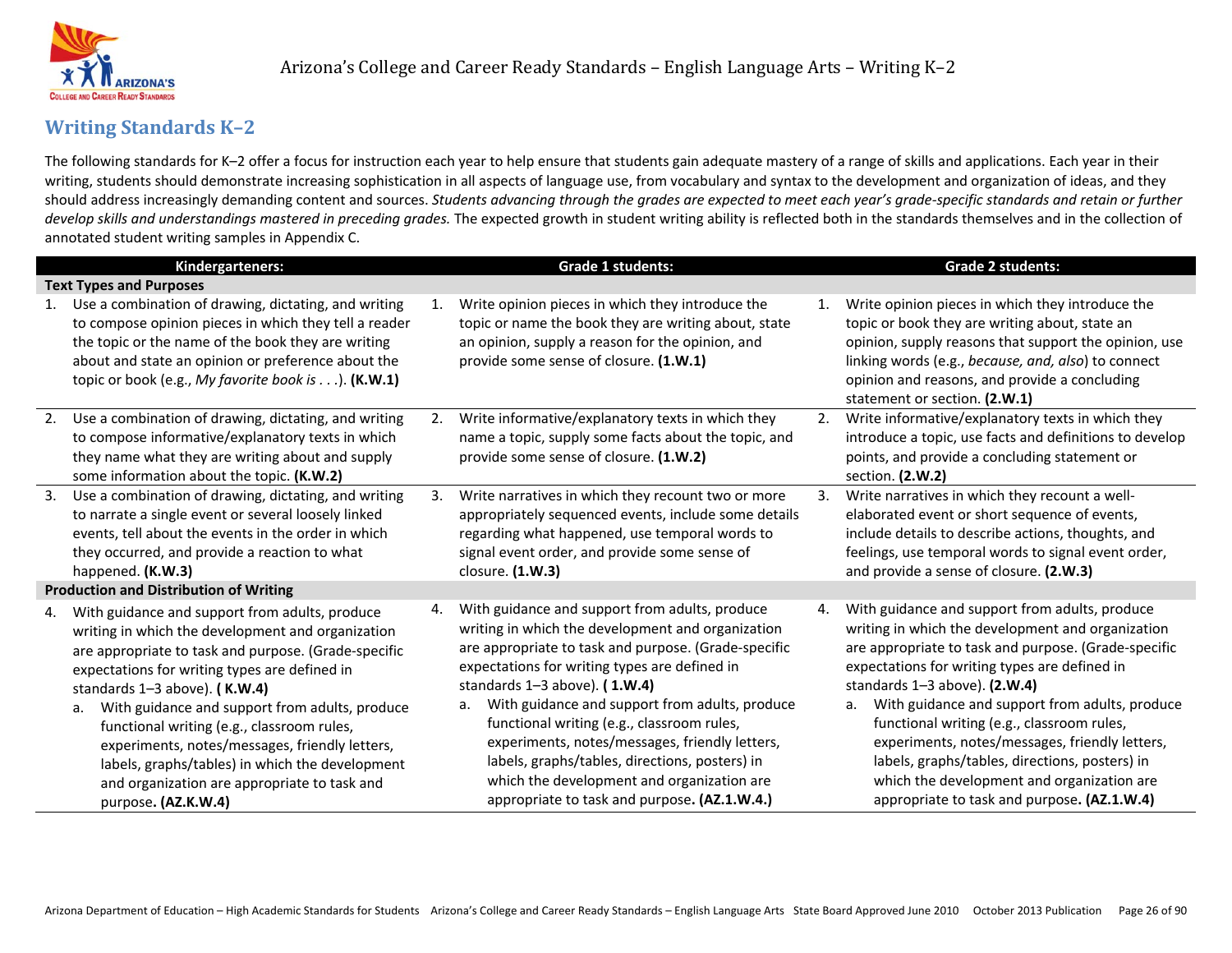

| <b>Grade 1 students:</b><br><b>Grade 2 students:</b><br>Kindergarteners:<br><b>Production and Distribution of Writing</b><br>With guidance and support from adults, respond to<br>With guidance and support from adults, focus on a<br>With guidance and support from adults and peers,<br>5.<br>5.<br>5.<br>questions and suggestions from peers and add details<br>focus on a topic and strengthen writing as needed by<br>topic, respond to questions and suggestions from<br>to strengthen writing as needed. (K.W.5)<br>peers, and add details to strengthen writing as<br>revising and editing. (2.W.5)<br>needed. $(1.W.5)$<br>With guidance and support from adults, explore a<br>With guidance and support from adults, use a variety<br>With guidance and support from adults, use a variety<br>6.<br>6.<br>6.<br>variety of digital tools to produce and publish writing,<br>of digital tools to produce and publish writing,<br>of digital tools to produce and publish writing,<br>including in collaboration with peers. (K.W.6)<br>including in collaboration with peers. (1.W.6)<br>including in collaboration with peers. (2.W.6)<br><b>Research to Build and Present Knowledge</b><br>7. Participate in shared research and writing projects<br>Participate in shared research and writing projects<br>Participate in shared research and writing projects<br>(e.g., explore a number of books by a favorite author<br>(e.g., explore a number of "how-to" books on a given<br>(e.g., read a number of books on a single topic to<br>and express opinions about them). (K.W.7)<br>topic and use them to write a sequence of<br>produce a report; record science observations).<br>instructions). (1.W.7)<br>(2.W.7)<br>With guidance and support from adults, recall<br>With guidance and support from adults, recall<br>8.<br>Recall information from experiences or gather<br>8.<br>8.<br>information from experiences or gather information<br>information from experiences or gather information<br>information from provided sources to answer a<br>from provided sources to answer a question. (K.W.8)<br>from provided sources to answer a question. (1.W.8)<br>question. $(2.W.8)$<br>(Begins in grade 4) (K.W.9)<br>(Begins in grade 4) (1.W.9)<br>(Begins in grade 4) (2.W.9)<br>9.<br>9.<br>9.<br><b>Range of Writing</b> | <b><i>COLLEGE AND CAREER READY STANDARD</i></b> |                                  |                                  |
|--------------------------------------------------------------------------------------------------------------------------------------------------------------------------------------------------------------------------------------------------------------------------------------------------------------------------------------------------------------------------------------------------------------------------------------------------------------------------------------------------------------------------------------------------------------------------------------------------------------------------------------------------------------------------------------------------------------------------------------------------------------------------------------------------------------------------------------------------------------------------------------------------------------------------------------------------------------------------------------------------------------------------------------------------------------------------------------------------------------------------------------------------------------------------------------------------------------------------------------------------------------------------------------------------------------------------------------------------------------------------------------------------------------------------------------------------------------------------------------------------------------------------------------------------------------------------------------------------------------------------------------------------------------------------------------------------------------------------------------------------------------------------------------------------------------------------------------------------------------------------------------------------------------------------------------------------------------------------------------------------------------------------------------------------------------------------------------------------------------------------------------------------------------------------------------------------------------------------------------------------------------------------------------------------------------------------------------------------------|-------------------------------------------------|----------------------------------|----------------------------------|
|                                                                                                                                                                                                                                                                                                                                                                                                                                                                                                                                                                                                                                                                                                                                                                                                                                                                                                                                                                                                                                                                                                                                                                                                                                                                                                                                                                                                                                                                                                                                                                                                                                                                                                                                                                                                                                                                                                                                                                                                                                                                                                                                                                                                                                                                                                                                                        |                                                 |                                  |                                  |
|                                                                                                                                                                                                                                                                                                                                                                                                                                                                                                                                                                                                                                                                                                                                                                                                                                                                                                                                                                                                                                                                                                                                                                                                                                                                                                                                                                                                                                                                                                                                                                                                                                                                                                                                                                                                                                                                                                                                                                                                                                                                                                                                                                                                                                                                                                                                                        |                                                 |                                  |                                  |
|                                                                                                                                                                                                                                                                                                                                                                                                                                                                                                                                                                                                                                                                                                                                                                                                                                                                                                                                                                                                                                                                                                                                                                                                                                                                                                                                                                                                                                                                                                                                                                                                                                                                                                                                                                                                                                                                                                                                                                                                                                                                                                                                                                                                                                                                                                                                                        |                                                 |                                  |                                  |
|                                                                                                                                                                                                                                                                                                                                                                                                                                                                                                                                                                                                                                                                                                                                                                                                                                                                                                                                                                                                                                                                                                                                                                                                                                                                                                                                                                                                                                                                                                                                                                                                                                                                                                                                                                                                                                                                                                                                                                                                                                                                                                                                                                                                                                                                                                                                                        |                                                 |                                  |                                  |
|                                                                                                                                                                                                                                                                                                                                                                                                                                                                                                                                                                                                                                                                                                                                                                                                                                                                                                                                                                                                                                                                                                                                                                                                                                                                                                                                                                                                                                                                                                                                                                                                                                                                                                                                                                                                                                                                                                                                                                                                                                                                                                                                                                                                                                                                                                                                                        |                                                 |                                  |                                  |
|                                                                                                                                                                                                                                                                                                                                                                                                                                                                                                                                                                                                                                                                                                                                                                                                                                                                                                                                                                                                                                                                                                                                                                                                                                                                                                                                                                                                                                                                                                                                                                                                                                                                                                                                                                                                                                                                                                                                                                                                                                                                                                                                                                                                                                                                                                                                                        |                                                 |                                  |                                  |
|                                                                                                                                                                                                                                                                                                                                                                                                                                                                                                                                                                                                                                                                                                                                                                                                                                                                                                                                                                                                                                                                                                                                                                                                                                                                                                                                                                                                                                                                                                                                                                                                                                                                                                                                                                                                                                                                                                                                                                                                                                                                                                                                                                                                                                                                                                                                                        |                                                 |                                  |                                  |
|                                                                                                                                                                                                                                                                                                                                                                                                                                                                                                                                                                                                                                                                                                                                                                                                                                                                                                                                                                                                                                                                                                                                                                                                                                                                                                                                                                                                                                                                                                                                                                                                                                                                                                                                                                                                                                                                                                                                                                                                                                                                                                                                                                                                                                                                                                                                                        |                                                 |                                  |                                  |
|                                                                                                                                                                                                                                                                                                                                                                                                                                                                                                                                                                                                                                                                                                                                                                                                                                                                                                                                                                                                                                                                                                                                                                                                                                                                                                                                                                                                                                                                                                                                                                                                                                                                                                                                                                                                                                                                                                                                                                                                                                                                                                                                                                                                                                                                                                                                                        |                                                 |                                  |                                  |
|                                                                                                                                                                                                                                                                                                                                                                                                                                                                                                                                                                                                                                                                                                                                                                                                                                                                                                                                                                                                                                                                                                                                                                                                                                                                                                                                                                                                                                                                                                                                                                                                                                                                                                                                                                                                                                                                                                                                                                                                                                                                                                                                                                                                                                                                                                                                                        | 10. (Begins in grade 3) (K.W.10)                | 10. (Begins in grade 3) (1.W.10) | 10. (Begins in grade 3) (2.W.10) |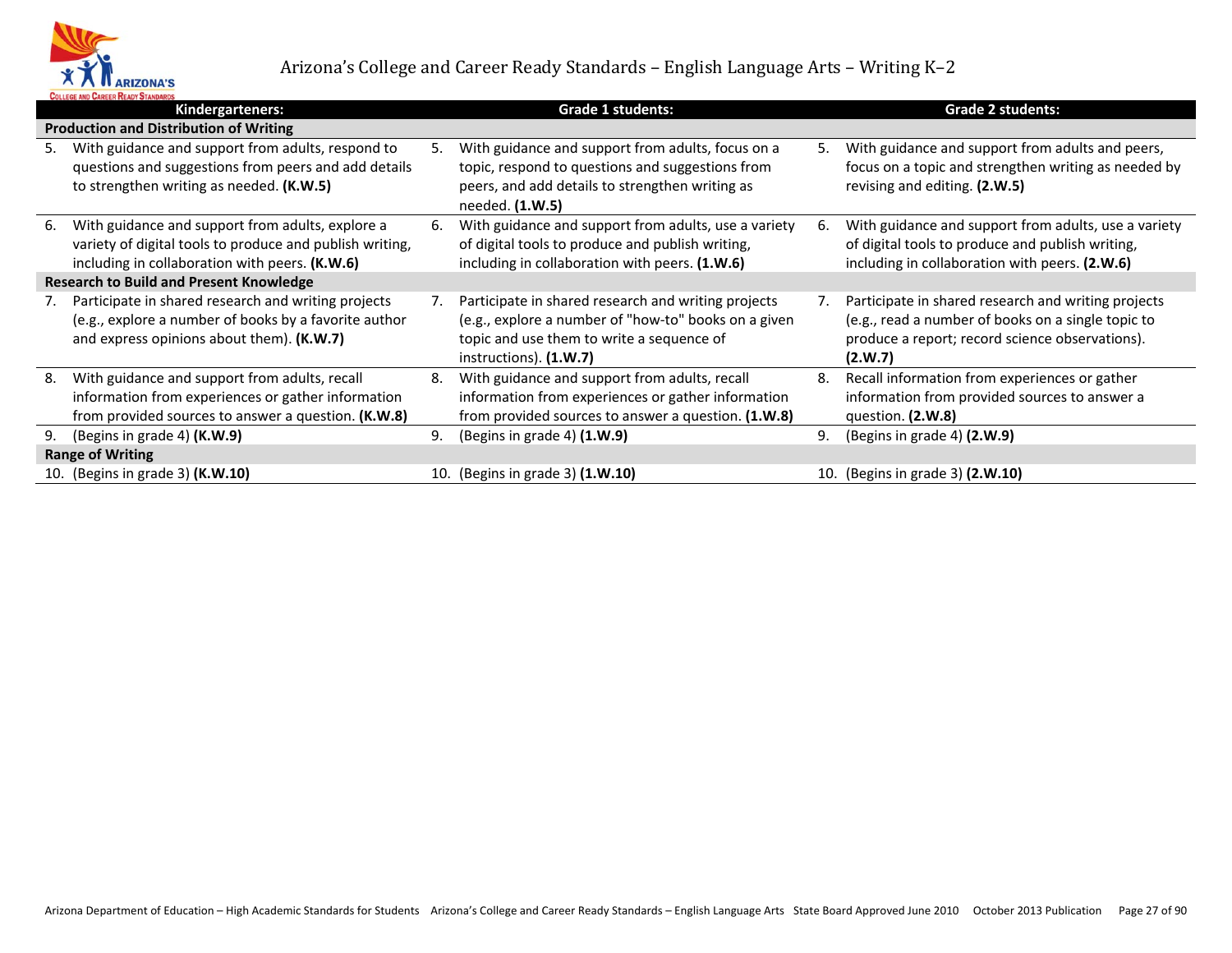

# **Writing Standards 3–5**

The following standards for 3–5 offer <sup>a</sup> focus for instruction each year to help ensure that students gain adequate mastery of <sup>a</sup> range of skills and applications. Each year in their writing, students should demonstrate increasing sophistication in all aspects of language use, from vocabulary and syntax to the development and organization of ideas, and they should address increasingly demanding content and sources. Students advancing through the grades are expected to meet each year's grade-specific standards and retain or further develop skills and understandings mastered in preceding grades. The expected growth in student writing ability is reflected both in the standards themselves and in the collection of annotated student writing samples in Appendix C.

| <b>Grade 3 students:</b>                                                                                                                                                                                                                                                                                                                                                                            | <b>Grade 4 students:</b>                                                                                                                                                                                                                                                                                                                                    | <b>Grade 5 students:</b>                                                                                                                                                                                                                                                                                                                                                        |
|-----------------------------------------------------------------------------------------------------------------------------------------------------------------------------------------------------------------------------------------------------------------------------------------------------------------------------------------------------------------------------------------------------|-------------------------------------------------------------------------------------------------------------------------------------------------------------------------------------------------------------------------------------------------------------------------------------------------------------------------------------------------------------|---------------------------------------------------------------------------------------------------------------------------------------------------------------------------------------------------------------------------------------------------------------------------------------------------------------------------------------------------------------------------------|
| <b>Text Types and Purposes</b>                                                                                                                                                                                                                                                                                                                                                                      |                                                                                                                                                                                                                                                                                                                                                             |                                                                                                                                                                                                                                                                                                                                                                                 |
| Write opinion pieces on topics or texts, supporting a<br>point of view with reasons.<br>Introduce the topic or text they are writing<br>a.<br>about, state an opinion, and create an<br>organizational structure that lists reasons.<br>Provide reasons that support the opinion.<br>b.<br>Use linking words and phrases (e.g., because,<br>c.<br>therefore, since, for example) to connect opinion | Write opinion pieces on topics or texts, supporting a<br>point of view with reasons and information.<br>Introduce a topic or text clearly, state an opinion,<br>a.<br>and create an organizational structure in which<br>related ideas are grouped to support the writer's<br>purpose.<br>Provide reasons that are supported by facts and<br>b.<br>details. | Write opinion pieces on topics or texts, supporting a<br>point of view with reasons and information.<br>Introduce a topic or text clearly, state an opinion,<br>a.<br>and create an organizational structure in which<br>ideas are logically grouped to support the<br>writer's purpose.<br>Provide logically ordered reasons that are<br>b.<br>supported by facts and details. |
| and reasons.<br>Provide a concluding statement or section.<br>d.<br>(3.W.1)                                                                                                                                                                                                                                                                                                                         | Link opinion and reasons using words and<br>phrases (e.g., for instance, in order to, in<br>addition).<br>Provide a concluding statement or section<br>d.<br>related to the opinion presented. (4.W.1)                                                                                                                                                      | Link opinion and reasons using words, phrases,<br>c.<br>and clauses (e.g., consequently, specifically).<br>Provide a concluding statement or section<br>d.<br>related to the opinion presented. (5.W.1)                                                                                                                                                                         |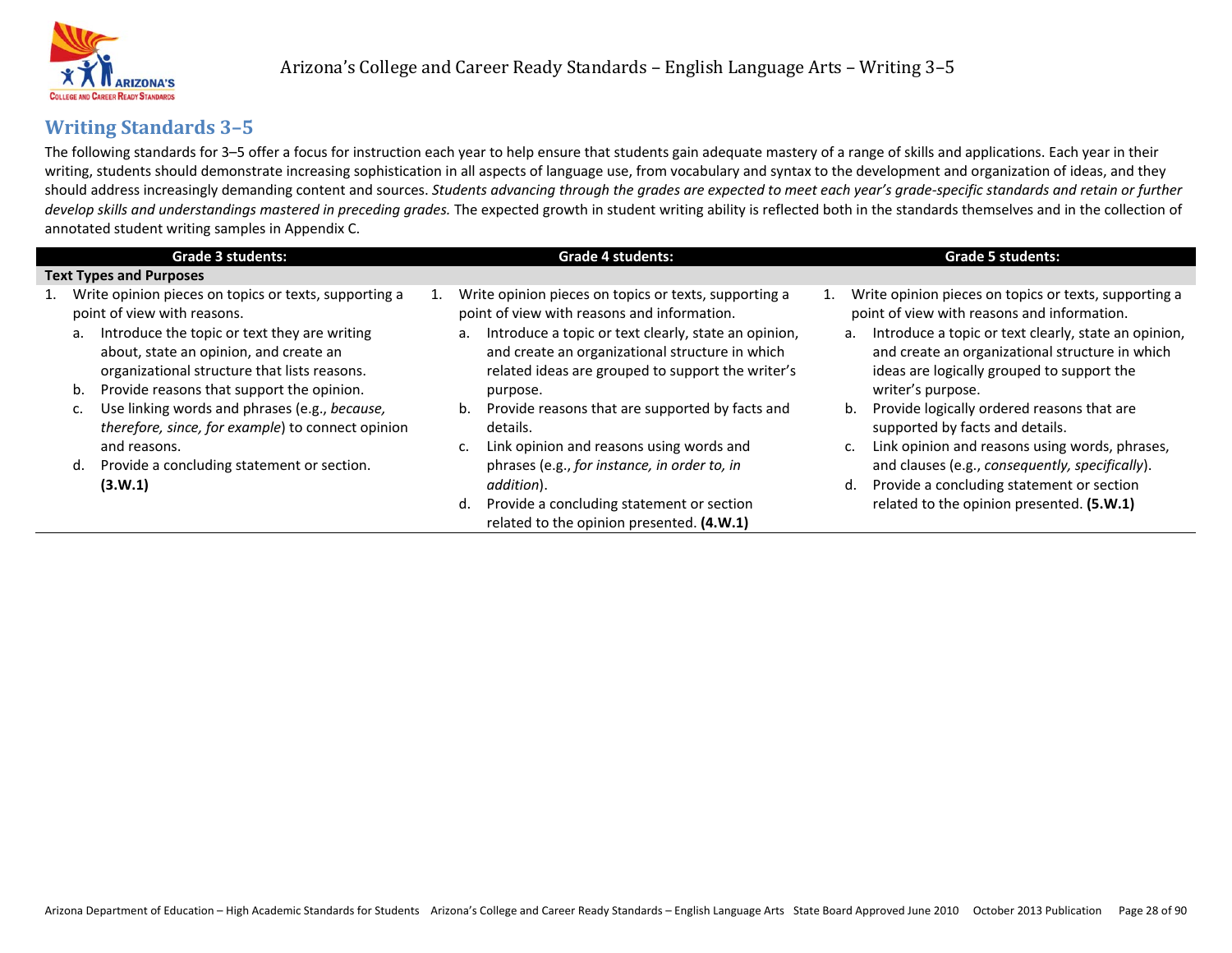

| <b>COLLEGE AND CAREER READY STANDARDS</b>                                                                                                                                                                                                                                                                                                                                                                                                                                                                                    |  |                                                                                                                                                                                                                                                                                                                                                                                                                                                                                                                                                                                                                                                                                                                                                                                                                               |  |                                                                                                                                                                                                                                                                                                                                                                                                                                                                                                                                                                                                                                                                                                                                                                                                                                                                             |  |  |  |
|------------------------------------------------------------------------------------------------------------------------------------------------------------------------------------------------------------------------------------------------------------------------------------------------------------------------------------------------------------------------------------------------------------------------------------------------------------------------------------------------------------------------------|--|-------------------------------------------------------------------------------------------------------------------------------------------------------------------------------------------------------------------------------------------------------------------------------------------------------------------------------------------------------------------------------------------------------------------------------------------------------------------------------------------------------------------------------------------------------------------------------------------------------------------------------------------------------------------------------------------------------------------------------------------------------------------------------------------------------------------------------|--|-----------------------------------------------------------------------------------------------------------------------------------------------------------------------------------------------------------------------------------------------------------------------------------------------------------------------------------------------------------------------------------------------------------------------------------------------------------------------------------------------------------------------------------------------------------------------------------------------------------------------------------------------------------------------------------------------------------------------------------------------------------------------------------------------------------------------------------------------------------------------------|--|--|--|
| <b>Grade 3 students:</b>                                                                                                                                                                                                                                                                                                                                                                                                                                                                                                     |  | <b>Grade 4 students:</b>                                                                                                                                                                                                                                                                                                                                                                                                                                                                                                                                                                                                                                                                                                                                                                                                      |  | <b>Grade 5 students:</b>                                                                                                                                                                                                                                                                                                                                                                                                                                                                                                                                                                                                                                                                                                                                                                                                                                                    |  |  |  |
| <b>Text Types and Purposes</b>                                                                                                                                                                                                                                                                                                                                                                                                                                                                                               |  |                                                                                                                                                                                                                                                                                                                                                                                                                                                                                                                                                                                                                                                                                                                                                                                                                               |  |                                                                                                                                                                                                                                                                                                                                                                                                                                                                                                                                                                                                                                                                                                                                                                                                                                                                             |  |  |  |
| Write informative/explanatory texts to examine a<br>topic and convey ideas and information clearly.<br>Introduce a topic and group related information<br>a.<br>together; include illustrations when useful to<br>aiding comprehension.<br>Develop the topic with facts, definitions, and<br>b.<br>details.<br>Use linking words and phrases (e.g., also,<br>$\mathsf{C}$ .<br>another, and, more, but) to connect ideas within<br>categories of information.<br>Provide a concluding statement or section.<br>d.<br>(3.W.2) |  | Write informative/explanatory texts to examine a<br>topic and convey ideas and information clearly.<br>Introduce a topic clearly and group related<br>a.<br>information in paragraphs and sections; include<br>formatting (e.g., headings), illustrations, and<br>multimedia when useful to aiding<br>comprehension.<br>Develop the topic with facts, definitions,<br>b.<br>concrete details, quotations, or other<br>information and examples related to the topic.<br>Link ideas within categories of information using<br>c.<br>words and phrases (e.g., another, for example,<br>also, because).<br>d. Use precise language and domain-specific<br>vocabulary to inform about or explain the topic.<br>Provide a concluding statement or section<br>e.<br>related to the information or explanation<br>presented. (4.W.2) |  | Write informative/explanatory texts to examine a<br>topic and convey ideas and information clearly.<br>Introduce a topic clearly, provide a general<br>a.<br>observation and focus, and group related<br>information logically; include formatting (e.g.,<br>headings), illustrations, and multimedia when<br>useful to aiding comprehension.<br>Develop the topic with facts, definitions,<br>b.<br>concrete details, quotations, or other<br>information and examples related to the topic.<br>Link ideas within and across categories of<br>$C_{\cdot}$<br>information using words, phrases, and clauses<br>(e.g., in contrast, especially).<br>Use precise language and domain-specific<br>d.<br>vocabulary to inform about or explain the topic.<br>Provide a concluding statement or section<br>e.<br>related to the information or explanation<br>presented. (5.W.2) |  |  |  |
|                                                                                                                                                                                                                                                                                                                                                                                                                                                                                                                              |  |                                                                                                                                                                                                                                                                                                                                                                                                                                                                                                                                                                                                                                                                                                                                                                                                                               |  |                                                                                                                                                                                                                                                                                                                                                                                                                                                                                                                                                                                                                                                                                                                                                                                                                                                                             |  |  |  |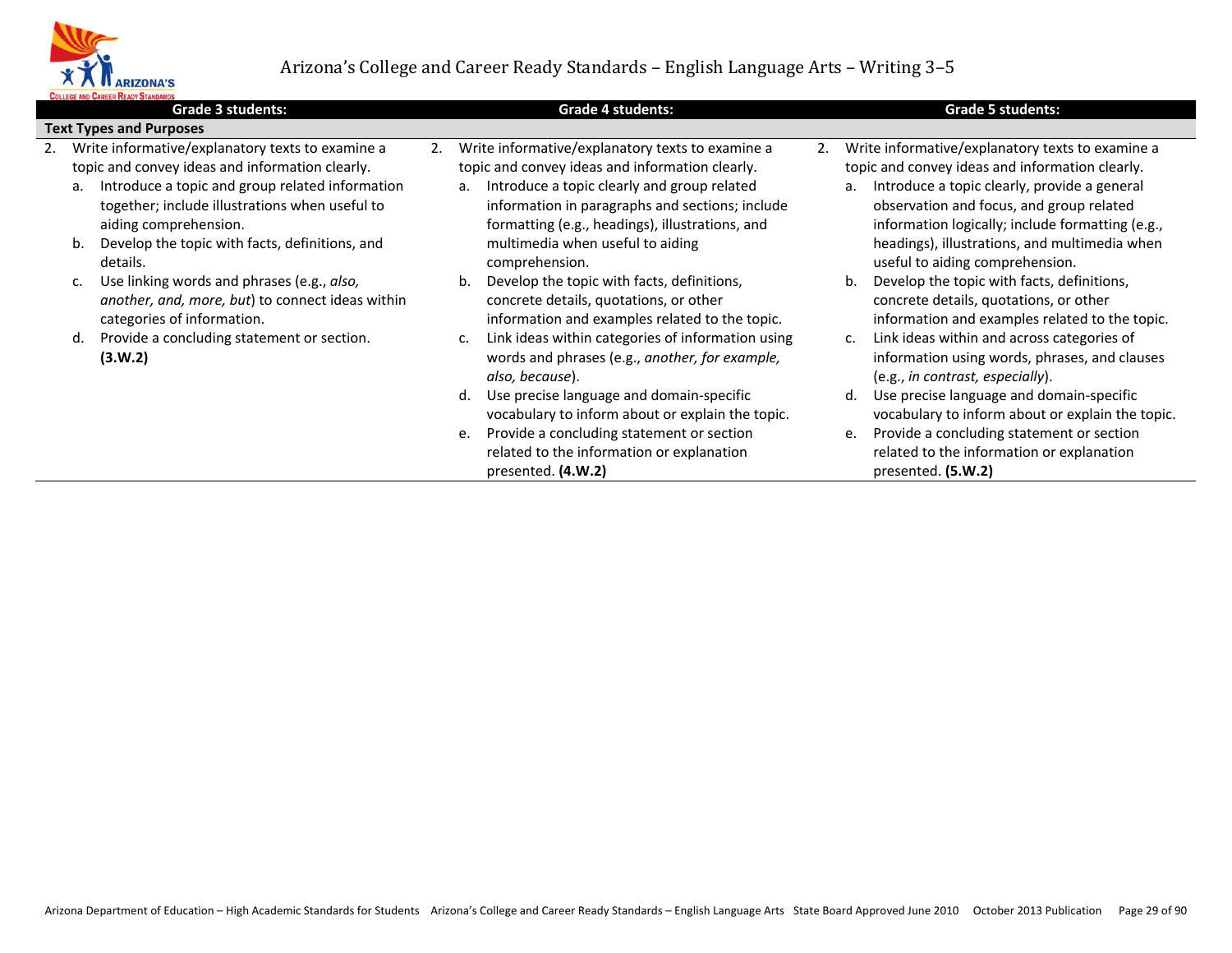

### Arizona's College and Career Ready Standards - English Language Arts - Writing 3-5

|    | <b>TAILED IN A TELEVISION OF ST</b><br><b>COLLEGE AND CAREER READY STANDARDS</b>                                                                                                                                                                                                                                                                                                                                                                                                                                                                                                 |    |                                                                                                                                                                                                                                                                                                                                                                                                                                                                                                                                                                                                                                                                                                                                                         |    |                                                                                                                                                                                                                                                                                                                                                                                                                                                                                                                                                                                                                                                                                                                                                                                                              |
|----|----------------------------------------------------------------------------------------------------------------------------------------------------------------------------------------------------------------------------------------------------------------------------------------------------------------------------------------------------------------------------------------------------------------------------------------------------------------------------------------------------------------------------------------------------------------------------------|----|---------------------------------------------------------------------------------------------------------------------------------------------------------------------------------------------------------------------------------------------------------------------------------------------------------------------------------------------------------------------------------------------------------------------------------------------------------------------------------------------------------------------------------------------------------------------------------------------------------------------------------------------------------------------------------------------------------------------------------------------------------|----|--------------------------------------------------------------------------------------------------------------------------------------------------------------------------------------------------------------------------------------------------------------------------------------------------------------------------------------------------------------------------------------------------------------------------------------------------------------------------------------------------------------------------------------------------------------------------------------------------------------------------------------------------------------------------------------------------------------------------------------------------------------------------------------------------------------|
|    | <b>Grade 3 students:</b>                                                                                                                                                                                                                                                                                                                                                                                                                                                                                                                                                         |    | <b>Grade 4 students:</b>                                                                                                                                                                                                                                                                                                                                                                                                                                                                                                                                                                                                                                                                                                                                |    | <b>Grade 5 students:</b>                                                                                                                                                                                                                                                                                                                                                                                                                                                                                                                                                                                                                                                                                                                                                                                     |
|    | <b>Text Types and Purposes</b>                                                                                                                                                                                                                                                                                                                                                                                                                                                                                                                                                   |    |                                                                                                                                                                                                                                                                                                                                                                                                                                                                                                                                                                                                                                                                                                                                                         |    |                                                                                                                                                                                                                                                                                                                                                                                                                                                                                                                                                                                                                                                                                                                                                                                                              |
|    | 3. Write narratives to develop real or imagined<br>experiences or events using effective technique,<br>descriptive details, and clear event sequences.<br>Establish a situation and introduce a narrator<br>а.<br>and/or characters; organize an event sequence<br>that unfolds naturally.<br>Use dialogue and descriptions of actions,<br>b.<br>thoughts, and feelings to develop experiences<br>and events or show the response of characters to<br>situations.<br>Use temporal words and phrases to signal event<br>c.<br>order.<br>d.<br>Provide a sense of closure. (3.W.3) | 3. | Write narratives to develop real or imagined<br>experiences or events using effective technique,<br>descriptive details, and clear event sequences.<br>a. Orient the reader by establishing a situation and<br>introducing a narrator and/or characters;<br>organize an event sequence that unfolds<br>naturally.<br>b. Use dialogue and description to develop<br>experiences and events or show the responses of<br>characters to situations.<br>Use a variety of transitional words and phrases to<br>c.<br>manage the sequence of events.<br>Use concrete words and phrases and sensory<br>d.<br>details to convey experiences and events<br>precisely.<br>e. Provide a conclusion that follows from the<br>narrated experiences or events. (4.W.3) | 3. | Write narratives to develop real or imagined<br>experiences or events using effective technique,<br>descriptive details, and clear event sequences.<br>a. Orient the reader by establishing a situation and<br>introducing a narrator and/or characters;<br>organize an event sequence that unfolds<br>naturally.<br>b. Use narrative techniques, such as dialogue,<br>description, and pacing, to develop experiences<br>and events or show the responses of characters<br>to situations.<br>Use a variety of transitional words, phrases, and<br>c.<br>clauses to manage the sequence of events.<br>Use concrete words and phrases and sensory<br>d.<br>details to convey experiences and events<br>precisely.<br>e. Provide a conclusion that follows from the<br>narrated experiences or events. (5.W.3) |
|    | <b>Production and Distribution of Writing</b>                                                                                                                                                                                                                                                                                                                                                                                                                                                                                                                                    |    |                                                                                                                                                                                                                                                                                                                                                                                                                                                                                                                                                                                                                                                                                                                                                         |    |                                                                                                                                                                                                                                                                                                                                                                                                                                                                                                                                                                                                                                                                                                                                                                                                              |
|    | 4. With guidance and support from adults, produce<br>writing in which the development and organization<br>are appropriate to task and purpose. (Grade-specific<br>expectations for writing types are defined in<br>standards 1-3 above.) (3.W.4)<br>a. With guidance and support from adults, produce<br>functional writing (e.g., friendly and formal<br>letters, recipes experiments, notes/messages,<br>labels, graphs/tables, procedures, invitations,<br>envelopes) in which the development and<br>organization are appropriate to task and<br>purpose. (AZ.3.W.4)         | 4. | Produce clear and coherent writing in which the<br>development and organization are appropriate to<br>task, purpose, and audience. (Grade-specific<br>expectations for writing types are defined in<br>standards $1-3$ above.) $(4.W.4)$<br>a. Produce clear and coherent functional writing<br>(e.g., friendly and formal letters, recipes,<br>experiments, notes/messages, labels,<br>graphs/tables, procedures, invitations,<br>envelopes) in which the development and<br>organization are appropriate to task and<br>purpose. (AZ.4.W.4)                                                                                                                                                                                                           |    | 4. Produce clear and coherent writing in which the<br>development and organization are appropriate to<br>task, purpose, and audience. (Grade-specific<br>expectations for writing types are defined in<br>standards 1-3 above. (5.W.4)<br>a. Produce clear and coherent functional writing<br>(e.g., formal letters, recipes, experiments,<br>notes/messages, labels, timelines, graphs/tables,<br>procedures, invitations, envelopes) in which the<br>development and organization are appropriate to<br>task and purpose. (AZ.5.W.4)                                                                                                                                                                                                                                                                       |
| 5. | With guidance and support from peers and adults,<br>develop and strengthen writing as needed by<br>planning, revising, and editing. (Editing for<br>conventions should demonstrate command of<br>Language standards 1-3 up to and including grade 3.)<br>(3.W.5)                                                                                                                                                                                                                                                                                                                 | 5. | With guidance and support from peers and adults,<br>develop and strengthen writing as needed by<br>planning, revising, and editing. (Editing for<br>conventions should demonstrate command of<br>Language standards 1-3 up to and including grade 4.)<br>(4.W.5)                                                                                                                                                                                                                                                                                                                                                                                                                                                                                        | 5. | With guidance and support from peers and adults,<br>develop and strengthen writing as needed by<br>planning, revising, editing, rewriting, or trying a new<br>approach. (Editing for conventions should<br>demonstrate command of Language standards 1-3 up<br>to and including grade 5.) (5.W.5)                                                                                                                                                                                                                                                                                                                                                                                                                                                                                                            |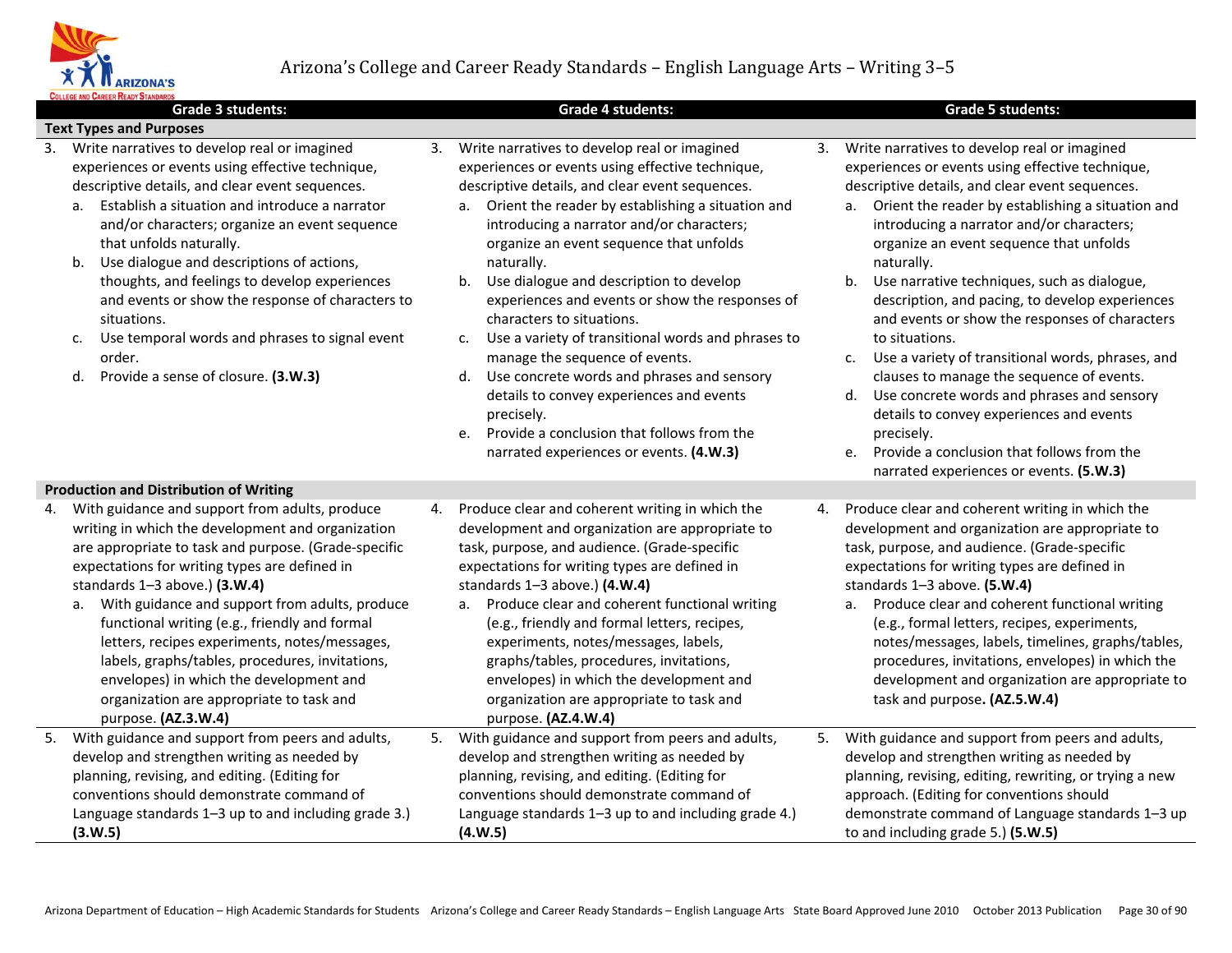

|    | <b>COLLEGE AND CAREER READY STANDARDS</b><br><b>Grade 3 students:</b>                                                                                                                                                                          |    | <b>Grade 4 students:</b>                                                                                                                                                                                                                                                                                                                                                                                                                                                                                                            |    | <b>Grade 5 students:</b>                                                                                                                                                                                                                                                                                                                                                                                                                                                                                                                                                                                |
|----|------------------------------------------------------------------------------------------------------------------------------------------------------------------------------------------------------------------------------------------------|----|-------------------------------------------------------------------------------------------------------------------------------------------------------------------------------------------------------------------------------------------------------------------------------------------------------------------------------------------------------------------------------------------------------------------------------------------------------------------------------------------------------------------------------------|----|---------------------------------------------------------------------------------------------------------------------------------------------------------------------------------------------------------------------------------------------------------------------------------------------------------------------------------------------------------------------------------------------------------------------------------------------------------------------------------------------------------------------------------------------------------------------------------------------------------|
|    | <b>Production and Distribution of Writing</b>                                                                                                                                                                                                  |    |                                                                                                                                                                                                                                                                                                                                                                                                                                                                                                                                     |    |                                                                                                                                                                                                                                                                                                                                                                                                                                                                                                                                                                                                         |
| 6. | With guidance and support from adults, use<br>technology to produce and publish writing (using<br>keyboarding skills) as well as to interact and<br>collaborate with others. (3.W.6)                                                           | 6. | With some guidance and support from adults, use<br>technology, including the Internet, to produce and<br>publish writing as well as to interact and collaborate<br>with others; demonstrate sufficient command of<br>keyboarding skills to type a minimum of one page in a<br>single sitting. (4.W.6)                                                                                                                                                                                                                               | 6. | With some guidance and support from adults, use<br>technology, including the Internet, to produce and<br>publish writing as well as to interact and collaborate<br>with others; demonstrate sufficient command of<br>keyboarding skills to type a minimum of two pages in<br>a single sitting. (5.W.6)                                                                                                                                                                                                                                                                                                  |
|    | <b>Research to Build and Present Knowledge</b>                                                                                                                                                                                                 |    |                                                                                                                                                                                                                                                                                                                                                                                                                                                                                                                                     |    |                                                                                                                                                                                                                                                                                                                                                                                                                                                                                                                                                                                                         |
|    | 7. Conduct short research projects that build knowledge<br>about a topic. (3.W.7)                                                                                                                                                              | 7. | Conduct short research projects that build knowledge<br>through investigation of different aspects of a topic.<br>(4.W.7)                                                                                                                                                                                                                                                                                                                                                                                                           | 7. | Conduct short research projects that use several<br>sources to build knowledge through investigation of<br>different aspects of a topic. (5.W.7)                                                                                                                                                                                                                                                                                                                                                                                                                                                        |
| 8. | Recall information from experiences or gather<br>information from print and digital sources; take brief<br>notes on sources and sort evidence into provided<br>categories. (3.W.8)                                                             | 8. | Recall relevant information from experiences or<br>gather relevant information from print and digital<br>sources; take notes and categorize information, and<br>provide a list of sources. (4.W.8)                                                                                                                                                                                                                                                                                                                                  | 8. | Recall relevant information from experiences or<br>gather relevant information from print and digital<br>sources; summarize or paraphrase information in<br>notes and finished work, and provide a list of sources.<br>(5.W.8)                                                                                                                                                                                                                                                                                                                                                                          |
| 9. | (Begins in grade 4) (3.W.9)                                                                                                                                                                                                                    | 9. | Draw evidence from literary or informational texts to<br>support analysis, reflection, and research.<br>a. Apply grade 4 Reading standards to literature<br>(e.g., "Describe in depth a character, setting, or<br>event in a story or drama, drawing on specific<br>details in the text [e.g., a character's thoughts,<br>words, or actions].").<br>b.<br>Apply grade 4 Reading standards to<br>informational texts (e.g., "Explain how an author<br>uses reasons and evidence to support particular<br>points in a text"). (4.W.9) | 9. | Draw evidence from literary or informational texts to<br>support analysis, reflection, and research.<br>Apply grade 5 Reading standards to literature<br>а.<br>(e.g., "Compare and contrast two or more<br>characters, settings, or events in a story or a<br>drama, drawing on specific details in the text<br>[e.g., how characters interact]").<br>Apply grade 5 Reading standards to<br>b.<br>informational texts (e.g., "Explain how an author<br>uses reasons and evidence to support particular<br>points in a text, identifying which reasons and<br>evidence support which point[s]"). (5.W.9) |
|    | <b>Range of Writing</b>                                                                                                                                                                                                                        |    |                                                                                                                                                                                                                                                                                                                                                                                                                                                                                                                                     |    |                                                                                                                                                                                                                                                                                                                                                                                                                                                                                                                                                                                                         |
|    | 10. Write routinely over extended time frames (time for<br>research, reflection, and revision) and shorter time<br>frames (a single sitting or a day or two) for a range of<br>discipline-specific tasks, purposes, and audiences.<br>(3.W.10) |    | 10. Write routinely over extended time frames (time for<br>research, reflection, and revision) and shorter time<br>frames (a single sitting or a day or two) for a range of<br>discipline-specific tasks, purposes, and audiences.<br>(4.W.10)                                                                                                                                                                                                                                                                                      |    | 10. Write routinely over extended time frames (time for<br>research, reflection, and revision) and shorter time<br>frames (a single sitting or a day or two) for a range of<br>discipline-specific tasks, purposes, and audiences.<br>(5.W.10)                                                                                                                                                                                                                                                                                                                                                          |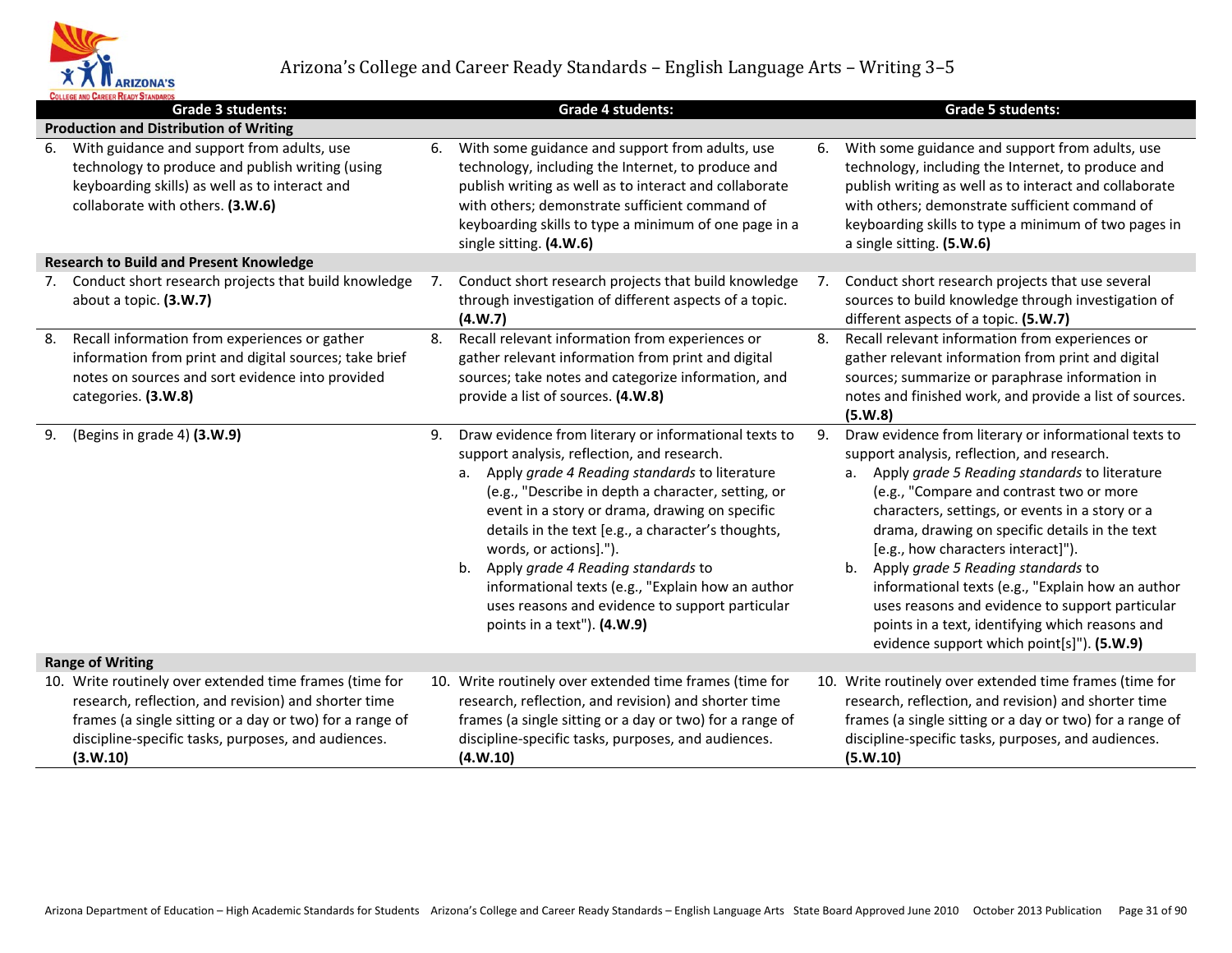

# **KINDERGARTEN – 5TH GRADE ARIZONA SPEAKING AND LISTENING STANDARDS**

# **College and Career Readiness Anchor Standards for Speaking and Listening**

The K–5 standards on the following pages define what students should understand and be able to do by the end of each grade. They correspond to the College and Career Readiness (CCR) anchor standards below by number. The CCR and grade‐specific standards are necessary complements—the former providing broad standards and the latter providing additional specificity—that together define the skills and understandings that all students must demonstrate.

### **Comprehension and Collaboration**

- 1. Prepare for and participate effectively in <sup>a</sup> range of conversations and collaborations with diverse partners, building on others' ideas and expressing their own clearly and persuasively.
- 2. Integrate and evaluate information presented in diverse media and formats, including visually, quantitatively, and orally.
- 3. Evaluate <sup>a</sup> speaker's point of view, reasoning, and use of evidence and rhetoric.

### **Presentation of Knowledge and Ideas**

- 4. Present information, findings, and supporting evidence such that listeners can follow the line of reasoning and the organization, development, and style are appropriate to task, purpose, and audience.
- 5. Make strategic use of digital media and visual displays of data to express information and enhance understanding of presentations.
- 6. Adapt speech to <sup>a</sup> variety of contexts and communicative tasks, demonstrating command of formal English when indicated or appropriate.

### **NOTE ON RANGE AND CONTENT OF STUDENT SPEAKING AND LISTENING**

*To build <sup>a</sup> foundation for college and career readiness, students must have ample opportunities to take part in <sup>a</sup> variety of rich, structured conversations—as part of <sup>a</sup> whole class, in small groups, and with <sup>a</sup> partner. Being productive members of these conversations requires that students contribute accurate, relevant information; respond to and develop what others have said; make comparisons and contrasts; and analyze and synthesize <sup>a</sup> multitude of ideas in various domains.*

*New technologies have broadened and expanded the role that speaking and listening play in acquiring and sharing knowledge and have tightened their link to other forms of communication. Digital texts confront students with the potential for continually updated content and dynamically changing combinations of words, graphics, images, hyperlinks, and embedded video and audio.*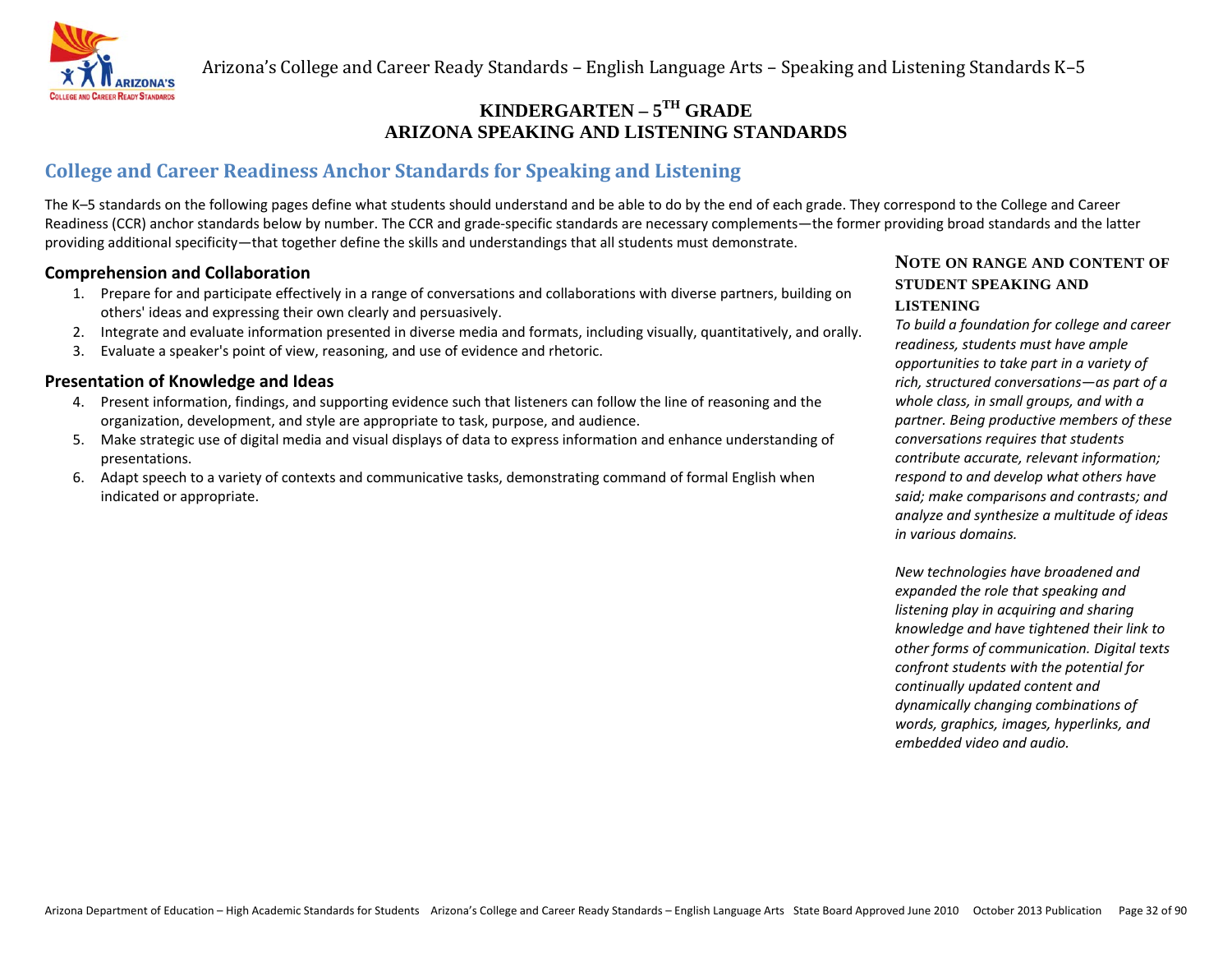

# **Speaking and Listening Standards K–2**

The following standards for K–2 offer <sup>a</sup> focus for instruction each year to help ensure that students gain adequate mastery of <sup>a</sup> range of skills and applications. *Students advancing* through the grades are expected to meet each year's grade-specific standards and retain or further develop skills and understandings mastered in preceding grades.

|    | Kindergarteners:                                                                                                                                                                                                                                                                                                                                                                                 |              | <b>Grade 1 students:</b>                                                                                                                                                                                                                                                                                                                                                                                                                                                                                                                                                   |    | <b>Grade 2 students:</b>                                                                                                                                                                                                                                                                                                                                                                                                                                                                                                                                                                                      |
|----|--------------------------------------------------------------------------------------------------------------------------------------------------------------------------------------------------------------------------------------------------------------------------------------------------------------------------------------------------------------------------------------------------|--------------|----------------------------------------------------------------------------------------------------------------------------------------------------------------------------------------------------------------------------------------------------------------------------------------------------------------------------------------------------------------------------------------------------------------------------------------------------------------------------------------------------------------------------------------------------------------------------|----|---------------------------------------------------------------------------------------------------------------------------------------------------------------------------------------------------------------------------------------------------------------------------------------------------------------------------------------------------------------------------------------------------------------------------------------------------------------------------------------------------------------------------------------------------------------------------------------------------------------|
|    | <b>Comprehension and Collaboration</b>                                                                                                                                                                                                                                                                                                                                                           |              |                                                                                                                                                                                                                                                                                                                                                                                                                                                                                                                                                                            |    |                                                                                                                                                                                                                                                                                                                                                                                                                                                                                                                                                                                                               |
|    | 1. Participate in collaborative conversations with diverse<br>partners about kindergarten topics and texts with<br>peers and adults in small and larger groups.<br>Follow agreed-upon rules for discussions (e.g.,<br>a.<br>listening to others, taking turns speaking about<br>the topics and texts under discussion).<br>Continue a conversation through multiple<br>b.<br>exchanges. (K.SL.1) | $\mathbf{1}$ | Participate in collaborative conversations with diverse<br>partners about grade 1 topics and texts with peers<br>and adults in small and larger groups.<br>Follow agreed-upon rules for discussions (e.g.,<br>a.<br>listening to others with care, speaking one at a<br>time about the topics and texts under<br>discussion).<br>Build on others' talk in conversations by<br>b.<br>responding to the comments of others through<br>multiple exchanges.<br>Ask questions to clear up any confusion about<br>$C_{\star}$<br>the topics and texts under discussion. (1.SL.1) |    | Participate in collaborative conversations with<br>diverse partners about grade 2 topics and texts with<br>peers and adults in small and larger groups.<br>a. Follow agreed-upon rules for discussions (e.g.,<br>gaining the floor in respectful ways, listening to<br>others with care, speaking one at a time about<br>the topics and texts under discussion).<br>b. Build on others' talk in conversations by linking<br>their comments to the remarks of others.<br>Ask for clarification and further explanation as<br>$\mathsf{C}$ .<br>needed about the topics and texts under<br>discussion. (2.SL.1) |
| 2. | Confirm understanding of a text read aloud or<br>information presented orally or through other media<br>by asking and answering questions about key details<br>and requesting clarification if something is not<br>understood. (K.SL.2)                                                                                                                                                          | 2.           | Ask and answer questions about key details in a text<br>read aloud or information presented orally or through<br>other media. (1.SL.2)                                                                                                                                                                                                                                                                                                                                                                                                                                     | 2. | Recount or describe key ideas or details from a text<br>read aloud or information presented orally or<br>through other media. (2.SL.2)                                                                                                                                                                                                                                                                                                                                                                                                                                                                        |
| 3. | Ask and answer questions in order to seek help, get<br>information, or clarify something that is not<br>understood. (K.SL.3)                                                                                                                                                                                                                                                                     | 3.           | Ask and answer questions about what a speaker says<br>in order to gather additional information or clarify<br>something that is not understood. (1.SL.3)                                                                                                                                                                                                                                                                                                                                                                                                                   | 3. | Ask and answer questions about what a speaker says<br>in order to clarify comprehension, gather additional<br>information, or deepen understanding of a topic or<br>issue. (2.SL.3)                                                                                                                                                                                                                                                                                                                                                                                                                           |
|    | Presentation of Knowledge and Ideas                                                                                                                                                                                                                                                                                                                                                              |              |                                                                                                                                                                                                                                                                                                                                                                                                                                                                                                                                                                            |    |                                                                                                                                                                                                                                                                                                                                                                                                                                                                                                                                                                                                               |
| 4. | Describe familiar people, places, things, and events<br>and, with prompting and support, provide additional<br>detail. (K.SL.4)                                                                                                                                                                                                                                                                  | 4.           | Describe people, places, things, and events with<br>relevant details, expressing ideas and feelings clearly.<br>(1.5L.4)                                                                                                                                                                                                                                                                                                                                                                                                                                                   | 4. | Tell a story or recount an experience with appropriate<br>facts and relevant, descriptive details, speaking<br>audibly in coherent sentences. (2.SL.4)                                                                                                                                                                                                                                                                                                                                                                                                                                                        |
| 5. | Add drawings or other visual displays to descriptions<br>as desired to provide additional detail. (K.SL.5)                                                                                                                                                                                                                                                                                       | 5.           | Add drawings or other visual displays to descriptions<br>when appropriate to clarify ideas, thoughts, and<br>feelings. (1.SL.5)                                                                                                                                                                                                                                                                                                                                                                                                                                            | 5. | Create audio recordings of stories or poems; add<br>drawings or other visual displays to stories or<br>recounts of experiences when appropriate to clarify<br>ideas, thoughts, and feelings. (2.SL.5)                                                                                                                                                                                                                                                                                                                                                                                                         |
| 6. | Speak audibly and express thoughts, feelings, and<br>ideas clearly. (K.SL.6)                                                                                                                                                                                                                                                                                                                     | 6.           | Produce complete sentences when appropriate to<br>task and situation. (See grade 1 Language standard 1<br>for specific expectations.) (1.SL.6)                                                                                                                                                                                                                                                                                                                                                                                                                             | 6. | Produce complete sentences when appropriate to<br>task and situation in order to provide requested<br>detail or clarification. (See grade 2 Language<br>standards 1 and 3 specific expectations.) (2.SL.6)                                                                                                                                                                                                                                                                                                                                                                                                    |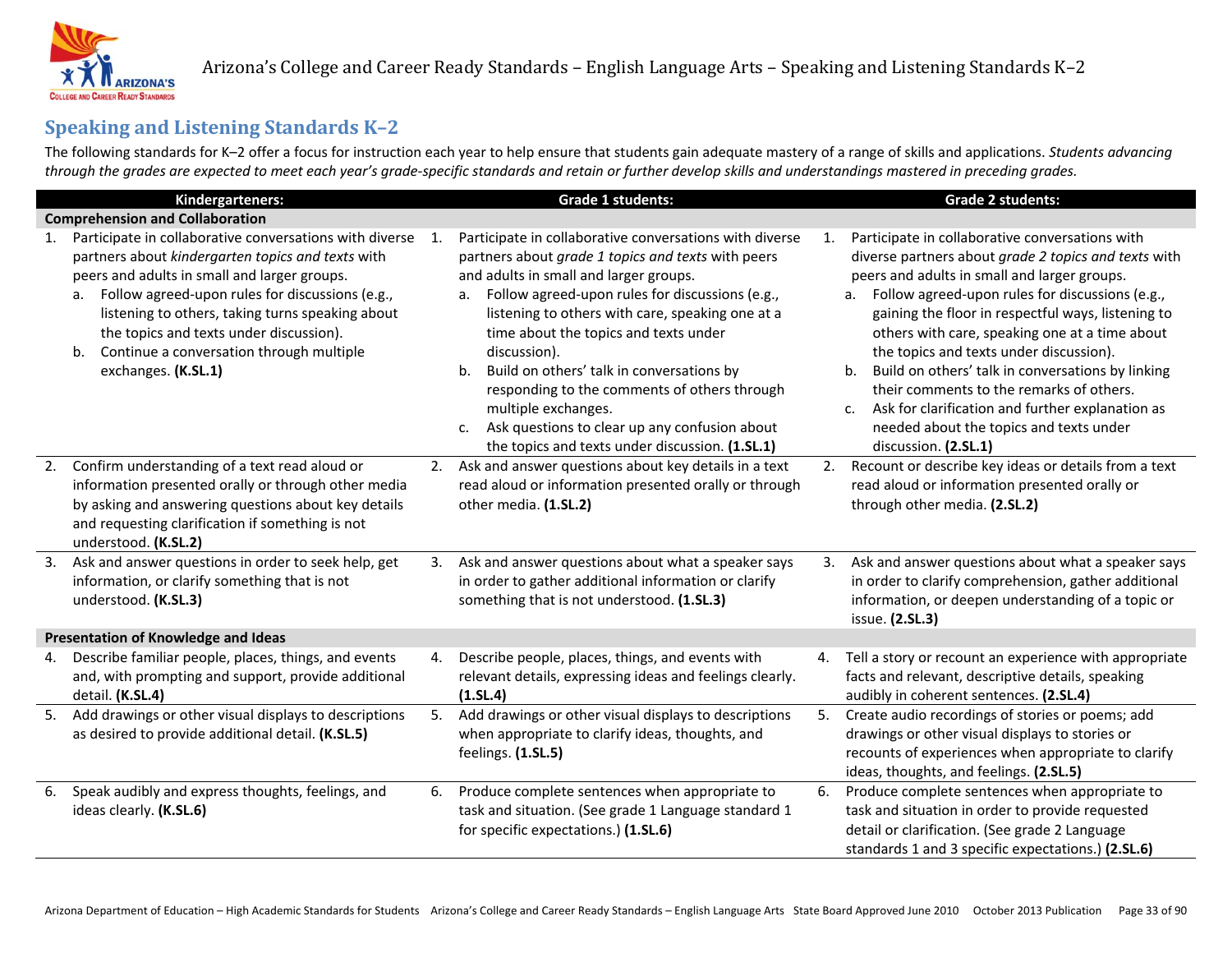

# **Speaking and Listening Standards 3–5**

The following standards for 3–5 offer <sup>a</sup> focus for instruction each year to help ensure that students gain adequate mastery of <sup>a</sup> range of skills and applications. *Students advancing* through the grades are expected to meet each year's grade-specific standards and retain or further develop skills and understandings mastered in preceding grades.

|                                        | <b>Grade 3 students:</b>                                                                                                                                                                                                                                                                                                                                                                                                                                                                                                                                                                                                                                                                                                                                                                                                                                                                      |    | <b>Grade 4 students:</b>                                                                                                                                                                                                                                                                                                                                                                                                                                                                                                                                                                                                                                                                                                                                                                                                                         |                | <b>Grade 5 students:</b>                                                                                                                                                                                                                                                                                                                                                                                                                                                                                                                                                                                                                                                                                                                                                                                                     |  |  |  |
|----------------------------------------|-----------------------------------------------------------------------------------------------------------------------------------------------------------------------------------------------------------------------------------------------------------------------------------------------------------------------------------------------------------------------------------------------------------------------------------------------------------------------------------------------------------------------------------------------------------------------------------------------------------------------------------------------------------------------------------------------------------------------------------------------------------------------------------------------------------------------------------------------------------------------------------------------|----|--------------------------------------------------------------------------------------------------------------------------------------------------------------------------------------------------------------------------------------------------------------------------------------------------------------------------------------------------------------------------------------------------------------------------------------------------------------------------------------------------------------------------------------------------------------------------------------------------------------------------------------------------------------------------------------------------------------------------------------------------------------------------------------------------------------------------------------------------|----------------|------------------------------------------------------------------------------------------------------------------------------------------------------------------------------------------------------------------------------------------------------------------------------------------------------------------------------------------------------------------------------------------------------------------------------------------------------------------------------------------------------------------------------------------------------------------------------------------------------------------------------------------------------------------------------------------------------------------------------------------------------------------------------------------------------------------------------|--|--|--|
| <b>Comprehension and Collaboration</b> |                                                                                                                                                                                                                                                                                                                                                                                                                                                                                                                                                                                                                                                                                                                                                                                                                                                                                               |    |                                                                                                                                                                                                                                                                                                                                                                                                                                                                                                                                                                                                                                                                                                                                                                                                                                                  |                |                                                                                                                                                                                                                                                                                                                                                                                                                                                                                                                                                                                                                                                                                                                                                                                                                              |  |  |  |
| 1.                                     | Engage effectively in a range of collaborative<br>discussions (one-on-one, in groups, and teacher-led)<br>with diverse partners on grade 3 topics and texts,<br>building on others' ideas and expressing their own<br>clearly.<br>a. Come to discussions prepared having read or<br>studied required material; explicitly draw on that<br>preparation and other information known about<br>the topic to explore ideas under discussion.<br>Follow agreed-upon rules for discussions (e.g.,<br>b.<br>gaining the floor in respectful ways, listening to<br>others with care, speaking one at a time about<br>the topics and texts under discussion).<br>Ask questions to check understanding of<br>c.<br>information presented, stay on topic, and link<br>their comments to the remarks of others.<br>Explain their own ideas and understanding in<br>d.<br>light of the discussion. (3.SL.1) | 1. | Engage effectively in a range of collaborative<br>discussions (one-on-one, in groups, and teacher-led)<br>with diverse partners on grade 4 topics and texts,<br>building on others' ideas and expressing their own<br>clearly.<br>a. Come to discussions prepared having read or<br>studied required material; explicitly draw on that<br>preparation and other information known about<br>the topic to explore ideas under discussion.<br>Follow agreed-upon rules for discussions and<br>b.<br>carry out assigned roles.<br>Pose and respond to specific questions to clarify<br>c.<br>or follow up on information, and make<br>comments that contribute to the discussion and<br>link to the remarks of others.<br>d. Review the key ideas expressed and explain their<br>own ideas and understanding in light of the<br>discussion. (4.SL.1) | 1.             | Engage effectively in a range of collaborative<br>discussions (one-on-one, in groups, and teacher-led)<br>with diverse partners on grade 5 topics and texts,<br>building on others' ideas and expressing their own<br>clearly.<br>a. Come to discussions prepared having read or<br>studied required material; explicitly draw on that<br>preparation and other information known about<br>the topic to explore ideas under discussion.<br>Follow agreed-upon rules for discussions and<br>b.<br>carry out assigned roles.<br>Pose and respond to specific questions by making<br>c.<br>comments that contribute to the discussion and<br>elaborate on the remarks of others.<br>Review the key ideas expressed and draw<br>d.<br>conclusions in light of information and<br>knowledge gained from the discussions. (5.SL.1) |  |  |  |
|                                        | Determine the main ideas and supporting details of a<br>text read aloud or information presented in diverse<br>media and formats, including visually, quantitatively,<br>and orally. (3.SL.2)                                                                                                                                                                                                                                                                                                                                                                                                                                                                                                                                                                                                                                                                                                 | 2. | Paraphrase portions of a text read aloud or<br>information presented in diverse media and formats,<br>including visually, quantitatively, and orally. (4.SL.2)                                                                                                                                                                                                                                                                                                                                                                                                                                                                                                                                                                                                                                                                                   | 2 <sub>1</sub> | Summarize a written text read aloud or information<br>presented in diverse media and formats, including<br>visually, quantitatively, and orally. (5.SL.2)                                                                                                                                                                                                                                                                                                                                                                                                                                                                                                                                                                                                                                                                    |  |  |  |
| 3.                                     | Ask and answer questions about information from a<br>speaker, offering appropriate elaboration and detail.<br>(3.5L.3)                                                                                                                                                                                                                                                                                                                                                                                                                                                                                                                                                                                                                                                                                                                                                                        | 3. | Identify the reasons and evidence a speaker provides<br>to support particular points. (4.SL.3)                                                                                                                                                                                                                                                                                                                                                                                                                                                                                                                                                                                                                                                                                                                                                   | 3.             | Summarize the points a speaker makes and explain<br>how each claim is supported by reasons and<br>evidence. (5.SL.3)                                                                                                                                                                                                                                                                                                                                                                                                                                                                                                                                                                                                                                                                                                         |  |  |  |
| Presentation of Knowledge and Ideas    |                                                                                                                                                                                                                                                                                                                                                                                                                                                                                                                                                                                                                                                                                                                                                                                                                                                                                               |    |                                                                                                                                                                                                                                                                                                                                                                                                                                                                                                                                                                                                                                                                                                                                                                                                                                                  |                |                                                                                                                                                                                                                                                                                                                                                                                                                                                                                                                                                                                                                                                                                                                                                                                                                              |  |  |  |
| 4.                                     | Report on a topic or text, tell a story, or recount an<br>experience with appropriate facts and relevant,<br>descriptive details, speaking clearly at an<br>understandable pace. (3.SL.4)                                                                                                                                                                                                                                                                                                                                                                                                                                                                                                                                                                                                                                                                                                     | 4. | Report on a topic or text, tell a story, or recount an<br>experience in an organized manner, using appropriate<br>facts and relevant, descriptive details to support main<br>ideas or themes; speak clearly at an understandable<br>pace. (4.SL.4)                                                                                                                                                                                                                                                                                                                                                                                                                                                                                                                                                                                               | 4.             | Report on a topic or text or present an opinion,<br>sequencing ideas logically and using appropriate facts<br>and relevant, descriptive details to support main<br>ideas or themes; speak clearly at an understandable<br>pace. (5.SL.4)                                                                                                                                                                                                                                                                                                                                                                                                                                                                                                                                                                                     |  |  |  |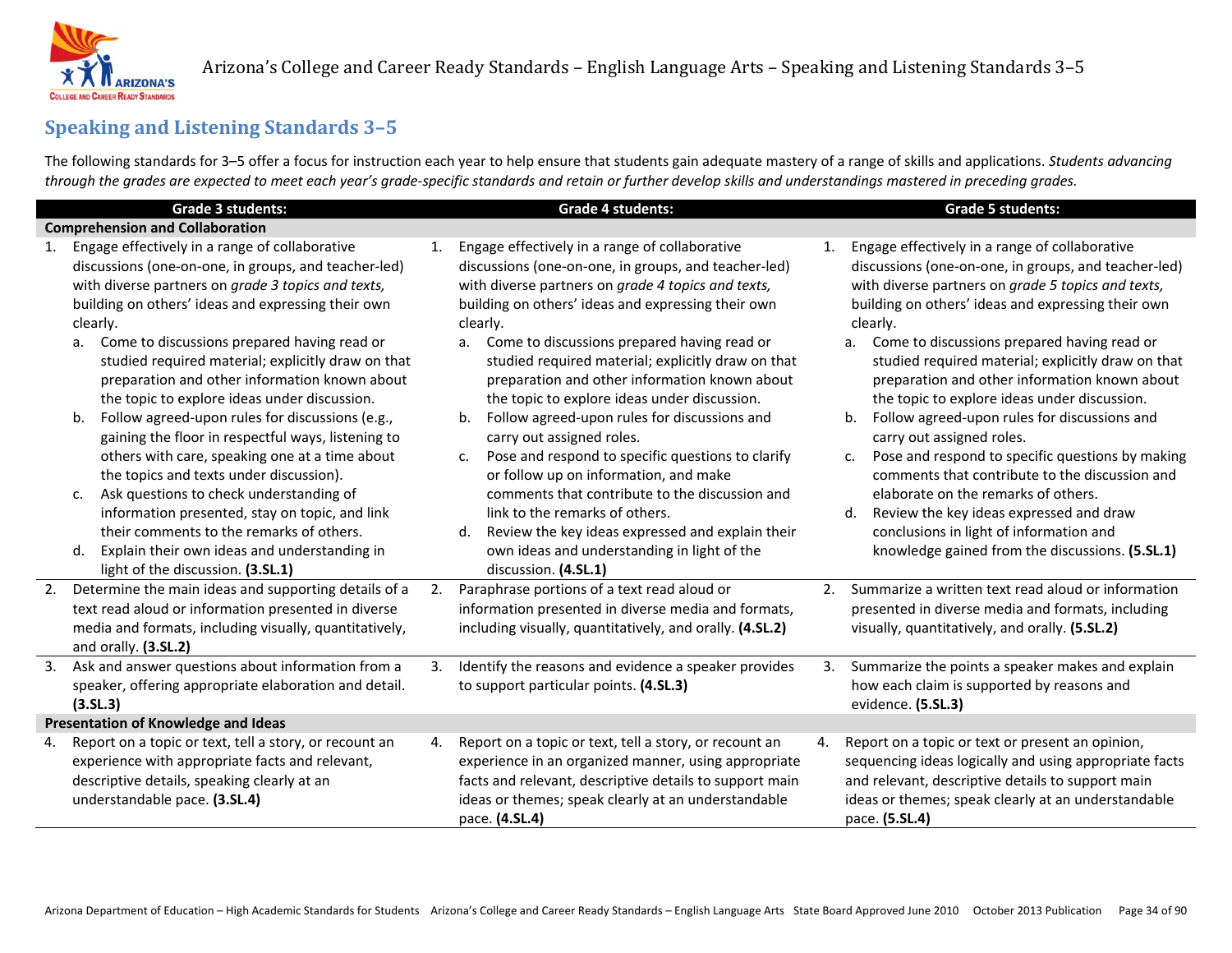

### Arizona's College and Career Ready Standards - English Language Arts - Speaking and Listening Standards 3-5

| <b>UOLLEGE AND UAREER KEADY STANDARDS</b> |                                                                                                                                                                                                                            |    |                                                                                                                                                                                                                                                                                                                                    |    |                                                                                                                                                                                                     |  |  |
|-------------------------------------------|----------------------------------------------------------------------------------------------------------------------------------------------------------------------------------------------------------------------------|----|------------------------------------------------------------------------------------------------------------------------------------------------------------------------------------------------------------------------------------------------------------------------------------------------------------------------------------|----|-----------------------------------------------------------------------------------------------------------------------------------------------------------------------------------------------------|--|--|
|                                           | Grade 3 students:                                                                                                                                                                                                          |    | <b>Grade 4 students:</b>                                                                                                                                                                                                                                                                                                           |    | <b>Grade 5 students:</b>                                                                                                                                                                            |  |  |
| Presentation of Knowledge and Ideas       |                                                                                                                                                                                                                            |    |                                                                                                                                                                                                                                                                                                                                    |    |                                                                                                                                                                                                     |  |  |
|                                           | 5. Create engaging audio recordings of stories or poems<br>that demonstrate fluid reading at an understandable<br>pace; add visual displays when appropriate to<br>emphasize or enhance certain facts or details. (3.SL.5) |    | Add audio recordings and visual displays to<br>presentations when appropriate to enhance the<br>development of main ideas or themes. (4.SL.5)                                                                                                                                                                                      |    | Include multimedia components (e.g., graphics,<br>sound) and visual displays in presentations when<br>appropriate to enhance the development of main<br>ideas or themes. (5.SL.5)                   |  |  |
|                                           | 6. Speak in complete sentences when appropriate to<br>task and situation in order to provide requested detail<br>or clarification. (See grade 3 Language standards 1<br>and 3 for specific expectations.) (3.SL.6)         | b. | Differentiate between contexts that call for formal<br>English (e.g., presenting ideas) and situations where<br>informal discourse is appropriate (e.g., small-group<br>discussion); use formal English when appropriate to<br>task and situation. (See grade 4 Language standards 1<br>and 3 for specific expectations.) (4.SL.6) | 6. | Adapt speech to a variety of contexts and tasks, using<br>formal English when appropriate to task and<br>situation. (See grade 5 Language standards 1 and 3<br>for specific expectations.) (5.SL.6) |  |  |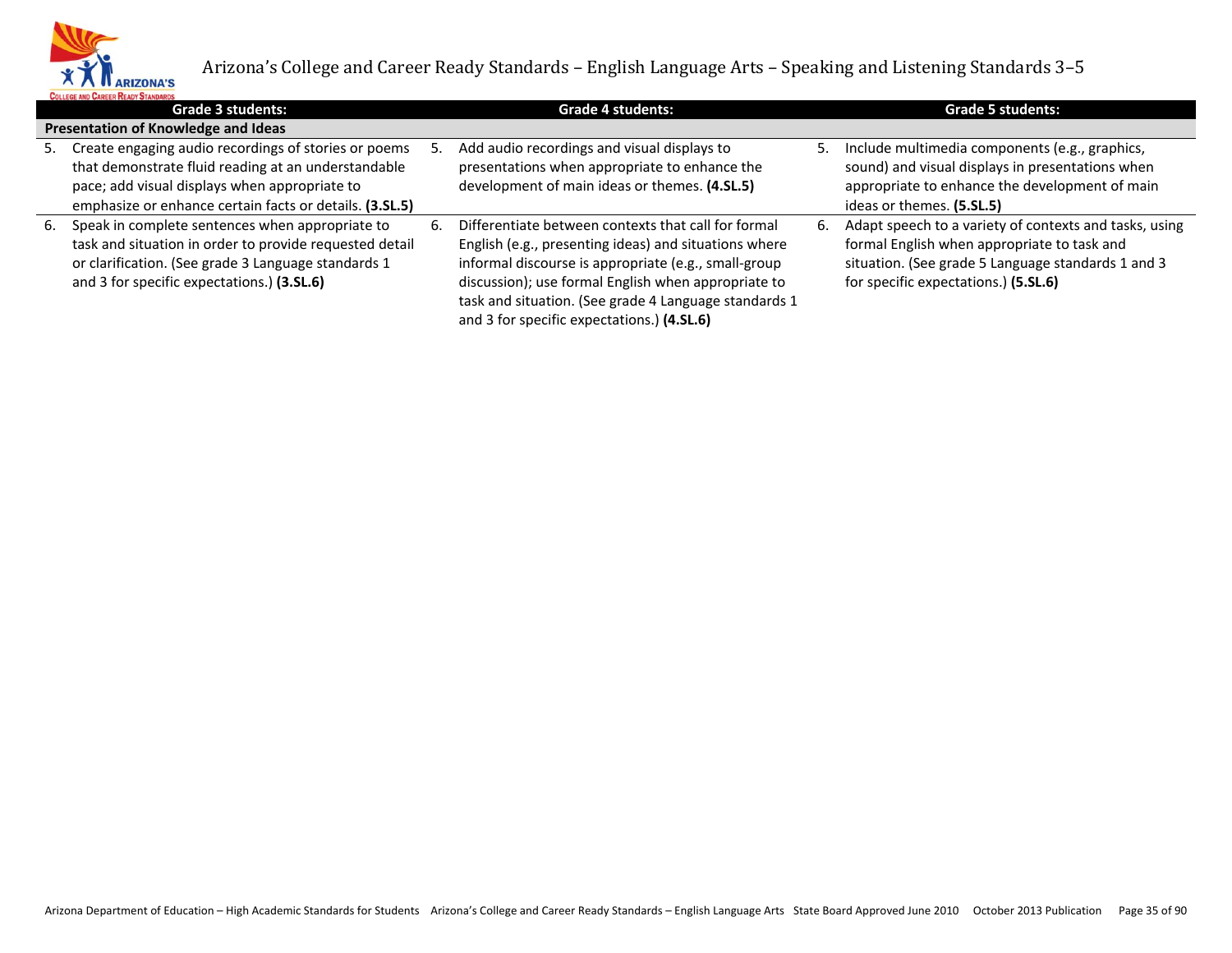

# **KINDERGARTEN – 5TH GRADE ARIZONA LANGUAGE STANDARDS**

# **College and Career Readiness Anchor Standards for Language**

The K–5 standards on the following pages define what students should understand and be able to do by the end of each grade. They correspond to the College and Career Readiness (CCR) anchor standards below by number. The CCR and grade‐specific standards are necessary complements—the former providing broad standards and the latter providing additional specificity—that together define the skills and understandings that all students must demonstrate.

### **Conventions of Standard English**

- 1. Demonstrate command of the conventions of Standard English grammar and usage when writing or speaking.
- 2. Demonstrate command of the conventions of Standard English capitalization, punctuation, and spelling when writing.

### **Knowledge of Language**

3. Apply knowledge of language to understand how language functions in different contexts, to make effective choices for meaning or style, and to comprehend more fully when reading or listening.

### **Vocabulary Acquisition and Use**

- 4. Determine or clarify the meaning of unknown and multiple‐meaning words and phrases by using context clues, analyzing meaningful word parts, and consulting general and specialized reference materials, as appropriate.
- 5. Demonstrate understanding of figurative language, word relationships, and nuances in word meanings.
- 6. Acquire and use accurately <sup>a</sup> range of general academic and domain‐specific words and phrases sufficient for reading, writing, speaking, and listening at the college and career readiness level; demonstrate independence in gathering vocabulary knowledge when encountering an unknown term important to comprehension or expression.

### **NOTE ON RANGE AND CONTENT OF STUDENT LANGUAGE USE**

*To build <sup>a</sup> foundation for college and career readiness in language, students must gain control over many conventions of Standard English grammar, usage, and mechanics as well as learn other ways to use language to convey meaning effectively. They must also be able to determine or clarify the meaning of grade‐appropriate words encountered through listening, reading, and media use; come to appreciate that words have nonliteral meanings, shadings of meaning, and relationships to other words; and expand their vocabulary in the course of studying content. The inclusion of Language standards in their own strand should not be taken as an indication that skills related to conventions, effective language use, and vocabulary are unimportant to reading, writing, speaking, and listening; indeed, they are inseparable from such contexts.*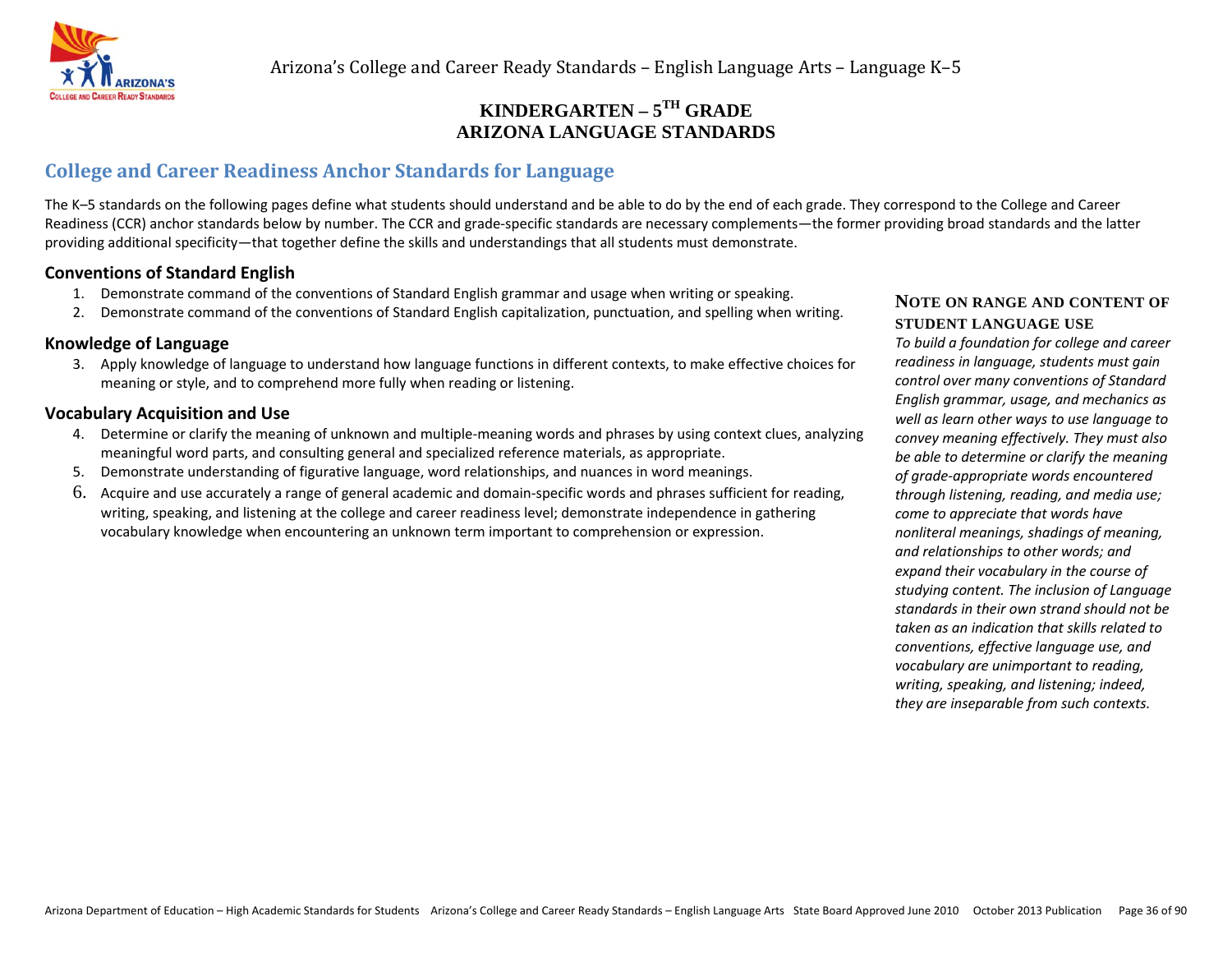

## **Language Standards K–2**

The following standards for grades K–2 offer <sup>a</sup> focus for instruction each year to help ensure that students gain adequate mastery of <sup>a</sup> range of skills and applications. *Students* advancing through the grades are expected to meet each year's grade-specific standards and retain or further develop skills and understandings mastered in preceding grades.

| Kindergarteners:     |                                                                                                                                                                                                                                                                                                                                                                                                                                                                                                                   | Grade 1 students: |                                                                                                                                                                                                                                                                                                                                                                                                                                                                                                                                                                                                                                                                                                                                                                                                                                                                                                                                                          | <b>Grade 2 students:</b> |                                                                                                                                                                                                                                                                                                                                                                                                                                                                                                                                                                                                                                                                                                                                                                                  |  |
|----------------------|-------------------------------------------------------------------------------------------------------------------------------------------------------------------------------------------------------------------------------------------------------------------------------------------------------------------------------------------------------------------------------------------------------------------------------------------------------------------------------------------------------------------|-------------------|----------------------------------------------------------------------------------------------------------------------------------------------------------------------------------------------------------------------------------------------------------------------------------------------------------------------------------------------------------------------------------------------------------------------------------------------------------------------------------------------------------------------------------------------------------------------------------------------------------------------------------------------------------------------------------------------------------------------------------------------------------------------------------------------------------------------------------------------------------------------------------------------------------------------------------------------------------|--------------------------|----------------------------------------------------------------------------------------------------------------------------------------------------------------------------------------------------------------------------------------------------------------------------------------------------------------------------------------------------------------------------------------------------------------------------------------------------------------------------------------------------------------------------------------------------------------------------------------------------------------------------------------------------------------------------------------------------------------------------------------------------------------------------------|--|
|                      | <b>Conventions of Standard English</b>                                                                                                                                                                                                                                                                                                                                                                                                                                                                            |                   |                                                                                                                                                                                                                                                                                                                                                                                                                                                                                                                                                                                                                                                                                                                                                                                                                                                                                                                                                          |                          |                                                                                                                                                                                                                                                                                                                                                                                                                                                                                                                                                                                                                                                                                                                                                                                  |  |
| 1.                   | Demonstrate command of the conventions of<br>Standard English grammar and usage when writing or                                                                                                                                                                                                                                                                                                                                                                                                                   | $\mathbf{1}$ .    | Demonstrate command of the conventions of<br>Standard English grammar and usage when writing or                                                                                                                                                                                                                                                                                                                                                                                                                                                                                                                                                                                                                                                                                                                                                                                                                                                          | 1.                       | Demonstrate command of the conventions of<br>Standard English grammar and usage when writing                                                                                                                                                                                                                                                                                                                                                                                                                                                                                                                                                                                                                                                                                     |  |
| a.<br>b.<br>c.<br>f. | speaking.<br>Print many upper- and lowercase letters.<br>Use frequently occurring nouns and verbs.<br>Form regular plural nouns orally by adding /s/ or<br>/es/ (e.g., dog, dogs; wish, wishes).<br>Understand and use question words<br>d.<br>(interrogatives) (e.g., who, what, where, when,<br>why, how).<br>Use the most frequently occurring prepositions<br>e.<br>(e.g., to, from, in, out, on, off, for, of, by, with).<br>Produce and expand complete sentences in<br>shared language activities. (K.L.1) |                   | speaking.<br>Print all upper- and lowercase letters.<br>a.<br>Use common, proper, and possessive nouns.<br>b.<br>Use singular and plural nouns with matching<br>$C_{\bullet}$<br>verbs in basic sentences (e.g., He hops. We hop.)<br>Use personal, possessive, and indefinite<br>d.<br>pronouns (e.g., I, me, my; they, them, their;<br>anyone, everything).<br>Use verbs to convey a sense of past, present, and<br>e.<br>future (e.g., Yesterday I walked home; Today I<br>walk home; Tomorrow I will walk home).<br>Use frequently occurring adjectives.<br>Use frequently occurring conjunctions (e.g., and,<br>g.<br>but, or, so, because).<br>Use determiners (e.g., articles, demonstratives).<br>h.<br>Use frequently occurring prepositions (e.g.,<br>during, beyond, toward).<br>Produce and expand complete simple and<br>compound declarative, interrogative, imperative,<br>and exclamatory sentences in response to<br>prompts. $(1.L.1)$ |                          | or speaking.<br>Use collective nouns (e.g., group).<br>a.<br>Form and use frequently occurring irregular<br>b.<br>plural nouns (e.g., feet, children, teeth, mice,<br>fish).<br>Use reflexive pronouns (e.g., myself, ourselves).<br>c.<br>Form and use the past tense of frequently<br>d.<br>occurring irregular verbs (e.g., sat, hid, and told).<br>Use adjectives and adverbs, and choose between<br>e.<br>them depending on what is to be modified.<br>Produce, expand, and rearrange complete simple<br>f.<br>and compound sentences (e.g., The boy watched<br>the movie; The little boy watched the movie; The<br>action movie was watched by the little boy).<br>(2.L.1)<br>Write multiple sentences in an order that<br>g.<br>supports a main idea or story. (AZ.2.L.1) |  |
|                      |                                                                                                                                                                                                                                                                                                                                                                                                                                                                                                                   |                   | Write multiple sentences in an order that<br>k.<br>supports a main idea or story. (AZ.1.L.1)                                                                                                                                                                                                                                                                                                                                                                                                                                                                                                                                                                                                                                                                                                                                                                                                                                                             |                          |                                                                                                                                                                                                                                                                                                                                                                                                                                                                                                                                                                                                                                                                                                                                                                                  |  |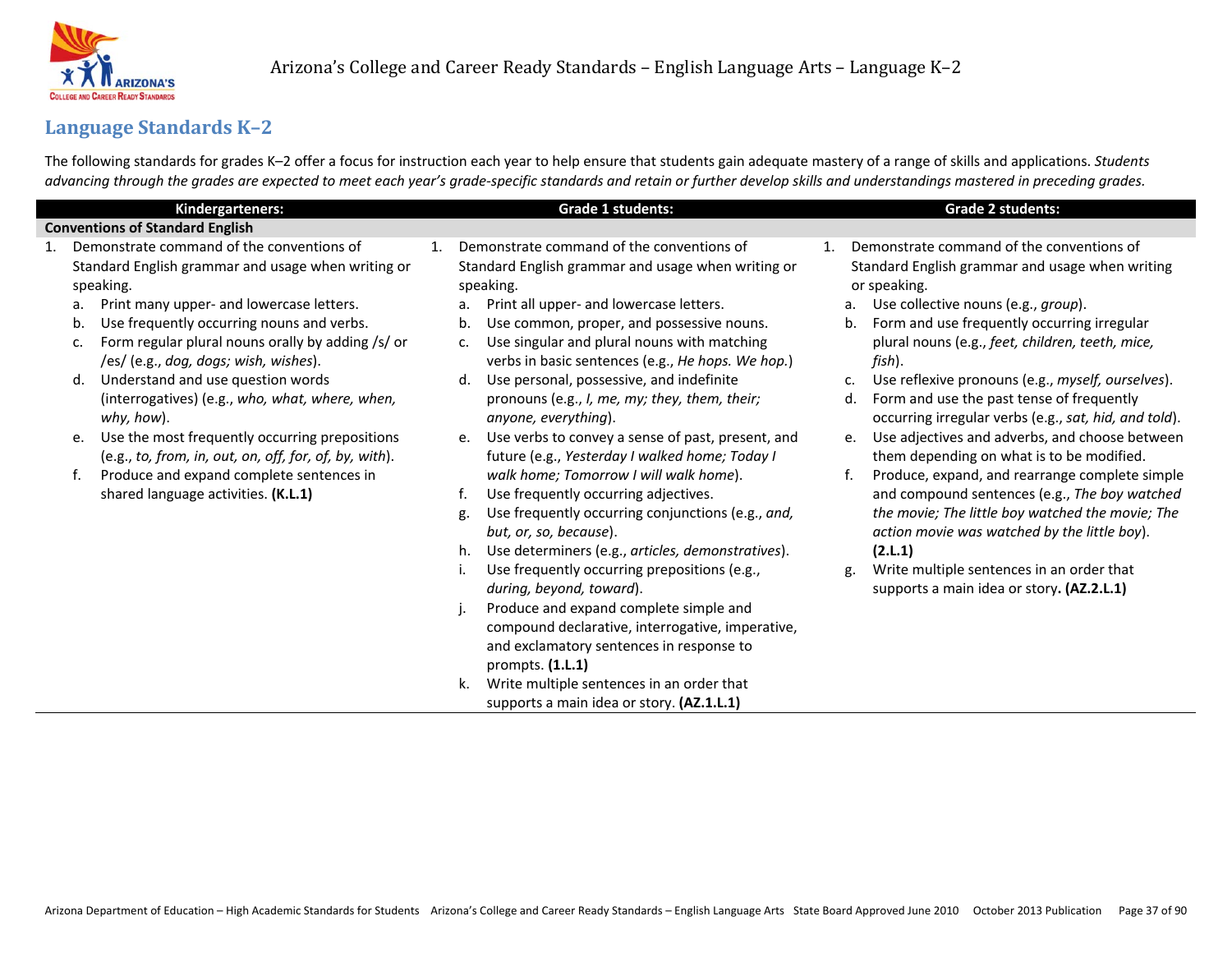

| <b>COLLEGE AND CAREER READY STANDARDS</b>                                                                                                                                                                                                                                                                                                                                                                                                                         |                                                                                                                                                                                                                                                                                                                                                                                                                                                                                                                                                      |                                                                                                                                                                                                                                                                                                                                                                                                                                                                                                                                                                                                                                                                                                                                                                                                                                                                                           |  |  |  |
|-------------------------------------------------------------------------------------------------------------------------------------------------------------------------------------------------------------------------------------------------------------------------------------------------------------------------------------------------------------------------------------------------------------------------------------------------------------------|------------------------------------------------------------------------------------------------------------------------------------------------------------------------------------------------------------------------------------------------------------------------------------------------------------------------------------------------------------------------------------------------------------------------------------------------------------------------------------------------------------------------------------------------------|-------------------------------------------------------------------------------------------------------------------------------------------------------------------------------------------------------------------------------------------------------------------------------------------------------------------------------------------------------------------------------------------------------------------------------------------------------------------------------------------------------------------------------------------------------------------------------------------------------------------------------------------------------------------------------------------------------------------------------------------------------------------------------------------------------------------------------------------------------------------------------------------|--|--|--|
| Kindergarteners:                                                                                                                                                                                                                                                                                                                                                                                                                                                  | <b>Grade 1 students:</b>                                                                                                                                                                                                                                                                                                                                                                                                                                                                                                                             | <b>Grade 2 students:</b>                                                                                                                                                                                                                                                                                                                                                                                                                                                                                                                                                                                                                                                                                                                                                                                                                                                                  |  |  |  |
| <b>Conventions of Standard English</b>                                                                                                                                                                                                                                                                                                                                                                                                                            |                                                                                                                                                                                                                                                                                                                                                                                                                                                                                                                                                      |                                                                                                                                                                                                                                                                                                                                                                                                                                                                                                                                                                                                                                                                                                                                                                                                                                                                                           |  |  |  |
| Demonstrate command of the conventions of<br>2.<br>Standard English capitalization, punctuation, and<br>spelling when writing.<br>a. Capitalize the first word in a sentence and the<br>pronoun I.<br>Recognize and name end punctuation.<br>b.<br>Write a letter or letters for most consonant and<br>c.<br>short-vowel sounds (phonemes).<br>Spell simple words phonetically, drawing on<br>d.<br>knowledge of sound-letter relationships. (K.L.2)              | Demonstrate command of the conventions of<br>2.<br>Standard English capitalization, punctuation, and<br>spelling when writing.<br>Capitalize dates and names of people.<br>а.<br>Use end punctuation for sentences.<br>b.<br>Use commas in dates and to separate single<br>c.<br>words in a series.<br>Use conventional spelling for words with<br>d.<br>common spelling patterns and for frequently<br>occurring irregular words.<br>Spell untaught words phonetically, drawing on<br>e.<br>phonemic awareness and spelling conventions.<br>(1.L.2) | Demonstrate command of the conventions of<br>2.<br>Standard English capitalization, punctuation, and<br>spelling when writing.<br>a. Capitalize holidays, product names, and<br>geographic names.<br>Use commas in greetings and closings of letters.<br>b.<br>Use an apostrophe to form contractions and<br>c.<br>frequently occurring possessives.<br>d. Generalize learned spelling patterns when<br>writing words (e.g., cage $\rightarrow$ badge; boy $\rightarrow$ boil).<br>e. Consult reference materials, including beginning<br>dictionaries, as needed to check and correct<br>spellings. (L.2.2)                                                                                                                                                                                                                                                                              |  |  |  |
| <b>Knowledge of Language</b>                                                                                                                                                                                                                                                                                                                                                                                                                                      |                                                                                                                                                                                                                                                                                                                                                                                                                                                                                                                                                      |                                                                                                                                                                                                                                                                                                                                                                                                                                                                                                                                                                                                                                                                                                                                                                                                                                                                                           |  |  |  |
| (Begins in grade 2) (K.L.3)<br>3.                                                                                                                                                                                                                                                                                                                                                                                                                                 | (Begins in grade 2) (1.L.3)<br>3.                                                                                                                                                                                                                                                                                                                                                                                                                                                                                                                    | Use knowledge of language and its conventions when<br>3.<br>writing, speaking, reading, or listening.<br>a. Compare formal and informal uses of English.<br>(2.L.3)                                                                                                                                                                                                                                                                                                                                                                                                                                                                                                                                                                                                                                                                                                                       |  |  |  |
| <b>Vocabulary Acquisition and Use</b>                                                                                                                                                                                                                                                                                                                                                                                                                             |                                                                                                                                                                                                                                                                                                                                                                                                                                                                                                                                                      |                                                                                                                                                                                                                                                                                                                                                                                                                                                                                                                                                                                                                                                                                                                                                                                                                                                                                           |  |  |  |
| Determine or clarify the meaning of unknown and<br>4.<br>multiple-meaning words and phrases based on<br>kindergarten reading and content.<br>a. Identify new meanings for familiar words and<br>apply them accurately (e.g., knowing duck is a<br>bird and learning the verb to duck).<br>Use the most frequently occurring inflections and<br>b.<br>affixes (e.g., -ed, -s, re-, un-, pre-, -ful, -less) as a<br>clue to the meaning of an unknown word. (K.L.4) | Determine or clarify the meaning of unknown and<br>4.<br>multiple-meaning words and phrases based on grade<br>1 reading and content, choosing flexibly from an array<br>of strategies.<br>Use sentence-level context as a clue to the<br>a.<br>meaning of a word or phrase.<br>b. Use frequently occurring affixes as a clue to the<br>meaning of a word.<br>Identify frequently occurring root words (e.g.,<br>$C_{\bullet}$<br>look) and their inflectional forms (e.g., looks,<br>looked, looking). (1.L.4)                                       | Determine or clarify the meaning of unknown and<br>4.<br>multiple-meaning words and phrases based on grade<br>2 reading and content, choosing flexibly from an array<br>of strategies.<br>a. Use sentence-level context as a clue to the<br>meaning of a word or phrase.<br>b. Determine the meaning of the new word formed<br>when a known prefix is added to a known word<br>(e.g., happy/unhappy, tell/retell).<br>Use a known root word as a clue to the meaning<br>c.<br>of an unknown word with the same root (e.g.,<br>addition, additional).<br>d. Use knowledge of the meaning of individual<br>words to predict the meaning of compound<br>words (e.g., birdhouse, lighthouse, housefly;<br>bookshelf, notebook, bookmark).<br>Use glossaries and beginning dictionaries, both<br>e.<br>print and digital, to determine or clarify the<br>meaning of words and phrases. (2.L.4) |  |  |  |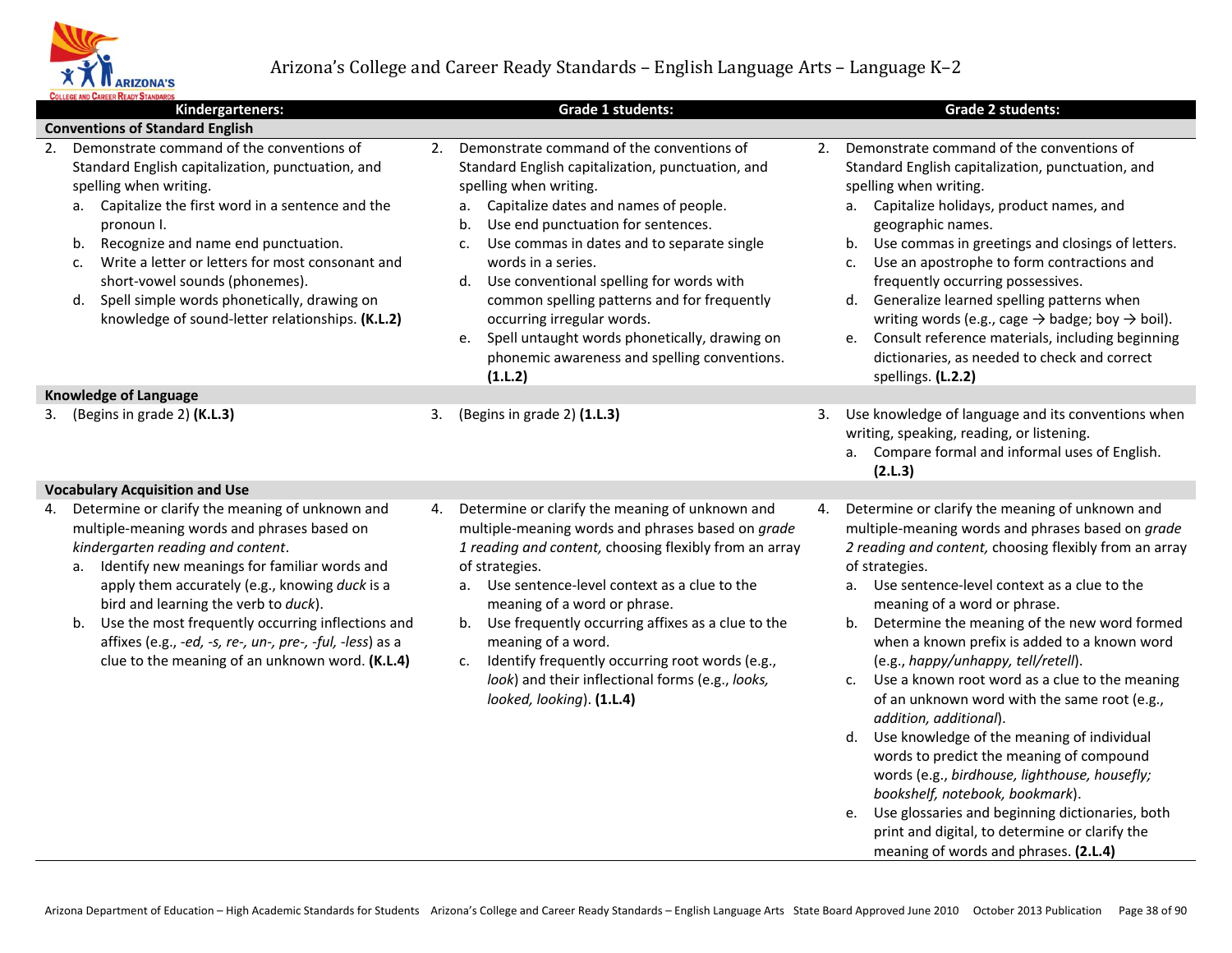

|    | <b>COLLEGE AND CAREER READY STANDARDS</b>                                                                                                                                                                                                                                                                                                                                                                                                                                                                                                                                                                                                                                     |    |                                                                                                                                                                                                                                                                                                                                                                                                                                                                                                                                                                                                                                                                                                                                                                                                           |     |                                                                                                                                                                                                                                                                                                                                                                                                      |
|----|-------------------------------------------------------------------------------------------------------------------------------------------------------------------------------------------------------------------------------------------------------------------------------------------------------------------------------------------------------------------------------------------------------------------------------------------------------------------------------------------------------------------------------------------------------------------------------------------------------------------------------------------------------------------------------|----|-----------------------------------------------------------------------------------------------------------------------------------------------------------------------------------------------------------------------------------------------------------------------------------------------------------------------------------------------------------------------------------------------------------------------------------------------------------------------------------------------------------------------------------------------------------------------------------------------------------------------------------------------------------------------------------------------------------------------------------------------------------------------------------------------------------|-----|------------------------------------------------------------------------------------------------------------------------------------------------------------------------------------------------------------------------------------------------------------------------------------------------------------------------------------------------------------------------------------------------------|
|    | Kindergarteners:                                                                                                                                                                                                                                                                                                                                                                                                                                                                                                                                                                                                                                                              |    | <b>Grade 1 students:</b>                                                                                                                                                                                                                                                                                                                                                                                                                                                                                                                                                                                                                                                                                                                                                                                  |     | <b>Grade 2 students:</b>                                                                                                                                                                                                                                                                                                                                                                             |
|    | <b>Vocabulary Acquisition and Use</b>                                                                                                                                                                                                                                                                                                                                                                                                                                                                                                                                                                                                                                         |    |                                                                                                                                                                                                                                                                                                                                                                                                                                                                                                                                                                                                                                                                                                                                                                                                           |     |                                                                                                                                                                                                                                                                                                                                                                                                      |
| 5. | With guidance and support from adults, explore word<br>relationships and nuances in word meanings.<br>Sort common objects into categories (e.g.,<br>a.<br>shapes, foods) to gain a sense of the concepts<br>the categories represent.<br>Demonstrate understanding of frequently<br>b.<br>occurring verbs and adjectives by relating them<br>to their opposites (antonyms).<br>Identify real-life connections between words and<br>c.<br>their use (e.g., note places at school that are<br>colorful).<br>Distinguish shades of meaning among verbs<br>d.<br>describing the same general action (e.g., walk,<br>march, strut, prance) by acting out the meanings.<br>(K.L.5.) | 5. | With guidance and support from adults, demonstrate<br>understanding of word relationships and nuances in<br>word meanings.<br>Sort words into categories (e.g., colors, clothing)<br>а.<br>to gain a sense of the concepts the categories<br>represent.<br>Define words by category and by one or more<br>b.<br>key attributes (e.g., a duck is a bird that swims; a<br>tiger is a large cat with stripes).<br>Identify real-life connections between words and<br>c.<br>their use (e.g., note places at home that are<br>cozy).<br>Distinguish shades of meaning among verbs<br>d.<br>differing in manner (e.g., look, peek, glance,<br>stare, glare, scowl) and adjectives differing in<br>intensity (e.g., large, gigantic) by defining or<br>choosing them or by acting out the meanings.<br>(1.L.5.) | -5. | Demonstrate understanding of word relationships<br>and nuances in word meanings.<br>Identify real-life connections between words and<br>a.<br>their use (e.g., describe foods that are spicy or<br>juicy).<br>Distinguish shades of meaning among closely<br>b.<br>related verbs (e.g., toss, throw, hurl) and closely<br>related adjectives (e.g., thin, slender, skinny,<br>$scrawny$ . $(2.1.5.)$ |
| 6. | Use words and phrases acquired through<br>conversations, reading and being read to, and<br>responding to texts. (K.L.6)                                                                                                                                                                                                                                                                                                                                                                                                                                                                                                                                                       | 6. | Use words and phrases acquired through<br>conversations, reading and being read to, and<br>responding to texts, including using frequently<br>occurring conjunctions to signal simple relationships<br>$(e.g., because).$ (1.L.6)                                                                                                                                                                                                                                                                                                                                                                                                                                                                                                                                                                         | 6.  | Use words and phrases acquired through<br>conversations, reading and being read to, and<br>responding to texts, including using adjectives and<br>adverbs to describe (e.g., When other kids are happy<br>that makes me happy). $(2.1.6)$                                                                                                                                                            |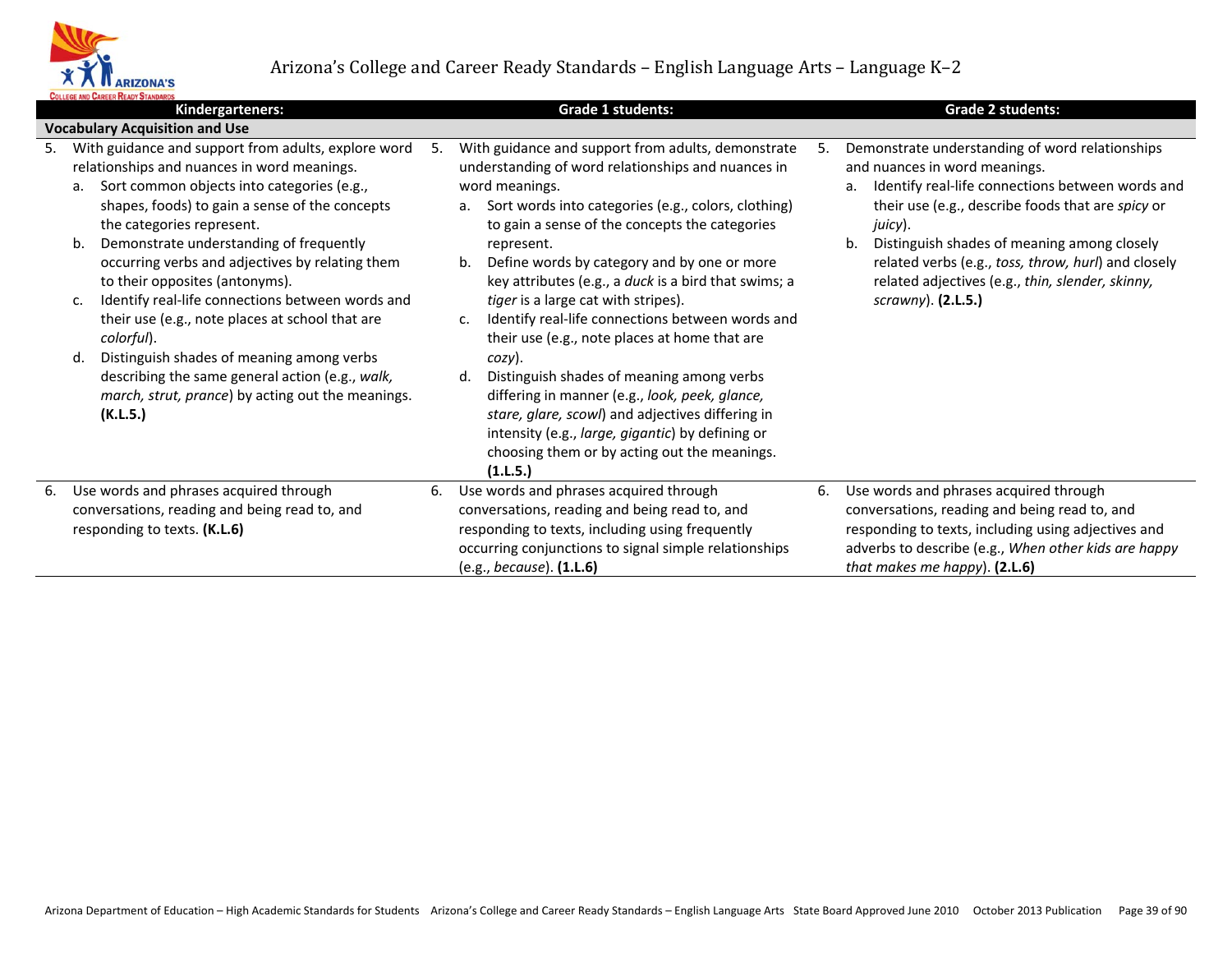

### **Language Standards 3–5**

The following standards for grades 3–5 offer <sup>a</sup> focus for instruction each year to help ensure that students gain adequate mastery of <sup>a</sup> range of skills and applications. *Students* advancing through the grades are expected to meet each year's grade-specific standards and retain or further develop skills and understandings mastered in preceding grades. Beginning in grade 3, skills and understandings that are particularly likely to require continued attention in higher grades as they are applied to increasingly sophisticated writing and speaking are marked with an asterisk (\*). See page 31 in Appendix A for an example of how these skills develop in sophistication.

| <b>Grade 3 students:</b>                                                                                                                                              | <b>Grade 4 students:</b>                                                                                                                                            | <b>Grade 5 students:</b>                                                                                                                                    |  |  |  |
|-----------------------------------------------------------------------------------------------------------------------------------------------------------------------|---------------------------------------------------------------------------------------------------------------------------------------------------------------------|-------------------------------------------------------------------------------------------------------------------------------------------------------------|--|--|--|
| <b>Conventions of Standard English</b>                                                                                                                                |                                                                                                                                                                     |                                                                                                                                                             |  |  |  |
| Demonstrate command of the conventions of<br>Standard English grammar and usage when writing or<br>speaking.<br>Explain the function of nouns, pronouns, verbs,<br>а. | Demonstrate command of the conventions of<br>Standard English grammar and usage when writing or<br>speaking.<br>Use relative pronouns (who, whose, whom,<br>$a_{-}$ | Demonstrate command of the conventions of<br>Standard English grammar and usage when writing<br>or speaking.<br>Explain the function of conjunctions,<br>а. |  |  |  |
| adjectives, and adverbs in general and their<br>functions in particular sentences.                                                                                    | which, that) and relative adverbs (where, when,<br>why).                                                                                                            | prepositions, and interjections in general and<br>their function in particular sentences.                                                                   |  |  |  |
| Form and use regular and irregular plural nouns.<br>b.<br>Use abstract nouns (e.g., childhood).<br>c.<br>Form and use regular and irregular verbs.<br>d.              | Form and use the progressive (e.g., I was<br>$b_{\cdot}$<br>walking; I am walking; I will be walking) verb<br>tenses.                                               | Form and use the perfect (e.g., I had walked; I<br>b.<br>have walked; I will have walked) verb tenses.<br>Use verb tense to convey various times,<br>c.     |  |  |  |
| Form and use the simple (e.g., I walked; I walk; I<br>e.<br>will walk) verb tenses.                                                                                   | Use modal auxiliaries (e.g., can, may, must) to<br>$C_{\star}$<br>convey various conditions.                                                                        | sequences, states, and conditions.<br>Recognize and correct inappropriate shifts in<br>d.                                                                   |  |  |  |
| Ensure subject-verb and pronoun-antecedent<br>agreement.                                                                                                              | Order adjectives within sentences according to<br>d.<br>conventional patterns (e.g., a small red bag                                                                | verb tense.*<br>Use correlative conjunctions (e.g., either/or,<br>e.                                                                                        |  |  |  |
| Form and use comparative and superlative<br>g.<br>adjectives and adverbs, and choose between<br>them depending on what is to be modified.                             | rather than a red small bag).<br>Form and use prepositional phrases.<br>e.<br>Produce complete sentences, recognizing and<br>f.                                     | $neither/nor$ ). $(5.L.1)$<br>Construct one or more paragraphs that contain:<br>a topic sentence,<br>٠                                                      |  |  |  |
| Use coordinating and subordinating<br>h.<br>conjunctions.                                                                                                             | correcting inappropriate fragments and run-ons.<br>Correctly use frequently confused words (e.g., to,<br>g.                                                         | supporting details,<br>٠<br>relevant information, and<br>$\bullet$                                                                                          |  |  |  |
| Produce simple, compound, and complex<br>sentences. (3.L.1)                                                                                                           | too, two; there, their). $(4.1.1)$<br>Write and organize one or more paragraphs<br>h.                                                                               | concluding sentences. (AZ.5.L.1)                                                                                                                            |  |  |  |
| Write multiple sentences in an order that<br>supports a main idea or story. (AZ.3.L.1)                                                                                | about a topic. (AZ.4.L.1)                                                                                                                                           |                                                                                                                                                             |  |  |  |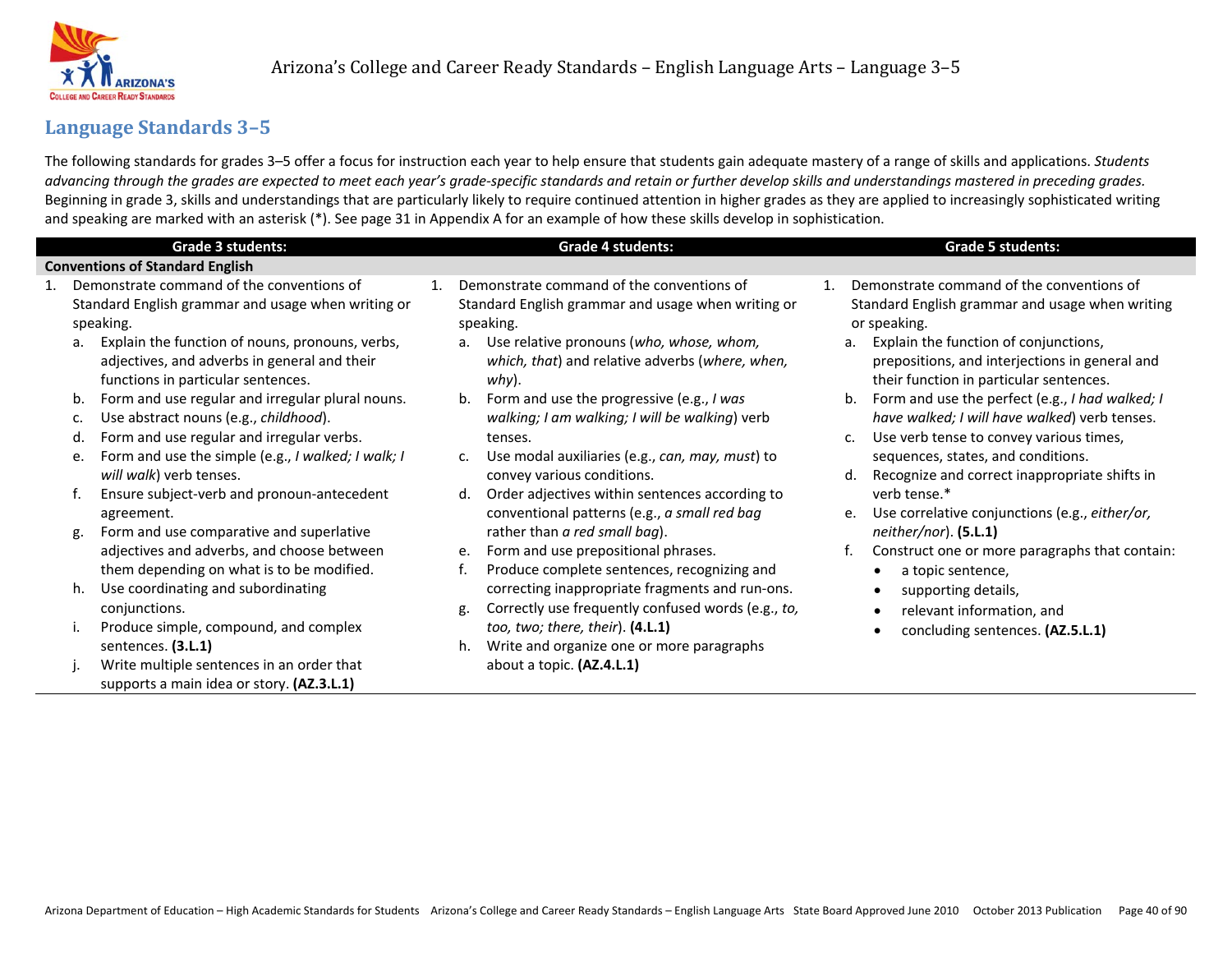

|    | <b>COLLEGE AND CAREER READY STANDARDS</b>                                                                                                                                                                                                                                                                                                                                                                                                                                                                                                                                                                                                                                                                                                                                                         |                          |                                                                                                                                                                                                                                                                                                                                                                                                                                            |                |                                                                                                                                                                                                                                                                                                                                                                                                                                                                                                                                                                                                                                                                                                             |
|----|---------------------------------------------------------------------------------------------------------------------------------------------------------------------------------------------------------------------------------------------------------------------------------------------------------------------------------------------------------------------------------------------------------------------------------------------------------------------------------------------------------------------------------------------------------------------------------------------------------------------------------------------------------------------------------------------------------------------------------------------------------------------------------------------------|--------------------------|--------------------------------------------------------------------------------------------------------------------------------------------------------------------------------------------------------------------------------------------------------------------------------------------------------------------------------------------------------------------------------------------------------------------------------------------|----------------|-------------------------------------------------------------------------------------------------------------------------------------------------------------------------------------------------------------------------------------------------------------------------------------------------------------------------------------------------------------------------------------------------------------------------------------------------------------------------------------------------------------------------------------------------------------------------------------------------------------------------------------------------------------------------------------------------------------|
|    | <b>Grade 3 students:</b>                                                                                                                                                                                                                                                                                                                                                                                                                                                                                                                                                                                                                                                                                                                                                                          | <b>Grade 4 students:</b> |                                                                                                                                                                                                                                                                                                                                                                                                                                            |                | <b>Grade 5 students:</b>                                                                                                                                                                                                                                                                                                                                                                                                                                                                                                                                                                                                                                                                                    |
|    | <b>Conventions of Standard English</b>                                                                                                                                                                                                                                                                                                                                                                                                                                                                                                                                                                                                                                                                                                                                                            |                          |                                                                                                                                                                                                                                                                                                                                                                                                                                            |                |                                                                                                                                                                                                                                                                                                                                                                                                                                                                                                                                                                                                                                                                                                             |
| 2. | Demonstrate command of the conventions of<br>Standard English capitalization, punctuation, and<br>spelling when writing.<br>Capitalize appropriate words in titles.<br>a.<br>Use commas in addresses.<br>b.<br>Use commas and quotation marks in dialogue.<br>c.<br>Form and use possessives.<br>d.<br>Use conventional spelling for high-frequency and<br>e.<br>other studied words and for adding suffixes to<br>base words (e.g., sitting, smiled, cries,<br>happiness).<br>Use spelling patterns and generalizations (e.g.,<br>f.<br>word families, position-based spellings, syllable<br>patterns, ending rules, meaningful word parts) in<br>writing words.<br>Consult reference materials, including beginning<br>g.<br>dictionaries, as needed to check and correct<br>spellings. (3.L.2) | 2.                       | Demonstrate command of the conventions of<br>Standard English capitalization, punctuation, and<br>spelling when writing.<br>Use correct capitalization.<br>а.<br>Use commas and quotation marks to mark direct<br>b.<br>speech and quotations from a text.<br>Use a comma before a coordinating conjunction<br>c.<br>in a compound sentence.<br>Spell grade-appropriate words correctly,<br>d.<br>consulting references as needed. (4.L.2) | 2 <sub>1</sub> | Demonstrate command of the conventions of<br>Standard English capitalization, punctuation, and<br>spelling when writing.<br>Use punctuation to separate items in a series.*<br>a.<br>Use a comma to separate an introductory<br>b.<br>element from the rest of the sentence.<br>Use a comma to set off the words yes and no<br>c.<br>(e.g., Yes, thank you), to set off a tag question<br>from the rest of the sentence (e.g., It's true, isn't<br>it?), and to indicate direct address (e.g., Is that<br>you, Steve?).<br>Use underlining, quotation marks, or italics to<br>d.<br>indicate titles of works.<br>Spell grade-appropriate words correctly,<br>e.<br>consulting references as needed. (5.L.2) |
|    | <b>Knowledge of Language</b>                                                                                                                                                                                                                                                                                                                                                                                                                                                                                                                                                                                                                                                                                                                                                                      |                          |                                                                                                                                                                                                                                                                                                                                                                                                                                            |                |                                                                                                                                                                                                                                                                                                                                                                                                                                                                                                                                                                                                                                                                                                             |
|    | 3. Use knowledge of language and its conventions when<br>writing, speaking, reading, or listening.<br>Choose words and phrases for effect.<br>a.<br>Recognize and observe differences between the<br>b.<br>conventions of spoken and written Standard<br>English. (3.L.3)                                                                                                                                                                                                                                                                                                                                                                                                                                                                                                                         | 3.                       | Use knowledge of language and its conventions when<br>writing, speaking, reading, or listening.<br>a. Choose words and phrases to convey ideas<br>precisely.<br>Choose punctuation for effect.*<br>b.<br>Differentiate between contexts that call for<br>c.<br>formal English (e.g., presenting ideas) and<br>situations where informal discourse is                                                                                       | 3.             | Use knowledge of language and its conventions when<br>writing, speaking, reading, or listening.<br>Expand, combine, and reduce sentences for<br>a.<br>meaning, reader/listener interest, and style.<br>Compare and contrast the varieties of English<br>b.<br>(e.g., dialects, registers) used in stories, dramas,<br>or poems. $(5.1.3)$                                                                                                                                                                                                                                                                                                                                                                   |

appropriate (e.g., small‐group discussion). **(4.L.3)**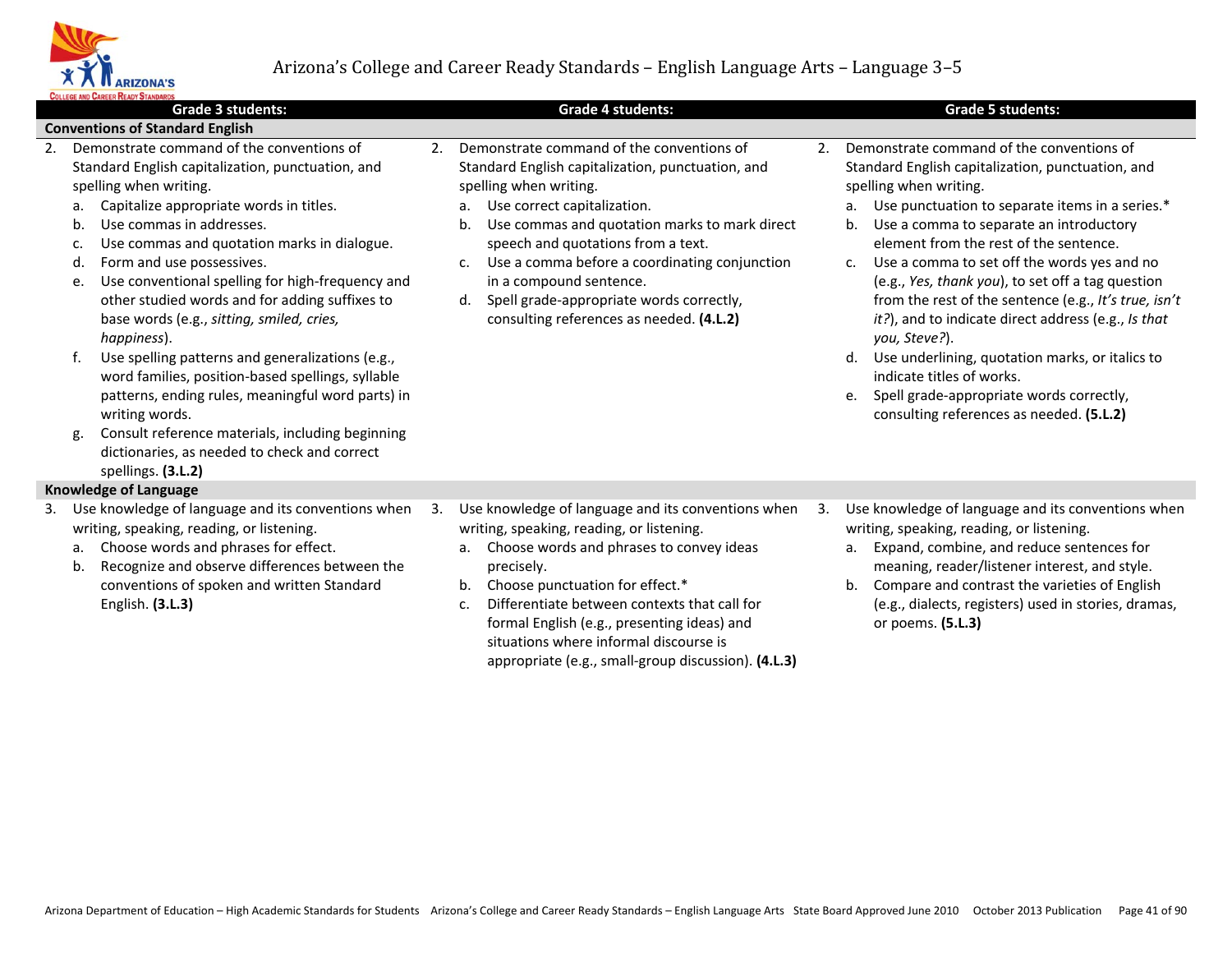

| <b>Grade 3 students:</b> |                                                                                                                                                                                                                                                                                                                                                                                                                                                                                                                                                                                                                                                                                                                                                                          |    | <b>Grade 4 students:</b>                                                                                                                                                                                                                                                                                                                                                                                                                                                                                                                                                                                                                                                                                 |    | <b>Grade 5 students:</b>                                                                                                                                                                                                                                                                                                                                                                                                                                                                                                                                                                                                                                                                               |  |  |  |
|--------------------------|--------------------------------------------------------------------------------------------------------------------------------------------------------------------------------------------------------------------------------------------------------------------------------------------------------------------------------------------------------------------------------------------------------------------------------------------------------------------------------------------------------------------------------------------------------------------------------------------------------------------------------------------------------------------------------------------------------------------------------------------------------------------------|----|----------------------------------------------------------------------------------------------------------------------------------------------------------------------------------------------------------------------------------------------------------------------------------------------------------------------------------------------------------------------------------------------------------------------------------------------------------------------------------------------------------------------------------------------------------------------------------------------------------------------------------------------------------------------------------------------------------|----|--------------------------------------------------------------------------------------------------------------------------------------------------------------------------------------------------------------------------------------------------------------------------------------------------------------------------------------------------------------------------------------------------------------------------------------------------------------------------------------------------------------------------------------------------------------------------------------------------------------------------------------------------------------------------------------------------------|--|--|--|
|                          | <b>Vocabulary Acquisition and Use</b>                                                                                                                                                                                                                                                                                                                                                                                                                                                                                                                                                                                                                                                                                                                                    |    |                                                                                                                                                                                                                                                                                                                                                                                                                                                                                                                                                                                                                                                                                                          |    |                                                                                                                                                                                                                                                                                                                                                                                                                                                                                                                                                                                                                                                                                                        |  |  |  |
| 4.                       | Determine or clarify the meaning of unknown and<br>multiple-meaning word and phrases based on grade 3<br>reading and content, choosing flexibly from a range of<br>strategies.<br>a. Use sentence-level context as a clue to the<br>meaning of a word or phrase.<br>Determine the meaning of the new word formed<br>b.<br>when a known affix is added to a known word<br>(e.g., agreeable/disagreeable,<br>comfortable/uncomfortable, care/careless,<br>heat/preheat).<br>Use a known root word as a clue to the meaning<br>c.<br>of an unknown word with the same root (e.g.,<br>company, companion).<br>Use glossaries or beginning dictionaries, both<br>d.<br>print and digital, to determine or clarify the<br>precise meaning of key words and phrases.<br>(3.L.4) | 4. | Determine or clarify the meaning of unknown and<br>multiple-meaning words and phrases based on grade<br>4 reading and content, choosing flexibly from a range<br>of strategies.<br>a. Use context (e.g., definitions, examples, or<br>restatements in text) as a clue to the meaning of<br>a word or phrase.<br>Use common, grade-appropriate Greek and Latin<br>b.<br>affixes and roots as clues to the meaning of a<br>word (e.g., telegraph, photograph, autograph).<br>Consult reference materials (e.g., dictionaries,<br>c.<br>glossaries, thesauruses), both print and digital, to<br>find the pronunciation and determine or clarify<br>the precise meaning of key words and phrases.<br>(4.L.4) | 4. | Determine or clarify the meaning of unknown and<br>multiple-meaning words and phrases based on grade<br>5 reading and content, choosing flexibly from a range<br>of strategies.<br>a. Use context (e.g., cause/effect relationships and<br>comparisons in text) as a clue to the meaning of<br>a word or phrase.<br>Use common, grade-appropriate Greek and Latin<br>b.<br>affixes and roots as clues to the meaning of a<br>word (e.g., photograph, photosynthesis).<br>Consult reference materials (e.g., dictionaries,<br>c.<br>glossaries, thesauruses), both print and digital, to<br>find the pronunciation and determine or clarify<br>the precise meaning of key words and phrases.<br>(5.L.4) |  |  |  |
|                          | Demonstrate understanding of word relationships<br>and nuances in word meanings.<br>Distinguish the literal and nonliteral meanings of<br>a.<br>words and phrases in context (e.g., take steps).<br>Identify real-life connections between words and<br>b.<br>their use (e.g., describe people who are friendly<br>or helpful).<br>Distinguish shades of meaning among related<br>c.<br>words that describe states of mind or degrees of<br>certainty (e.g., knew, believed, suspected, heard,<br>and wondered). (3.L.5)                                                                                                                                                                                                                                                 | 5. | Demonstrate understanding of figurative language,<br>word relationships, and nuances in word meanings.<br>Explain the meaning of simple similes and<br>a.<br>metaphors (e.g., as pretty as a picture) in<br>context.<br>Recognize and explain the meaning of common<br>b.<br>idioms, adages, and proverbs.<br>Demonstrate understanding of words by relating<br>c.<br>them to their opposites (antonyms) and to words<br>with similar but not identical meanings<br>(synonyms). (4.L.5)                                                                                                                                                                                                                  | 5. | Demonstrate understanding of figurative language,<br>word relationships, and nuances in word meanings.<br>Interpret figurative language, including similes<br>а.<br>and metaphors, in context.<br>b. Recognize and explain the meaning of common<br>idioms, adages, and proverbs.<br>Use the relationship between particular words<br>c.<br>(e.g., synonyms, antonyms, homographs) to<br>better understand each of the words. (5.L.5)                                                                                                                                                                                                                                                                  |  |  |  |
| 6.                       | Acquire and use accurately grade-appropriate<br>conversational, general academic and domain-<br>specific words and phrases, including those that<br>signal spatial and temporal relationships (e.g., After<br>dinner that night we went looking for them). (3.L.6)                                                                                                                                                                                                                                                                                                                                                                                                                                                                                                       | 6. | Acquire and use accurately grade-appropriate general<br>academic and domain-specific words and phrases,<br>including those that signal precise actions, emotions,<br>or states of being (e.g., quizzed, whined, stammered)<br>and that are basic to a particular topic (e.g., wildlife,<br>conservation, and endangered when discussing<br>animal preservation). (4.L.6)                                                                                                                                                                                                                                                                                                                                 | 6. | Acquire and use accurately grade-appropriate general<br>academic and domain-specific words and phrases,<br>including those that signal contrast, addition, and<br>other logical relationships (e.g., however, although,<br>nevertheless, similarly, moreover, in addition). (5.L.6)                                                                                                                                                                                                                                                                                                                                                                                                                    |  |  |  |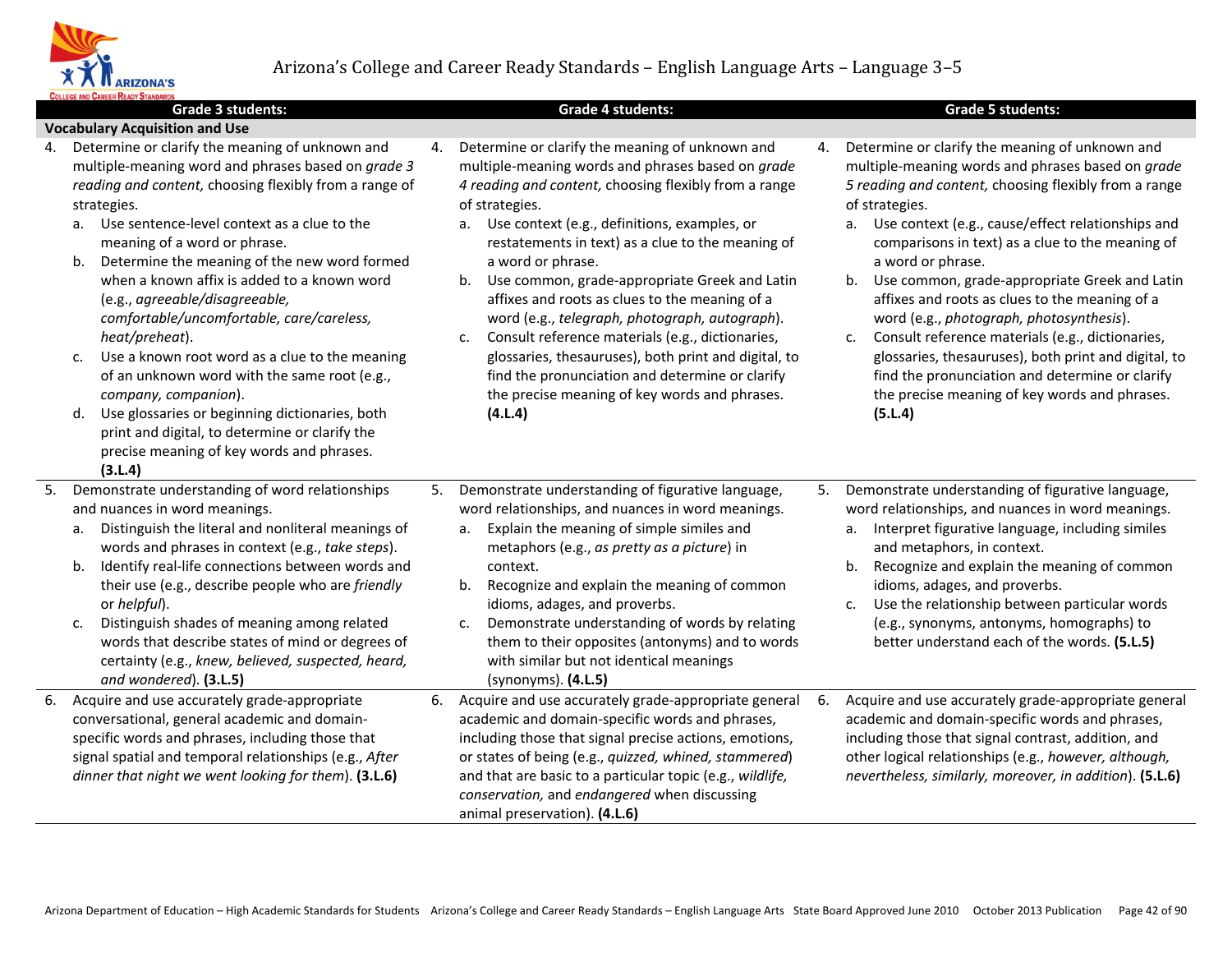

### **Language Progressive Skills, by Grade**

The following skills, marked with an asterisk (\*) in Language standards 1–3, are particularly likely to require continued attention in higher grades as they are applied to increasingly sophisticated writing and speaking.

| <b>Standard</b>                                                                                                                                                                     |    |  | Grade(s) |   |   |   |          |           |  |  |  |  |  |
|-------------------------------------------------------------------------------------------------------------------------------------------------------------------------------------|----|--|----------|---|---|---|----------|-----------|--|--|--|--|--|
|                                                                                                                                                                                     | 3. |  | 5.       | 6 | 7 | 8 | $9 - 10$ | $11 - 12$ |  |  |  |  |  |
| L.3.1f. Ensure subject-verb and pronoun-antecedent agreement.                                                                                                                       |    |  |          |   |   |   |          |           |  |  |  |  |  |
| L.3.3a. Choose words and phrases for effect.                                                                                                                                        |    |  |          |   |   |   |          |           |  |  |  |  |  |
| L.4.1f. Produce complete sentences, recognizing and correcting inappropriate fragments and run-ons.                                                                                 |    |  |          |   |   |   |          |           |  |  |  |  |  |
| L.4.1g. Correctly use frequently confused words (e.g., to/too/two; there/their).                                                                                                    |    |  |          |   |   |   |          |           |  |  |  |  |  |
| L.4.3a. Choose words and phrases to convey ideas precisely.                                                                                                                         |    |  |          |   |   |   |          |           |  |  |  |  |  |
| L.4.3b. Choose punctuation for effect.                                                                                                                                              |    |  |          |   |   |   |          |           |  |  |  |  |  |
| L.5.1d. Recognize and correct inappropriate shifts in verb tense.                                                                                                                   |    |  |          |   |   |   |          |           |  |  |  |  |  |
| <b>L.5.2a.</b> Use punctuation to separate items in a series. <sup>†</sup>                                                                                                          |    |  |          |   |   |   |          |           |  |  |  |  |  |
| L.6.1c. Recognize and correct inappropriate shifts in pronoun number and person.                                                                                                    |    |  |          |   |   |   |          |           |  |  |  |  |  |
| L.6.1d. Recognize and correct vague pronouns (i.e., ones with unclear or ambiguous antecedents).                                                                                    |    |  |          |   |   |   |          |           |  |  |  |  |  |
| L.6.1e. Recognize variations from Standard English in their own and others' writing and speaking and<br>identify and use strategies to improve expression in conventional language. |    |  |          |   |   |   |          |           |  |  |  |  |  |
| L.6.2a. Use punctuation (commas, parentheses, dashes) to set off nonrestrictive/parenthetical elements.                                                                             |    |  |          |   |   |   |          |           |  |  |  |  |  |
| L.6.3a. Vary sentence patterns for meaning, reader/listener interest, and style. <sup>†</sup>                                                                                       |    |  |          |   |   |   |          |           |  |  |  |  |  |
| L.6.3b. Maintain consistency in style and tone.                                                                                                                                     |    |  |          |   |   |   |          |           |  |  |  |  |  |
| L.7.1c. Place phrases and clauses within a sentence, recognizing and correcting misplaced and dangling<br>modifiers.                                                                |    |  |          |   |   |   |          |           |  |  |  |  |  |
| L.7.3a. Choose language that expresses ideas precisely and concisely, recognizing and eliminating<br>wordiness and redundancy.                                                      |    |  |          |   |   |   |          |           |  |  |  |  |  |
| L.8.1d. Recognize and correct inappropriate shifts in verb voice and mood.                                                                                                          |    |  |          |   |   |   |          |           |  |  |  |  |  |
| L.9-10.1a. Use parallel structure.                                                                                                                                                  |    |  |          |   |   |   |          |           |  |  |  |  |  |
| $*$ Subsumed by $\overline{1}$ 7.32                                                                                                                                                 |    |  |          |   |   |   |          |           |  |  |  |  |  |

\*Subsumed by L.7.3a †Subsumed by L.9–10.1a ‡Subsumed by L.11–12.3a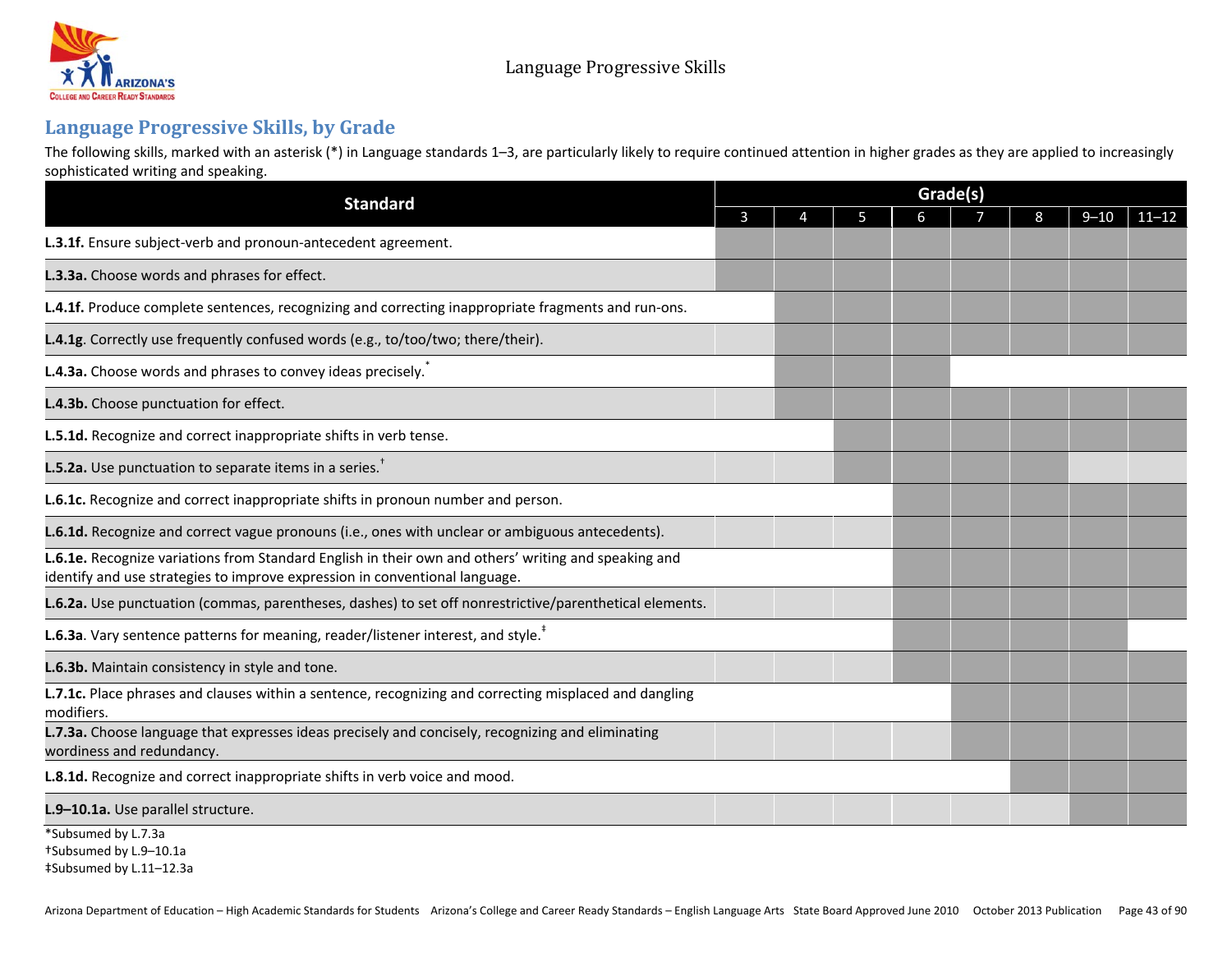

## **Standard 10: Range, Quality, and Complexity of Student Reading K–5**

#### **Measuring Text Complexity: Three Factors**



### **Range of Text Types for K–5**

Students in K–5 apply the Reading standards to the following range of text types, with texts selected from <sup>a</sup> broad range of cultures and periods.

|                               | Literature                   |                                 | <b>Informational Text</b>                                                |
|-------------------------------|------------------------------|---------------------------------|--------------------------------------------------------------------------|
| <b>Stories</b>                | <b>Dramas</b>                | Poetry                          | Literary Nonfiction and Historical, Scientific and Technical Text        |
| Includes children's adventure | Includes staged dialogue and | Includes nursery rhymes and the | Includes biographies and autobiographies; books about history, social    |
| stories, folktales, legends,  | brief familiar scenes        | subgenres of the narrative      | studies, science, and the arts; technical texts, including directions,   |
| fables, fantasy, realistic    |                              | poem, limerick, and free verse  | forms, and information displayed in graphs, charts, or maps; and digital |
| fiction, and myth             |                              | poem                            | sources on a range of topics                                             |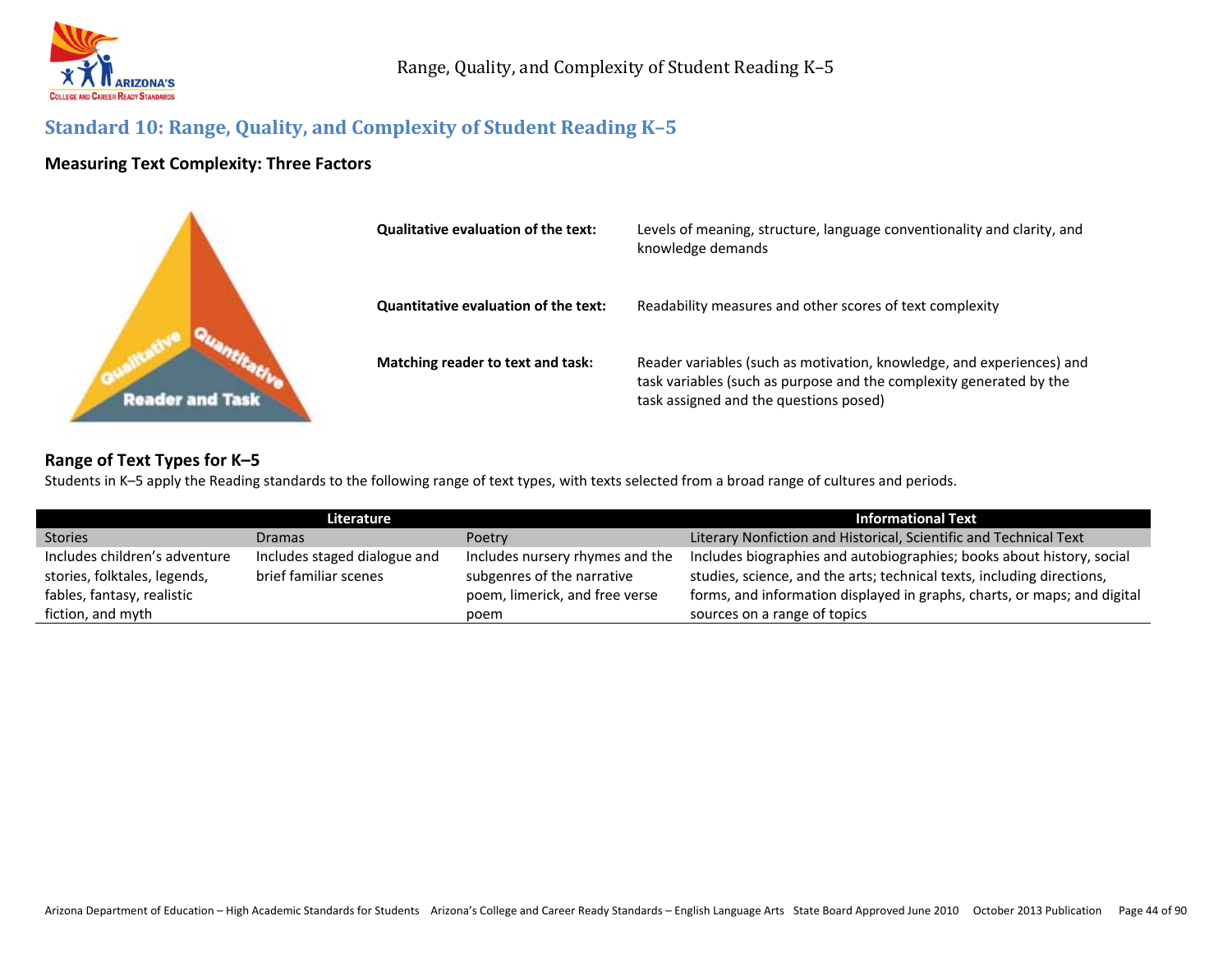

\* Read‐aloud

\*\* Read‐along

## **Texts Illustrating the Range, Quality, and Complexity of Student Reading K–5**

|     | Literature: Stories, Drama, Poetry                                                                                                                                                                                                                                                   | Informational Texts: Literary Nonfiction and Historical, Scientific, and Technical Texts                                                                                                                                                                                                                                                            |
|-----|--------------------------------------------------------------------------------------------------------------------------------------------------------------------------------------------------------------------------------------------------------------------------------------|-----------------------------------------------------------------------------------------------------------------------------------------------------------------------------------------------------------------------------------------------------------------------------------------------------------------------------------------------------|
| K   | Over in the Meadow by John Langstaff (traditional) (c1800)*<br>A Boy, a Dog, and a Frog by Mercer Mayer (1967)<br>Pancakes for Breakfast by Tomie DePaola (1978)<br>A Story, A Story by Gail E. Haley (1970)*<br>Kitten's First Full Moon by Kevin Henkes (2004)*                    | My Five Senses by Aliki (1962)**<br>Truck by Donald Crews (1980)<br>I Read Signs by Tana Hoban (1987)<br>What Do You Do With a Tail Like This? by Steve Jenkins and Robin Page (2003)*<br>Amazing Whales! by Sarah L. Thomson (2005)*                                                                                                               |
|     | "Mix a Pancake" by Christina G. Rossetti (1893)**<br>Mr. Popper's Penguins by Richard Atwater (1938)*<br>Little Bear by Else Holmelund Minarik, illustrated by Maurice Sendak<br>$(1957)$ **<br>Frog and Toad Together by Arnold Lobel (1971)**<br>Hi! Fly Guy by Tedd Arnold (2006) | A Tree Is a Plant by Clyde Robert Bulla, illustrated by Stacey Schuett (1960)**<br>Starfish by Edith Thacher Hurd (1962)<br>Follow the Water from Brook to Ocean by Arthur Dorros (1991)**<br>From Seed to Pumpkin by Wendy Pfeffer, illustrated by James Graham Hale (2004)*<br>How People Learned to Fly by Fran Hodgkins and True Kelley (2007)* |
| 2–3 | "Who Has Seen the Wind?" by Christina G. Rossetti (1893)<br>Charlotte's Web by E. B. White (1952)*<br>Sarah, Plain and Tall by Patricia MacLachlan (1985)<br>Tops and Bottoms by Janet Stevens (1995)<br>Poppleton in Winter by Cynthia Rylant, illustrated by Mark Teague<br>(2001) | A Medieval Feast by Aliki (1983)<br>From Seed to Plant by Gail Gibbons (1991)<br>The Story of Ruby Bridges by Robert Coles (1995)*<br>A Drop of Water: A Book of Science and Wonder by Walter Wick (1997)<br>Moonshot: The Flight of Apollo 11 by Brian Floca (2009)                                                                                |
|     | Alice's Adventures in Wonderland by Lewis Carroll (1865)<br>"Casey at the Bat" by Ernest Lawrence Thayer (1888)<br>The Black Stallion by Walter Farley (1941)<br>"Zlateh the Goat" by Isaac Bashevis Singer (1984)<br>Where the Mountain Meets the Moon by Grace Lin (2009)          | Discovering Mars: The Amazing Story of the Red Planet by Melvin Berger (1992)<br>Hurricanes: Earth's Mightiest Storms by Patricia Lauber (1996)<br>A History of US by Joy Hakim (2005)<br>Horses by Seymour Simon (2006)<br>Quest for the Tree Kangaroo: An Expedition to the Cloud Forest of New Guinea by<br>Sy Montgomery (2006)                 |

**Note:** Given space limitations, the illustrative texts listed above are meant only to show individual titles that are representative of <sup>a</sup> wide range of topics and genres. (See Appendix B for excerpts of these and other texts illustrative of K-5 text complexity, quality, and range.) At a curricular or instructional level, within and across grade levels, texts need to be selected around topics or themes that generate knowledge and allow students to study those topics or themes in depth. On the next page is an example of progressions of texts building knowledge across grade levels.

Children at the kindergarten and grade 1 levels should be expected to read texts independently that have been specifically written to correlate to their reading level and their word knowledge. Many of the titles listed above are meant to supplement carefully structured independent reading with books to read along with <sup>a</sup> teacher or that are read aloud to students to build knowledge and cultivate <sup>a</sup> joy in reading.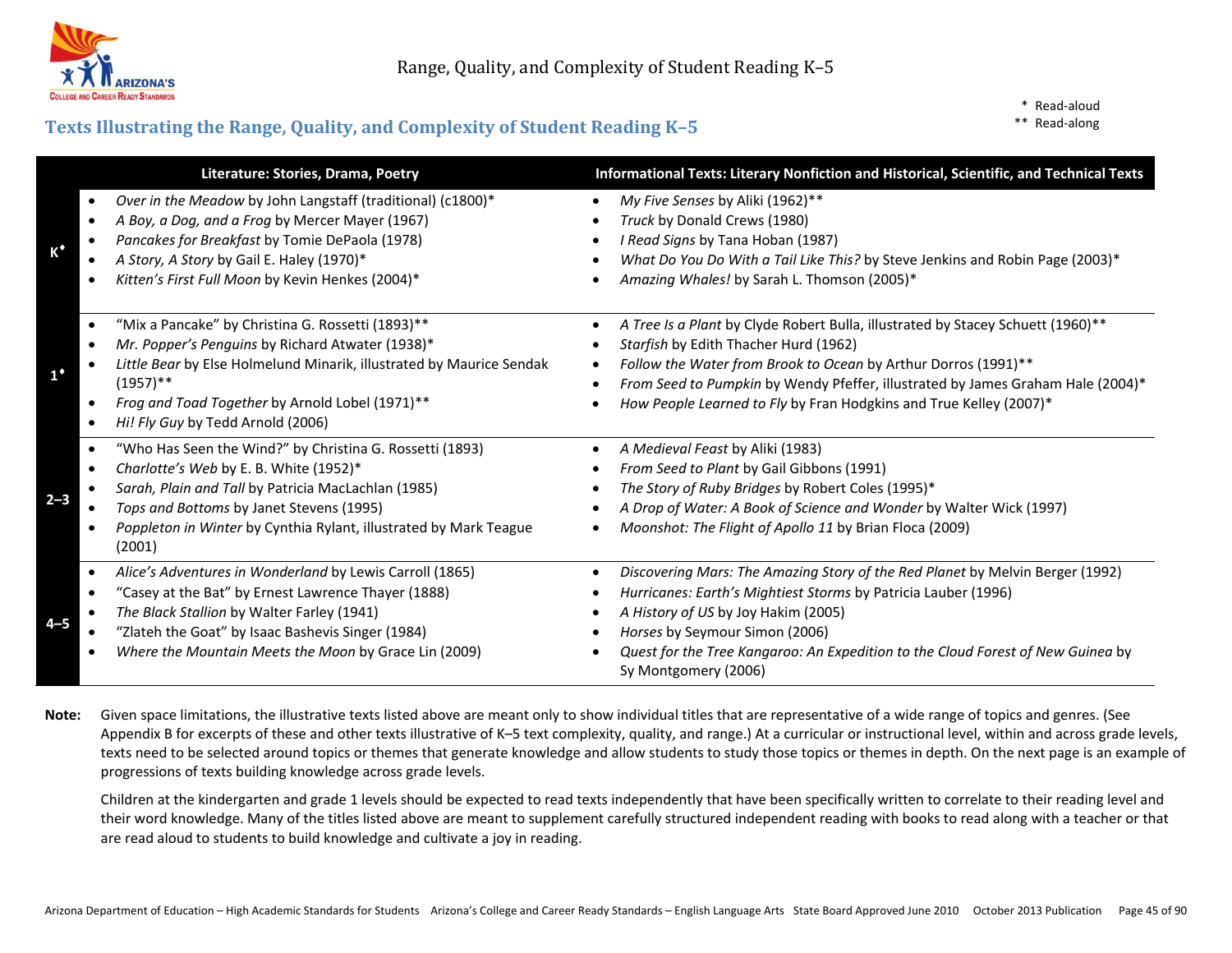



### **Staying on Topic within <sup>a</sup> Grade and Across Grades**

### *How to Build Knowledge Systematically in English Language Arts K–5*

Building knowledge systematically in English language arts is like giving children various pieces of a puzzle in each grade that, over time, will form one big picture. At a curricular or instructional level, texts—within and across grade levels—need to be selected around topics or themes that systematically develop the knowledge base of students. Within <sup>a</sup> grade level, there should be an adequate number of titles on a single topic that would allow children to study that topic for a sustained period. The knowledge children have learned about particular topics in early grade levels should then be expanded and developed in subsequent grade levels to ensure an increasingly deeper understanding of these topics. Children in the upper elementary grades will generally be expected to read these texts independently and reflect on them in writing. However, children in the early grades (particularly K–2) should participate in rich, structured conversations with an adult in response to the written texts that are read aloud, orally comparing and contrasting as well as analyzing and synthesizing, in the manner called for by the Standards.

Preparation for reading complex informational texts should begin at the very earliest elementary school grades. What follows is one example that uses domain-specific nonfiction titles across grade levels to illustrate how curriculum designers and classroom teachers can infuse the English language arts block with rich, age‐appropriate content knowledge and vocabulary in history/social studies, science, and the arts. Having students listen to informational read‐alouds in the early grades helps lay the necessary foundation for students' reading and understanding of increasingly complex texts on their own in subsequent grades.

| <b>Exemplar Texts on a</b><br><b>Topic Across Grades</b>                                                                                                                                     | К                                                                                                                                                                                                                                                                                                                                                                                                                                                                                                                                                                                               |                                                                                                                                                                                                                                                                                                                                                                                                                                                                                                                                                                                                                                                                                  | $2 - 3$                                                                                                                                                                                                                                                                                                                                                                                                                                                                                                                                                                                                                                                                                                                                                                   |                                                                                                                                                                                                                                                                                                                                                                                                                                                                                                                                                                                                                                                           |
|----------------------------------------------------------------------------------------------------------------------------------------------------------------------------------------------|-------------------------------------------------------------------------------------------------------------------------------------------------------------------------------------------------------------------------------------------------------------------------------------------------------------------------------------------------------------------------------------------------------------------------------------------------------------------------------------------------------------------------------------------------------------------------------------------------|----------------------------------------------------------------------------------------------------------------------------------------------------------------------------------------------------------------------------------------------------------------------------------------------------------------------------------------------------------------------------------------------------------------------------------------------------------------------------------------------------------------------------------------------------------------------------------------------------------------------------------------------------------------------------------|---------------------------------------------------------------------------------------------------------------------------------------------------------------------------------------------------------------------------------------------------------------------------------------------------------------------------------------------------------------------------------------------------------------------------------------------------------------------------------------------------------------------------------------------------------------------------------------------------------------------------------------------------------------------------------------------------------------------------------------------------------------------------|-----------------------------------------------------------------------------------------------------------------------------------------------------------------------------------------------------------------------------------------------------------------------------------------------------------------------------------------------------------------------------------------------------------------------------------------------------------------------------------------------------------------------------------------------------------------------------------------------------------------------------------------------------------|
| The Human Body<br><b>Students can begin</b><br>learning about the<br>human body starting in<br>kindergarten and then<br>review and extend their<br>learning during each<br>subsequent grade. | The five senses and associated<br>body parts<br>• My Five Senses by Aliki (1989)<br>• Hearing by Maria Rius (1985)<br>• Sight by Maria Rius (1985)<br>• Smell by Maria Rius (1985)<br>• Taste by Maria Rius (1985)<br>• Touch by Maria Rius (1985)<br>Taking care of your body: Overview<br>(hygiene, diet, exercise, rest)<br>• My Amazing Body: A First Look at<br>Health & Fitness by Pat Thomas<br>(2001)<br>• Get Up and Go! by Nancy Carlson<br>(2008)<br>• Go Wash Up by Doering Tourville<br>(2008)<br>• Sleep by Paul Showers (1997)<br>• Fuel the Body by Doering Tourville<br>(2008) | Introduction to the systems of the<br>human body and associated body<br>parts<br>• Under Your Skin: Your Amazing Body<br>by Mick Manning (2007)<br>• Me and My Amazing Body by Joan<br>Sweeney (1999)<br>• The Human Body by Gallimard<br>Jeunesse (2007)<br>• The Busy Body Book by Lizzy Rockwell<br>(2008)<br>• First Encyclopedia of the Human<br>Body by Fiona Chandler (2004)<br>Taking care of your body: Germs,<br>diseases, and preventing illness<br>• Germs Make Me Sick by Marilyn<br>Berger (1995)<br>• Tiny Life on Your Body by Christine<br>Taylor-Butler (2005)<br>• Germ Stories by Arthur Kornberg<br>(2007)<br>• All About Scabs by Genichiro Yagu<br>(1998) | Digestive and excretory systems<br>• What Happens to a Hamburger by<br>Paul Showers (1985)<br>• The Digestive System by Christine<br>Taylor-Butler (2008)<br>• The Digestive System by Rebecca L.<br>Johnson (2006)<br>• The Digestive System by Kristin Petrie<br>(2007)<br>Taking care of your body: Healthy<br>eating and nutrition<br>• Good Enough to Eat by Lizzy Rockwell<br>(1999)<br>• Showdown at the Food Pyramid by<br>Rex Barron (2004)<br>Muscular, skeletal, and nervous<br>systems<br>• The Mighty Muscular and Skeletal<br>Systems Crabtree Publishing (2009)<br>• Muscles by Seymour Simon (1998)<br>• Bones by Seymour Simon (1998)<br>• The Astounding Nervous System<br>Crabtree Publishing (2009)<br>• The Nervous System by Joelle Riley<br>(2004) | <b>Circulatory system</b><br>• The Heart by Seymour Simon (2006)<br>• The Heart and Circulation by Carol<br><b>Ballard (2005)</b><br>• The Circulatory System by Kristin<br>Petrie (2007)<br>• The Amazing Circulatory System by<br>John Burstein (2009)<br><b>Respiratory system</b><br>• The Lungs by Seymour Simon (2007)<br>• The Respiratory System by Susan<br>Glass (2004)<br>• The Respiratory System by Kristin<br>Petrie (2007)<br>• The Remarkable Respiratory System<br>by John Burstein (2009)<br><b>Endocrine system</b><br>• The Endocrine System by Rebecca<br>Olien (2006)<br>• The Exciting Endocrine System by<br>John Burstein (2009) |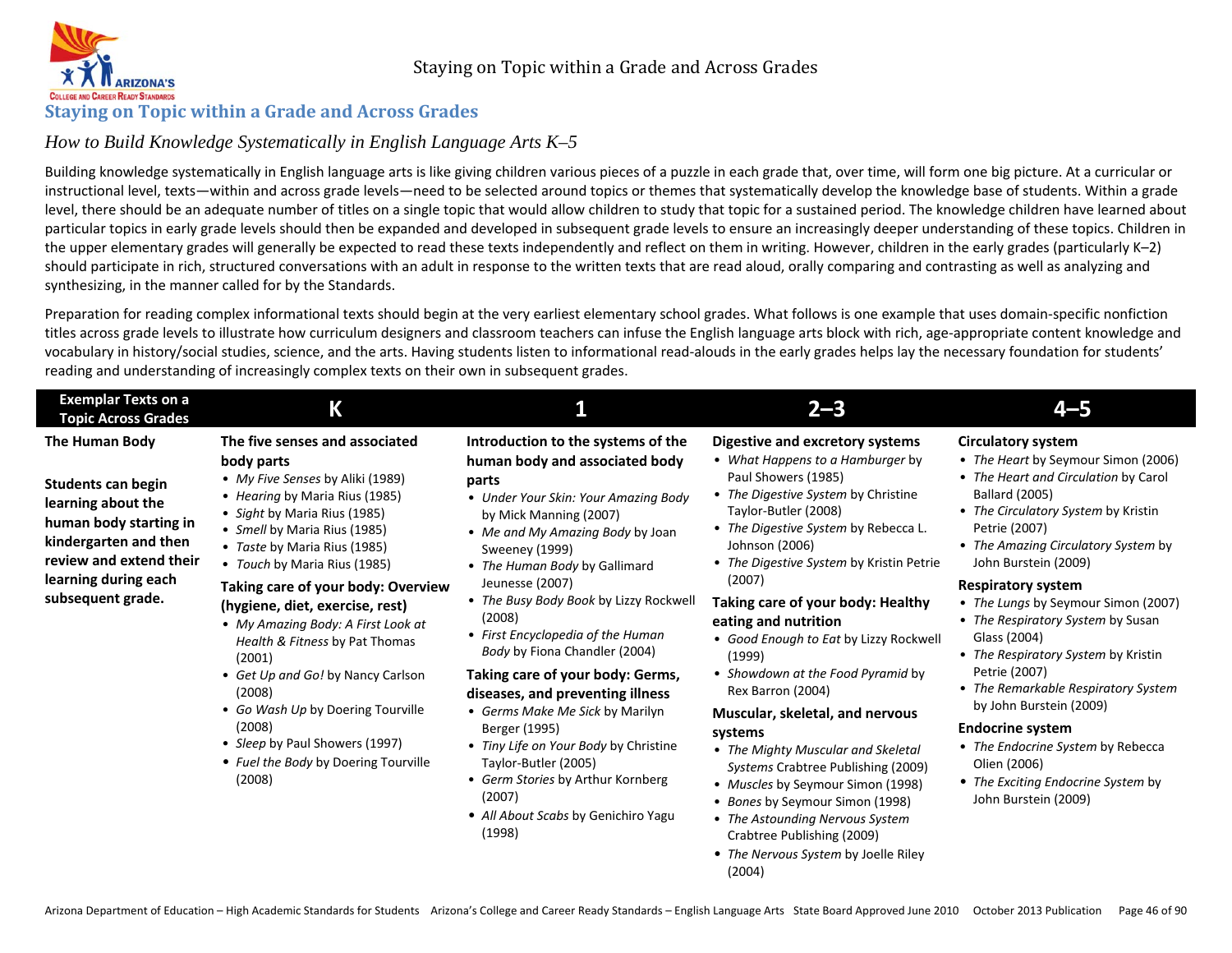# $6^{TH}$  GRADE –  $12^{TH}$  GRADE **ARIZONA READING STANDARDS – LITERATURE AND INFORMATIONAL TEXT**

## **College and Career Readiness Anchor Standards for Reading**

The 6–12 standards on the following pages define what students should understand and be able to do by the end of each grade. They correspond to the College and Career Readiness (CCR) anchor standards below by number. The CCR and grade‐specific standards are necessary complements—the former providing broad standards and the latter providing additional specificity—that together define the skills and understandings that all students must demonstrate.

### **Key Ideas and Details**

- 1. Read closely to determine what the text says explicitly and to make logical inferences from it; cite specific textual evidence when writing or speaking to support conclusions drawn from the text.
- 2. Determine central ideas or themes of <sup>a</sup> text and analyze their development; summarize the key supporting details and ideas.
- 3. Analyze how and why individuals, events, and ideas develop and interact over the course of <sup>a</sup> text.

#### **Craft and Structure**

- 4. Interpret words and phrases as they are used in <sup>a</sup> text, including determining technical, connotative, and figurative meanings, and analyze how specific word choices shape meaning or tone.
- 5. Analyze the structure of texts, including how specific sentences, paragraphs, and larger portions of the text (e.g., <sup>a</sup> section, chapter, scene, or stanza) relate to each other and the whole.
- 6. Assess how point of view or purpose shapes the content and style of <sup>a</sup> text.

#### **Integration of Knowledge and Ideas**

- 7. Integrate and evaluate content presented in diverse media and formats, including visually and quantitatively, as well as in words.\*
- 8. Delineate and evaluate the argument and specific claims in <sup>a</sup> text, including the validity of the reasoning as well as the relevance and sufficiency of the evidence.
- 9. Analyze how two or more texts address similar themes or topics in order to build knowledge or to compare the approaches the authors take.

### **Range of Reading and Level of Text Complexity**

10. Read and comprehend complex literary and informational texts independently and proficiently.

#### **NOTE ON RANGE AND CONTENT OF STUDENT READING**

*To build <sup>a</sup> foundation for college and career readiness, students must read widely and deeply from among <sup>a</sup> broad range of high‐ quality, increasingly challenging literary and informational texts. Through extensive reading of stories, dramas, poems, and myths and exposure to visual media from diverse cultures and different time periods, students gain literary and cultural knowledge as well as familiarity with various text structures and elements. By reading texts in history/social studies, science, and other disciplines, students build a foundation of knowledge in these fields that will also give them the background to be better readers in all content areas. Students can only gain this foundation when the curriculum is intentionally and coherently structured to develop rich content knowledge within and across grades. Students also acquire the habits of reading independently and closely, which are essential to their future success.*

<sup>\*</sup> Please see "Research to Build and Present Knowledge" in Writing and "Comprehension and Collaboration" in Speaking and Listening for additional standards relevant to gathering, assessing, and applying information from print and digital sources.

Arizona Department of Education – High Academic Standards for Students Arizona's College and Career Ready Standards – English Language Arts State Board Approved June 2010 October 2013 Publication Page 47 of 90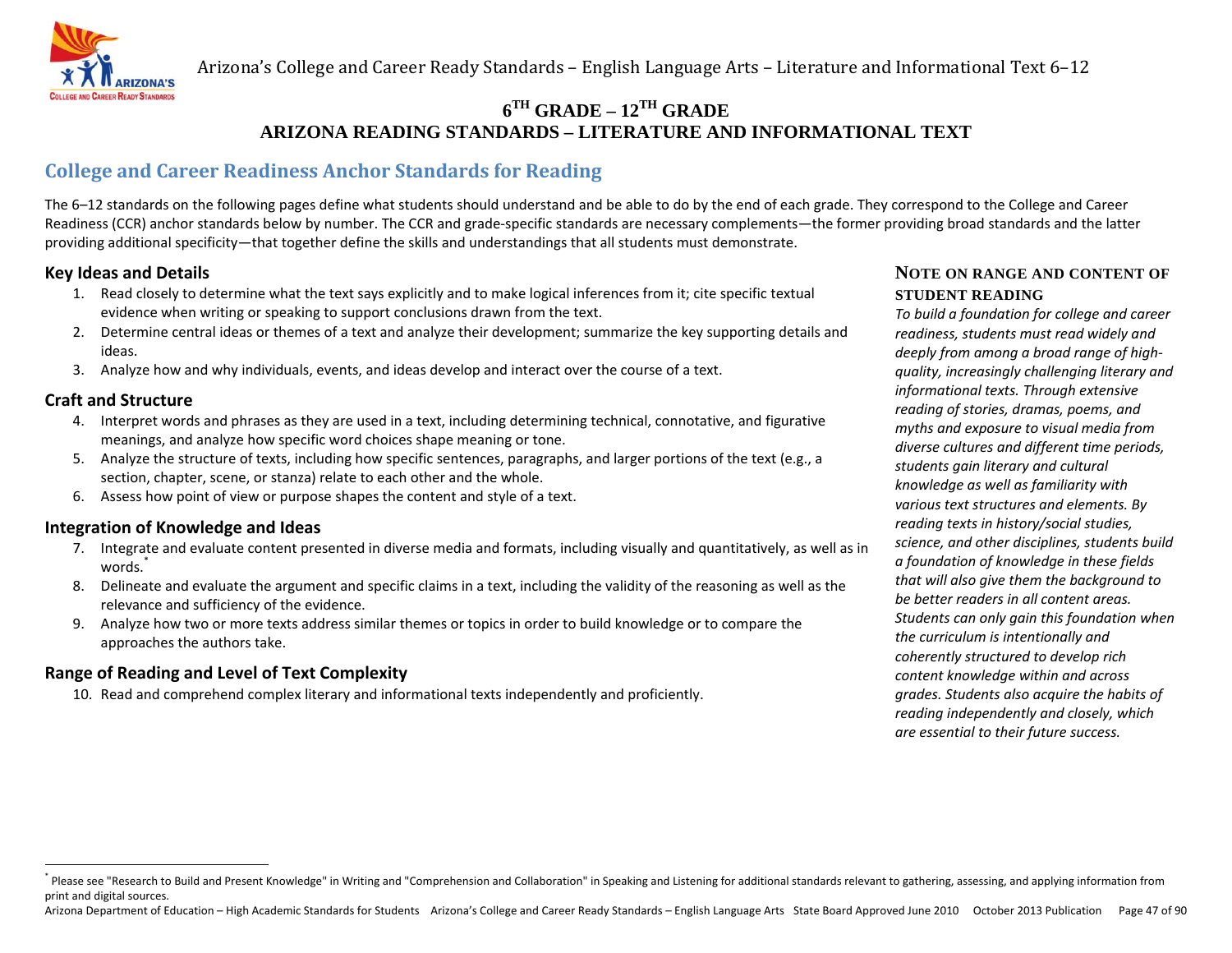

# **Reading Standards for Literature 6–8**

The following standards offer <sup>a</sup> focus for instruction each year and help ensure that students gain adequate exposure to <sup>a</sup> range of texts and tasks. Rigor is also infused through the requirement that students read increasingly complex texts through the grades. Students advancing through the grades are expected to meet each year's grade-specific standards *and retain or further develop skills and understandings mastered in preceding grades.*

| <b>Grade 6 students:</b> |                                                                                                                                                                                                           |    | <b>Grade 7 students:</b>                                                                                                                                                                                                                                                                                |    | <b>Grade 8 students:</b>                                                                                                                                                                                                                                     |  |  |
|--------------------------|-----------------------------------------------------------------------------------------------------------------------------------------------------------------------------------------------------------|----|---------------------------------------------------------------------------------------------------------------------------------------------------------------------------------------------------------------------------------------------------------------------------------------------------------|----|--------------------------------------------------------------------------------------------------------------------------------------------------------------------------------------------------------------------------------------------------------------|--|--|
|                          | <b>Key Ideas and Details</b>                                                                                                                                                                              |    |                                                                                                                                                                                                                                                                                                         |    |                                                                                                                                                                                                                                                              |  |  |
|                          | 1. Cite textual evidence to support analysis of what the<br>text says explicitly as well as inferences drawn from<br>the text. $(6.RL.1)$                                                                 | 1. | Cite several pieces of textual evidence to support<br>analysis of what the text says explicitly as well as<br>inferences drawn from the text. (7.RL.1)                                                                                                                                                  | 1. | Cite the textual evidence that most strongly supports<br>an analysis of what the text says explicitly as well as<br>inferences drawn from the text. (8.RL.1)                                                                                                 |  |  |
| 2.                       | Determine a theme or central idea of a text and how<br>it is conveyed through particular details; provide a<br>summary of the text distinct from personal opinions<br>or judgments. (6.RL.2)              | 2. | Determine a theme or central idea of a text and<br>analyze its development over the course of the text;<br>provide an objective summary of the text. (7.RL.2)                                                                                                                                           | 2. | Determine a theme or central idea of a text and<br>analyze its development over the course of the text,<br>including its relationship to the characters, setting,<br>and plot; provide an objective summary of the text.<br>(8.RL.2)                         |  |  |
| 3.                       | Describe how a particular story's or drama's plot<br>unfolds in a series of episodes as well as how the<br>characters respond or change as the plot moves<br>toward a resolution. (6.RL.3)                | 3. | Analyze how particular elements of a story or drama<br>interact (e.g., how setting shapes the characters or<br>plot). (7.RL.3)                                                                                                                                                                          | 3. | Analyze how particular lines of dialogue or incidents<br>in a story or drama propel the action, reveal aspects<br>of a character, or provoke a decision. (8.RL.3)                                                                                            |  |  |
|                          | <b>Craft and Structure</b>                                                                                                                                                                                |    |                                                                                                                                                                                                                                                                                                         |    |                                                                                                                                                                                                                                                              |  |  |
| 4.                       | Determine the meaning of words and phrases as they<br>are used in a text, including figurative and<br>connotative meanings; analyze the impact of a<br>specific word choice on meaning and tone. (6.RL.4) | 4. | Determine the meaning of words and phrases as<br>they are used in a text, including figurative and<br>connotative meanings; analyze the impact of rhymes<br>and other repetitions of sounds (e.g., alliteration) on<br>a specific verse or stanza of a poem or section of a<br>story or drama. (7.RL.4) | 4. | Determine the meaning of words and phrases as they<br>are used in a text, including figurative and<br>connotative meanings; analyze the impact of specific<br>word choices on meaning and tone, including<br>analogies or allusions to other texts. (8.RL.4) |  |  |
| 5.                       | Analyze how a particular sentence, chapter, scene, or<br>stanza fits into the overall structure of a text and<br>contributes to the development of the theme,<br>setting, or plot. (6.RL.5)               | 5. | Analyze how a drama or poem's form or structure<br>(e.g., soliloquy, sonnet) contributes to its meaning.<br>(7.RL.5)                                                                                                                                                                                    | 5. | Compare and contrast the structure of two or more<br>texts and analyze how the differing structure of each<br>text contributes to its meaning and style. (8.RL.5.)                                                                                           |  |  |
| 6.                       | Explain how an author develops the point of view of<br>the narrator or speaker in a text. (6.RL.6)                                                                                                        | 6. | Analyze how an author develops and contrasts the<br>points of view of different characters or narrators in a<br>text. (7.RL.6)                                                                                                                                                                          | 6. | Analyze how differences in the points of view of the<br>characters and the audience or reader (e.g., created<br>through the use of dramatic irony) create such effects<br>as suspense or humor. (8.RL.6)                                                     |  |  |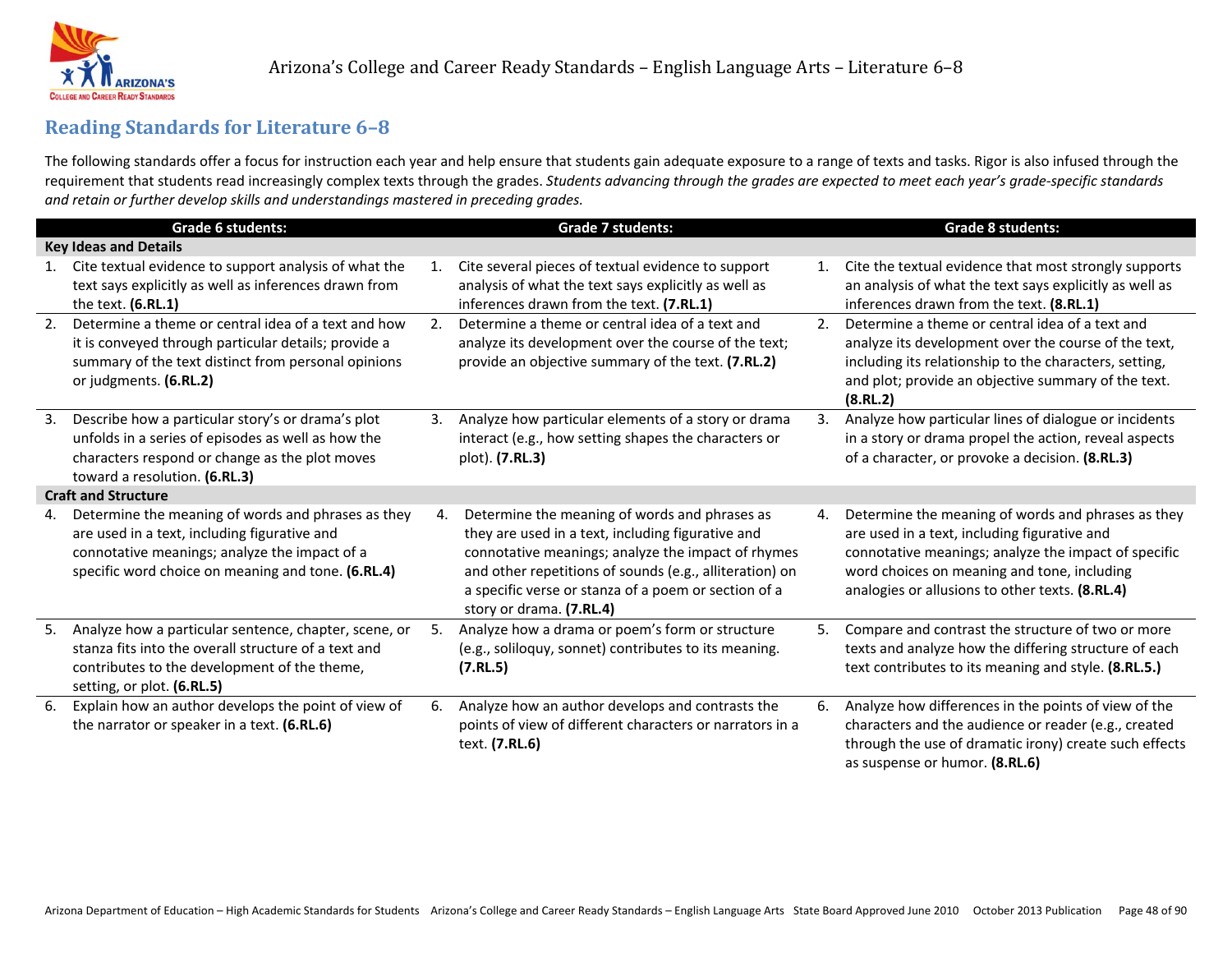

### Arizona's College and Career Ready Standards - English Language Arts - Literature 6-8

|    | <b>COLLEGE AND CAREER READY STANDARDS</b>                                                                                                                                                                                                                                                          |                   |                                                                                                                                                                                                                                                                |    |                                                                                                                                                                                                                                                 |  |  |
|----|----------------------------------------------------------------------------------------------------------------------------------------------------------------------------------------------------------------------------------------------------------------------------------------------------|-------------------|----------------------------------------------------------------------------------------------------------------------------------------------------------------------------------------------------------------------------------------------------------------|----|-------------------------------------------------------------------------------------------------------------------------------------------------------------------------------------------------------------------------------------------------|--|--|
|    | <b>Grade 6 students:</b>                                                                                                                                                                                                                                                                           | Grade 7 students: |                                                                                                                                                                                                                                                                |    | <b>Grade 8 students:</b>                                                                                                                                                                                                                        |  |  |
|    | Integration of Knowledge and Ideas                                                                                                                                                                                                                                                                 |                   |                                                                                                                                                                                                                                                                |    |                                                                                                                                                                                                                                                 |  |  |
|    | 7. Compare and contrast the experience of reading a<br>story, drama, or poem to listening to or viewing an<br>audio, video, or live version of the text, including<br>contrasting what they "see" and "hear" when reading<br>the text to what they perceive when they listen or<br>watch. (6.RL.7) | 7.                | Compare and contrast a written story, drama, or<br>poem to its audio, filmed, staged, or multimedia<br>version, analyzing the effects of techniques unique to<br>each medium (e.g., lighting, sound, color, or camera<br>focus and angles in a film). (7.RL.7) | 7. | Analyze the extent to which a filmed or live<br>production of a story or drama stays faithful to or<br>departs from the text or script, evaluating the choices<br>made by the director or actors. (8.RL.7)                                      |  |  |
| 8. | (Not applicable to literature) (6.RL.8)                                                                                                                                                                                                                                                            | 8.                | (Not applicable to literature) (7.RL.8)                                                                                                                                                                                                                        | 8. | (Not applicable to literature) (8.RL.8)                                                                                                                                                                                                         |  |  |
| 9. | Compare and contrast texts in different forms or<br>genres (e.g., stories and poems; historical novels and<br>fantasy stories) in terms of their approaches to<br>similar themes and topics. (6.RL.9)                                                                                              | 9.                | Compare and contrast a fictional portrayal of a time,<br>place, or character and a historical account of the<br>same period as a means of understanding how<br>authors of fiction use or alter history. (7.RL.9)                                               | 9. | Analyze how a modern work of fiction draws on<br>themes, patterns of events, or character types from<br>myths, traditional stories, or religious works such as<br>the Bible, including describing how the material is<br>rendered new. (8.RL.9) |  |  |
|    | <b>Range of Reading and Level of Text Complexity</b>                                                                                                                                                                                                                                               |                   |                                                                                                                                                                                                                                                                |    |                                                                                                                                                                                                                                                 |  |  |
|    | 10. By the end of the year, read and comprehend<br>literature, including stories, dramas, and poems, in<br>the grades 6-8 text complexity band proficiently,<br>with scaffolding as needed at the high end of the<br>range. (6.RL.10)                                                              |                   | 10. By the end of the year, read and comprehend<br>literature, including stories, dramas, and poems, in<br>the grades 6-8 text complexity band proficiently,<br>with scaffolding as needed at the high end of the<br>range. (7.RL.10)                          |    | 10. By the end of the year, read and comprehend<br>literature, including stories, dramas, and poems, at<br>the high end of grades 6-8 text complexity band<br>independently and proficiently. (8.RL.10)                                         |  |  |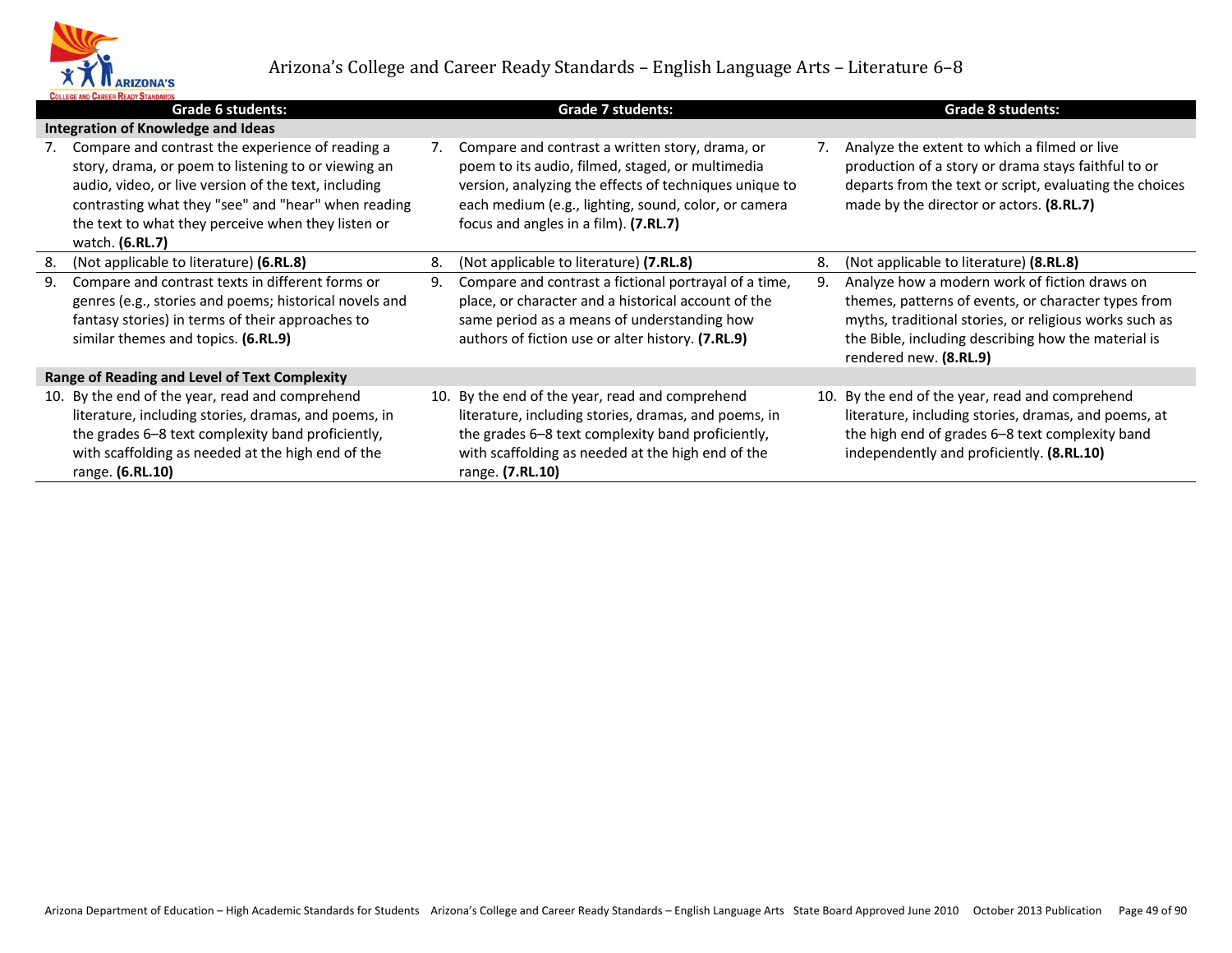

# **Reading Standards for Literature 9–12**

The following standards offer <sup>a</sup> focus for instruction each year and help ensure that students gain adequate exposure to <sup>a</sup> range of texts and tasks. Rigor is also infused through the requirement that students read increasingly complex texts through the grades. Students advancing through the grades are expected to meet each year's grade-specific standards *and retain or further develop skills and understandings mastered in preceding grades.*

The CCR anchor standards and high school grade‐specific standards work in tandem to define college and career readiness expectations—the former providing broad standards and the latter providing additional specificity.

|    | <b>Grades 9-10 students:</b>                                                                                                                                                                                                                                                                                                 |    | Grades 11-12 students:                                                                                                                                                                                                                                                                                                                                                   |
|----|------------------------------------------------------------------------------------------------------------------------------------------------------------------------------------------------------------------------------------------------------------------------------------------------------------------------------|----|--------------------------------------------------------------------------------------------------------------------------------------------------------------------------------------------------------------------------------------------------------------------------------------------------------------------------------------------------------------------------|
|    | <b>Key Ideas and Details</b>                                                                                                                                                                                                                                                                                                 |    |                                                                                                                                                                                                                                                                                                                                                                          |
|    | 1. Cite strong and thorough textual evidence to support analysis of what the text says<br>explicitly as well as inferences drawn from the text. (9-10.RL.1)                                                                                                                                                                  | 1. | Cite strong and thorough textual evidence to support analysis of what the text says<br>explicitly as well as inferences drawn from the text, including determining where the<br>text leaves matters uncertain. (11-12.RL.1)                                                                                                                                              |
| 2. | Determine a theme or central idea of a text and analyze in detail its development<br>over the course of the text, including how it emerges and is shaped and refined by<br>specific details; provide an objective summary of the text. (9-10.RL.2)                                                                           | 2. | Determine two or more themes or central ideas of a text and analyze their<br>development over the course of the text, including how they interact and build on<br>one another to produce a complex account; provide an objective summary of the<br>text. (11-12.RL.2)                                                                                                    |
|    | 3. Analyze how complex characters (e.g., those with multiple or conflicting<br>motivations) develop over the course of a text, interact with other characters, and<br>advance the plot or develop the theme. (9-10.RL.3)                                                                                                     | 3. | Analyze the impact of the author's choices regarding how to develop and relate<br>elements of a story or drama (e.g., where a story is set, how the action is ordered,<br>how the characters are introduced and developed). (11-12.RL.3)                                                                                                                                 |
|    | <b>Craft and Structure</b>                                                                                                                                                                                                                                                                                                   |    |                                                                                                                                                                                                                                                                                                                                                                          |
|    | 4. Determine the meaning of words and phrases as they are used in the text, including<br>figurative and connotative meanings; analyze the cumulative impact of specific word<br>choices on meaning and tone (e.g., how the language evokes a sense of time and<br>place; how it sets a formal or informal tone). (9-10.RL.4) | 4. | Determine the meaning of words and phrases as they are used in the text, including<br>figurative and connotative meanings; analyze the impact of specific word choices on<br>meaning and tone, including words with multiple meanings or language that is<br>particularly fresh, engaging, or beautiful. (Include Shakespeare as well as other<br>authors.) (11-12.RL.4) |
|    | 5. Analyze how an author's choices concerning how to structure a text, order events<br>within it (e.g., parallel plots), and manipulate time (e.g., pacing, flashbacks) create<br>such effects as mystery, tension, or surprise. (9-10.RL.5)                                                                                 | 5. | Analyze how an author's choices concerning how to structure specific parts of a text<br>(e.g., the choice of where to begin or end a story, the choice to provide a comedic or<br>tragic resolution) contribute to its overall structure and meaning as well as its<br>aesthetic impact. (11-12.RL.5)                                                                    |
| 6. | Analyze a particular point of view or cultural experience reflected in a work of<br>literature from outside the United States, drawing on a wide reading of world<br>literature. (9-10.RL.6)                                                                                                                                 | 6. | Analyze a case in which grasping point of view requires distinguishing what is<br>directly stated in a text from what is really meant (e.g., satire, sarcasm, irony, or<br>understatement). (11-12.RL.6)                                                                                                                                                                 |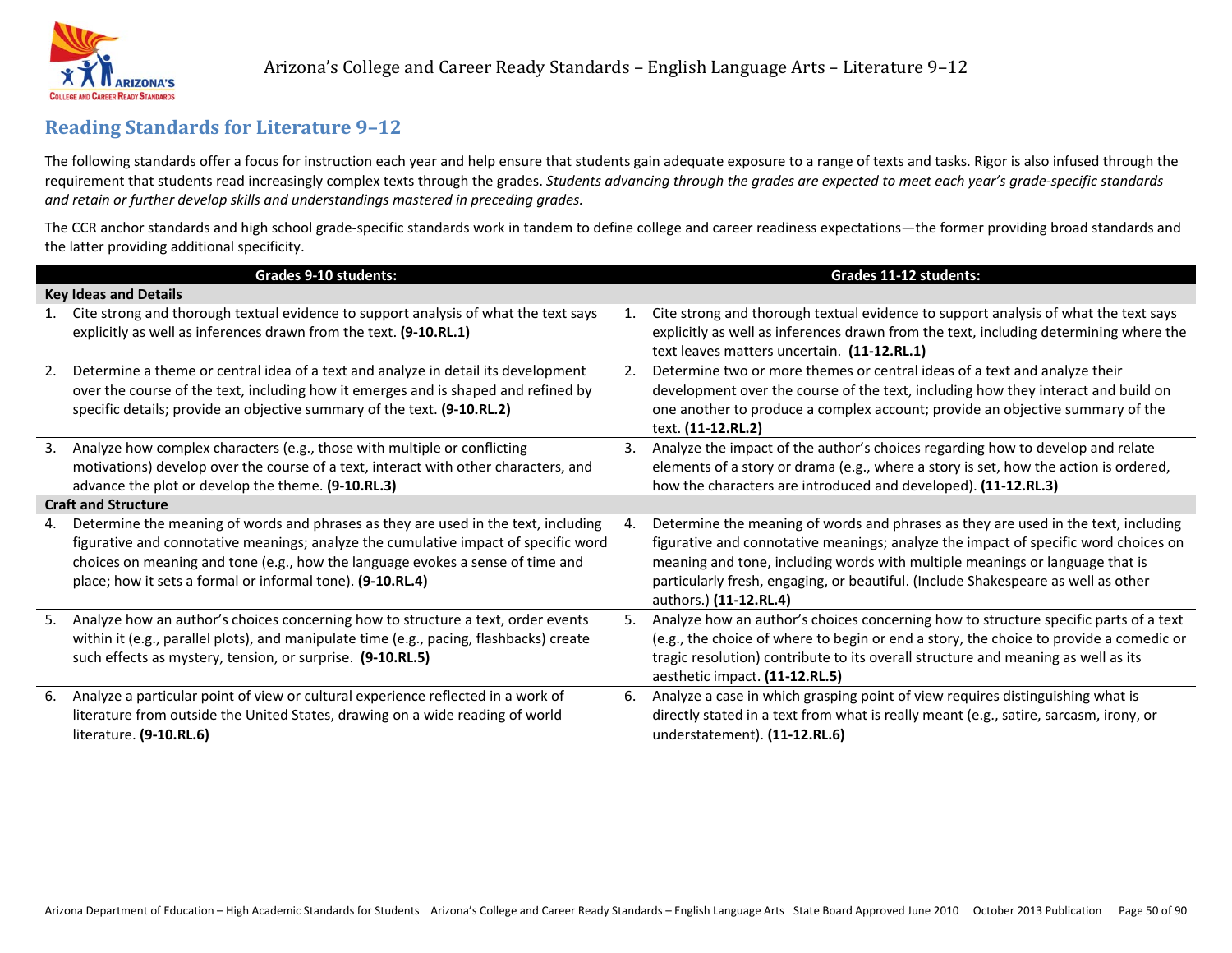

|    | Grades 9-10 students:                                                                                                                                                                                                                                                 |    | Grades 11-12 students:                                                                                                                                                                                                                                                                                 |
|----|-----------------------------------------------------------------------------------------------------------------------------------------------------------------------------------------------------------------------------------------------------------------------|----|--------------------------------------------------------------------------------------------------------------------------------------------------------------------------------------------------------------------------------------------------------------------------------------------------------|
|    | Integration of Knowledge and Ideas                                                                                                                                                                                                                                    |    |                                                                                                                                                                                                                                                                                                        |
|    | 7. Analyze the representation of a subject or a key scene in two different artistic<br>mediums, including what is emphasized or absent in each treatment (e.g., Auden's<br>"Musée des Beaux Arts" and Breughel's Landscape with the Fall of Icarus).<br>$(9-10.RL.7)$ |    | Analyze multiple interpretations of a story, drama, or poem (e.g., recorded or live<br>production of a play or recorded novel or poetry); evaluating how each version<br>interprets the source text. (Include at least one play by Shakespeare and one play by<br>an American dramatist.) (11-12.RL.7) |
| 8. | (Not applicable to literature) (9-10.RL.8)                                                                                                                                                                                                                            | 8. | (Not applicable to literature) (11-12.RL.8)                                                                                                                                                                                                                                                            |
| 9. | Analyze how an author draws on and transforms source material in a specific work<br>(e.g., how Shakespeare treats a theme or topic from Ovid or the Bible or how a later<br>author draws on a play by Shakespeare). (9-10.RL.9)                                       | 9. | Demonstrate knowledge of eighteenth-, nineteenth-, and early-twentieth-century<br>foundational works of American literature, including how two or more texts from<br>the same period treat similar themes or topics. (11-12.RL.9)                                                                      |
|    | <b>Range of Reading and Level of Text Complexity</b>                                                                                                                                                                                                                  |    |                                                                                                                                                                                                                                                                                                        |
|    | 10. By the end of grade 9, read and comprehend literature, including stories, dramas,<br>and poems, in the grades 9–10 text complexity band proficiently, with scaffolding as<br>needed at the high end of the range. (9.RL.10)                                       |    | 10. By the end of grade 11, read and comprehend literature, including stories, dramas,<br>and poems, in the grades 11–CCR text complexity band proficiently, with scaffolding<br>as needed at the high end of the range. (11.RL.10)                                                                    |
|    | By the end of grade 10, read and comprehend literature, including stories, dramas,<br>and poems, at the high end of the grades 9-10 text complexity band independently<br>and proficiently. (10.RL.10)                                                                |    | By the end of grade 12, read and comprehend literature, including stories, dramas,<br>and poems, at the high end of the grades 11–CCR text complexity band<br>independently and proficiently. (12.RL.10)                                                                                               |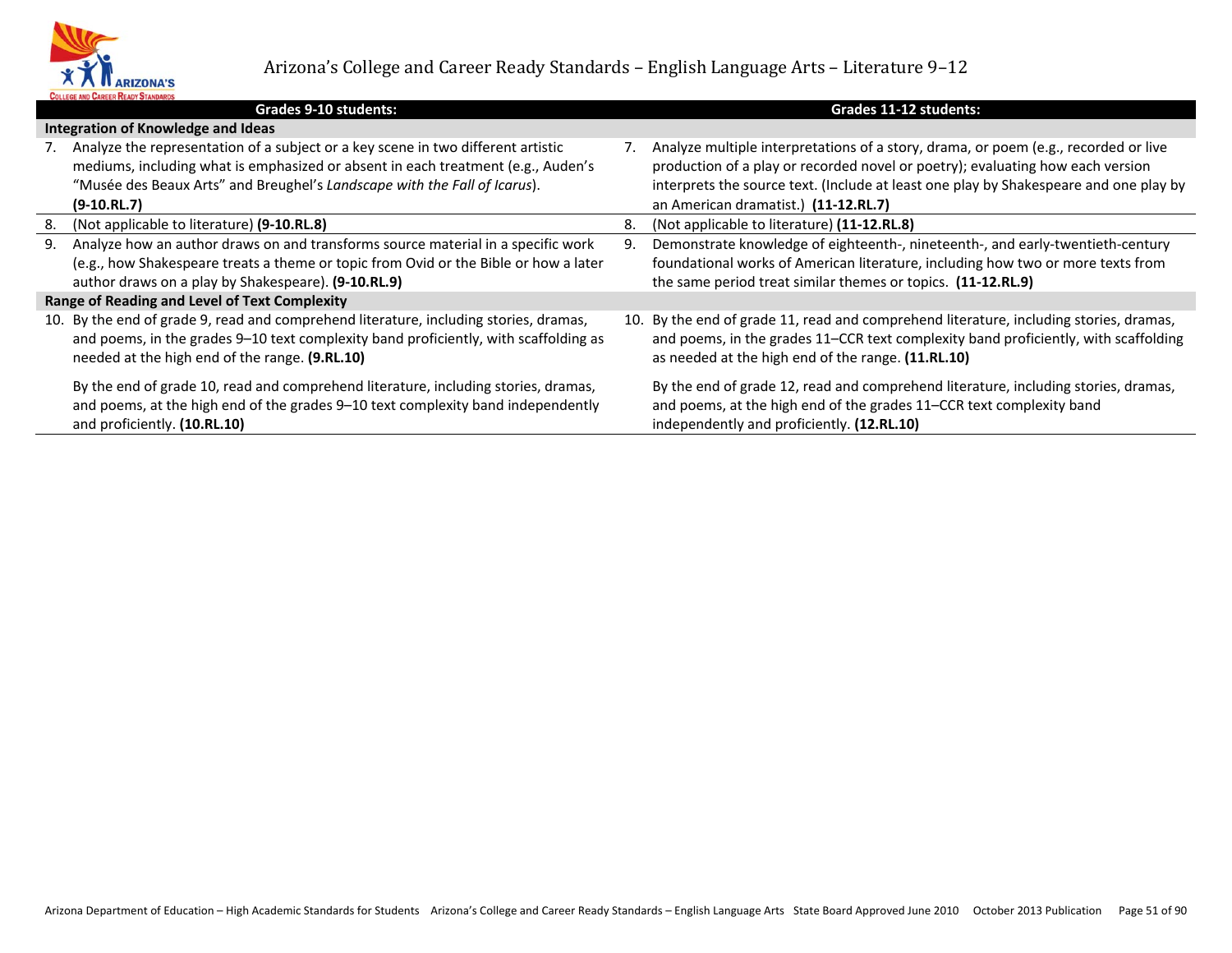

## **Reading Standards for Informational Text 6–8**

| <b>Grade 6 students:</b> |                                                                                                                                                                                               | <b>Grade 7 students:</b> |                                                                                                                                                                                                                                |    | <b>Grade 8 students:</b>                                                                                                                                                                                                                                                 |  |  |
|--------------------------|-----------------------------------------------------------------------------------------------------------------------------------------------------------------------------------------------|--------------------------|--------------------------------------------------------------------------------------------------------------------------------------------------------------------------------------------------------------------------------|----|--------------------------------------------------------------------------------------------------------------------------------------------------------------------------------------------------------------------------------------------------------------------------|--|--|
|                          | <b>Key Ideas and Details</b>                                                                                                                                                                  |                          |                                                                                                                                                                                                                                |    |                                                                                                                                                                                                                                                                          |  |  |
|                          | 1. Cite textual evidence to support analysis of what the<br>text says explicitly as well as inferences drawn from<br>the text. $(6.RI.1)$                                                     | 1.                       | Cite several pieces of textual evidence to support<br>analysis of what the text says explicitly as well as<br>inferences drawn from the text. (7.RI.1)                                                                         | 1. | Cite the textual evidence that most strongly supports<br>an analysis of what the text says explicitly as well as<br>inferences drawn from the text. (8.RI.1)                                                                                                             |  |  |
| 2.                       | Determine a central idea of a text and how it is<br>conveyed through particular details; provide a<br>summary of the text distinct from personal opinions<br>or judgments. (6.RI.2)           | 2 <sub>1</sub>           | Determine two or more central ideas in a text and<br>analyze their development over the course of the<br>text; provide an objective summary of the text.<br>(7.RI.2)                                                           | 2. | Determine a central idea of a text and analyze its<br>development over the course of the text, including its<br>relationship to supporting ideas; provide an objective<br>summary of the text. (8.RI.2)                                                                  |  |  |
|                          | 3. Analyze in detail how a key individual, event, or idea<br>is introduced, illustrated, and elaborated in a text<br>(e.g., through examples or anecdotes). (6.RI.3)                          |                          | 3. Analyze the interactions between individuals, events,<br>and ideas in a text (e.g., how ideas influence<br>individuals or events, or how individuals influence<br>ideas or events). (7.RI.3)                                | 3. | Analyze how a text makes connections among and<br>distinctions between individuals, ideas, or events<br>(e.g., through comparisons, analogies, or categories).<br>(8.RI.3)                                                                                               |  |  |
|                          | <b>Craft and Structure</b>                                                                                                                                                                    |                          |                                                                                                                                                                                                                                |    |                                                                                                                                                                                                                                                                          |  |  |
| 4.                       | Determine the meaning of words and phrases as they<br>are used in a text, including figurative, connotative,<br>and technical meanings. (6.RI.4)                                              |                          | Determine the meaning of words and phrases as they<br>are used in a text, including figurative, connotative,<br>and technical meanings; analyze the impact of a<br>specific word choice on meaning and tone. (7.RI.4)          | 4. | Determine the meaning of words and phrases as they<br>are used in a text, including figurative, connotative,<br>and technical meanings; analyze the impact of<br>specific word choices on meaning and tone, including<br>analogies or allusions to other texts. (8.RI.4) |  |  |
| 5.                       | Analyze how a particular sentence, paragraph,<br>chapter, or section fits into the overall structure of a<br>text and contributes to the development of the ideas.<br>(6.RI.5)                | 5.                       | Analyze the structure an author uses to organize a<br>text, including how the major sections contribute to<br>the whole and to the development of the ideas.<br>(7.RI.5)                                                       | 5. | Analyze in detail the structure of a specific paragraph<br>in a text, including the role of particular sentences in<br>developing and refining a key concept. (8.RI.5)                                                                                                   |  |  |
| 6.                       | Determine an author's point of view or purpose in a<br>text and explain how it is conveyed in the text.<br>(6.RI.6)                                                                           | 6.                       | Determine an author's point of view or purpose in a<br>text and analyze how the author distinguishes his or<br>her position from that of others. (7.RI.6)                                                                      | 6. | Determine an author's point of view or purpose in a<br>text and analyze how the author acknowledges and<br>responds to conflicting evidence or viewpoints.<br>(8.RI.6)                                                                                                   |  |  |
|                          | Integration of Knowledge and Ideas                                                                                                                                                            |                          |                                                                                                                                                                                                                                |    |                                                                                                                                                                                                                                                                          |  |  |
| 7.                       | Integrate information presented in different media or<br>formats (e.g., visually, quantitatively) as well as in<br>words to develop a coherent understanding of a topic<br>or issue. (6.RI.7) | 7.                       | Compare and contrast a text to an audio, video, or<br>multimedia version of the text, analyzing each<br>medium's portrayal of the subject (e.g., how the<br>delivery of a speech affects the impact of the words).<br>(7.RI.7) | 7. | Evaluate the advantages and disadvantages of using<br>different mediums (e.g., print or digital text, video,<br>multimedia) to present a particular topic or idea.<br>(8.RI.7)                                                                                           |  |  |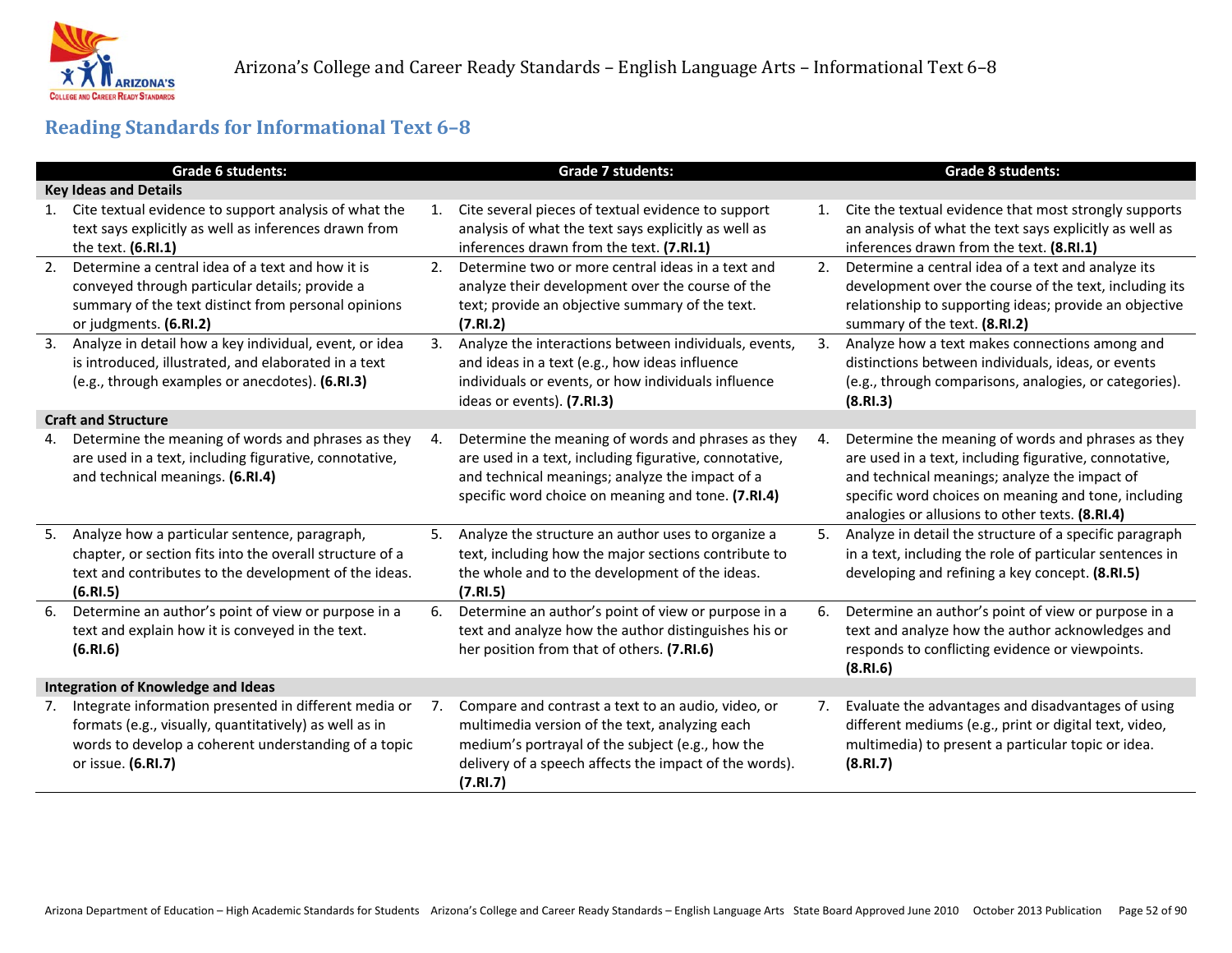

## Arizona's College and Career Ready Standards - English Language Arts - Informational Text 6-8

| <b>UDLLEGE AND UAKEEK INEADT STANDAKD:</b> |                                                                                                                                                                                                                                                                                                                                                                                                                                                                   |    |                                                                                                                                                                                                                                                                                                                                                                                                                                                                                                        |    |                                                                                                                                                                                                                                                                                                                                                                                                                                       |  |
|--------------------------------------------|-------------------------------------------------------------------------------------------------------------------------------------------------------------------------------------------------------------------------------------------------------------------------------------------------------------------------------------------------------------------------------------------------------------------------------------------------------------------|----|--------------------------------------------------------------------------------------------------------------------------------------------------------------------------------------------------------------------------------------------------------------------------------------------------------------------------------------------------------------------------------------------------------------------------------------------------------------------------------------------------------|----|---------------------------------------------------------------------------------------------------------------------------------------------------------------------------------------------------------------------------------------------------------------------------------------------------------------------------------------------------------------------------------------------------------------------------------------|--|
|                                            | <b>Grade 6 students:</b>                                                                                                                                                                                                                                                                                                                                                                                                                                          |    | <b>Grade 7 students:</b>                                                                                                                                                                                                                                                                                                                                                                                                                                                                               |    | <b>Grade 8 students:</b>                                                                                                                                                                                                                                                                                                                                                                                                              |  |
| Integration of Knowledge and Ideas         |                                                                                                                                                                                                                                                                                                                                                                                                                                                                   |    |                                                                                                                                                                                                                                                                                                                                                                                                                                                                                                        |    |                                                                                                                                                                                                                                                                                                                                                                                                                                       |  |
| 8.<br>(6.RI.8)                             | Trace and evaluate the argument and specific claims<br>in a text, distinguishing claims that are supported by<br>reasons and evidence from claims that are not.                                                                                                                                                                                                                                                                                                   | 8. | Trace and evaluate the argument and specific claims<br>in a text, assessing whether the reasoning is sound<br>and the evidence is relevant and sufficient to support<br>the claims. $(7.RI.8)$                                                                                                                                                                                                                                                                                                         | 8. | Delineate and evaluate the argument and specific<br>claims in a text, assessing whether the reasoning is<br>sound and the evidence is relevant and sufficient;<br>recognize when irrelevant evidence is introduced.<br>(8.RI.8)                                                                                                                                                                                                       |  |
| 9.                                         | Compare and contrast one author's presentation of<br>events with that of another (e.g., a memoir written by<br>and a biography on the same person). (6.RI.9)                                                                                                                                                                                                                                                                                                      | 9. | Analyze how two or more authors writing about the<br>same topic shape their presentations of key<br>information by emphasizing different evidence or<br>advancing different interpretations of facts. (7.RI.9)                                                                                                                                                                                                                                                                                         | 9. | Analyze a case in which two or more texts provide<br>conflicting information on the same topic and identify<br>where the texts disagree on matters of fact or<br>interpretation. (8.RI.9)                                                                                                                                                                                                                                             |  |
|                                            | <b>Range of Reading and Level of Text Complexity</b>                                                                                                                                                                                                                                                                                                                                                                                                              |    |                                                                                                                                                                                                                                                                                                                                                                                                                                                                                                        |    |                                                                                                                                                                                                                                                                                                                                                                                                                                       |  |
| end of the range. (6.RI.10)<br>a.          | 10. By the end of the year, read and comprehend literary<br>nonfiction in the grades 6-8 text complexity band<br>proficiently, with scaffolding as needed at the high<br>By the end of the year, read and comprehend<br>informational and functional text, including<br>history/social studies, science, and technical<br>texts, in the grades 6-8 text complexity band<br>proficiently, with scaffolding as needed at the<br>high end of the range. (AZ.6.RI.10) |    | 10. By the end of the year, read and comprehend literary<br>nonfiction in the grades 6-8 text complexity band<br>proficiently, with scaffolding as needed at the high<br>end of the range. (7.RI.10)<br>By the end of the year, read and comprehend<br>а.<br>informational and functional text, including<br>history/social studies, science, and technical<br>texts, in the grades 6-8 text complexity band<br>proficiently, with scaffolding as needed at the<br>high end of the range. (AZ.7.RI.10) |    | 10. By the end of the year, read and comprehend literary<br>nonfiction at the high end of the grades 6-8 text<br>complexity band independently and proficiently.<br>(8.RI.10)<br>By the end of the year, read and comprehend<br>a.<br>informational and functional text, including<br>history/social studies, science, and technical<br>texts, in the grades 6-8 text complexity band<br>independently and proficiently. (AZ.8.RI.10) |  |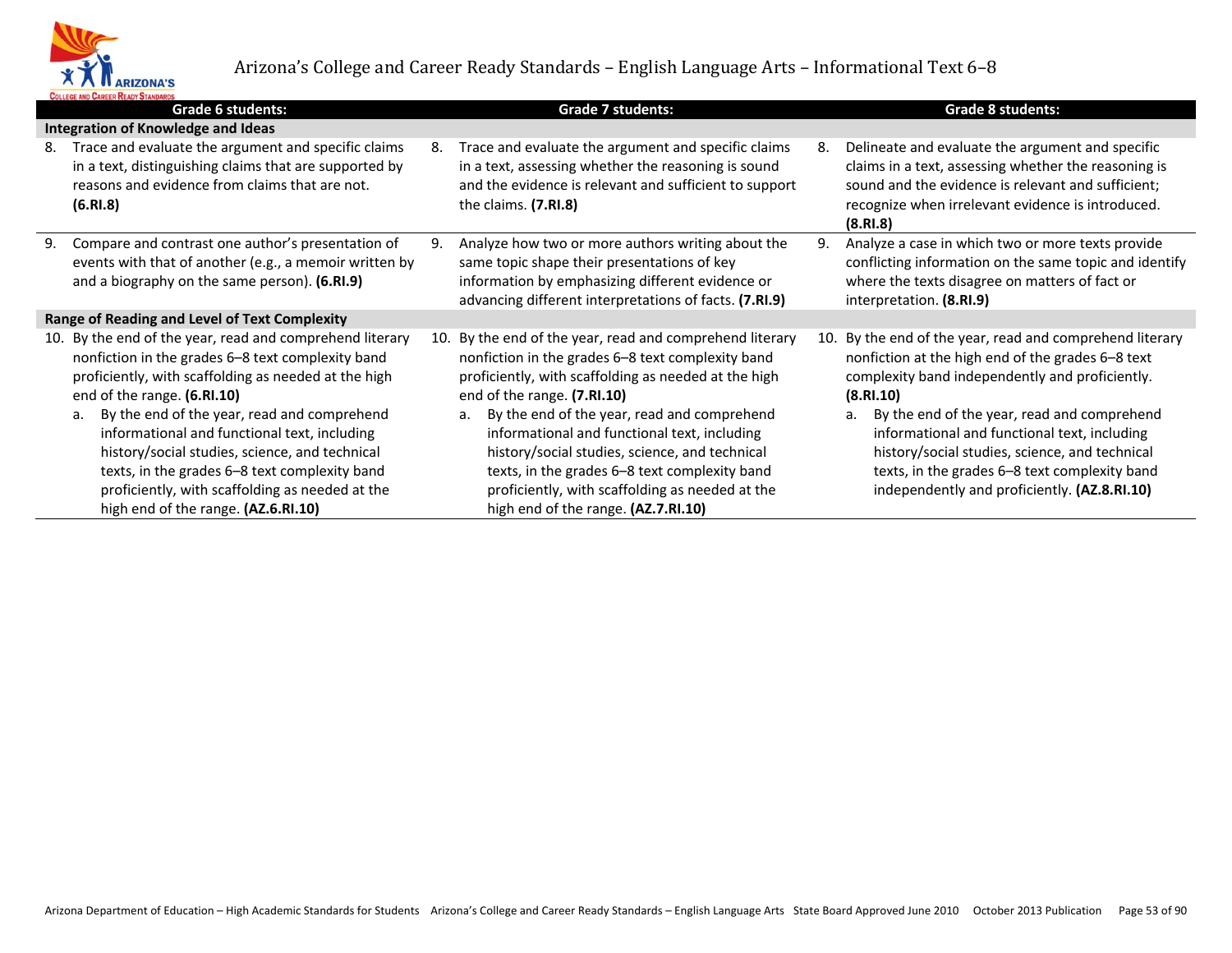

# **Reading Standards for Informational Text 9–12**

The CCR anchor standards and high school grade‐specific standards work in tandem to define college and career readiness expectations—the former providing broad standards and the latter providing additional specificity.

|     | <b>Grades 9-10 students:</b>                                                                                                                                                                                                                                                                                    |    | Grades 11-12 students:                                                                                                                                                                                                                                                                                                                                 |
|-----|-----------------------------------------------------------------------------------------------------------------------------------------------------------------------------------------------------------------------------------------------------------------------------------------------------------------|----|--------------------------------------------------------------------------------------------------------------------------------------------------------------------------------------------------------------------------------------------------------------------------------------------------------------------------------------------------------|
|     | <b>Key Ideas and Details</b>                                                                                                                                                                                                                                                                                    |    |                                                                                                                                                                                                                                                                                                                                                        |
|     | 1. Cite strong and thorough textual evidence to support analysis of what the text says<br>explicitly as well as inferences drawn from the text. (9-10.RI.1)                                                                                                                                                     | 1. | Cite strong and thorough textual evidence to support analysis of what the text says<br>explicitly as well as inferences drawn from the text, including determining where the<br>text leaves matters uncertain. (11-12.RI.1)                                                                                                                            |
| 2.  | Determine a central idea of a text and analyze its development over the course of<br>the text, including how it emerges and is shaped and refined by specific details;<br>provide an objective summary of the text. (9-10.RI.2)                                                                                 | 2. | Determine two or more central ideas of a text and analyze their development over<br>the course of the text, including how they interact and build on one another to<br>provide a complex analysis; provide an objective summary of the text. (11-12.RI.2)                                                                                              |
| 3.  | Analyze how the author unfolds an analysis or series of ideas or events, including<br>the order in which the points are made, how they are introduced and developed,<br>and the connections that are drawn between them. (9-10.RI.3)                                                                            | 3. | Analyze a complex set of ideas or sequence of events and explain how specific<br>individuals, ideas, or events interact and develop over the course of the text.<br>$(11-12.RI.3)$                                                                                                                                                                     |
|     | <b>Craft and Structure</b>                                                                                                                                                                                                                                                                                      |    |                                                                                                                                                                                                                                                                                                                                                        |
| 4.  | Determine the meaning of words and phrases as they are used in a text, including<br>figurative, connotative, and technical meanings; analyze the cumulative impact of<br>specific word choices on meaning and tone (e.g., how the language of a court<br>opinion differs from that of a newspaper). (9-10.RI.4) | 4. | Determine the meaning of words and phrases as they are used in a text, including<br>figurative, connotative, and technical meanings; analyze how an author uses and<br>refines the meaning of a key term or terms over the course of a text (e.g., how<br>Madison defines faction in Federalist No. 10). (11-12.RI.4)                                  |
| 5.  | Analyze in detail how an author's ideas or claims are developed and refined by<br>particular sentences, paragraphs, or larger portions of a text (e.g., a section or<br>chapter). (9-10.RI.5)                                                                                                                   | 5. | Analyze and evaluate the effectiveness of the structure an author uses in his or her<br>exposition or argument, including whether the structure makes points clear,<br>convincing, and engaging. (11-12.RI.5)                                                                                                                                          |
| 6.  | Determine an author's point of view or purpose in a text and analyze how an author<br>uses rhetoric to advance that point of view or purpose. (9-10.RI.6)                                                                                                                                                       | 6. | Determine an author's point of view or purpose in a text in which the rhetoric is<br>particularly effective, analyzing how style and content contribute to the power,<br>persuasiveness, or beauty of the text. (11-12.RI.6)                                                                                                                           |
|     | <b>Integration of Knowledge and Ideas</b>                                                                                                                                                                                                                                                                       |    |                                                                                                                                                                                                                                                                                                                                                        |
|     | 7. Analyze various accounts of a subject told in different mediums (e.g., a person's life<br>story in both print and multimedia), determining which details are emphasized in<br>each account. (9-10.RI.7)                                                                                                      | 7. | Integrate and evaluate multiple sources of information presented in different media<br>or formats (e.g., visually, quantitatively) as well as in words in order to address a<br>question or solve a problem. (11-12.RI.7)                                                                                                                              |
| -8. | Delineate and evaluate the argument and specific claims in a text, assessing<br>whether the reasoning is valid and the evidence is relevant and sufficient; identify<br>false statements and fallacious reasoning. (9-10.RI.8)                                                                                  | 8. | Delineate and evaluate the reasoning in seminal U.S. texts, including the application<br>of constitutional principles and use of legal reasoning (e.g., in U.S. Supreme Court<br>majority opinions and dissents) and the premises, purposes, and arguments in<br>works of public advocacy (e.g., The Federalist, presidential addresses). (11-12.RI.8) |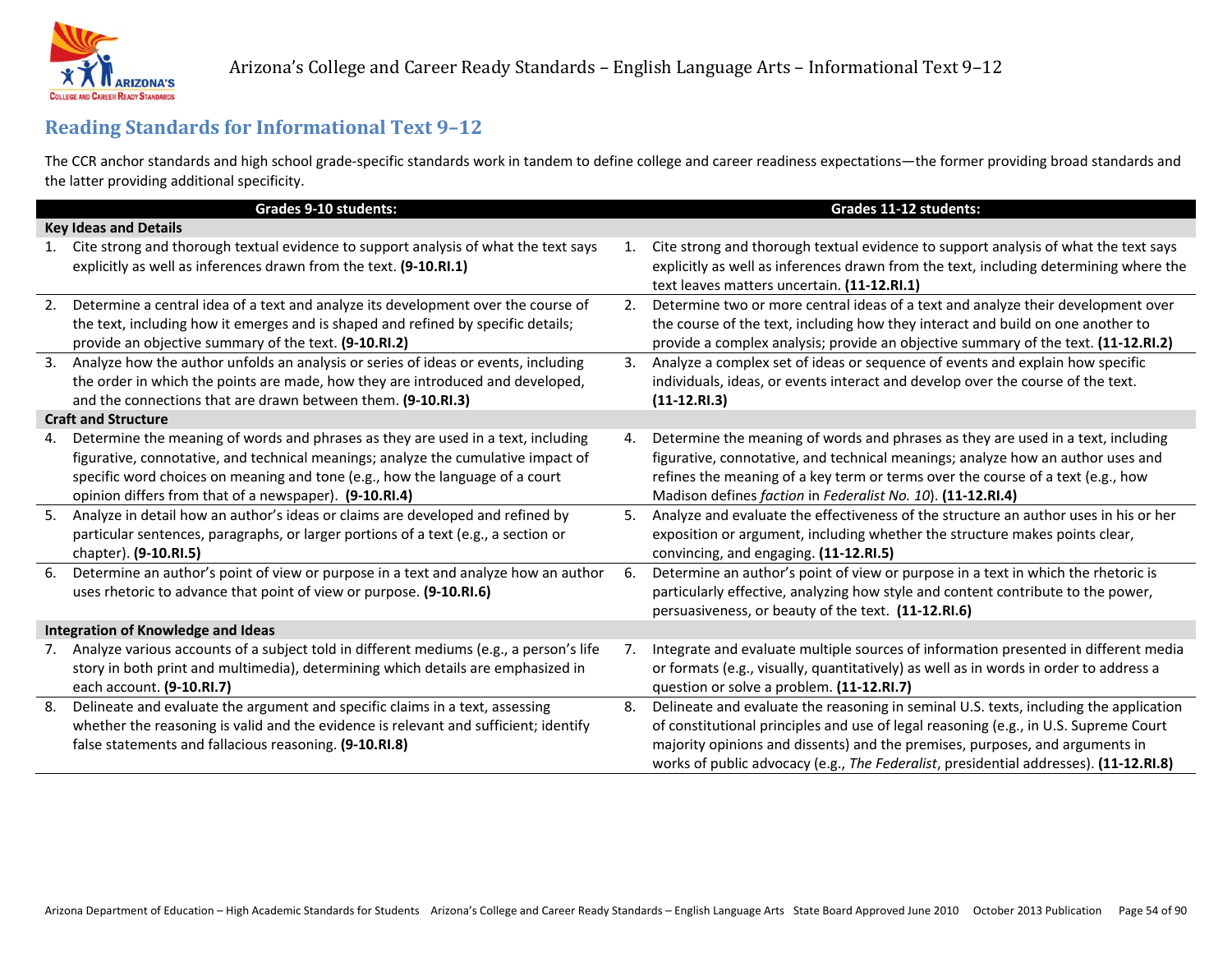

| Grades 9-10 students:                                                                                                                                                                                                                                                                                                                                                                                                                                                                            | Grades 11-12 students:                                                                                                                                                                                                                                                                                                                                                                                                                                                                                     |
|--------------------------------------------------------------------------------------------------------------------------------------------------------------------------------------------------------------------------------------------------------------------------------------------------------------------------------------------------------------------------------------------------------------------------------------------------------------------------------------------------|------------------------------------------------------------------------------------------------------------------------------------------------------------------------------------------------------------------------------------------------------------------------------------------------------------------------------------------------------------------------------------------------------------------------------------------------------------------------------------------------------------|
| Integration of Knowledge and Ideas                                                                                                                                                                                                                                                                                                                                                                                                                                                               |                                                                                                                                                                                                                                                                                                                                                                                                                                                                                                            |
| Analyze seminal U.S. documents of historical and literary significance (e.g.,<br>9.<br>Washington's Farewell Address, the Gettysburg Address, Roosevelt's Four Freedoms<br>speech, King's "Letter from Birmingham Jail"), including how they address related<br>themes and concepts. (9-10.RI.9)                                                                                                                                                                                                 | Analyze seventeenth-, eighteenth-, and nineteenth-century foundational U.S.<br>9.<br>documents of historical and literary significance (including The Declaration of<br>Independence, the Preamble to the Constitution, the Bill of Rights, and Lincoln's<br>Second Inaugural Address) for their themes, purposes, and rhetorical features.<br>$(11-12.RI.9)$                                                                                                                                              |
| Range of Reading and Level of Text Complexity                                                                                                                                                                                                                                                                                                                                                                                                                                                    |                                                                                                                                                                                                                                                                                                                                                                                                                                                                                                            |
| 10. By the end of grade 9, read and comprehend literary nonfiction in the grades 9–10<br>text complexity band proficiently, with scaffolding as needed at the high end of the<br>range. (9-10.RI.10)<br>a. By the end of grade 9, read and comprehend informational and functional<br>text, including history/social studies, science, and technical texts, in the<br>grades 9-10 text complexity band proficiently, with scaffolding as needed<br>at the high end of the range. (AZ.9-10.RI.10) | 10. By the end of grade 11, read and comprehend literary nonfiction in the grades 11-<br>CCR text complexity band proficiently, with scaffolding as needed at the high end of<br>the range. (11-12.RI.10)<br>a. By the end of grade 11, read and comprehend informational and functional<br>text, including history/social studies, science, and technical texts, in the<br>grades 11– CCR text complexity band proficiently, with scaffolding as<br>needed at the high end of the range. (AZ.11-12.RI.10) |
| By the end of grade 10, read and comprehend literary nonfiction at the high end of<br>the grades 9-10 text complexity band independently and proficiently. (9-10.RI.10.)<br>By the end of grade 10, read and comprehend informational and functional<br>a.<br>text, including history/social studies, science, and technical texts, at the<br>high end of the grades 9-10 text complexity band independently and<br>proficiently. (AZ.9-10.RI.10)                                                | By the end of grade 12, read and comprehend literary nonfiction at the high end of<br>the grades 11-CCR text complexity band independently and proficiently.<br>$(11-12.RI.10.)$<br>By the end of grade 12, read and comprehend informational and functional<br>a.<br>text, including history/social studies, science, and technical texts, at the<br>high end of the grades 11-CCR text complexity band independently and<br>proficiently. (AZ.11-12.RI.10)                                               |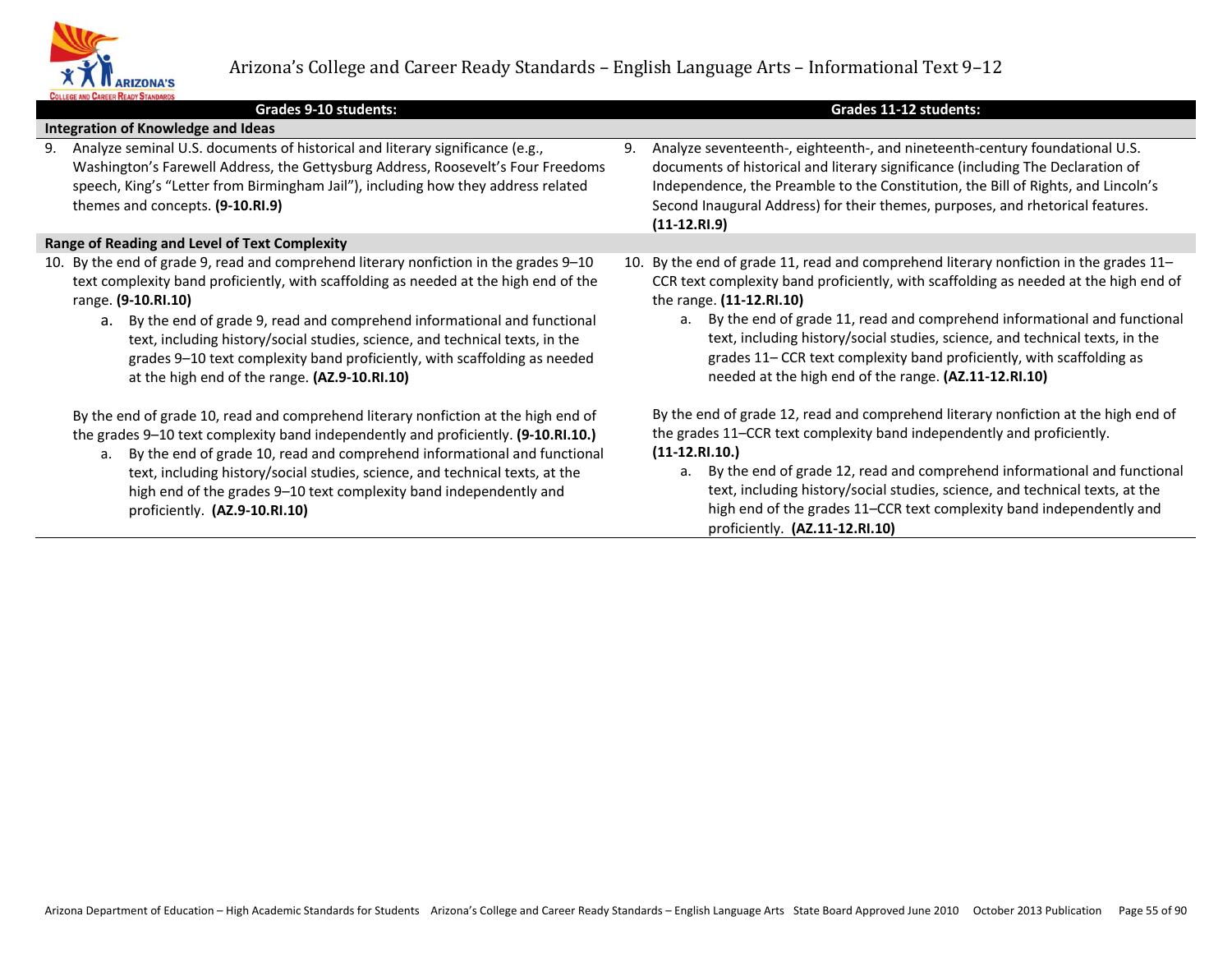

# $6^{TH}$  GRADE –  $12^{TH}$  GRADE **ARIZONA WRITING STANDARDS**

# **College and Career Readiness Anchor Standards for Writing**

The 6–12 standards on the following pages define what students should understand and be able to do by the end of each grade. They correspond to the College and Career Readiness (CCR) anchor standards below by number. The CCR and grade‐specific standards are necessary complements—the former providing broad standards and the latter providing additional specificity—that together define the skills and understandings that all students must demonstrate.

### **Text Types and Purposes\***

- 1. Write arguments to support claims in an analysis of substantive topics or texts, using valid reasoning and relevant and sufficient evidence.
- 2. Write informative/explanatory texts to examine and convey complex ideas and information clearly and accurately through the effective selection, organization, and analysis of content.
- 3. Write narratives to develop real or imagined experiences or events using effective technique, well‐chosen details, and well‐structured event sequences.

#### **Production and Distribution of Writing**

- 4. Produce clear and coherent writing in which the development, organization, and style are appropriate to task, purpose, and audience.
- 5. Develop and strengthen writing as needed by planning, revising, editing, rewriting, or trying <sup>a</sup> new approach.
- 6. Use technology, including the Internet, to produce and publish writing and to interact and collaborate with others.

#### **Research to Build and Present Knowledge**

- 7. Conduct short as well as more sustained research projects based on focused questions, demonstrating understanding of the subject under investigation.
- 8. Gather relevant information from multiple print and digital sources, assess the credibility and accuracy of each source, and integrate the information while avoiding plagiarism.
- 9. Draw evidence from literary or informational texts to support analysis, reflection, and research.

#### **Range of Writing**

10. Write routinely over extended time frames (time for research, reflection, and revision) and shorter time frames (a single sitting or <sup>a</sup> day or two) for <sup>a</sup> range of tasks, purposes, and audiences.

### **NOTE ON RANGE AND CONTENT OF STUDENT WRITING**

*To build <sup>a</sup> foundation for college and career readiness, students need to use writing as <sup>a</sup> tool for learning and communicating to offer and support opinions, demonstrate understanding of the subjects they are studying, and convey real and imagined experiences and events. They learn to appreciate that <sup>a</sup> key purpose of writing is to communicate clearly to an external, sometimes unfamiliar audience, and they begin to adapt the form and content of their writing to accomplish <sup>a</sup> particular task and purpose. They develop the capacity to build knowledge on <sup>a</sup> subject through research projects and to respond analytically to literary and informational sources. To meet these goals, students must devote significant time and effort to writing, producing numerous pieces over short and extended time frames throughout the year.*

<sup>\*</sup>These broad types of writing include many subgenres. See Appendix A for definitions of key writing types.

Arizona Department of Education – High Academic Standards for Students Arizona's College and Career Ready Standards – English Language Arts State Board Approved June 2010 October 2013 Publication Page 56 of 90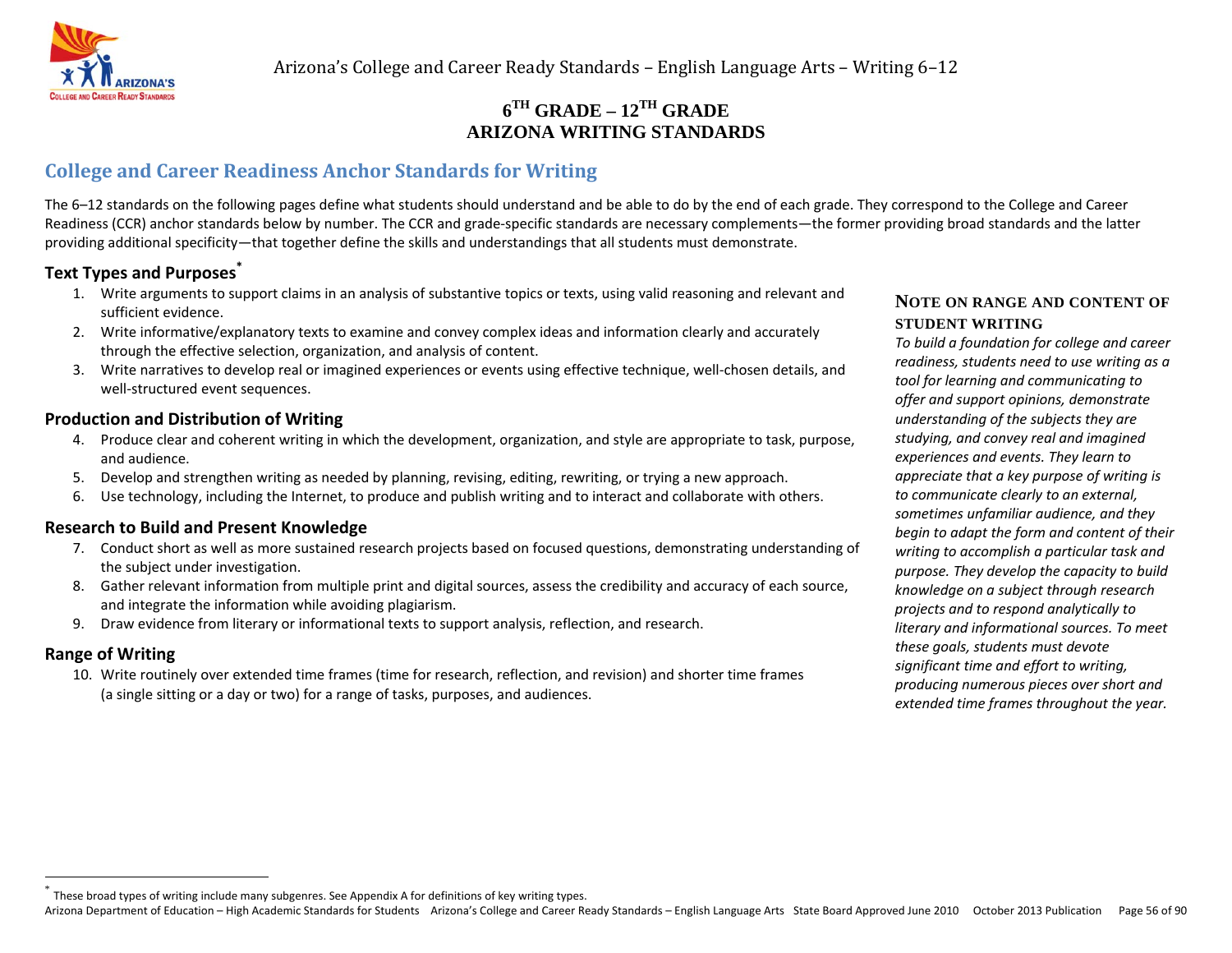

# **Writing Standards 6–8**

The following standards for grades 6–8 offer <sup>a</sup> focus for instruction each year to help ensure that students gain adequate mastery of <sup>a</sup> range of skills and applications. Each year in their writing, students should demonstrate increasing sophistication in all aspects of language use, from vocabulary and syntax to the development and organization of ideas, and they should address increasingly demanding content and sources. Students advancing through the grades are expected to meet each year's grade-specific standards and retain or further develop skills and understandings mastered in preceding grades. The expected growth in student writing ability is reflected both in the standards themselves and in the collection of annotated student writing samples in Appendix C.

| <b>Grade 6 students:</b> |                                                                                                                                                           |  | <b>Grade 7 students:</b>                                                                                                                                                              |  | <b>Grade 8 students:</b>                                                                                                                                                                              |  |  |
|--------------------------|-----------------------------------------------------------------------------------------------------------------------------------------------------------|--|---------------------------------------------------------------------------------------------------------------------------------------------------------------------------------------|--|-------------------------------------------------------------------------------------------------------------------------------------------------------------------------------------------------------|--|--|
|                          | <b>Text Types and Purposes</b>                                                                                                                            |  |                                                                                                                                                                                       |  |                                                                                                                                                                                                       |  |  |
| а.                       | 1. Write arguments to support claims with clear reasons<br>and relevant evidence.<br>Introduce claim(s) and organize the reasons and<br>evidence clearly. |  | Write arguments to support claims with clear reasons<br>and relevant evidence.<br>Introduce claim(s), acknowledge alternate or<br>a.<br>opposing claims, and organize the reasons and |  | Write arguments to support claims with clear reasons<br>and relevant evidence.<br>Introduce claim(s), acknowledge and distinguish<br>а.<br>the claim(s) from alternate or opposing claims,            |  |  |
| b.                       | Support claim(s) with clear reasons and relevant<br>evidence, using credible sources and<br>demonstrating an understanding of the topic or<br>text.       |  | evidence logically.<br>Support claim(s) with logical reasoning and<br>b.<br>relevant evidence, using accurate, credible<br>sources and demonstrating an understanding of              |  | and organize the reasons and evidence logically.<br>Support claim(s) with logical reasoning and<br>b.<br>relevant evidence, using accurate, credible<br>sources and demonstrating an understanding of |  |  |
|                          | Use words, phrases, and clauses to clarify the<br>relationships among claim(s) and reasons.                                                               |  | the topic or text.<br>Use words, phrases, and clauses to create<br>$C_{\bullet}$                                                                                                      |  | the topic or text.<br>Use words, phrases, and clauses to create<br>C.                                                                                                                                 |  |  |
| d.                       | Establish and maintain a formal style.                                                                                                                    |  | cohesion and clarify the relationships among                                                                                                                                          |  | cohesion and clarify the relationships among                                                                                                                                                          |  |  |
| e.                       | Provide a concluding statement or section that                                                                                                            |  | claim(s), reasons, and evidence.                                                                                                                                                      |  | claim(s), counterclaims, reasons, and evidence.                                                                                                                                                       |  |  |
|                          | follows from the argument presented. (6.W.1)                                                                                                              |  | Establish and maintain a formal style.<br>d.<br>Provide a concluding statement or section that<br>e.<br>follows from and supports the argument<br>presented. (7.W.1)                  |  | Establish and maintain a formal style.<br>d.<br>Provide a concluding statement or section that<br>e.<br>follows from and supports the argument<br>presented. (8.W.1)                                  |  |  |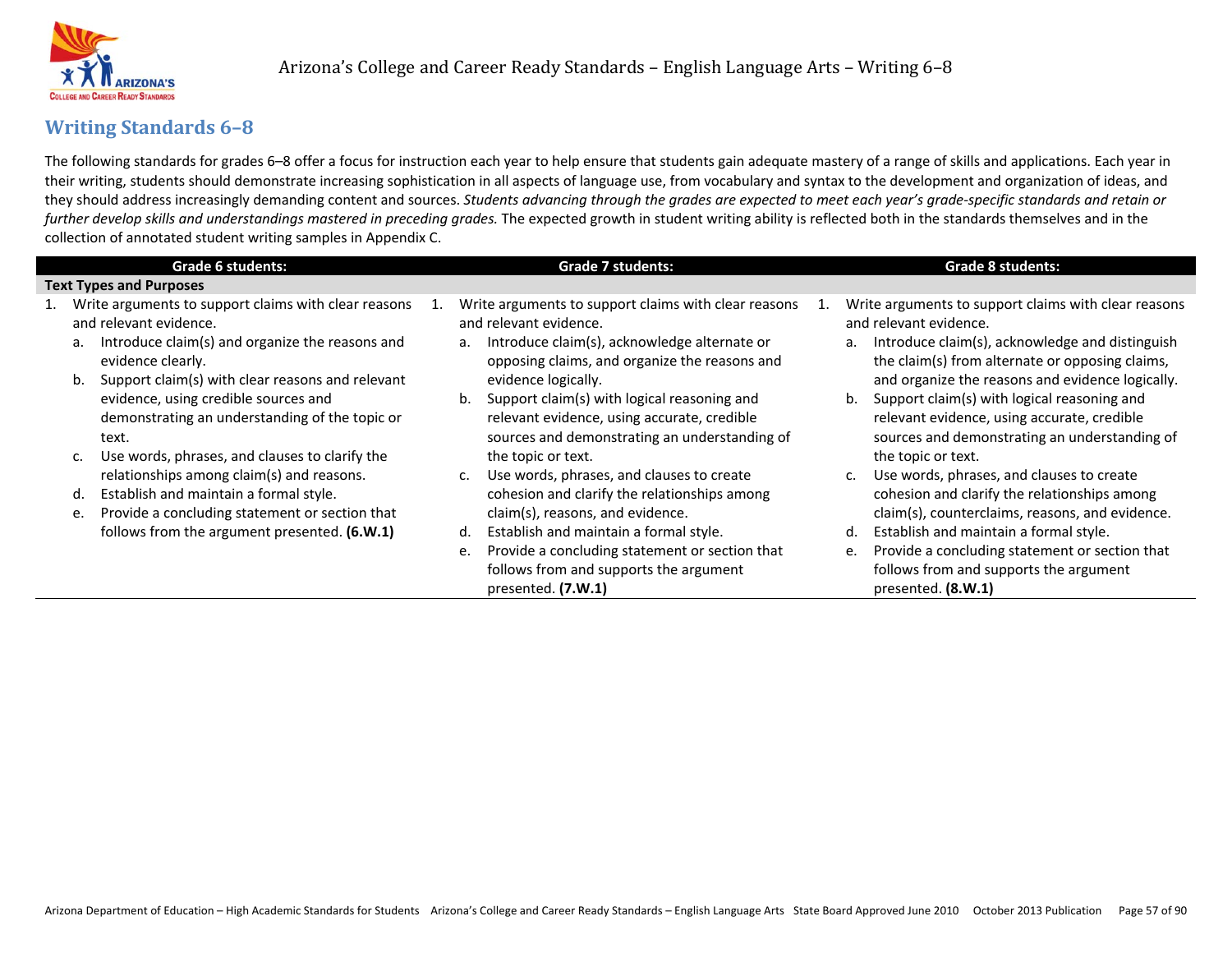

|    | <b>Grade 6 students:</b>                                                                                                                                                                                                                                                                                                                                                                                                                                                                                                                                                                                                                                                                                                                                                                                                                                                                                                                        | <b>Grade 7 students:</b>                                                                                                                                                                                                                                                                                                                                                                                                                                                                                                                                                                                                                                                                                                                                                                                                                                                                                      | <b>Grade 8 students:</b>                                                                                                                                                                                                                                                                                                                                                                                                                                                                                                                                                                                                                                                                                                                                                                                                                                                                                 |
|----|-------------------------------------------------------------------------------------------------------------------------------------------------------------------------------------------------------------------------------------------------------------------------------------------------------------------------------------------------------------------------------------------------------------------------------------------------------------------------------------------------------------------------------------------------------------------------------------------------------------------------------------------------------------------------------------------------------------------------------------------------------------------------------------------------------------------------------------------------------------------------------------------------------------------------------------------------|---------------------------------------------------------------------------------------------------------------------------------------------------------------------------------------------------------------------------------------------------------------------------------------------------------------------------------------------------------------------------------------------------------------------------------------------------------------------------------------------------------------------------------------------------------------------------------------------------------------------------------------------------------------------------------------------------------------------------------------------------------------------------------------------------------------------------------------------------------------------------------------------------------------|----------------------------------------------------------------------------------------------------------------------------------------------------------------------------------------------------------------------------------------------------------------------------------------------------------------------------------------------------------------------------------------------------------------------------------------------------------------------------------------------------------------------------------------------------------------------------------------------------------------------------------------------------------------------------------------------------------------------------------------------------------------------------------------------------------------------------------------------------------------------------------------------------------|
|    | <b>Text Types and Purposes</b>                                                                                                                                                                                                                                                                                                                                                                                                                                                                                                                                                                                                                                                                                                                                                                                                                                                                                                                  |                                                                                                                                                                                                                                                                                                                                                                                                                                                                                                                                                                                                                                                                                                                                                                                                                                                                                                               |                                                                                                                                                                                                                                                                                                                                                                                                                                                                                                                                                                                                                                                                                                                                                                                                                                                                                                          |
| 2. | Write informative/explanatory texts to examine a<br>topic and convey ideas, concepts, and information<br>through the selection, organization, and analysis of<br>relevant content.<br>Introduce a topic; organize ideas, concepts, and<br>a.<br>information, using strategies such as definition,<br>classification, comparison/contrast, and<br>cause/effect; include formatting (e.g., headings),<br>graphics (e.g., charts, tables), and multimedia<br>when useful to aiding comprehension.<br>Develop the topic with relevant facts, definitions,<br>b.<br>concrete details, quotations, or other<br>information and examples.<br>Use appropriate transitions to clarify the<br>c.<br>relationships among ideas and concepts.<br>Use precise language and domain-specific<br>d.<br>vocabulary to inform about or explain the topic.<br>Establish and maintain a formal style.<br>e.<br>f.<br>Provide a concluding statement or section that | Write informative/explanatory texts to examine a<br>2.<br>topic and convey ideas, concepts, and information<br>through the selection, organization, and analysis of<br>relevant content.<br>Introduce a topic clearly, previewing what is to<br>a.<br>follow; organize ideas, concepts, and<br>information, using strategies such as definition,<br>classification, comparison/contrast, and<br>cause/effect; include formatting (e.g., headings),<br>graphics (e.g., charts, tables), and multimedia<br>when useful to aiding comprehension.<br>Develop the topic with relevant facts, definitions,<br>b.<br>concrete details, quotations, or other<br>information and examples.<br>Use appropriate transitions to create cohesion<br>c.<br>and clarify the relationships among ideas and<br>concepts.<br>Use precise language and domain-specific<br>d.<br>vocabulary to inform about or explain the topic. | Write informative/explanatory texts to examine a<br>2.<br>topic and convey ideas, concepts, and information<br>through the selection, organization, and analysis of<br>relevant content.<br>Introduce a topic clearly, previewing what is to<br>а.<br>follow; organize ideas, concepts, and information<br>into broader categories; include formatting (e.g.,<br>headings), graphics (e.g., charts, tables), and<br>multimedia when useful to aiding<br>comprehension.<br>Develop the topic with relevant, well-chosen<br>b.<br>facts, definitions, concrete details, quotations, or<br>other information and examples.<br>Use appropriate and varied transitions to create<br>cohesion and clarify the relationships among<br>ideas and concepts.<br>Use precise language and domain-specific<br>d.<br>vocabulary to inform about or explain the topic.<br>Establish and maintain a formal style.<br>e. |
|    | follows from the information or explanation<br>presented. (6.W.2)                                                                                                                                                                                                                                                                                                                                                                                                                                                                                                                                                                                                                                                                                                                                                                                                                                                                               | Establish and maintain a formal style.<br>e.<br>Provide a concluding statement or section that<br>follows from and supports the information or<br>explanation presented. (7.W.2)                                                                                                                                                                                                                                                                                                                                                                                                                                                                                                                                                                                                                                                                                                                              | Provide a concluding statement or section that<br>follows from and supports the information or<br>explanation presented. (8.W.2)                                                                                                                                                                                                                                                                                                                                                                                                                                                                                                                                                                                                                                                                                                                                                                         |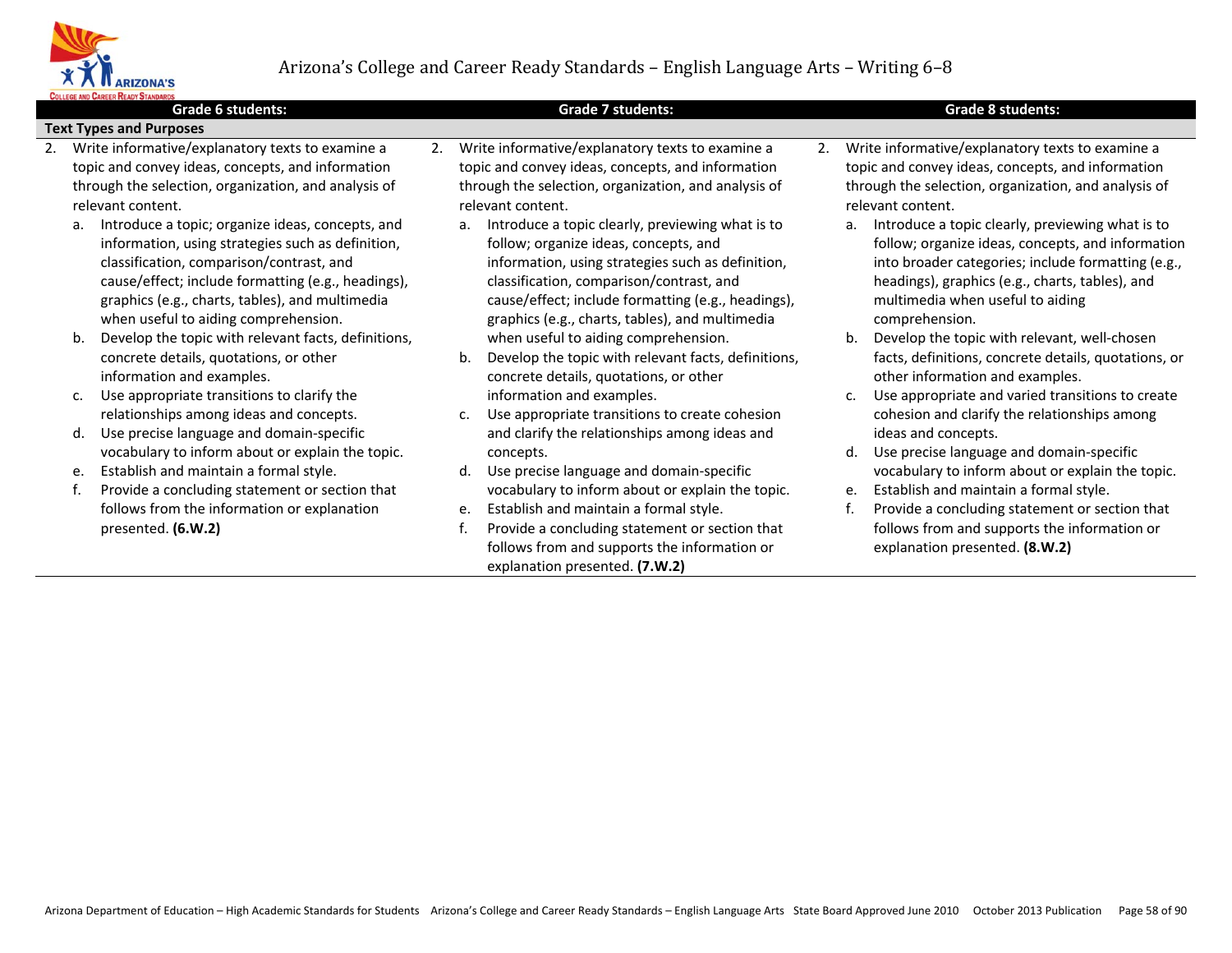

| <b>AND AND AND STATE OF STATE</b><br><b>COLLEGE AND CAREER READY STANDARDS</b>                                                                                                                                                                                                                                                                                                                                                                                                                                                                                                                                                                                                                                                                                                                     |    |                                                                                                                                                                                                                                                                                                                                                                                                                                                                                                                                                                                                                                                                                                                                                                                                                                     |    |                                                                                                                                                                                                                                                                                                                                                                                                                                                                                                                                                                                                                                                                                                                                                                                                                                                         |
|----------------------------------------------------------------------------------------------------------------------------------------------------------------------------------------------------------------------------------------------------------------------------------------------------------------------------------------------------------------------------------------------------------------------------------------------------------------------------------------------------------------------------------------------------------------------------------------------------------------------------------------------------------------------------------------------------------------------------------------------------------------------------------------------------|----|-------------------------------------------------------------------------------------------------------------------------------------------------------------------------------------------------------------------------------------------------------------------------------------------------------------------------------------------------------------------------------------------------------------------------------------------------------------------------------------------------------------------------------------------------------------------------------------------------------------------------------------------------------------------------------------------------------------------------------------------------------------------------------------------------------------------------------------|----|---------------------------------------------------------------------------------------------------------------------------------------------------------------------------------------------------------------------------------------------------------------------------------------------------------------------------------------------------------------------------------------------------------------------------------------------------------------------------------------------------------------------------------------------------------------------------------------------------------------------------------------------------------------------------------------------------------------------------------------------------------------------------------------------------------------------------------------------------------|
| <b>Grade 6 students:</b>                                                                                                                                                                                                                                                                                                                                                                                                                                                                                                                                                                                                                                                                                                                                                                           |    | <b>Grade 7 students:</b>                                                                                                                                                                                                                                                                                                                                                                                                                                                                                                                                                                                                                                                                                                                                                                                                            |    | <b>Grade 8 students:</b>                                                                                                                                                                                                                                                                                                                                                                                                                                                                                                                                                                                                                                                                                                                                                                                                                                |
| <b>Text Types and Purposes</b>                                                                                                                                                                                                                                                                                                                                                                                                                                                                                                                                                                                                                                                                                                                                                                     |    |                                                                                                                                                                                                                                                                                                                                                                                                                                                                                                                                                                                                                                                                                                                                                                                                                                     |    |                                                                                                                                                                                                                                                                                                                                                                                                                                                                                                                                                                                                                                                                                                                                                                                                                                                         |
| Write narratives to develop real or imagined<br>experiences or events using effective technique,<br>relevant descriptive details, and well-structured event<br>sequences.<br>Engage and orient the reader by establishing a<br>а.<br>context and introducing a narrator and/or<br>characters; organize an event sequence that<br>unfolds naturally and logically.<br>Use narrative techniques, such as dialogue,<br>b.<br>pacing, and description, to develop experiences,<br>events, and/or characters.<br>Use a variety of transition words, phrases, and<br>c.<br>clauses to convey sequence and signal shifts from<br>one time frame or setting to another.<br>Use precise words and phrases, relevant<br>d.<br>descriptive details, and sensory language to<br>convey experiences and events. | 3. | Write narratives to develop real or imagined<br>experiences or events using effective technique,<br>relevant descriptive details, and well-structured event<br>sequences.<br>Engage and orient the reader by establishing a<br>а.<br>context and point of view and introducing a<br>narrator and/or characters; organize an event<br>sequence that unfolds naturally and logically.<br>Use narrative techniques, such as dialogue,<br>b.<br>pacing, and description, to develop experiences,<br>events, and/or characters.<br>Use a variety of transition words, phrases, and<br>c.<br>clauses to convey sequence and signal shifts from<br>one time frame or setting to another.<br>Use precise words and phrases, relevant<br>d.<br>descriptive details, and sensory language to<br>capture the action and convey experiences and | 3. | Write narratives to develop real or imagined<br>experiences or events using effective technique,<br>relevant descriptive details, and well-structured<br>event sequences.<br>Engage and orient the reader by establishing a<br>а.<br>context and point of view and introducing a<br>narrator and/or characters; organize an event<br>sequence that unfolds naturally and logically.<br>Use narrative techniques, such as dialogue,<br>b.<br>pacing, description, and reflection, to develop<br>experiences, events, and/or characters.<br>Use a variety of transition words, phrases, and<br>c.<br>clauses to convey sequence, signal shifts from<br>one time frame or setting to another, and show<br>the relationships among experiences and events.<br>Use precise words and phrases, relevant<br>d.<br>descriptive details, and sensory language to |
| Provide a conclusion that follows from the<br>e.<br>narrated experiences or events. (6.W.3)                                                                                                                                                                                                                                                                                                                                                                                                                                                                                                                                                                                                                                                                                                        |    | events.<br>Provide a conclusion that follows from and<br>e.<br>reflects on the narrated experiences or events.<br>(7.W.3)                                                                                                                                                                                                                                                                                                                                                                                                                                                                                                                                                                                                                                                                                                           |    | capture the action and convey experiences and<br>events.<br>Provide a conclusion that follows from and<br>e.<br>reflects on the narrated experiences or events.<br>(8.W.3)                                                                                                                                                                                                                                                                                                                                                                                                                                                                                                                                                                                                                                                                              |
| <b>Production and Distribution of Writing</b>                                                                                                                                                                                                                                                                                                                                                                                                                                                                                                                                                                                                                                                                                                                                                      |    |                                                                                                                                                                                                                                                                                                                                                                                                                                                                                                                                                                                                                                                                                                                                                                                                                                     |    |                                                                                                                                                                                                                                                                                                                                                                                                                                                                                                                                                                                                                                                                                                                                                                                                                                                         |
| 4. Produce clear and coherent writing in which the<br>development, organization, and style are appropriate<br>to task, purpose, and audience. (Grade-specific<br>expectations for writing types are defined in<br>standards $1-3$ above. (6.W.4)<br>Produce clear and coherent functional writing<br>а.<br>(e.g., formal letters, recipes, experiments,                                                                                                                                                                                                                                                                                                                                                                                                                                            | 4. | Produce clear and coherent writing in which the<br>development, organization, and style are appropriate<br>to task, purpose, and audience. (Grade-specific<br>expectations for writing types are defined in<br>standards $1-3$ above. $(7.W.4)$<br>Produce clear and coherent functional writing<br>a.<br>(e.g., formal letters, experiments,                                                                                                                                                                                                                                                                                                                                                                                                                                                                                       | 4. | Produce clear and coherent writing in which the<br>development, organization, and style are appropriate<br>to task, purpose, and audience. (Grade-specific<br>expectations for writing types are defined in<br>standards $1-3$ above. $(8.W.4)$<br>Produce clear and coherent functional writing<br>а.<br>(e.g., formal letters, experiments,                                                                                                                                                                                                                                                                                                                                                                                                                                                                                                           |

- (e.g., formal letters, recipes, experiments, notes/messages, labels, timelines, graphs/tables, procedures, invitations, envelopes, maps, captions) in which the development and organization are appropriate to the task, purpose, and audience. **(AZ.6.W.4)**
- Arizona Department of Education High Academic Standards for Students Arizona's College and Career Ready Standards English Language Arts State Board Approved June 2010 October 2013 Publication Page 59 of 90

purpose, and audience. **(AZ.7.W.4)**

notes/messages, labels, timelines, graphs/tables, procedures, invitations, envelopes, maps, captions, diagrams) in which the development and organization are appropriate to the task,

notes/messages, labels, timelines, graphs/tables, procedures, invitations, envelopes, maps, captions, diagrams) in which the development and organization are appropriate to the task,

purpose, and audience. **(AZ.8.W.4)**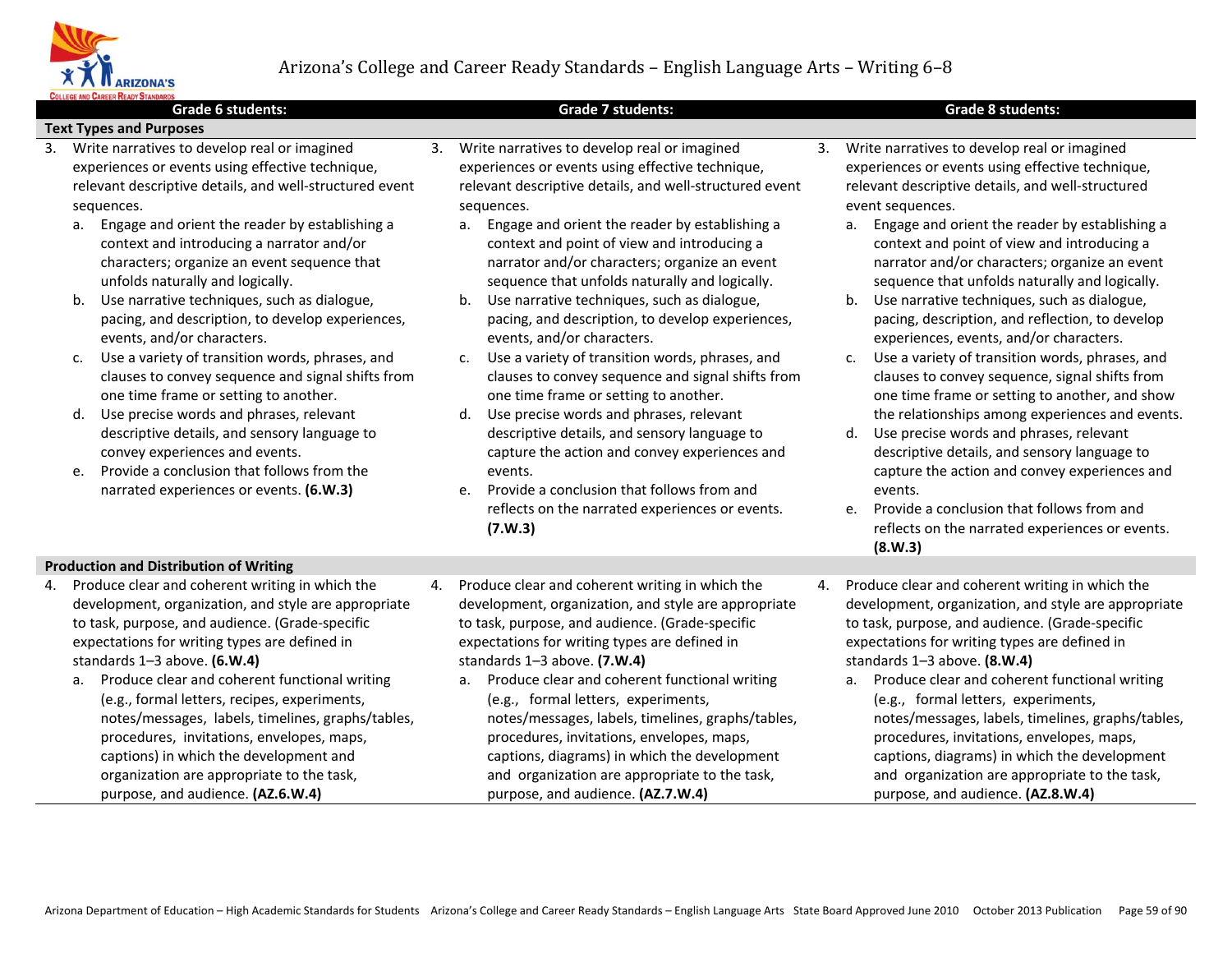

## Arizona's College and Career Ready Standards - English Language Arts - Writing 6-8

|    | <b><i>COLLEGE AND CAREER READY STANDARD</i></b><br><b>Grade 6 students:</b>                                                                                                                                                                                                                               | <b>Grade 7 students:</b> |                                                                                                                                                                                                                                                                                                                                                                             |    | <b>Grade 8 students:</b>                                                                                                                                                                                                                                                                                                                                                    |
|----|-----------------------------------------------------------------------------------------------------------------------------------------------------------------------------------------------------------------------------------------------------------------------------------------------------------|--------------------------|-----------------------------------------------------------------------------------------------------------------------------------------------------------------------------------------------------------------------------------------------------------------------------------------------------------------------------------------------------------------------------|----|-----------------------------------------------------------------------------------------------------------------------------------------------------------------------------------------------------------------------------------------------------------------------------------------------------------------------------------------------------------------------------|
|    | <b>Production and Distribution of Writing</b>                                                                                                                                                                                                                                                             |                          |                                                                                                                                                                                                                                                                                                                                                                             |    |                                                                                                                                                                                                                                                                                                                                                                             |
|    | 5. With some guidance and support from peers and<br>adults, develop and strengthen writing as needed by<br>planning, revising, editing, rewriting, or trying a new<br>approach. (Editing for conventions should<br>demonstrate command of Language standards 1-3 up<br>to and including grade 6.) (6.W.5) | 5.                       | With some guidance and support from peers and<br>adults, develop and strengthen writing as needed by<br>planning, revising, editing, rewriting, or trying a new<br>approach, focusing on how well purpose and<br>audience have been addressed. (Editing for<br>conventions should demonstrate command of<br>Language standards 1-3 up to and including grade 7.)<br>(7.W.5) | 5. | With some guidance and support from peers and<br>adults, develop and strengthen writing as needed by<br>planning, revising, editing, rewriting, or trying a new<br>approach, focusing on how well purpose and<br>audience have been addressed. (Editing for<br>conventions should demonstrate command of<br>Language standards 1-3 up to and including grade 8.)<br>(8.W.5) |
| 6. | Use technology, including the Internet, to produce<br>and publish writing as well as to interact and<br>collaborate with others; demonstrate sufficient<br>command of keyboarding skills to type a minimum of<br>three pages in a single sitting. (6.W.6)                                                 | 6.                       | Use technology, including the Internet, to produce<br>and publish writing and link to and cite sources as<br>well as to interact and collaborate with others,<br>including linking to and citing sources. (7.W.6)                                                                                                                                                           | 6. | Use technology, including the Internet, to produce<br>and publish writing and present the relationships<br>between information and ideas efficiently as well as<br>to interact and collaborate with others. (8.W.6)                                                                                                                                                         |
|    | <b>Research to Build and Present Knowledge</b>                                                                                                                                                                                                                                                            |                          |                                                                                                                                                                                                                                                                                                                                                                             |    |                                                                                                                                                                                                                                                                                                                                                                             |
| 7. | Conduct short research projects to answer a<br>question, drawing on several sources and refocusing<br>the inquiry when appropriate. (6.W.7)                                                                                                                                                               | 7.                       | Conduct short research projects to answer a<br>question, drawing on several sources and generating<br>additional related, focused questions for further<br>research and investigation. (7.W.7)                                                                                                                                                                              | 7. | Conduct short research projects to answer a question<br>(including a self-generated question), drawing on<br>several sources and generating additional related,<br>focused questions that allow for multiple avenues of<br>exploration. (8.W.7)                                                                                                                             |
| 8. | Gather relevant information from multiple print and<br>digital sources; assess the credibility of each source;<br>and quote or paraphrase the data and conclusions of<br>others while avoiding plagiarism and providing basic<br>bibliographic information for sources. (6.W.8)                           | 8.                       | Gather relevant information from multiple print and<br>digital sources, using search terms effectively; assess<br>the credibility and accuracy of each source; and quote<br>or paraphrase the data and conclusions of others<br>while avoiding plagiarism and following a standard<br>format for citation. (7.W.8)                                                          | 8. | Gather relevant information from multiple print and<br>digital sources, using search terms effectively; assess<br>the credibility and accuracy of each source; and<br>quote or paraphrase the data and conclusions of<br>others while avoiding plagiarism and following a<br>standard format for citation. (8.W.8)                                                          |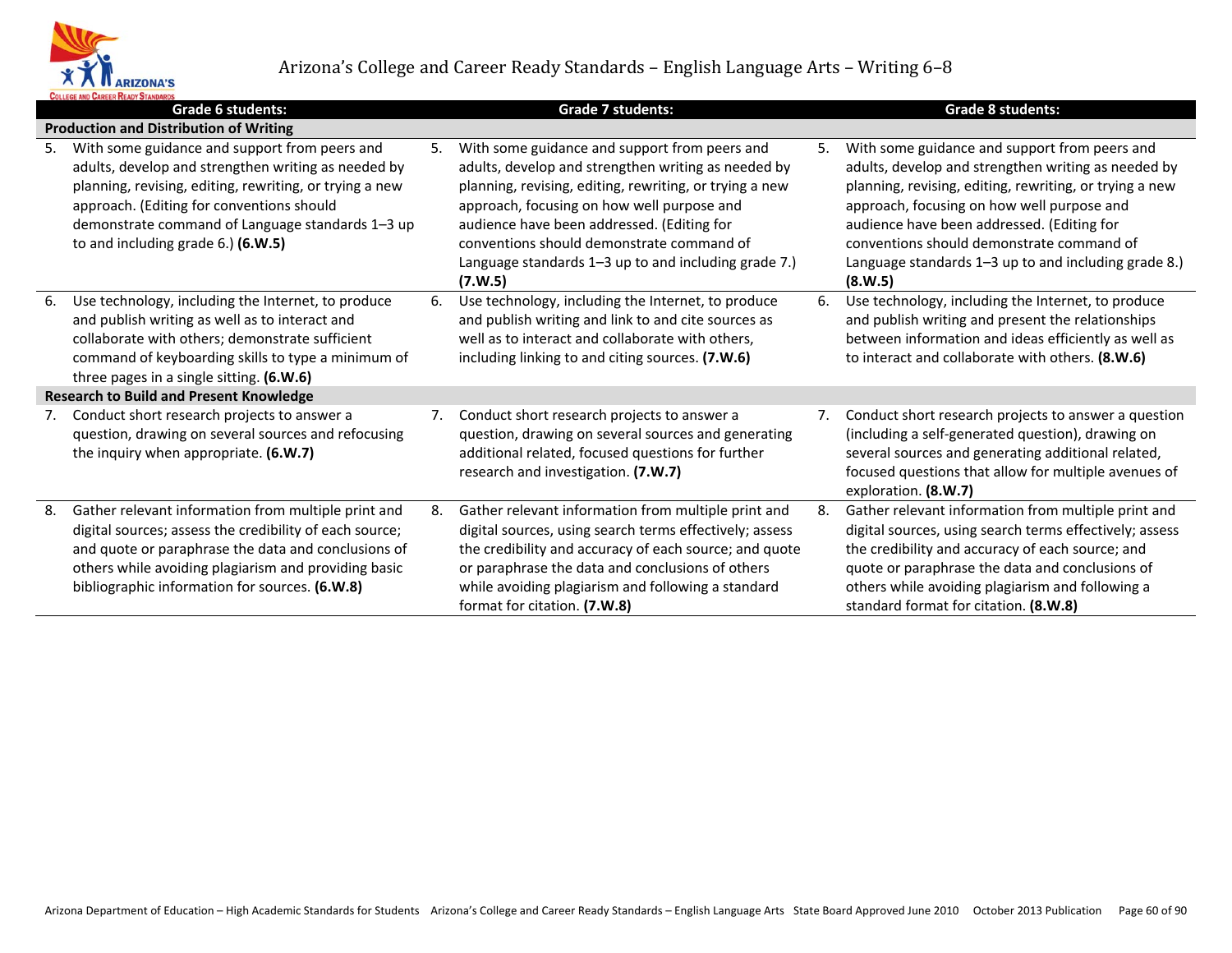

## Arizona's College and Career Ready Standards - English Language Arts - Writing 6-8

| <b>COLLEGE AND CAREER READY STANDARDS</b> |                                                                                                                                                                                                                                                                                                                                                                                                                                                                                                                                                                                                                      |    |                                                                                                                                                                                                                                                                                                                                                                                                                                                                                                                                                                                                                                                                |    |                                                                                                                                                                                                                                                                                                                                                                                                                                                                                                                                                                                                                                                                                                                             |  |  |
|-------------------------------------------|----------------------------------------------------------------------------------------------------------------------------------------------------------------------------------------------------------------------------------------------------------------------------------------------------------------------------------------------------------------------------------------------------------------------------------------------------------------------------------------------------------------------------------------------------------------------------------------------------------------------|----|----------------------------------------------------------------------------------------------------------------------------------------------------------------------------------------------------------------------------------------------------------------------------------------------------------------------------------------------------------------------------------------------------------------------------------------------------------------------------------------------------------------------------------------------------------------------------------------------------------------------------------------------------------------|----|-----------------------------------------------------------------------------------------------------------------------------------------------------------------------------------------------------------------------------------------------------------------------------------------------------------------------------------------------------------------------------------------------------------------------------------------------------------------------------------------------------------------------------------------------------------------------------------------------------------------------------------------------------------------------------------------------------------------------------|--|--|
|                                           | Grade 6 students:                                                                                                                                                                                                                                                                                                                                                                                                                                                                                                                                                                                                    |    | <b>Grade 7 students:</b>                                                                                                                                                                                                                                                                                                                                                                                                                                                                                                                                                                                                                                       |    | <b>Grade 8 students:</b>                                                                                                                                                                                                                                                                                                                                                                                                                                                                                                                                                                                                                                                                                                    |  |  |
|                                           | <b>Research to Build and Present Knowledge</b>                                                                                                                                                                                                                                                                                                                                                                                                                                                                                                                                                                       |    |                                                                                                                                                                                                                                                                                                                                                                                                                                                                                                                                                                                                                                                                |    |                                                                                                                                                                                                                                                                                                                                                                                                                                                                                                                                                                                                                                                                                                                             |  |  |
| 9.<br>а.<br>b.                            | Draw evidence from literary or informational texts to<br>support analysis, reflection, and research.<br>Apply grade 6 Reading standards to literature<br>(e.g., "Compare and contrast texts in different<br>forms or genres [e.g., stories and poems;<br>historical novels and fantasy stories] in terms of<br>their approaches to similar themes and topics").<br>Apply grade 6 Reading standards to literary<br>nonfiction (e.g., "Trace and evaluate the<br>argument and specific claims in a text,<br>distinguishing claims that are supported by<br>reasons and evidence from claims that are not").<br>(6.W.9) | 9. | Draw evidence from literary or informational texts to<br>support analysis, reflection, and research.<br>Apply grade 7 Reading standards to literature<br>a.<br>(e.g., "Compare and contrast a fictional portrayal<br>of a time, place, or character and a historical<br>account of the same period as a means of<br>understanding how authors of fiction use or alter<br>history").<br>Apply grade 7 Reading standards to literary<br>b.<br>nonfiction (e.g. "Trace and evaluate the<br>argument and specific claims in a text, assessing<br>whether the reasoning is sound and the evidence<br>is relevant and sufficient to support the claims").<br>(7.W.9) | 9. | Draw evidence from literary or informational texts to<br>support analysis, reflection, and research.<br>Apply grade 8 Reading standards to literature<br>a.<br>(e.g., "Analyze how a modern work of fiction<br>draws on themes, patterns of events, or<br>character types from myths, traditional stories,<br>or religious works such as the Bible, including<br>describing how the material is rendered new").<br>Apply grade 8 Reading standards to literary<br>b.<br>nonfiction (e.g., "Delineate and evaluate the<br>argument and specific claims in a text, assessing<br>whether the reasoning is sound and the evidence<br>is relevant and sufficient; recognize when<br>irrelevant evidence is introduced"). (8.W.9) |  |  |
| <b>Range of Writing</b>                   |                                                                                                                                                                                                                                                                                                                                                                                                                                                                                                                                                                                                                      |    |                                                                                                                                                                                                                                                                                                                                                                                                                                                                                                                                                                                                                                                                |    |                                                                                                                                                                                                                                                                                                                                                                                                                                                                                                                                                                                                                                                                                                                             |  |  |
|                                           | 10. Write routinely over extended time frames (time for<br>research, reflection, and revision) and shorter time<br>frames (a single sitting or a day or two) for a range of<br>discipline-specific tasks, purposes, and audiences.<br>(6.W.10)                                                                                                                                                                                                                                                                                                                                                                       |    | 10. Write routinely over extended time frames (time for<br>research, reflection, and revision) and shorter time<br>frames (a single sitting or a day or two) for a range of<br>discipline-specific tasks, purposes, and audiences.<br>(7.W.10)                                                                                                                                                                                                                                                                                                                                                                                                                 |    | 10. Write routinely over extended time frames (time for<br>research, reflection, and revision) and shorter time<br>frames (a single sitting or a day or two) for a range of<br>discipline-specific tasks, purposes, and audiences.<br>(8.W.10)                                                                                                                                                                                                                                                                                                                                                                                                                                                                              |  |  |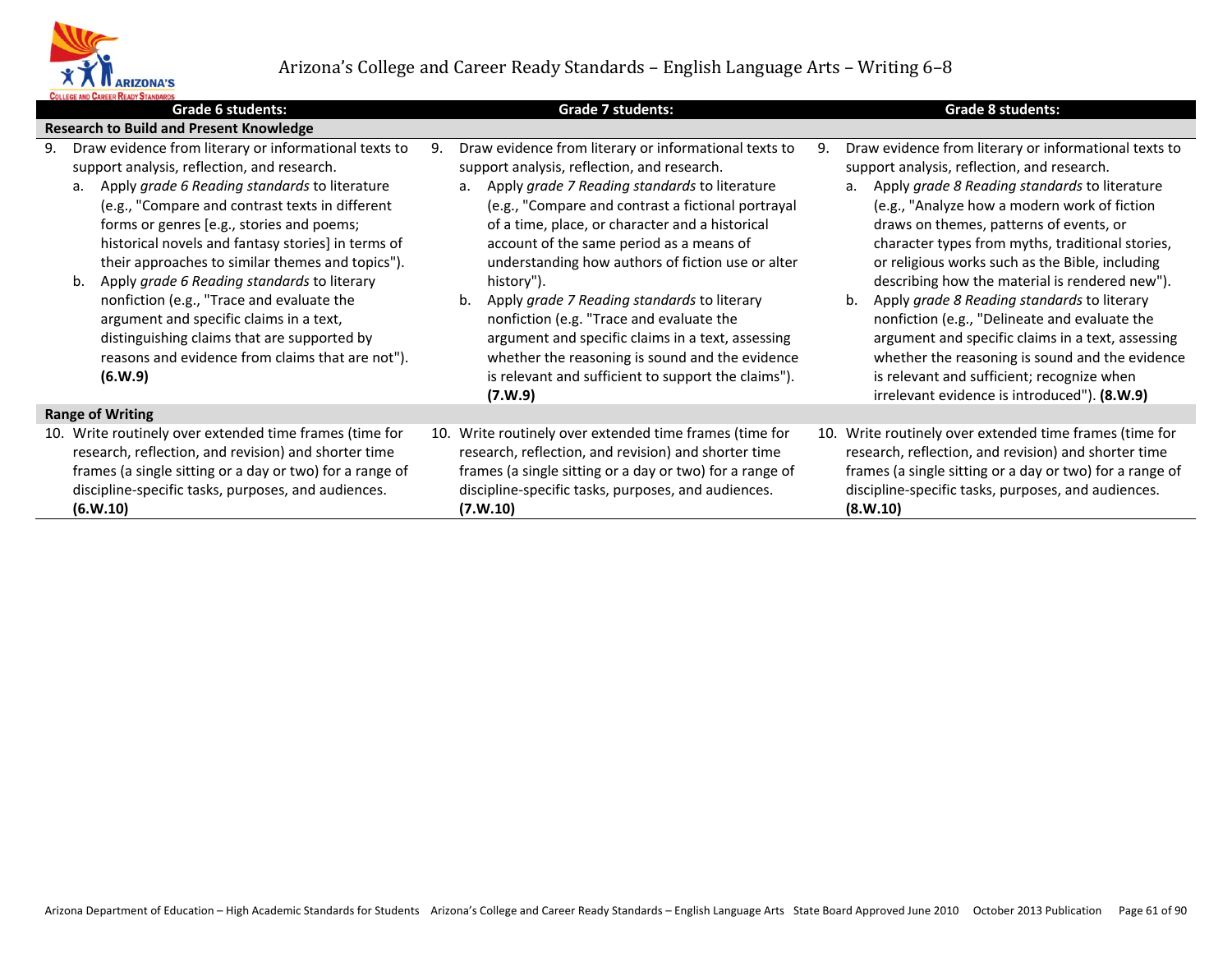

## **Writing Standards 9–12**

The following standards for grades 9–12 offer <sup>a</sup> focus for instruction each year to help ensure that students gain adequate mastery of <sup>a</sup> range of skills and applications. Each year in their writing, students should demonstrate increasing sophistication in all aspects of language use, from vocabulary and syntax to the development and organization of ideas, and they should address increasingly demanding content and sources. Students advancing through the grades are expected to meet each year's grade-specific standards and retain or further develop skills and understandings mastered in preceding grades. The expected growth in student writing ability is reflected both in the standards themselves and in the collection of annotated student writing samples in Appendix C.

The CCR anchor standards and high school grade‐specific standards work in tandem to define college and career readiness expectations—the former providing broad standards and the latter providing additional specificity.

**Text Types and Purposes**

1. Write arguments to support claims in an analysis of substantive topics or texts, using 1.valid reasoning and relevant and sufficient evidence.

**Grades 9‐10**

- a. Introduce precise claim(s), distinguish the claim(s) from alternate or opposing claims, and create an organization that establishes clear relationships among claim(s), counterclaims, reasons, and evidence.
- b. Develop claim(s) and counterclaims fairly, supplying evidence for each while pointing out the strengths and limitations of both in <sup>a</sup> manner that anticipates the audience's knowledge level and concerns.
- c. Use words, phrases, and clauses to link the major sections of the text, create cohesion, and clarify the relationships between claim(s) and reasons, between reasons and evidence, and between claim(s) and counterclaims.
- d. Establish and maintain <sup>a</sup> formal style and objective tone while attending to the norms and conventions of the discipline in which they are writing.
- e. Provide <sup>a</sup> concluding statement or section that follows from and supports the argument presented. **(9‐10.W.1)**
- **students: Grades 11‐12 students:**
- Write arguments to support claims in an analysis of substantive topics or texts, using valid reasoning and relevant and sufficient evidence.
	- a. Introduce precise, knowledgeable claim(s), establish the significance of the claim(s), distinguish the claim(s) from alternate or opposing claims, and create an organization that logically sequences claim(s), counterclaims, reasons, and evidence.
	- b. Develop claim(s) and counterclaims fairly and thoroughly, supplying the most relevant evidence for each while pointing out the strengths and limitations of both in <sup>a</sup> manner that anticipates the audience's knowledge level, concerns, values, and possible biases.
	- c. Use words, phrases, and clauses as well as varied syntax to link the major sections of the text, create cohesion, and clarify the relationships between claim(s) and reasons, between reasons and evidence, and between claim(s) and counterclaims.
	- d. Establish and maintain <sup>a</sup> formal style and objective tone while attending to the norms and conventions of the discipline in which they are writing.
	- e. Provide <sup>a</sup> concluding statement or section that follows from and supports the argument presented. **(11‐12.W.1)**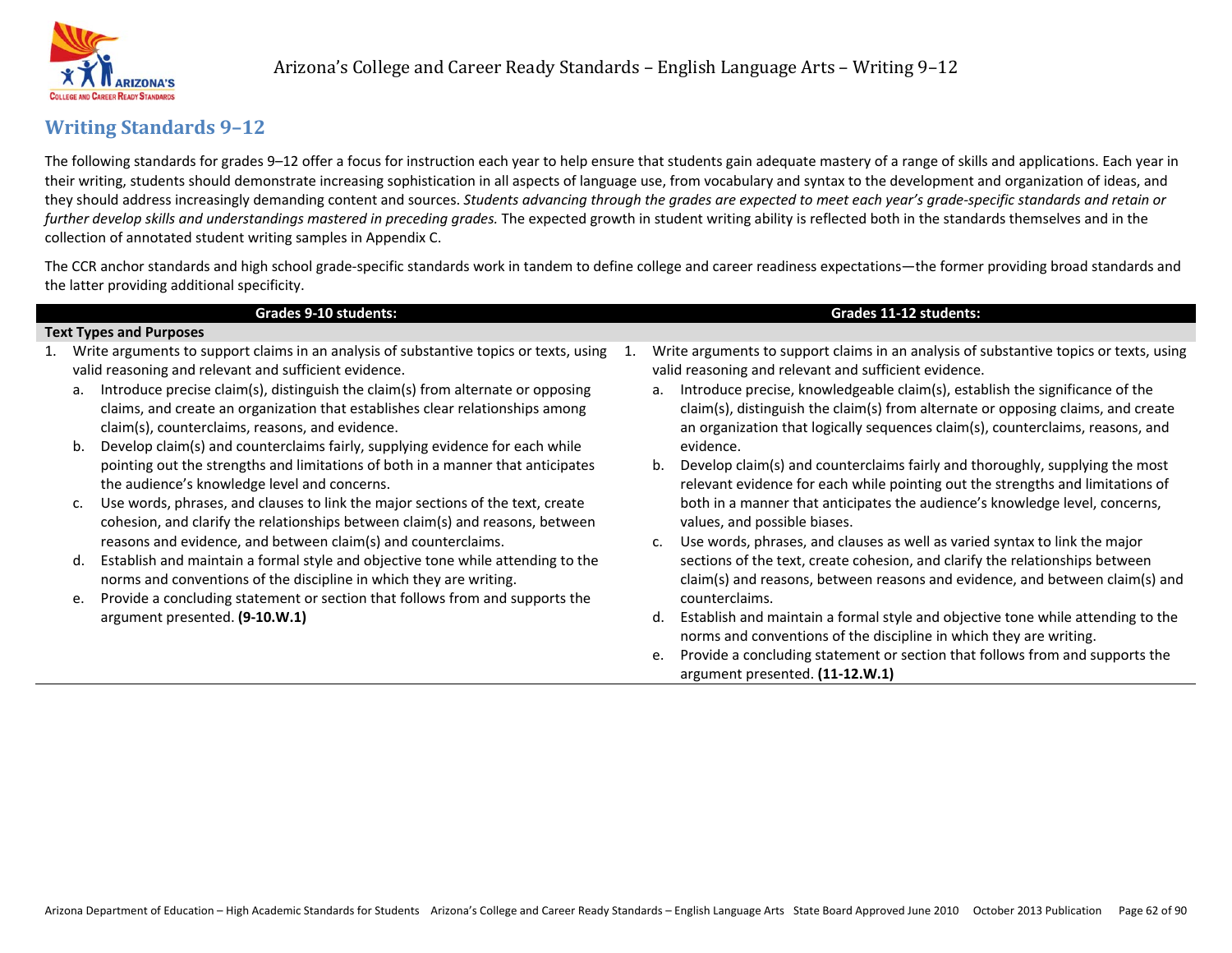

|    | <b>COLLEGE AND CAREER READY STANDARDS</b>                                                                                                                                                                                                                                                                                                                                                                                                                                 |    |                                                                                                                                                                                                                                                                                                                                                                                                                                                                                                             |
|----|---------------------------------------------------------------------------------------------------------------------------------------------------------------------------------------------------------------------------------------------------------------------------------------------------------------------------------------------------------------------------------------------------------------------------------------------------------------------------|----|-------------------------------------------------------------------------------------------------------------------------------------------------------------------------------------------------------------------------------------------------------------------------------------------------------------------------------------------------------------------------------------------------------------------------------------------------------------------------------------------------------------|
|    | <b>Grades 9-10 students:</b>                                                                                                                                                                                                                                                                                                                                                                                                                                              |    | <b>Grades 11-12 students:</b>                                                                                                                                                                                                                                                                                                                                                                                                                                                                               |
|    | <b>Text Types and Purposes</b>                                                                                                                                                                                                                                                                                                                                                                                                                                            |    |                                                                                                                                                                                                                                                                                                                                                                                                                                                                                                             |
| 2. | Write informative/explanatory texts to examine and convey complex ideas,<br>concepts, and information clearly and accurately through the effective selection,<br>organization, and analysis of content.<br>Introduce a topic; organize complex ideas, concepts, and information to make<br>a.<br>important connections and distinctions; include formatting (e.g., headings),<br>graphics (e.g., figures, tables), and multimedia when useful to aiding<br>comprehension. | 2. | Write informative/explanatory texts to examine and convey complex ideas,<br>concepts, and information clearly and accurately through the effective selection,<br>organization, and analysis of content.<br>a. Introduce a topic; organize complex ideas, concepts, and information so that<br>each new element builds on that which precedes it to create a unified whole;<br>include formatting (e.g., headings), graphics (e.g., figures, tables), and<br>multimedia when useful to aiding comprehension. |
|    | Develop the topic with well-chosen, relevant, and sufficient facts, extended<br>b.<br>definitions, concrete details, quotations, or other information and examples<br>appropriate to the audience's knowledge of the topic.<br>Use appropriate and varied transitions to link the major sections of the text,<br>c.<br>create cohesion, and clarify the relationships among complex ideas and<br>concepts.                                                                |    | b.<br>Develop the topic thoroughly by selecting the most significant and relevant<br>facts, extended definitions, concrete details, quotations, or other information<br>and examples appropriate to the audience's knowledge of the topic.<br>Use appropriate and varied transitions and syntax to link the major sections of<br>c.<br>the text, create cohesion, and clarify the relationships among complex ideas<br>and concepts.                                                                        |
|    | Use precise language and domain-specific vocabulary to manage the complexity<br>d.<br>of the topic.                                                                                                                                                                                                                                                                                                                                                                       |    | d. Use precise language, domain-specific vocabulary, and techniques such as<br>metaphor, simile, and analogy to manage the complexity of the topic.                                                                                                                                                                                                                                                                                                                                                         |
|    | Establish and maintain a formal style and objective tone while attending to the<br>e.<br>norms and conventions of the discipline in which they are writing.<br>f.<br>Provide a concluding statement or section that follows from and supports the                                                                                                                                                                                                                         |    | e. Establish and maintain a formal style and objective tone while attending to the<br>norms and conventions of the discipline in which they are writing.<br>Provide a concluding statement or section that follows from and supports the<br>f.                                                                                                                                                                                                                                                              |
|    | information or explanation presented (e.g., articulating implications or the<br>significance of the topic). (9-10.W.2)                                                                                                                                                                                                                                                                                                                                                    |    | information or explanation presented (e.g., articulating implications or the<br>significance of the topic). (11-12.W.2)                                                                                                                                                                                                                                                                                                                                                                                     |
|    | 3. Write narratives to develop real or imagined experiences or events using effective                                                                                                                                                                                                                                                                                                                                                                                     | 3. | Write narratives to develop real or imagined experiences or events using effective                                                                                                                                                                                                                                                                                                                                                                                                                          |
|    | technique, well-chosen details, and well-structured event sequences.<br>Engage and orient the reader by setting out a problem, situation, or<br>a.<br>observation, establishing one or multiple point(s) of view, and introducing a<br>narrator and/or characters; create a smooth progression of experiences or<br>events.                                                                                                                                               |    | technique, well-chosen details, and well-structured event sequences.<br>a. Engage and orient the reader by setting out a problem, situation, or observation<br>and its significance, establishing one or multiple point(s) of view, and<br>introducing a narrator and/or characters; create a smooth progression of<br>experiences or events.                                                                                                                                                               |
|    | Use narrative techniques, such as dialogue, pacing, description, reflection, and<br>b.<br>multiple plot lines, to develop experiences, events, and/or characters.                                                                                                                                                                                                                                                                                                         |    | b. Use narrative techniques, such as dialogue, pacing, description, reflection, and<br>multiple plot lines, to develop experiences, events, and/or characters.                                                                                                                                                                                                                                                                                                                                              |
|    | Use a variety of techniques to sequence events so that they build on one<br>c.<br>another to create a coherent whole.                                                                                                                                                                                                                                                                                                                                                     |    | Use a variety of techniques to sequence events so that they build on one<br>c.<br>another to create a coherent whole and build toward a particular tone and                                                                                                                                                                                                                                                                                                                                                 |
|    | Use precise words and phrases, telling details, and sensory language to convey<br>d.<br>a vivid picture of the experiences, events, setting, and/or characters.                                                                                                                                                                                                                                                                                                           |    | outcome (e.g., a sense of mystery, suspense, growth, or resolution).<br>d. Use precise words and phrases, telling details, and sensory language to convey                                                                                                                                                                                                                                                                                                                                                   |
|    | Provide a conclusion that follows from and reflects on what is experienced,<br>e.<br>observed, or resolved over the course of the narrative. (9-10.W.3)                                                                                                                                                                                                                                                                                                                   |    | a vivid picture of the experiences, events, setting, and/or characters.<br>Provide a conclusion that follows from and reflects on what is experienced,<br>e.<br>observed, or resolved over the course of the narrative. (11-12.W.3)                                                                                                                                                                                                                                                                         |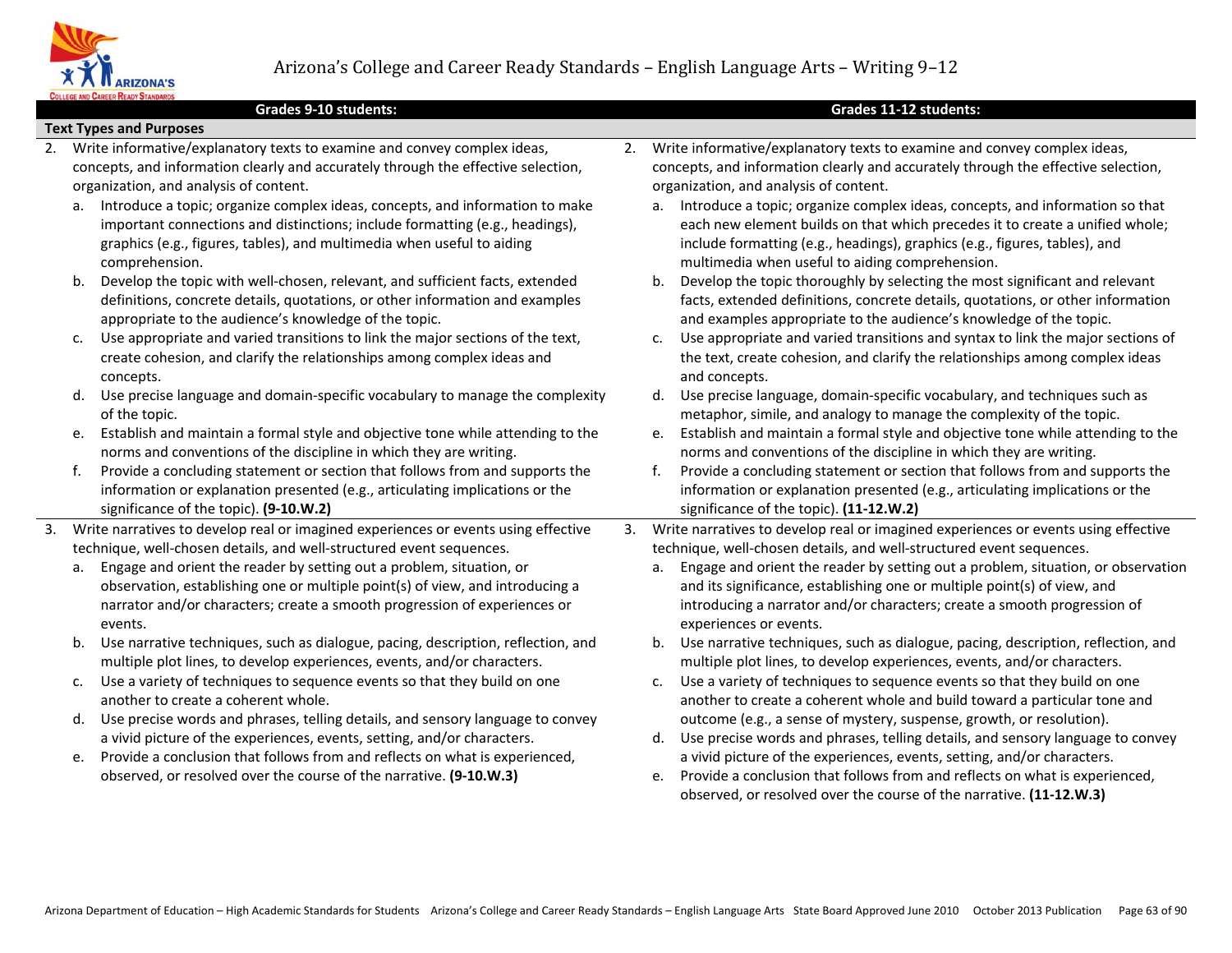

|    | <b>Grades 9-10 students:</b>                                                                                                                                                                                                                                                                                                                                                                                                                                                                                                                                             |     | Grades 11-12 students:                                                                                                                                                                                                                                                                                                                                                                                                                                                                                                                                                          |  |  |  |  |
|----|--------------------------------------------------------------------------------------------------------------------------------------------------------------------------------------------------------------------------------------------------------------------------------------------------------------------------------------------------------------------------------------------------------------------------------------------------------------------------------------------------------------------------------------------------------------------------|-----|---------------------------------------------------------------------------------------------------------------------------------------------------------------------------------------------------------------------------------------------------------------------------------------------------------------------------------------------------------------------------------------------------------------------------------------------------------------------------------------------------------------------------------------------------------------------------------|--|--|--|--|
|    | <b>Production and Distribution of Writing</b>                                                                                                                                                                                                                                                                                                                                                                                                                                                                                                                            |     |                                                                                                                                                                                                                                                                                                                                                                                                                                                                                                                                                                                 |  |  |  |  |
| 4. | Produce clear and coherent writing in which the development, organization, and<br>style are appropriate to task, purpose, and audience. (Grade-specific expectations<br>for writing types are defined in standards 1-3 above. (9-10.W.4)<br>Produce clear and coherent functional writing (e.g., formal letters,<br>а.<br>experiments, notes/messages, labels, timelines, graphs/tables, procedures,<br>invitations, envelopes, maps, captions, diagrams) in which the development and<br>organization are appropriate to the task, purpose, and audience. (AZ.9-10.W.4) | 4.  | Produce clear and coherent writing in which the development, organization, and<br>style are appropriate to task, purpose, and audience. (Grade-specific expectations<br>for writing types are defined in standards 1-3 above. (11-12.W.4)<br>Produce clear and coherent functional writing (e.g., formal letters,<br>а.<br>experiments, notes/messages, labels, timelines, graphs/tables, procedures,<br>invitations, envelopes, maps, captions, diagrams) in which the development<br>and organization are appropriate to the task, purpose, and audience.<br>$(AZ.11-12.W.4)$ |  |  |  |  |
| 5. | Develop and strengthen writing as needed by planning, revising, editing, rewriting,<br>or trying a new approach, focusing on addressing what is most significant for a<br>specific purpose and audience. (Editing for conventions should demonstrate<br>command of Language standards 1-3 up to and including grades 9-10.) (9-10.W.5)                                                                                                                                                                                                                                   | 5.  | Develop and strengthen writing as needed by planning, revising, editing, rewriting,<br>or trying a new approach, focusing on addressing what is most significant for a<br>specific purpose and audience. (Editing for conventions should demonstrate<br>command of Language standards $1-3$ up to and including grades $11-12$ .<br>$(11-12.W.5)$                                                                                                                                                                                                                               |  |  |  |  |
| 6. | Use technology, including the Internet, to produce, publish, and update individual or<br>shared writing products, taking advantage of technology's capacity to link to other<br>information and to display information flexibly and dynamically. (9-10.W.6)                                                                                                                                                                                                                                                                                                              | -6. | Use technology, including the Internet, to produce, publish, and update individual or<br>shared writing products in response to ongoing feedback, including new arguments<br>or information. (11-12.W.6)                                                                                                                                                                                                                                                                                                                                                                        |  |  |  |  |
|    | <b>Research to Build and Present Knowledge</b>                                                                                                                                                                                                                                                                                                                                                                                                                                                                                                                           |     |                                                                                                                                                                                                                                                                                                                                                                                                                                                                                                                                                                                 |  |  |  |  |
|    | 7. Conduct short as well as more sustained research projects to answer a question<br>(including a self-generated question) or solve a problem; narrow or broaden the<br>inquiry when appropriate; synthesize multiple sources on the subject,<br>demonstrating understanding of the subject under investigation. (9-10.W.7)                                                                                                                                                                                                                                              | 7.  | Conduct short as well as more sustained research projects to answer a question<br>(including a self-generated question) or solve a problem; narrow or broaden the<br>inquiry when appropriate; synthesize multiple sources on the subject,<br>demonstrating understanding of the subject under investigation. (11-12.W.7)                                                                                                                                                                                                                                                       |  |  |  |  |
| 8. | Gather relevant information from multiple authoritative print and digital sources,<br>using advanced searches effectively; assess the usefulness of each source in<br>answering the research question; integrate information into the text selectively to<br>maintain the flow of ideas, avoiding plagiarism and following a standard format for<br>citation. (9-10.W.8)                                                                                                                                                                                                 | 8.  | Gather relevant information from multiple authoritative print and digital sources,<br>using advanced searches effectively; assess the strengths and limitations of each<br>source in terms of the task, purpose, and audience; integrate information into the<br>text selectively to maintain the flow of ideas, avoiding plagiarism and overreliance<br>on any one source and following a standard format for citation. (11-12.W.8)                                                                                                                                            |  |  |  |  |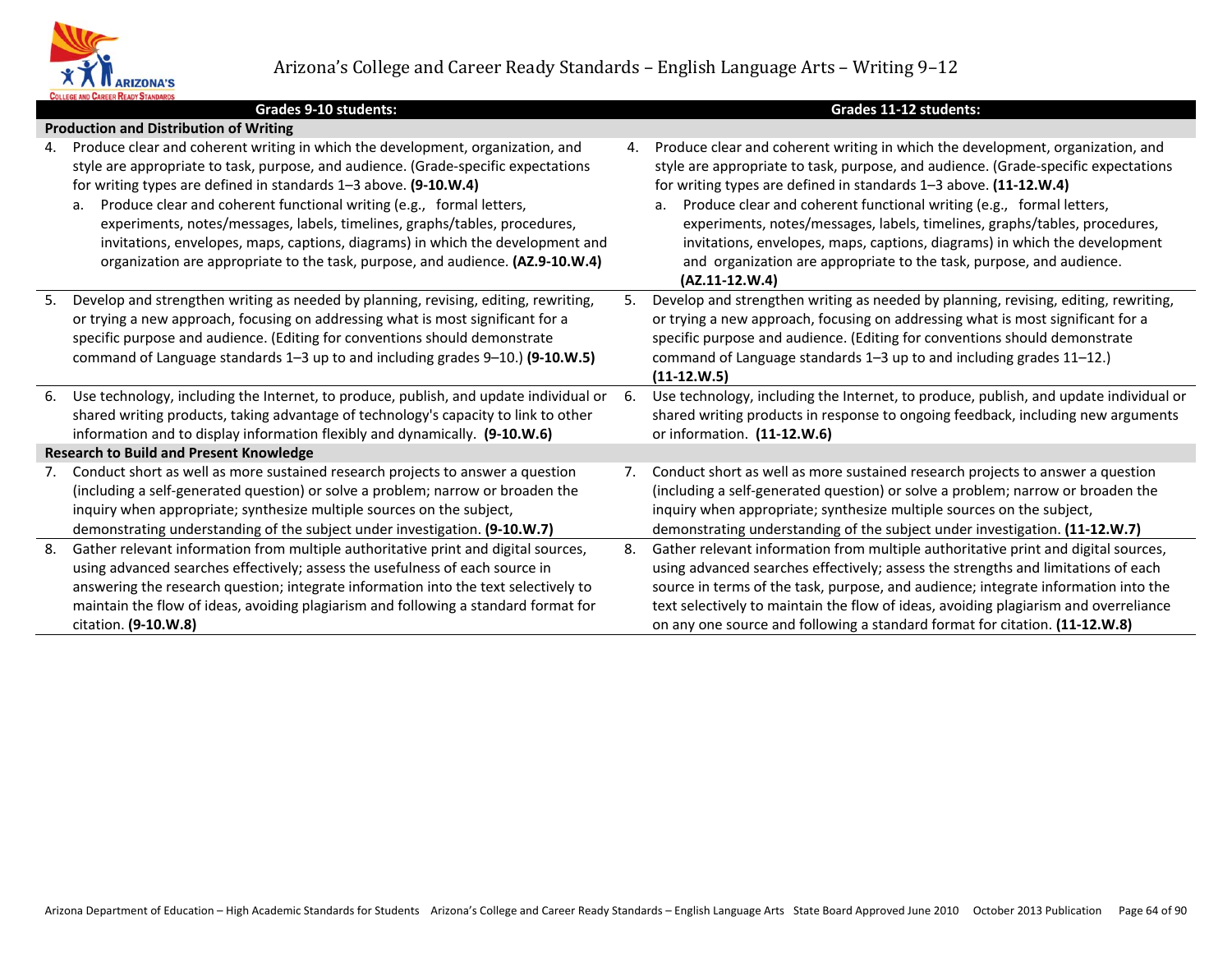

 $\sim$ 

|                         | <b>COLLEGE AND CAREER READY STANDARDS</b>                                                                                                                                                                                                                                                                                                                                                                                                                                                                                                                                                                                                                                                                          |     |                                                                                                                                                                                                                                                                                                                                                                                                                                                                                                                                                                                                                                                                                                                                                                                                                                                    |  |  |  |  |  |  |
|-------------------------|--------------------------------------------------------------------------------------------------------------------------------------------------------------------------------------------------------------------------------------------------------------------------------------------------------------------------------------------------------------------------------------------------------------------------------------------------------------------------------------------------------------------------------------------------------------------------------------------------------------------------------------------------------------------------------------------------------------------|-----|----------------------------------------------------------------------------------------------------------------------------------------------------------------------------------------------------------------------------------------------------------------------------------------------------------------------------------------------------------------------------------------------------------------------------------------------------------------------------------------------------------------------------------------------------------------------------------------------------------------------------------------------------------------------------------------------------------------------------------------------------------------------------------------------------------------------------------------------------|--|--|--|--|--|--|
|                         | Grades 9-10 students:                                                                                                                                                                                                                                                                                                                                                                                                                                                                                                                                                                                                                                                                                              |     | Grades 11-12 students:                                                                                                                                                                                                                                                                                                                                                                                                                                                                                                                                                                                                                                                                                                                                                                                                                             |  |  |  |  |  |  |
|                         | <b>Research to Build and Present Knowledge</b>                                                                                                                                                                                                                                                                                                                                                                                                                                                                                                                                                                                                                                                                     |     |                                                                                                                                                                                                                                                                                                                                                                                                                                                                                                                                                                                                                                                                                                                                                                                                                                                    |  |  |  |  |  |  |
|                         | 9. Draw evidence from literary or informational texts to support analysis, reflection,<br>and research.<br>Apply grades 9-10 Reading standards to literature (e.g., "Analyze how an<br>a.<br>author draws on and transforms source material in a specific work [e.g., how<br>Shakespeare treats a theme or topic from Ovid or the Bible or how a later<br>author draws on a play by Shakespeare]").<br>Apply grades 9–10 Reading standards to literary nonfiction (e.g., "Delineate and<br>b.<br>evaluate the argument and specific claims in a text, assessing whether the<br>reasoning is valid and the evidence is relevant and sufficient; identify false<br>statements and fallacious reasoning"). (9-10.W.9) | 9.  | Draw evidence from literary or informational texts to support analysis, reflection,<br>and research.<br>Apply grades 11-12 Reading standards to literature (e.g., "Demonstrate<br>a.<br>knowledge of eighteenth-, nineteenth-, and early-twentieth-century<br>foundational works of American literature, including how two or more texts<br>from the same period treat similar themes or topics").<br>Apply grades 11-12 Reading standards to literary nonfiction (e.g., "Delineate<br>b.<br>and evaluate the reasoning in seminal U.S. texts, including the application of<br>constitutional principles and use of legal reasoning [e.g., in U.S. Supreme Court<br>Case majority opinions and dissents] and the premises, purposes, and<br>arguments in works of public advocacy [e.g., The Federalist, presidential<br>addresses]"). (11-12.W.9) |  |  |  |  |  |  |
| <b>Range of Writing</b> |                                                                                                                                                                                                                                                                                                                                                                                                                                                                                                                                                                                                                                                                                                                    |     |                                                                                                                                                                                                                                                                                                                                                                                                                                                                                                                                                                                                                                                                                                                                                                                                                                                    |  |  |  |  |  |  |
|                         | 10. Write routinely over extended time frames (time for research, reflection, and<br>revision) and shorter time frames (a single sitting or a day or two) for a range of<br>tasks, purposes, and audiences. (9-10.W.10)                                                                                                                                                                                                                                                                                                                                                                                                                                                                                            | 10. | Write routinely over extended time frames (time for research, reflection, and<br>revision) and shorter time frames (a single sitting or a day or two) for a range of<br>tasks, purposes, and audiences. (11-12.W.10)                                                                                                                                                                                                                                                                                                                                                                                                                                                                                                                                                                                                                               |  |  |  |  |  |  |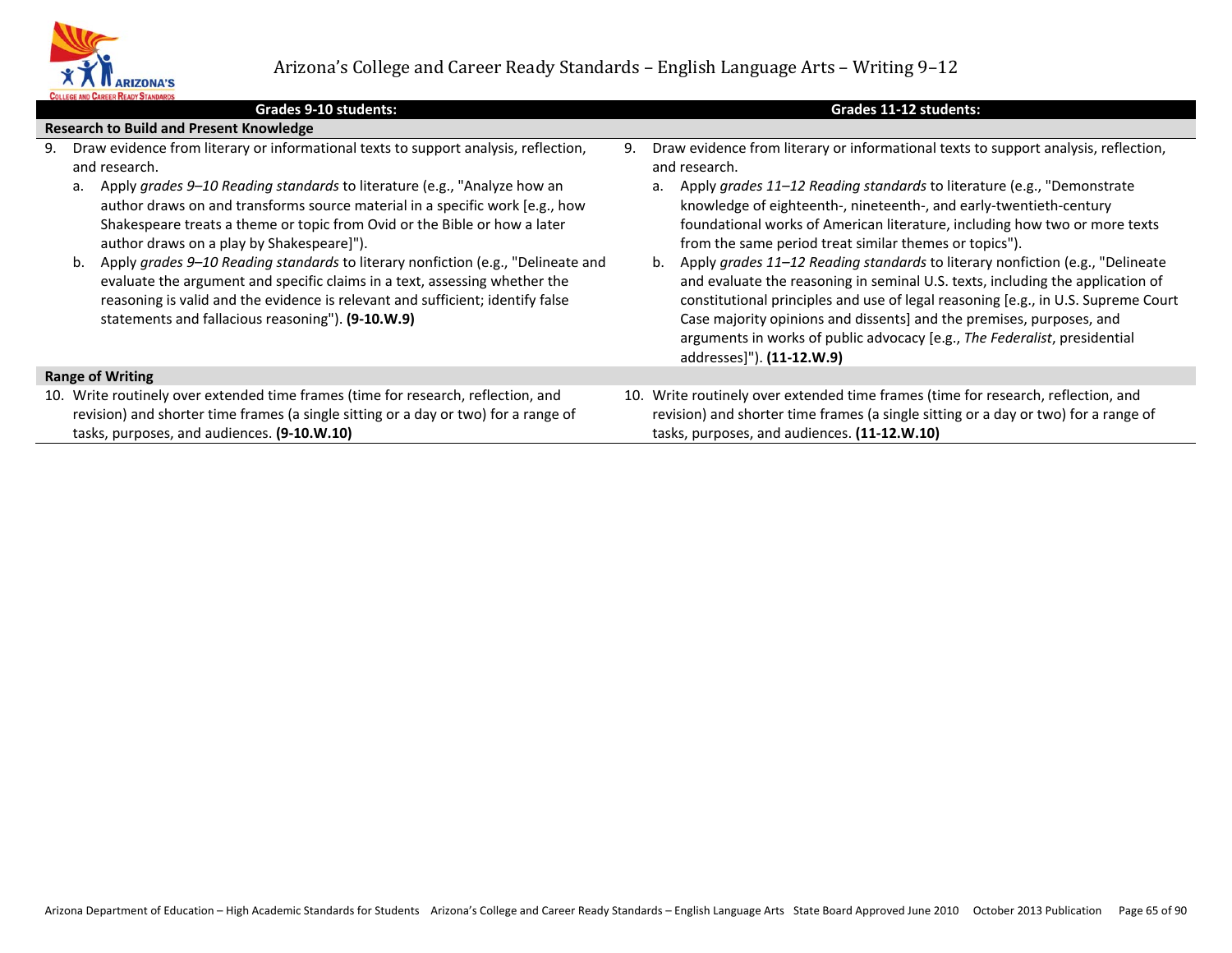

# $6^{TH}$  GRADE –  $12^{TH}$  GRADE **ARIZONA SPEAKING AND LISTENING STANDARDS**

# **College and Career Readiness Anchor Standards for Speaking and Listening**

The 6–12 standards on the following pages define what students should understand and be able to do by the end of each grade. They correspond to the College and Career Readiness (CCR) anchor standards below by number. The CCR and grade‐specific standards are necessary complements—the former providing broad standards and the latter providing additional specificity—that together define the skills and understandings that all students must demonstrate.

### **Comprehension and Collaboration**

- 1. Prepare for and participate effectively in <sup>a</sup> range of conversations and collaborations with diverse partners, building on others' ideas and expressing their own clearly and persuasively.
- 2. Integrate and evaluate information presented in diverse media and formats, including visually, quantitatively, and orally.
- 3. Evaluate <sup>a</sup> speaker's point of view, reasoning, and use of evidence and rhetoric.

### **Presentation of Knowledge and Ideas**

- 4. Present information, findings, and supporting evidence such that listeners can follow the line of reasoning and the organization, development, and style are appropriate to task, purpose, and audience.
- 5. Make strategic use of digital media and visual displays of data to express information and enhance understanding of presentations.
- 6. Adapt speech to <sup>a</sup> variety of contexts and communicative tasks, demonstrating command of formal English when indicated or appropriate.

#### **NOTE ON RANGE AND CONTENT ON STUDENT SPEAKING AND LISTENING**

*To build <sup>a</sup> foundation for college and career readiness, students must have ample opportunities to take part in <sup>a</sup> variety of rich, structured conversations—as part of <sup>a</sup> whole class, in small groups, and with <sup>a</sup> partner. Being productive members of these conversations requires that students contribute accurate, relevant information; respond to and develop what others have said; make comparisons and contrasts; and analyze and synthesize <sup>a</sup> multitude of ideas in various domains.*

*New technologies have broadened and expanded the role that speaking and listening play in acquiring and sharing knowledge and have tightened their link to other forms of communication. Digital texts confront students with the potential for continually updated content and dynamically changing combinations of words, graphics, images, hyperlinks, and embedded video and audio.*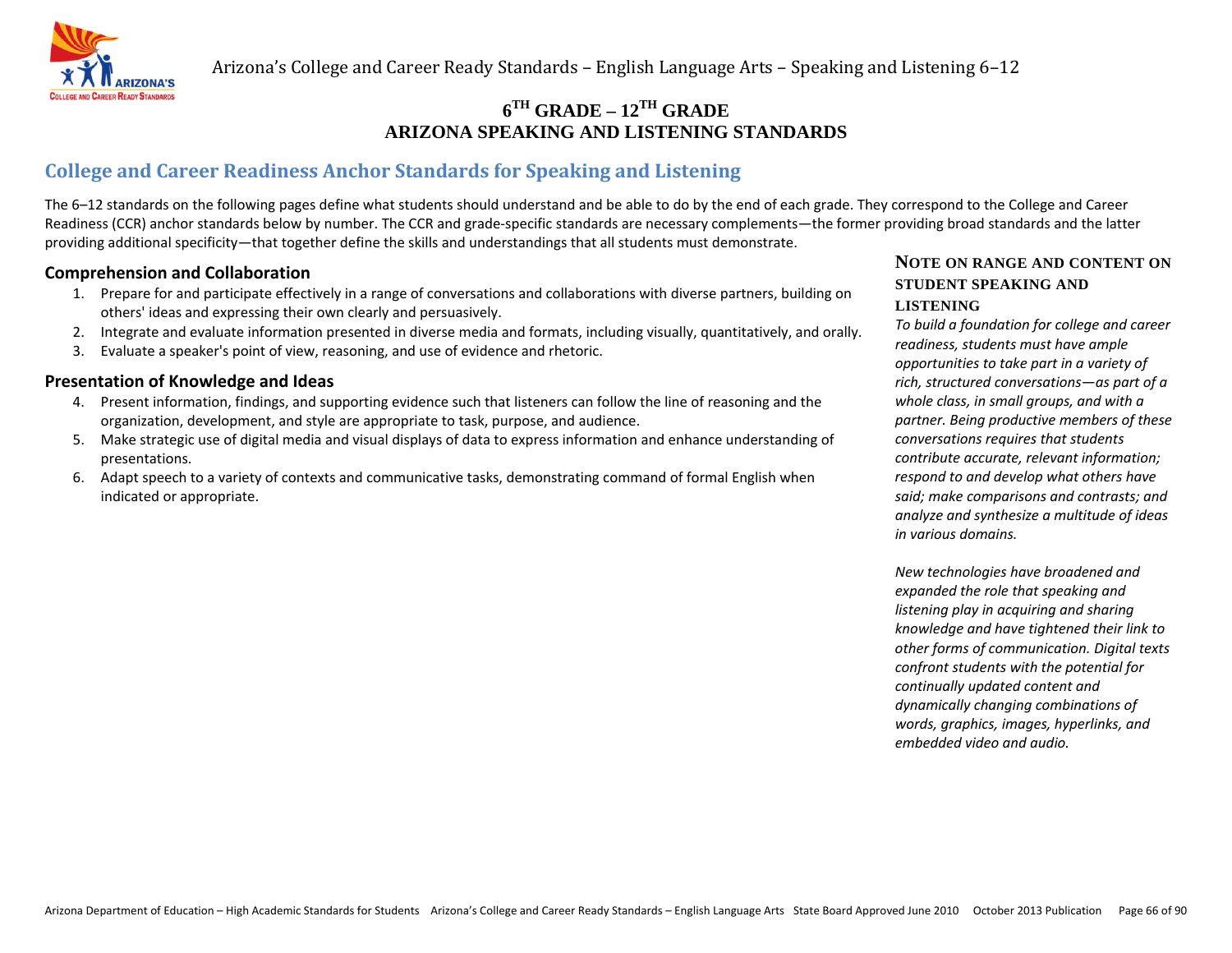

# **Speaking and Listening Standards 6–8**

The following standards for grades 6–8 offer <sup>a</sup> focus for instruction in each year to help ensure that students gain adequate mastery of <sup>a</sup> range of skills and applications. *Students* advancing through the grades are expected to meet each year's grade-specific standards and retain or further develop skills and understandings mastered in preceding grades.

| <b>Grade 6 students:</b>               |                                                                                                                                                                                                                                                                                                                                                                                                                                                                               |    | <b>Grade 7 students:</b>                                                                                                                                                                                                                                                                                                                                                                                                                                                            |    | <b>Grade 8 students:</b>                                                                                                                                                                                                                                                                                                                                                                                                                                                            |  |
|----------------------------------------|-------------------------------------------------------------------------------------------------------------------------------------------------------------------------------------------------------------------------------------------------------------------------------------------------------------------------------------------------------------------------------------------------------------------------------------------------------------------------------|----|-------------------------------------------------------------------------------------------------------------------------------------------------------------------------------------------------------------------------------------------------------------------------------------------------------------------------------------------------------------------------------------------------------------------------------------------------------------------------------------|----|-------------------------------------------------------------------------------------------------------------------------------------------------------------------------------------------------------------------------------------------------------------------------------------------------------------------------------------------------------------------------------------------------------------------------------------------------------------------------------------|--|
| <b>Comprehension and Collaboration</b> |                                                                                                                                                                                                                                                                                                                                                                                                                                                                               |    |                                                                                                                                                                                                                                                                                                                                                                                                                                                                                     |    |                                                                                                                                                                                                                                                                                                                                                                                                                                                                                     |  |
|                                        | 1. Engage effectively in a range of collaborative<br>discussions (one-on-one, in groups, and teacher-led)<br>with diverse partners on grade 6 topics, texts, and<br>issues, building on others' ideas and expressing their<br>own clearly.<br>a. Come to discussions prepared having read or<br>studied required material; explicitly draw on that<br>preparation by referring to evidence on the topic,<br>text, or issue to probe and reflect on ideas under<br>discussion. | 1. | Engage effectively in a range of collaborative<br>discussions (one-on-one, in groups, and teacher-led)<br>with diverse partners on grade 7 topics, texts, and<br>issues, building on others' ideas and expressing their<br>own clearly.<br>Come to discussions prepared having read or<br>a.<br>researched material under study; explicitly draw<br>on that preparation by referring to evidence on<br>the topic, text, or issue to probe and reflect on<br>ideas under discussion. | 1. | Engage effectively in a range of collaborative<br>discussions (one-on-one, in groups, and teacher-led)<br>with diverse partners on grade 8 topics, texts, and<br>issues, building on others' ideas and expressing their<br>own clearly.<br>Come to discussions prepared having read or<br>a.<br>researched material under study; explicitly draw<br>on that preparation by referring to evidence on<br>the topic, text, or issue to probe and reflect on<br>ideas under discussion. |  |
|                                        | Follow rules for collegial discussions, set specific<br>b.<br>goals and deadlines, and define individual roles<br>as needed.<br>Pose and respond to specific questions with<br>c.                                                                                                                                                                                                                                                                                             |    | Follow rules for collegial discussions, track<br>b.<br>progress toward specific goals and deadlines, and<br>define individual roles as needed.<br>Pose questions that elicit elaboration and<br>c.                                                                                                                                                                                                                                                                                  |    | Follow rules for collegial discussions and<br>b.<br>decision-making, track progress toward specific<br>goals and deadlines, and define individual roles<br>as needed.                                                                                                                                                                                                                                                                                                               |  |
|                                        | elaboration and detail by making comments that<br>contribute to the topic, text, or issue under<br>discussion.<br>Review the key ideas expressed and demonstrate<br>d.                                                                                                                                                                                                                                                                                                        |    | respond to others' questions and comments with<br>relevant observations and ideas that bring the<br>discussion back on topic as needed.<br>d.<br>Acknowledge new information expressed by                                                                                                                                                                                                                                                                                           |    | Pose questions that connect the ideas of several<br>c.<br>speakers and respond to others' questions and<br>comments with relevant evidence, observations,<br>and ideas.                                                                                                                                                                                                                                                                                                             |  |
|                                        | understanding of multiple perspectives through<br>reflection and paraphrasing. (6.SL.1)                                                                                                                                                                                                                                                                                                                                                                                       |    | others and, when warranted, modify their own<br>views. (7.SL.1)                                                                                                                                                                                                                                                                                                                                                                                                                     |    | d. Acknowledge new information expressed by<br>others, and, when warranted, qualify or justify<br>their own views in light of the evidence<br>presented. (8.SL.1)                                                                                                                                                                                                                                                                                                                   |  |
| 2.                                     | Interpret information presented in diverse media and<br>formats (e.g., visually, quantitatively, and orally) and<br>explain how it contributes to a topic, text, or issue<br>under study. (6.SL.2)                                                                                                                                                                                                                                                                            | 2. | Analyze the main ideas and supporting details<br>presented in diverse media and formats (e.g., visually,<br>quantitatively, and orally) and explain how the ideas<br>clarify a topic, text, or issue under study. (7.SL.2)                                                                                                                                                                                                                                                          | 2. | Analyze the purpose of information presented in<br>diverse media and formats (e.g., visually,<br>quantitatively, orally) and evaluate the motives (e.g.,<br>social, commercial, political) behind its presentation.<br>(8.5L.2)                                                                                                                                                                                                                                                     |  |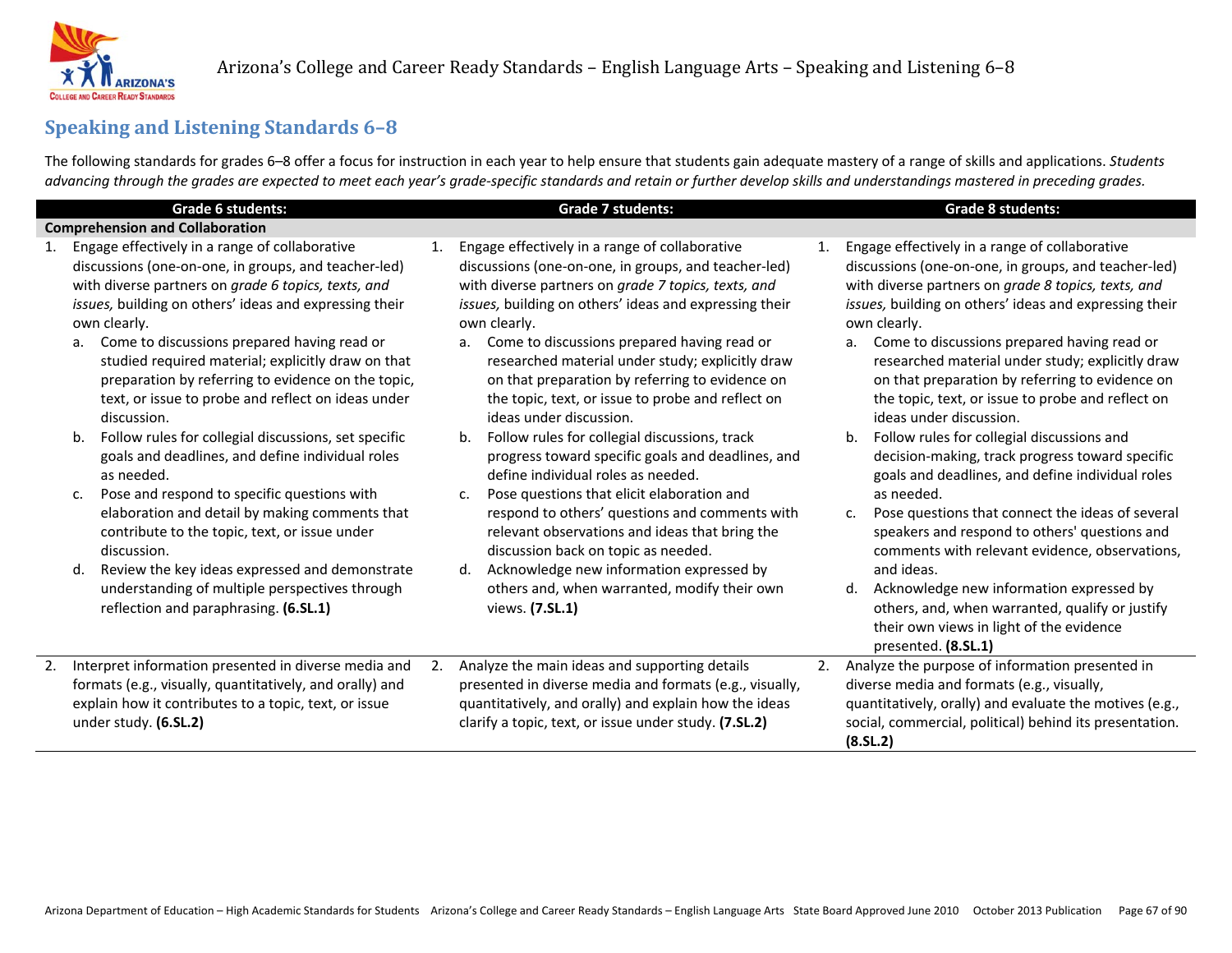

## Arizona's College and Career Ready Standards - English Language Arts - Speaking and Listening 6-8

|                          | <b>UOLLEGE AND UAREER READY STANDARD!</b>                                                                                                                                                                                                    |                          |                                                                                                                                                                                                                                              |    |                                                                                                                                                                                                                                                           |  |  |  |
|--------------------------|----------------------------------------------------------------------------------------------------------------------------------------------------------------------------------------------------------------------------------------------|--------------------------|----------------------------------------------------------------------------------------------------------------------------------------------------------------------------------------------------------------------------------------------|----|-----------------------------------------------------------------------------------------------------------------------------------------------------------------------------------------------------------------------------------------------------------|--|--|--|
| <b>Grade 6 students:</b> |                                                                                                                                                                                                                                              | <b>Grade 7 students:</b> |                                                                                                                                                                                                                                              |    | <b>Grade 8 students:</b>                                                                                                                                                                                                                                  |  |  |  |
|                          | <b>Comprehension and Collaboration</b>                                                                                                                                                                                                       |                          |                                                                                                                                                                                                                                              |    |                                                                                                                                                                                                                                                           |  |  |  |
|                          | 3. Delineate a speaker's argument and specific claims,<br>distinguishing claims that are supported by reasons<br>and evidence from claims that are not. (6.SL.3)                                                                             | 3.                       | Delineate a speaker's argument and specific claims,<br>evaluating the soundness of the reasoning and the<br>relevance and sufficiency of the evidence. (7.SL.3)                                                                              | 3. | Delineate a speaker's argument and specific claims,<br>evaluating the soundness of the reasoning and<br>relevance and sufficiency of the evidence and<br>identifying when irrelevant evidence is introduced.<br>(8.5L.3)                                  |  |  |  |
|                          | Presentation of Knowledge and Ideas                                                                                                                                                                                                          |                          |                                                                                                                                                                                                                                              |    |                                                                                                                                                                                                                                                           |  |  |  |
| 4.                       | Present claims and findings, sequencing ideas<br>logically and using pertinent descriptions, facts, and<br>details to accentuate main ideas or themes; use<br>appropriate eye contact, adequate volume, and clear<br>pronunciation. (6.SL.4) | 4.                       | Present claims and findings, emphasizing salient<br>points in a focused, coherent manner with pertinent<br>descriptions, facts, details, and examples; use<br>appropriate eye contact, adequate volume, and clear<br>pronunciation. (7.SL.4) | 4. | Present claims and findings, emphasizing salient<br>points in a focused, coherent manner with relevant<br>evidence, sound valid reasoning, and well-chosen<br>details; use appropriate eye contact, adequate<br>volume, and clear pronunciation. (8.SL.4) |  |  |  |
| 5.                       | Include multimedia components (e.g., graphics,<br>images, music, and sound) and visual displays in<br>presentations to clarify information. (6.SL.5)                                                                                         | 5.                       | Include multimedia components and visual displays in<br>presentations to clarify claims and findings and<br>emphasize salient points. (7.SL.5)                                                                                               | 5. | Integrate multimedia and visual displays into<br>presentations to clarify information, strengthen<br>claims and evidence, and add interest. (8.SL.5)                                                                                                      |  |  |  |
|                          | 6. Adapt speech to a variety of contexts and tasks,<br>demonstrating command of formal English when<br>indicated or appropriate. (See grade 6 Language<br>standards 1 and 3 for specific expectations.) (6.SL.6)                             | 6.                       | Adapt speech to a variety of contexts and tasks,<br>demonstrating command of formal English when<br>indicated or appropriate. (See grade 7 Language<br>standards 1 and 3 for specific expectations.) (7.SL.6)                                | 6. | Adapt speech to a variety of contexts and tasks,<br>demonstrating command of formal English when<br>indicated or appropriate. (See grade 8 Language<br>standards 1 and 3 for specific expectations.) (8.SL.6)                                             |  |  |  |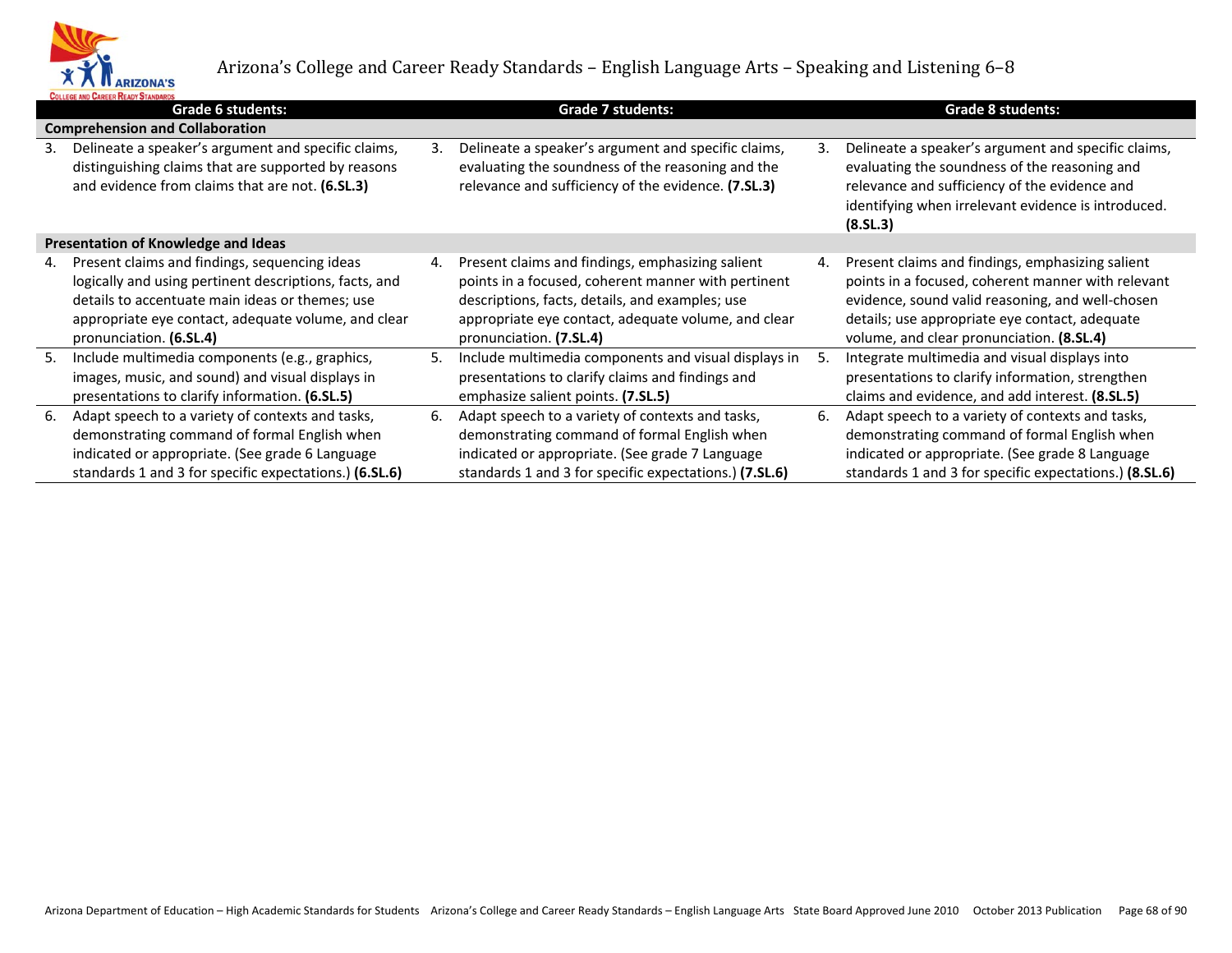

# **Speaking and Listening Standards 9–12**

The following standards for grades 9–12 offer <sup>a</sup> focus for instruction in each year to help ensure that students gain adequate mastery of <sup>a</sup> range of skills and applications. *Students* advancing through the grades are expected to meet each year's grade-specific standards and retain or further develop skills and understandings mastered in preceding grades.

The CCR anchor standards and high school grade‐specific standards work in tandem to define college and career readiness expectations—the former providing broad standards and the latter providing additional specificity.

|    | <b>Grades 9-10 students:</b>                                                                                                                                                                                                                                                                                                                                                                                                                                                                                                                               |    | <b>Grades 11-12 students:</b>                                                                                                                                                                                                                                                                                                                                                                                                                                                                                                                               |
|----|------------------------------------------------------------------------------------------------------------------------------------------------------------------------------------------------------------------------------------------------------------------------------------------------------------------------------------------------------------------------------------------------------------------------------------------------------------------------------------------------------------------------------------------------------------|----|-------------------------------------------------------------------------------------------------------------------------------------------------------------------------------------------------------------------------------------------------------------------------------------------------------------------------------------------------------------------------------------------------------------------------------------------------------------------------------------------------------------------------------------------------------------|
|    | <b>Comprehension and Collaboration</b>                                                                                                                                                                                                                                                                                                                                                                                                                                                                                                                     |    |                                                                                                                                                                                                                                                                                                                                                                                                                                                                                                                                                             |
| 1. | Initiate and participate effectively in a range of collaborative discussions (one-on-<br>one, in groups, and teacher-led) with diverse partners on grades 9-10 topics, texts,<br>and issues, building on others' ideas and expressing their own clearly and<br>persuasively.<br>Come to discussions prepared having read and researched material under<br>а.<br>study; explicitly draw on that preparation by referring to evidence from texts<br>and other research on the topic or issue to stimulate a thoughtful, well-<br>reasoned exchange of ideas. | 1. | Initiate and participate effectively in a range of collaborative discussions (one-on-<br>one, in groups, and teacher-led) with diverse partners on grades 11-12 topics, texts,<br>and issues, building on others' ideas and expressing their own clearly and<br>persuasively.<br>Come to discussions prepared having read and researched material under<br>a.<br>study; explicitly draw on that preparation by referring to evidence from texts<br>and other research on the topic or issue to stimulate a thoughtful, well-<br>reasoned exchange of ideas. |
|    | Work with peers to set rules for collegial discussions and decision-making (e.g.,<br>b.<br>informal consensus, taking votes on key issues, and presentation of alternate<br>views), clear goals and deadlines, and individual roles as needed.                                                                                                                                                                                                                                                                                                             |    | Work with peers to promote civil, democratic discussions and decision-making,<br>b.<br>set clear goals and deadlines, and establish individual roles as needed.<br>Propel conversations by posing and responding to questions that probe<br>c.                                                                                                                                                                                                                                                                                                              |
|    | Propel conversations by posing and responding to questions that relate the<br>c.<br>current discussion to broader themes or larger ideas; actively incorporate<br>others into the discussion; and clarify, verify, or challenge ideas and                                                                                                                                                                                                                                                                                                                  |    | reasoning and evidence; ensure a hearing for a full range of positions on a topic<br>or issue; clarify, verify, or challenge ideas and conclusions; and promote<br>divergent and creative perspectives.                                                                                                                                                                                                                                                                                                                                                     |
|    | conclusions.<br>Respond thoughtfully to diverse perspectives, summarize points of agreement<br>d.<br>and disagreement, and, when warranted, qualify or justify their own views and<br>understanding and make new connections in light of the evidence and<br>reasoning presented. (9-10.SL.1)                                                                                                                                                                                                                                                              |    | Respond thoughtfully to diverse perspectives; synthesize comments, claims,<br>d.<br>and evidence made on all sides of an issue; resolve contradictions when<br>possible; and determine what additional information or research is required to<br>deepen the investigation or complete the task. (11-12.SL.1)                                                                                                                                                                                                                                                |
| 2. | Integrate multiple sources of information presented in diverse media or formats<br>(e.g., visually, quantitatively, orally), evaluating the credibility and accuracy of each<br>source. (9-10.SL.2)                                                                                                                                                                                                                                                                                                                                                        | 2. | Integrate multiple sources of information presented in diverse media and formats<br>(e.g., visually, quantitatively, orally) in order to make informed decisions and solve<br>problems, evaluating the credibility and accuracy of each source and noting any<br>discrepancies among the data. (11-12.SL.2)                                                                                                                                                                                                                                                 |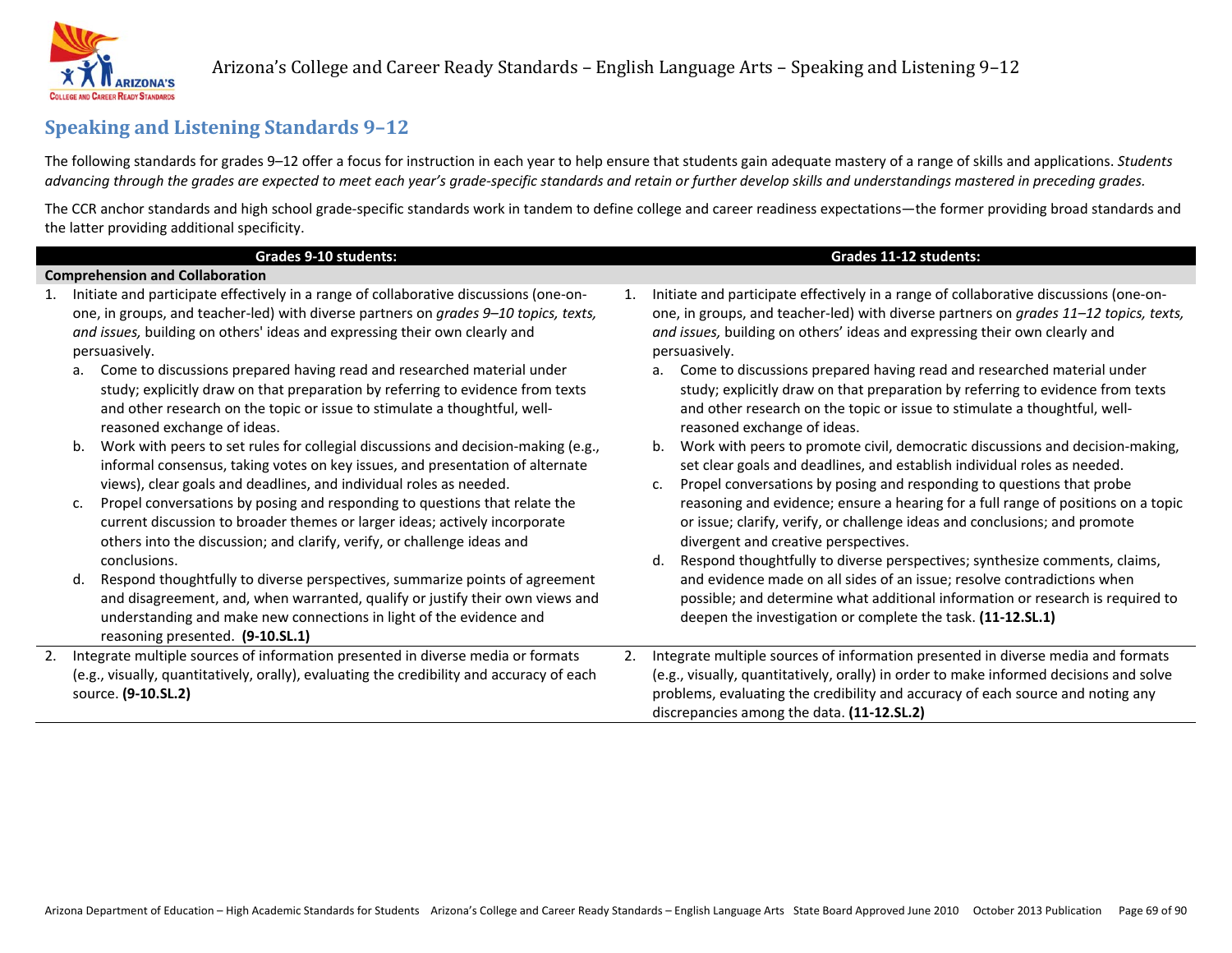

|    | <b><i><u>COLLEGE AND CAREER NEADT CHANDARDS</u></i></b><br><b>Grades 9-10 students:</b>                                                                                                                                                                                      | Grades 11-12 students: |                                                                                                                                                                                                                                                                                                                                                                                |  |  |
|----|------------------------------------------------------------------------------------------------------------------------------------------------------------------------------------------------------------------------------------------------------------------------------|------------------------|--------------------------------------------------------------------------------------------------------------------------------------------------------------------------------------------------------------------------------------------------------------------------------------------------------------------------------------------------------------------------------|--|--|
|    | <b>Comprehension and Collaboration</b>                                                                                                                                                                                                                                       |                        |                                                                                                                                                                                                                                                                                                                                                                                |  |  |
| 3. | Evaluate a speaker's point of view, reasoning, and use of evidence and rhetoric,<br>identifying any fallacious reasoning or exaggerated or distorted evidence.<br>$(9-10.5L.3)$                                                                                              | 3.                     | Evaluate a speaker's point of view, reasoning, and use of evidence and rhetoric,<br>assessing the stance, premises, links among ideas, word choice, points of emphasis,<br>and tone used. (11-12.SL.3)                                                                                                                                                                         |  |  |
|    | <b>Presentation of Knowledge and Ideas</b>                                                                                                                                                                                                                                   |                        |                                                                                                                                                                                                                                                                                                                                                                                |  |  |
| 4. | Present information, findings, and supporting evidence clearly, concisely, and<br>logically such that listeners can follow the line of reasoning and the organization,<br>development, substance, and style are appropriate to purpose, audience, and task.<br>$(9-10.5L.4)$ | 4.                     | Present information, findings, and supporting evidence, conveying a clear and<br>distinct perspective, such that listeners can follow the line of reasoning, alternative<br>or opposing perspectives are addressed, and the organization, development,<br>substance, and style are appropriate to purpose, audience, and a range of formal<br>and informal tasks. (11-12.SL.4) |  |  |
| 5. | Make strategic use of digital media (e.g., textual, graphical, audio, visual, and<br>interactive elements) in presentations to enhance understanding of findings,<br>reasoning, and evidence and to add interest. (9-10.SL.5)                                                | 5.                     | Make strategic use of digital media (e.g., textual, graphical, audio, visual, and<br>interactive elements) in presentations to enhance understanding of findings,<br>reasoning, and evidence and to add interest. (11-12.SL.5)                                                                                                                                                 |  |  |
| 6. | Adapt speech to a variety of contexts and tasks, demonstrating command of formal<br>English when indicated or appropriate. (See grades 9-10 Language standards 1 and<br>3 for specific expectations.) (9-10.SL.6)                                                            | 6.                     | Adapt speech to a variety of contexts and tasks, demonstrating a command of<br>formal English when indicated or appropriate. (See grades 11-12 Language<br>standards 1 and 3 for specific expectations.) (11-12.SL.6)                                                                                                                                                          |  |  |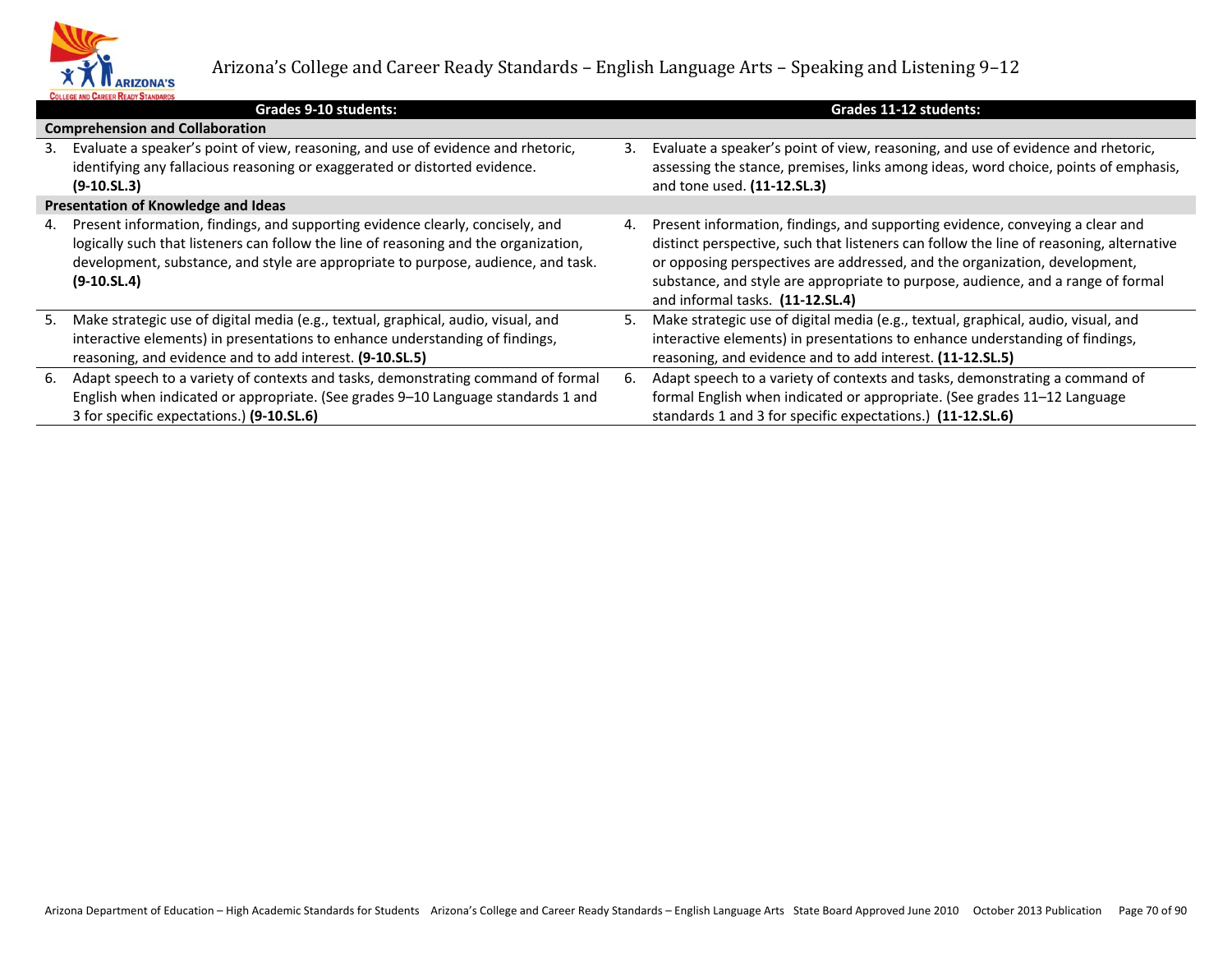

# $6^{TH}$  GRADE –  $12^{TH}$  GRADE **ARIZONA LANGUAGE STANDARDS**

## **College and Career Readiness Anchor Standards for Language**

The 6–12 standards on the following pages define what students should understand and be able to do by the end of each grade. They correspond to the College and Career Readiness (CCR) anchor standards below by number. The CCR and grade‐specific standards are necessary complements—the former providing broad standards and the latter providing additional specificity—that together define the skills and understandings that all students must demonstrate.

### **Conventions of Standard English**

- 1. Demonstrate command of the conventions of Standard English grammar and usage when writing or speaking.
- 2. Demonstrate command of the conventions of Standard English capitalization, punctuation, and spelling when writing.

### **Knowledge of Language**

3. Apply knowledge of language to understand how language functions in different contexts, to make effective choices for meaning or style, and to comprehend more fully when reading or listening.

#### **Vocabulary Acquisition and Use**

- 4. Determine or clarify the meaning of unknown and multiple‐meaning words and phrases by using context clues, analyzing meaningful word parts, and consulting general and specialized reference materials, as appropriate.
- 5. Demonstrate understanding of figurative language, word relationships, and nuances in word meanings.
- 6. Acquire and use accurately <sup>a</sup> range of general academic and domain‐specific words and phrases sufficient for reading, writing, speaking, and listening at the college and career readiness level; demonstrate independence in gathering vocabulary knowledge when encountering an unknown term important to comprehension or expression.

### **NOTE ON RANGE AND CONTENT OF STUDENT LANGUAGE USE**

*To build <sup>a</sup> foundation for college and career readiness in language, students must gain control over many conventions of Standard English grammar, usage, and mechanics as well as learn other ways to use language to convey meaning effectively. They must also be able to determine or clarify the meaning of grade‐appropriate words encountered through listening, reading, and media use; come to appreciate that words have nonliteral meanings, shadings of meaning, and relationships to other words; and expand their vocabulary in the course of studying content. The inclusion of Language standards in their own strand should not be taken as an indication that skills related to conventions, effective language use, and vocabulary are unimportant to reading, writing, speaking, and listening; indeed, they are inseparable from such contexts.*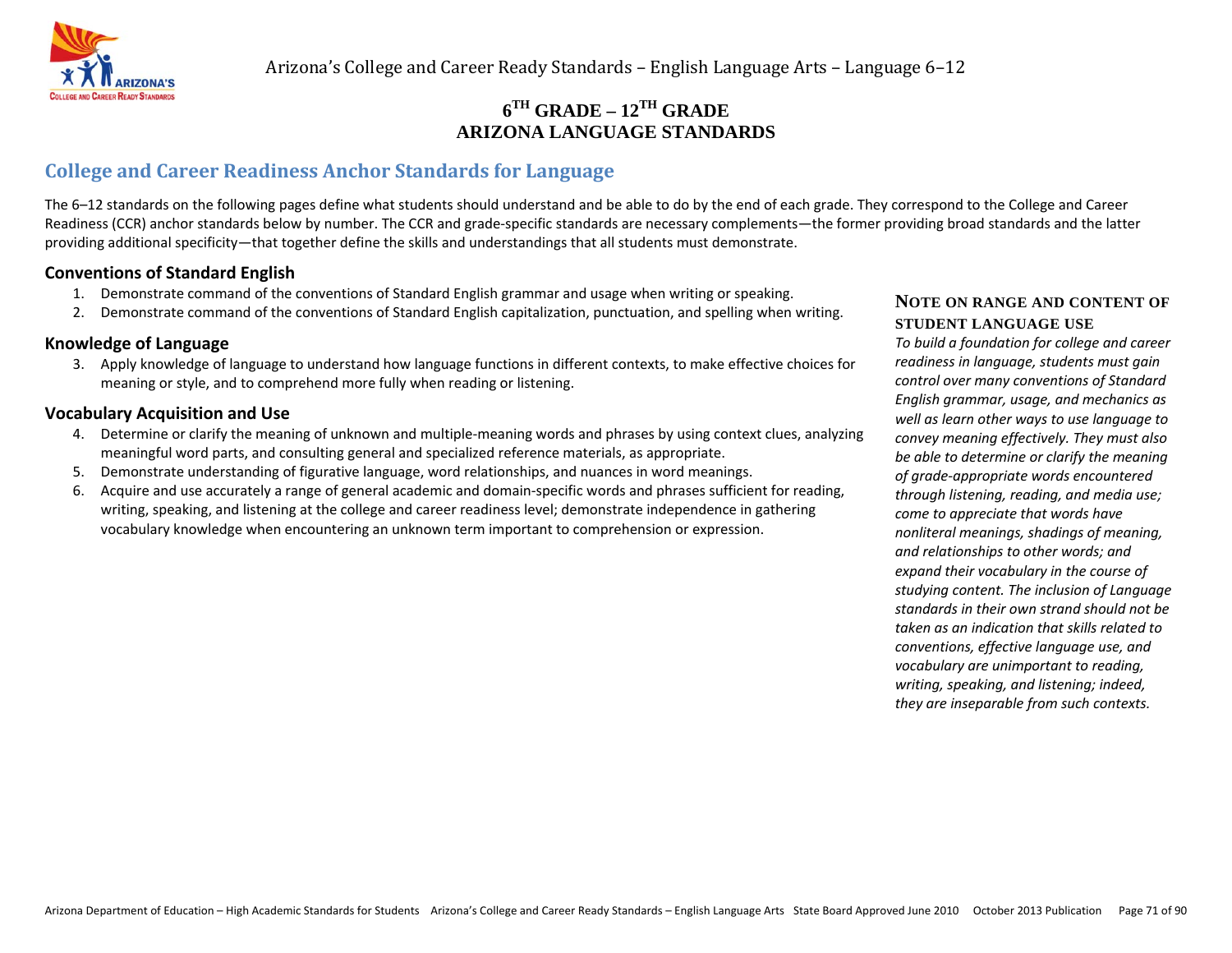

### **Language Standards 6–8**

The following standards for grades 6–8 offer <sup>a</sup> focus for instruction each year to help ensure that students gain adequate mastery of <sup>a</sup> range of skills and applications. *Students* advancing through the grades are expected to meet each year's grade-specific standards and retain or further develop skills and understandings mastered in preceding grades. Beginning in grade 3, skills and understandings that are particularly likely to require continued attention in higher grades as they are applied to increasingly sophisticated writing and speaking are marked with an asterisk (\*). See page 31 in Appendix A for an example of how these skills develop in sophistication.

| <b>Grade 6 students:</b>                                       |                                                                                                                                                                                                                                                                                                                                                                                                                                                                                                                                                                                                                             | <b>Grade 7 students:</b> |                                                                                                                                                                                                                                                                                                                                                                                                                                                                                                 |    | <b>Grade 8 students:</b>                                                                                                                                                                                                                                                                                                                                                                                                                                                                                                      |  |  |
|----------------------------------------------------------------|-----------------------------------------------------------------------------------------------------------------------------------------------------------------------------------------------------------------------------------------------------------------------------------------------------------------------------------------------------------------------------------------------------------------------------------------------------------------------------------------------------------------------------------------------------------------------------------------------------------------------------|--------------------------|-------------------------------------------------------------------------------------------------------------------------------------------------------------------------------------------------------------------------------------------------------------------------------------------------------------------------------------------------------------------------------------------------------------------------------------------------------------------------------------------------|----|-------------------------------------------------------------------------------------------------------------------------------------------------------------------------------------------------------------------------------------------------------------------------------------------------------------------------------------------------------------------------------------------------------------------------------------------------------------------------------------------------------------------------------|--|--|
| <b>Conventions of Standard English</b>                         |                                                                                                                                                                                                                                                                                                                                                                                                                                                                                                                                                                                                                             |                          |                                                                                                                                                                                                                                                                                                                                                                                                                                                                                                 |    |                                                                                                                                                                                                                                                                                                                                                                                                                                                                                                                               |  |  |
| speaking.<br>a.<br>b.<br>c.<br>d.<br>e.                        | Demonstrate command of the conventions of<br>Standard English grammar and usage when writing or<br>Ensure that pronouns are in the proper case<br>(subjective, objective, and possessive).<br>Use intensive pronouns (e.g., myself, ourselves).<br>Recognize and correct inappropriate shifts in<br>pronoun number and person.<br>Recognize and correct vague pronouns (i.e., ones<br>with unclear or ambiguous antecedents).<br>Recognize variations from Standard English in<br>their own and others' writing and speaking, and<br>identify and use strategies to improve expression<br>in conventional language. (6.L.1) |                          | Demonstrate command of the conventions of<br>Standard English grammar and usage when writing or<br>speaking.<br>Explain the function of phrases and clauses in<br>a.<br>general and their function in specific sentences.<br>Choose among simple, compound, complex, and<br>b.<br>compound-complex sentences to signal differing<br>relationships among ideas.<br>Place phrases and clauses within a sentence,<br>C.<br>recognizing and correcting misplaced and<br>dangling modifiers. (7.L.1) | 1. | Demonstrate command of the conventions of<br>Standard English grammar and usage when writing or<br>speaking.<br>Explain the function of verbals (gerunds,<br>a.<br>participles, infinitives) in general and their<br>function in particular sentences.<br>Form and use verbs in the active and passive<br>b.<br>voice.<br>Form and use verbs in the indicative, imperative,<br>c.<br>interrogative, conditional, and subjunctive mood.<br>Recognize and correct inappropriate shifts in<br>d.<br>verb voice and mood. (8.L.1) |  |  |
| spelling when writing.<br>а.<br>Spell correctly. (6.L.2)<br>b. | Demonstrate command of the conventions of<br>Standard English capitalization, punctuation, and<br>Use punctuation (commas, parentheses, dashes)<br>to set off nonrestrictive/parenthetical elements.                                                                                                                                                                                                                                                                                                                                                                                                                        |                          | Demonstrate command of the conventions of<br>Standard English capitalization, punctuation, and<br>spelling when writing.<br>Use a comma to separate coordinate adjectives<br>a.<br>(e.g., It was a fascinating, enjoyable movie. He<br>wore an old, green shirt).<br>Spell correctly. (7.L.2)<br>b.                                                                                                                                                                                             | 2. | Demonstrate command of the conventions of<br>Standard English capitalization, punctuation, and<br>spelling when writing.<br>Use punctuation (comma, ellipsis, dash) to<br>а.<br>indicate a pause or break.<br>Use an ellipsis to indicate an omission.<br>b.<br>Spell correctly. (8.L.2)                                                                                                                                                                                                                                      |  |  |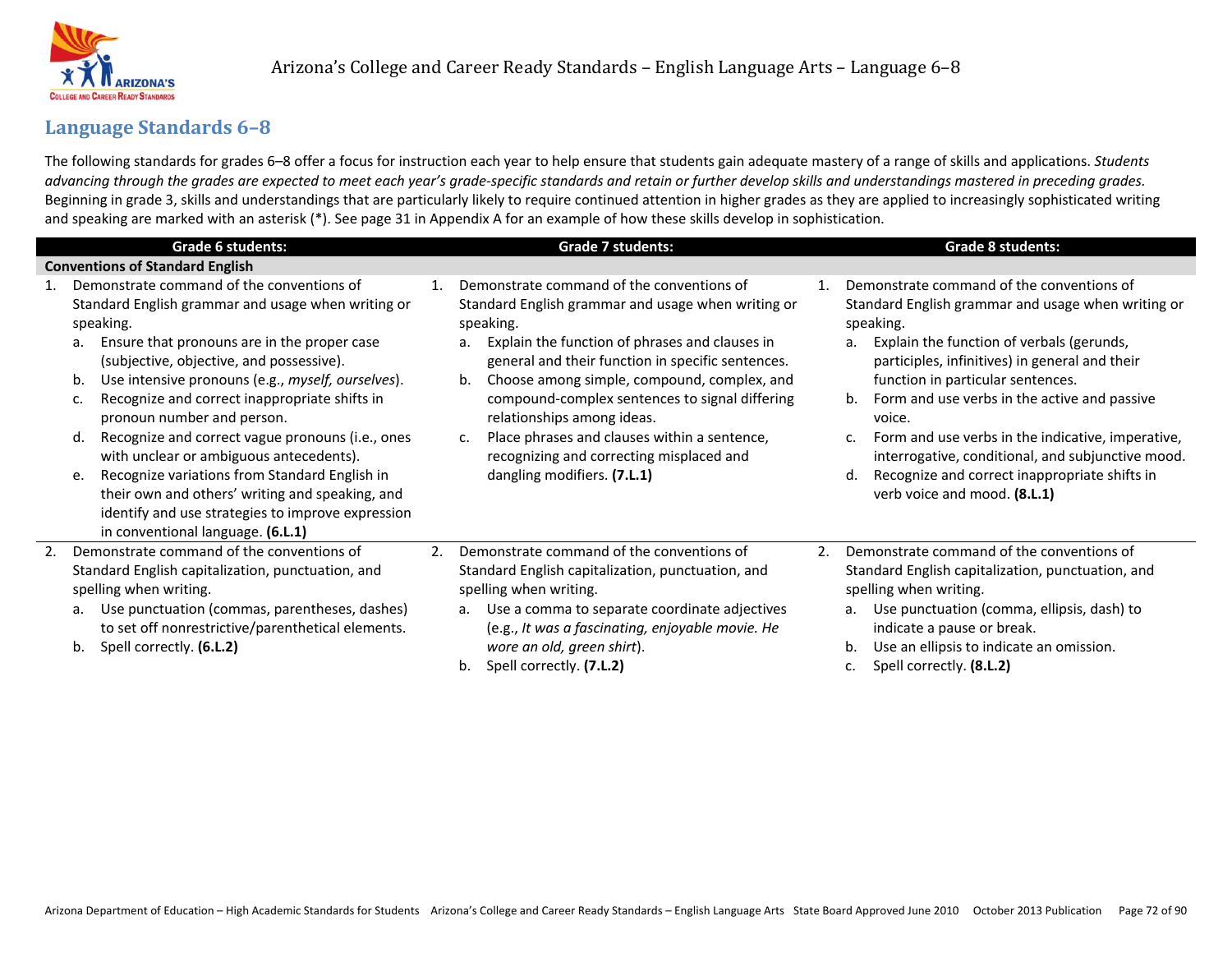

## Arizona's College and Career Ready Standards - English Language Arts - Language 6-8

| <b>COLLEGE AND CAREER READY STANDARDS</b>                                                                                                                                                                                                                                                                                                                                                                                                                                                                                                                                                                                                                                                                                                                                                                                                                                                                                        |                                                                                                                                                                                                                                                                                                                                                                                                                                                                                                                                                                                                                                                                                                                                                                                                                                                                                                                                       |                                                                                                                                                                                                                                                                                                                                                                                                                                                                                                                                                                                                                                                                                                                                                                                                                                                                                                                                 |
|----------------------------------------------------------------------------------------------------------------------------------------------------------------------------------------------------------------------------------------------------------------------------------------------------------------------------------------------------------------------------------------------------------------------------------------------------------------------------------------------------------------------------------------------------------------------------------------------------------------------------------------------------------------------------------------------------------------------------------------------------------------------------------------------------------------------------------------------------------------------------------------------------------------------------------|---------------------------------------------------------------------------------------------------------------------------------------------------------------------------------------------------------------------------------------------------------------------------------------------------------------------------------------------------------------------------------------------------------------------------------------------------------------------------------------------------------------------------------------------------------------------------------------------------------------------------------------------------------------------------------------------------------------------------------------------------------------------------------------------------------------------------------------------------------------------------------------------------------------------------------------|---------------------------------------------------------------------------------------------------------------------------------------------------------------------------------------------------------------------------------------------------------------------------------------------------------------------------------------------------------------------------------------------------------------------------------------------------------------------------------------------------------------------------------------------------------------------------------------------------------------------------------------------------------------------------------------------------------------------------------------------------------------------------------------------------------------------------------------------------------------------------------------------------------------------------------|
| <b>Grade 6 students:</b>                                                                                                                                                                                                                                                                                                                                                                                                                                                                                                                                                                                                                                                                                                                                                                                                                                                                                                         | <b>Grade 7 students:</b>                                                                                                                                                                                                                                                                                                                                                                                                                                                                                                                                                                                                                                                                                                                                                                                                                                                                                                              | <b>Grade 8 students:</b>                                                                                                                                                                                                                                                                                                                                                                                                                                                                                                                                                                                                                                                                                                                                                                                                                                                                                                        |
| <b>Knowledge of Language</b>                                                                                                                                                                                                                                                                                                                                                                                                                                                                                                                                                                                                                                                                                                                                                                                                                                                                                                     |                                                                                                                                                                                                                                                                                                                                                                                                                                                                                                                                                                                                                                                                                                                                                                                                                                                                                                                                       |                                                                                                                                                                                                                                                                                                                                                                                                                                                                                                                                                                                                                                                                                                                                                                                                                                                                                                                                 |
| Use knowledge of language and its conventions when<br>3.<br>writing, speaking, reading, or listening.<br>Vary sentence patterns for meaning,<br>а.<br>reader/listener interest, and style.<br>Maintain consistency in style and tone.* (6.L.3)<br>b.                                                                                                                                                                                                                                                                                                                                                                                                                                                                                                                                                                                                                                                                             | Use knowledge of language and its conventions when<br>3.<br>writing, speaking, reading, or listening.<br>Choose language that expresses ideas precisely<br>a.<br>and concisely, recognizing and eliminating<br>wordiness and redundancy.* (7.L.3)                                                                                                                                                                                                                                                                                                                                                                                                                                                                                                                                                                                                                                                                                     | Use knowledge of language and its conventions when<br>3.<br>writing, speaking, reading, or listening.<br>a. Use verbs in the active and passive voice and in<br>the conditional and subjunctive mood to achieve<br>particular effects (e.g., emphasizing the actor or<br>the action; expressing uncertainty or describing a<br>state contrary to fact). (8.L.3)                                                                                                                                                                                                                                                                                                                                                                                                                                                                                                                                                                 |
| <b>Vocabulary Acquisition and Use</b>                                                                                                                                                                                                                                                                                                                                                                                                                                                                                                                                                                                                                                                                                                                                                                                                                                                                                            |                                                                                                                                                                                                                                                                                                                                                                                                                                                                                                                                                                                                                                                                                                                                                                                                                                                                                                                                       |                                                                                                                                                                                                                                                                                                                                                                                                                                                                                                                                                                                                                                                                                                                                                                                                                                                                                                                                 |
| Determine or clarify the meaning of unknown and<br>4.<br>multiple-meaning words and phrases based on grade<br>6 reading and content, choosing flexibly from a range<br>of strategies.<br>Use context (e.g., the overall meaning of a<br>а.<br>sentence or paragraph; a word's position or<br>function in a sentence) as a clue to the meaning<br>of a word or phrase.<br>Use common, grade-appropriate Greek or Latin<br>b.<br>affixes and roots as clues to the meaning of a<br>word (e.g., audience, auditory, audible).<br>Consult reference materials (e.g., dictionaries,<br>c.<br>glossaries, thesauruses), both print and digital, to<br>find the pronunciation of a word or determine or<br>clarify its precise meaning or its part of speech.<br>Verify the preliminary determination of the<br>d.<br>meaning of a word or phrase (e.g., by checking<br>the inferred meaning in context or in a<br>dictionary). (6.L.4) | Determine or clarify the meaning of unknown and<br>4.<br>multiple-meaning words and phrases based on grade<br>7 reading and content, choosing flexibly from a range<br>of strategies.<br>Use context (e.g., the overall meaning of a<br>а.<br>sentence or paragraph; a word's position or<br>function in a sentence) as a clue to the meaning<br>of a word or phrase.<br>b.<br>Use common, grade-appropriate Greek or Latin<br>affixes and roots as clues to the meaning of a<br>word (e.g., belligerent, bellicose, rebel).<br>Consult general and specialized reference<br>c.<br>materials (e.g., dictionaries, glossaries,<br>thesauruses), both print and digital, to find the<br>pronunciation of a word or determine or clarify<br>its precise meaning or its part of speech.<br>Verify the preliminary determination of the<br>d.<br>meaning of a word or phrase (e.g., by checking<br>the inferred meaning in context or in a | Determine or clarify the meaning of unknown and<br>4.<br>multiple-meaning words or phrases based on grade 8<br>reading and content, choosing flexibly from a range of<br>strategies.<br>a. Use context (e.g., the overall meaning of a<br>sentence or paragraph; a word's position or<br>function in a sentence) as a clue to the meaning<br>of a word or phrase.<br>Use common, grade-appropriate Greek or Latin<br>b.<br>affixes and roots as clues to the meaning of a<br>word (e.g., precede, recede, and secede).<br>Consult general and specialized reference<br>c.<br>materials (e.g., dictionaries, glossaries,<br>thesauruses), both print and digital, to find the<br>pronunciation of a word or determine or clarify<br>its precise meaning or its part of speech.<br>Verify the preliminary determination of the<br>d.<br>meaning of a word or phrase (e.g., by checking<br>the inferred meaning in context or in a |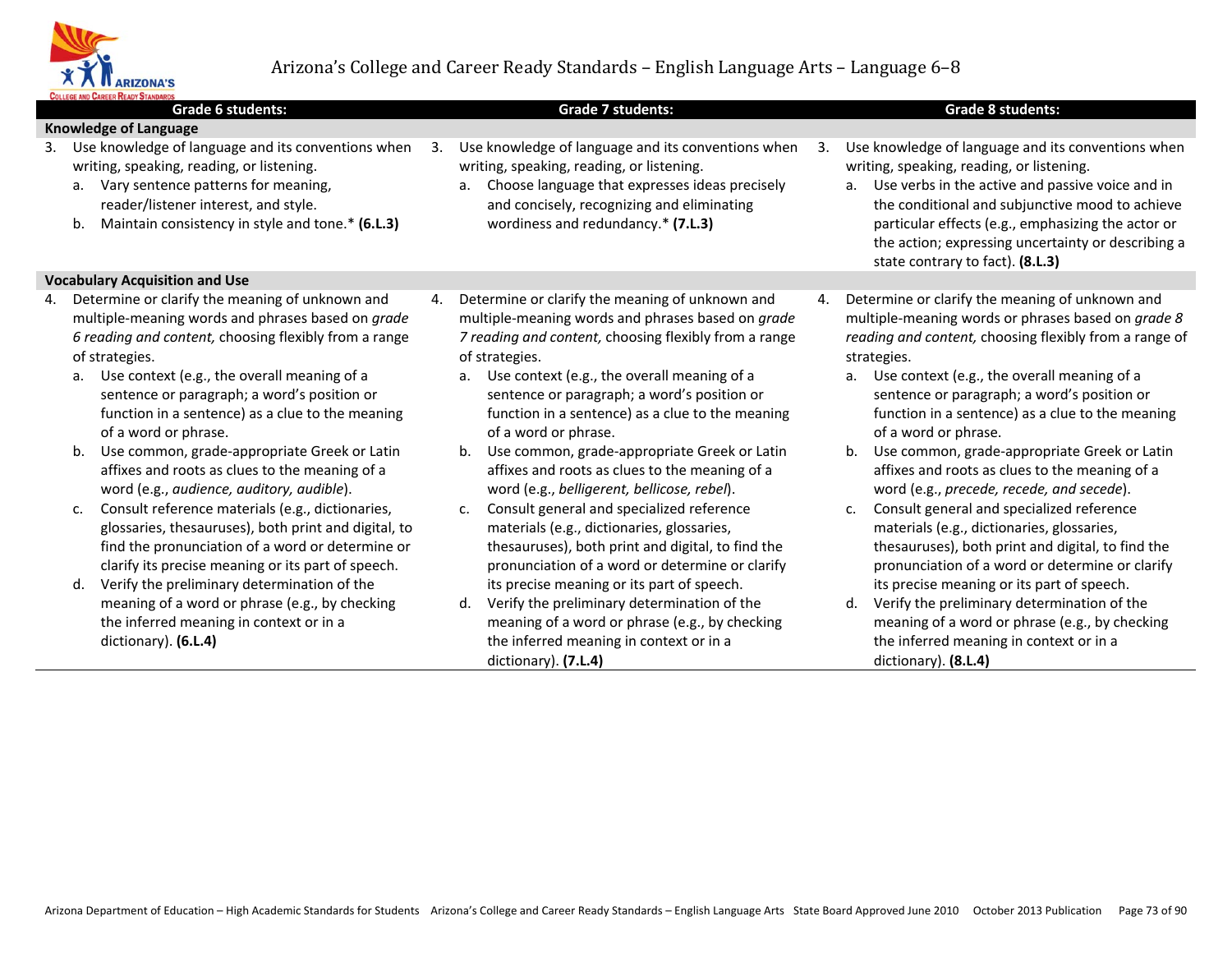

## Arizona's College and Career Ready Standards - English Language Arts - Language 6-8

| <b>COLLEGE AND CAREER READY STANDARDS</b>                                                                                                                                                                                                                                                                                                                                                                                                                                                                                          |    |                                                                                                                                                                                                                                                                                                                                                                                                                                                                                                                                               |    |                                                                                                                                                                                                                                                                                                                                                                                                                                                                             |
|------------------------------------------------------------------------------------------------------------------------------------------------------------------------------------------------------------------------------------------------------------------------------------------------------------------------------------------------------------------------------------------------------------------------------------------------------------------------------------------------------------------------------------|----|-----------------------------------------------------------------------------------------------------------------------------------------------------------------------------------------------------------------------------------------------------------------------------------------------------------------------------------------------------------------------------------------------------------------------------------------------------------------------------------------------------------------------------------------------|----|-----------------------------------------------------------------------------------------------------------------------------------------------------------------------------------------------------------------------------------------------------------------------------------------------------------------------------------------------------------------------------------------------------------------------------------------------------------------------------|
| Grade 6 students:                                                                                                                                                                                                                                                                                                                                                                                                                                                                                                                  |    | <b>Grade 7 students:</b>                                                                                                                                                                                                                                                                                                                                                                                                                                                                                                                      |    | Grade 8 students:                                                                                                                                                                                                                                                                                                                                                                                                                                                           |
| <b>Vocabulary Acquisition and Use</b>                                                                                                                                                                                                                                                                                                                                                                                                                                                                                              |    |                                                                                                                                                                                                                                                                                                                                                                                                                                                                                                                                               |    |                                                                                                                                                                                                                                                                                                                                                                                                                                                                             |
| 5. Demonstrate understanding of figurative language,<br>word relationships, and nuances in word meanings.<br>Interpret figures of speech (e.g., personification)<br>а.<br>in context.<br>Use the relationship between particular words<br>b.<br>(e.g., cause/effect, part/whole, item/category) to<br>better understand each of the words.<br>Distinguish among the connotations<br>c.<br>(associations) of words with similar denotations<br>(definitions) (e.g., stingy, scrimping, economical,<br>unwasteful, thrifty). (6.L.5) | 5. | Demonstrate understanding of figurative language,<br>word relationships, and nuances in word meanings.<br>Interpret figures of speech (e.g., literary, biblical,<br>a.<br>and mythological allusions) in context.<br>Use the relationship between particular words<br>b.<br>(e.g., synonym/antonym, analogy) to better<br>understand each of the words.<br>Distinguish among the connotations<br>(associations) of words with similar denotations<br>(definitions) (e.g., refined, respectful, polite,<br>diplomatic, condescending). (7.L.5) | 5. | Demonstrate understanding of figurative language,<br>word relationships, and nuances in word meanings.<br>Interpret figures of speech (e.g. verbal irony,<br>a.<br>puns) in context.<br>Use the relationship between particular words to<br>b.<br>better understand each of the words.<br>Distinguish among the connotations<br>c.<br>(associations) of words with similar denotations<br>(definitions) (e.g., bullheaded, willful, firm,<br>persistent, resolute). (8.L.5) |
| 6. Acquire and use accurately grade-appropriate general<br>academic and domain-specific words and phrases;<br>gather vocabulary knowledge when considering a<br>word or phrase important to comprehension or<br>expression. (6.L.6)                                                                                                                                                                                                                                                                                                |    | Acquire and use accurately grade-appropriate general<br>academic and domain-specific words and phrases;<br>gather vocabulary knowledge when considering a<br>word or phrase important to comprehension or<br>expression. (7.L.6)                                                                                                                                                                                                                                                                                                              | 6. | Acquire and use accurately grade-appropriate general<br>academic and domain-specific words and phrases;<br>gather vocabulary knowledge when considering a<br>word or phrase important to comprehension or<br>expression. (8.L.6)                                                                                                                                                                                                                                            |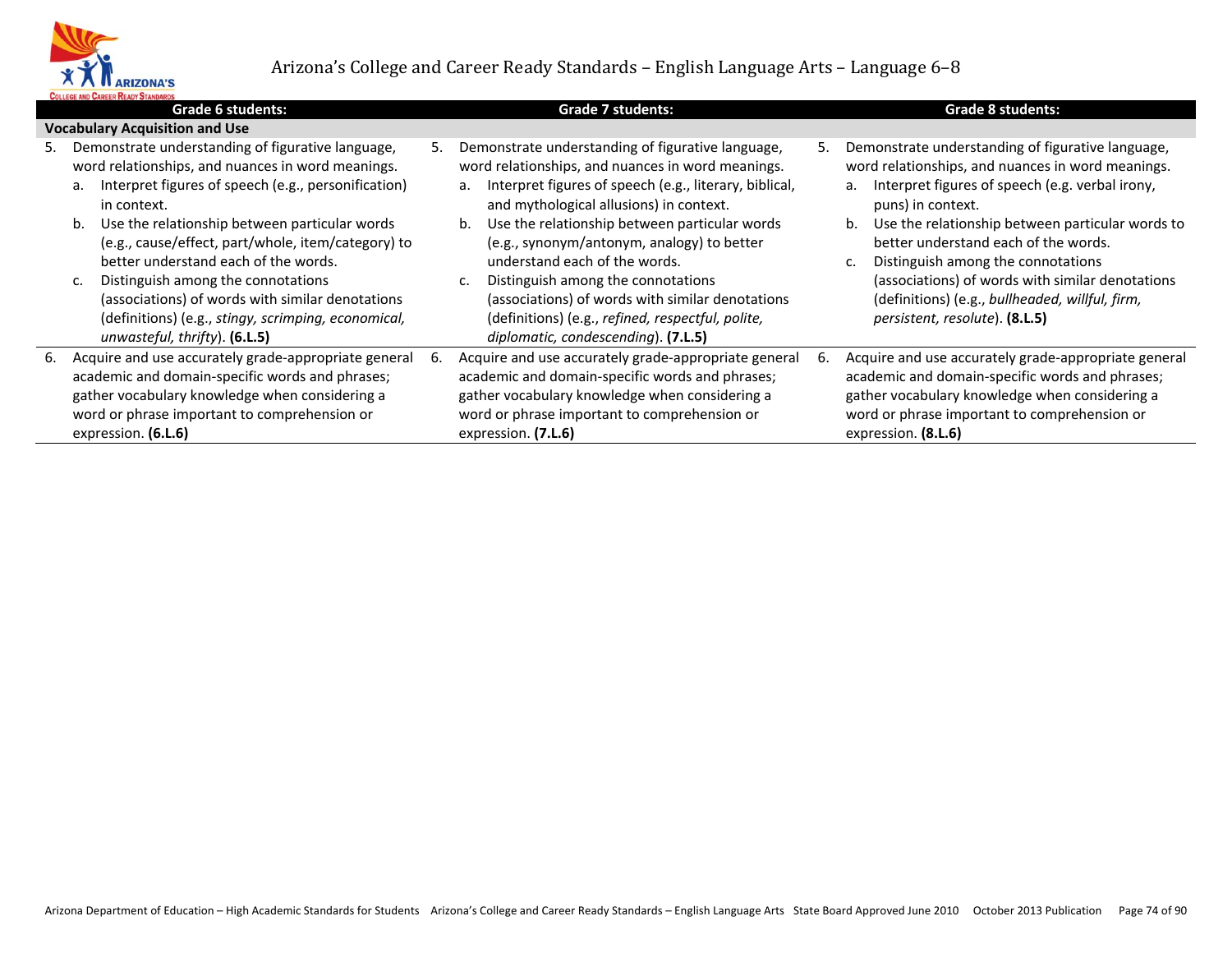

### **Language Standards 9–12**

The following standards for grades 9–12 offer <sup>a</sup> focus for instruction each year to help ensure that students gain adequate mastery of <sup>a</sup> range of skills and applications. *Students* advancing through the grades are expected to meet each year's grade-specific standards and retain or further develop skills and understandings mastered in preceding grades. Beginning in grade 3, skills and understandings that are particularly likely to require continued attention in higher grades as they are applied to increasingly sophisticated writing and speaking are marked with an asterisk (\*). See page 31 in Appendix A for an example of how these skills develop in sophistication.

|    | Grades 9-10 students:                                                                                                                                                                                                                                                                                                                                                                                                                    | Grades 11-12 students: |                                                                                                                                                                                                                                                                                                                                                                                                                                           |  |  |  |
|----|------------------------------------------------------------------------------------------------------------------------------------------------------------------------------------------------------------------------------------------------------------------------------------------------------------------------------------------------------------------------------------------------------------------------------------------|------------------------|-------------------------------------------------------------------------------------------------------------------------------------------------------------------------------------------------------------------------------------------------------------------------------------------------------------------------------------------------------------------------------------------------------------------------------------------|--|--|--|
|    | <b>Conventions of Standard English</b>                                                                                                                                                                                                                                                                                                                                                                                                   |                        |                                                                                                                                                                                                                                                                                                                                                                                                                                           |  |  |  |
|    | Demonstrate command of the conventions of Standard English grammar and usage<br>when writing or speaking.<br>Use parallel structure.<br>а.<br>Use various types of phrases (noun, verb, adjectival, adverbial, participial,<br>b.<br>prepositional, and absolute) and clauses (independent, dependent; noun,<br>relative, adverbial) to convey specific meanings and add variety and interest to<br>writing or presentations. (9-10.L.1) | 1.                     | Demonstrate command of the conventions of Standard English grammar and usage<br>when writing or speaking.<br>Apply the understanding that usage is a matter of convention, can change over<br>а.<br>time, and is sometimes contested.<br>Resolve issues of complex or contested usage, consulting references (e.g.,<br>b.<br>Merriam-Webster's Dictionary of English Usage, Garner's Modern American<br>$Usage)$ as needed. $(11-12.1.1)$ |  |  |  |
| 2. | Demonstrate command of the conventions of Standard English capitalization,<br>punctuation, and spelling when writing.<br>Use a semicolon (and perhaps a conjunctive adverb) to link two or more closely<br>a.<br>related independent clauses.<br>Use a colon to introduce a list or quotation.<br>b.<br>Spell correctly. (9-10.L.2)<br>c.                                                                                                |                        | Demonstrate command of the conventions of Standard English capitalization,<br>punctuation, and spelling when writing.<br>Observe hyphenation conventions.<br>а.<br>Spell correctly. (11-12.L.2)<br>b.                                                                                                                                                                                                                                     |  |  |  |
|    | <b>Knowledge of Language</b>                                                                                                                                                                                                                                                                                                                                                                                                             |                        |                                                                                                                                                                                                                                                                                                                                                                                                                                           |  |  |  |
|    | 3. Apply knowledge of language to understand how language functions in different<br>contexts, to make effective choices for meaning or style, and to comprehend more<br>fully when reading or listening.<br>Write and edit work so that it conforms to the guidelines in a style manual (e.g.,<br>а.<br>MLA Handbook, Turabian's Manual for Writers) appropriate for the discipline<br>and writing type. (9-10.L.3)                      | 3.                     | Apply knowledge of language to understand how language functions in different<br>contexts, to make effective choices for meaning or style, and to comprehend more<br>fully when reading or listening.<br>Vary syntax for effect, consulting references (e.g., Tufte's Artful Sentences) for<br>а.<br>guidance as needed; apply an understanding of syntax to the study of complex<br>texts when reading. (11-12.L.3)                      |  |  |  |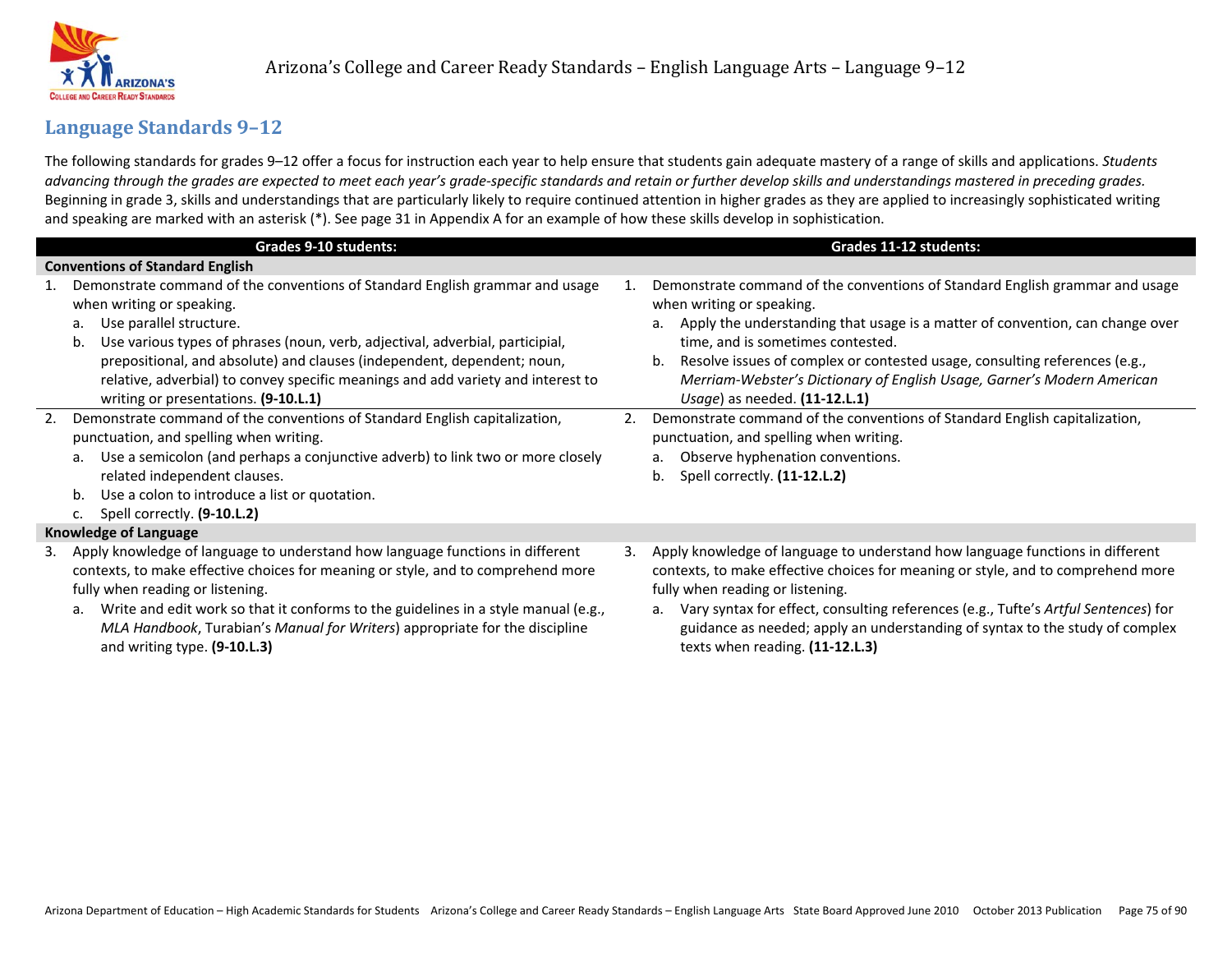

|    | <b>Grades 9-10 students:</b>                                                                                                                                                                                                                                                                                                                                                                                                                                                                                                                                                                                                                                                                                                                                                                                                                                                                                                                                                                | Grades 11-12 students: |                                                                                                                                                                                                                                                                                                                                                                                                                                                                                                                                                                                                                                                                                                                                                                                                                                                                                                                                                                                                                  |  |  |  |  |
|----|---------------------------------------------------------------------------------------------------------------------------------------------------------------------------------------------------------------------------------------------------------------------------------------------------------------------------------------------------------------------------------------------------------------------------------------------------------------------------------------------------------------------------------------------------------------------------------------------------------------------------------------------------------------------------------------------------------------------------------------------------------------------------------------------------------------------------------------------------------------------------------------------------------------------------------------------------------------------------------------------|------------------------|------------------------------------------------------------------------------------------------------------------------------------------------------------------------------------------------------------------------------------------------------------------------------------------------------------------------------------------------------------------------------------------------------------------------------------------------------------------------------------------------------------------------------------------------------------------------------------------------------------------------------------------------------------------------------------------------------------------------------------------------------------------------------------------------------------------------------------------------------------------------------------------------------------------------------------------------------------------------------------------------------------------|--|--|--|--|
|    | <b>Vocabulary Acquisition and Use</b>                                                                                                                                                                                                                                                                                                                                                                                                                                                                                                                                                                                                                                                                                                                                                                                                                                                                                                                                                       |                        |                                                                                                                                                                                                                                                                                                                                                                                                                                                                                                                                                                                                                                                                                                                                                                                                                                                                                                                                                                                                                  |  |  |  |  |
| 4. | Determine or clarify the meaning of unknown and multiple-meaning words and<br>phrases based on grades 9-10 reading and content, choosing flexibly from a range<br>of strategies.<br>Use context (e.g., the overall meaning of a sentence, paragraph, or text; a<br>а.<br>word's position or function in a sentence) as a clue to the meaning of a word or<br>phrase.<br>Identify and correctly use patterns of word changes that indicate different<br>b.<br>meanings or parts of speech (e.g., analyze, analysis, analytical; advocate,<br>advocacy).<br>Consult general and specialized reference materials (e.g., dictionaries,<br>c.<br>glossaries, thesauruses), both print and digital, to find the pronunciation of a<br>word or determine or clarify its precise meaning, its part of speech, or its<br>etymology.<br>Verify the preliminary determination of the meaning of a word or phrase (e.g.,<br>by checking the inferred meaning in context or in a dictionary). (9-10.L.4) | 4.                     | Determine or clarify the meaning of unknown and multiple-meaning words and<br>phrases based on grades 11-12 reading and content, choosing flexibly from a range<br>of strategies.<br>Use context (e.g., the overall meaning of a sentence, paragraph, or text; a<br>а.<br>word's position or function in a sentence) as a clue to the meaning of a word or<br>phrase.<br>Identify and correctly use patterns of word changes that indicate different<br>b.<br>meanings or parts of speech (e.g., conceive, conception, conceivable).<br>Consult general and specialized reference materials (e.g., dictionaries,<br>$\mathsf{C}$ .<br>glossaries, thesauruses), both print and digital, to find the pronunciation of a<br>word or determine or clarify its precise meaning, its part of speech, its<br>etymology, or its standard usage.<br>Verify the preliminary determination of the meaning of a word or phrase (e.g.,<br>d.<br>by checking the inferred meaning in context or in a dictionary). (11-12.L.4) |  |  |  |  |
| 5. | Demonstrate understanding of figurative language, word relationships, and nuances<br>in word meanings.                                                                                                                                                                                                                                                                                                                                                                                                                                                                                                                                                                                                                                                                                                                                                                                                                                                                                      | 5.                     | Demonstrate understanding of figurative language, word relationships, and nuances<br>in word meanings.                                                                                                                                                                                                                                                                                                                                                                                                                                                                                                                                                                                                                                                                                                                                                                                                                                                                                                           |  |  |  |  |
|    | Interpret figures of speech (e.g., euphemism, oxymoron) in context and analyze<br>а.<br>their role in the text.<br>b. Analyze nuances in the meaning of words with similar denotations. (9-10.L.5)                                                                                                                                                                                                                                                                                                                                                                                                                                                                                                                                                                                                                                                                                                                                                                                          |                        | Interpret figures of speech (e.g., hyperbole, paradox) in context and analyze<br>а.<br>their role in the text.<br>Analyze nuances in the meaning of words with similar denotations. (11-12.L.5)<br>b.                                                                                                                                                                                                                                                                                                                                                                                                                                                                                                                                                                                                                                                                                                                                                                                                            |  |  |  |  |
| 6. | Acquire and use accurately general academic and domain-specific words and<br>phrases, sufficient for reading, writing, speaking, and listening at the college and<br>career readiness level; demonstrate independence in gathering vocabulary<br>knowledge when considering a word or phrase important to comprehension or<br>expression. (9-10.L.6)                                                                                                                                                                                                                                                                                                                                                                                                                                                                                                                                                                                                                                        | 6.                     | Acquire and use accurately general academic and domain-specific words and<br>phrases, sufficient for reading, writing, speaking, and listening at the college and<br>career readiness level; demonstrate independence in gathering vocabulary<br>knowledge when considering a word or phrase important to comprehension or<br>expression. (11-12.L.6)                                                                                                                                                                                                                                                                                                                                                                                                                                                                                                                                                                                                                                                            |  |  |  |  |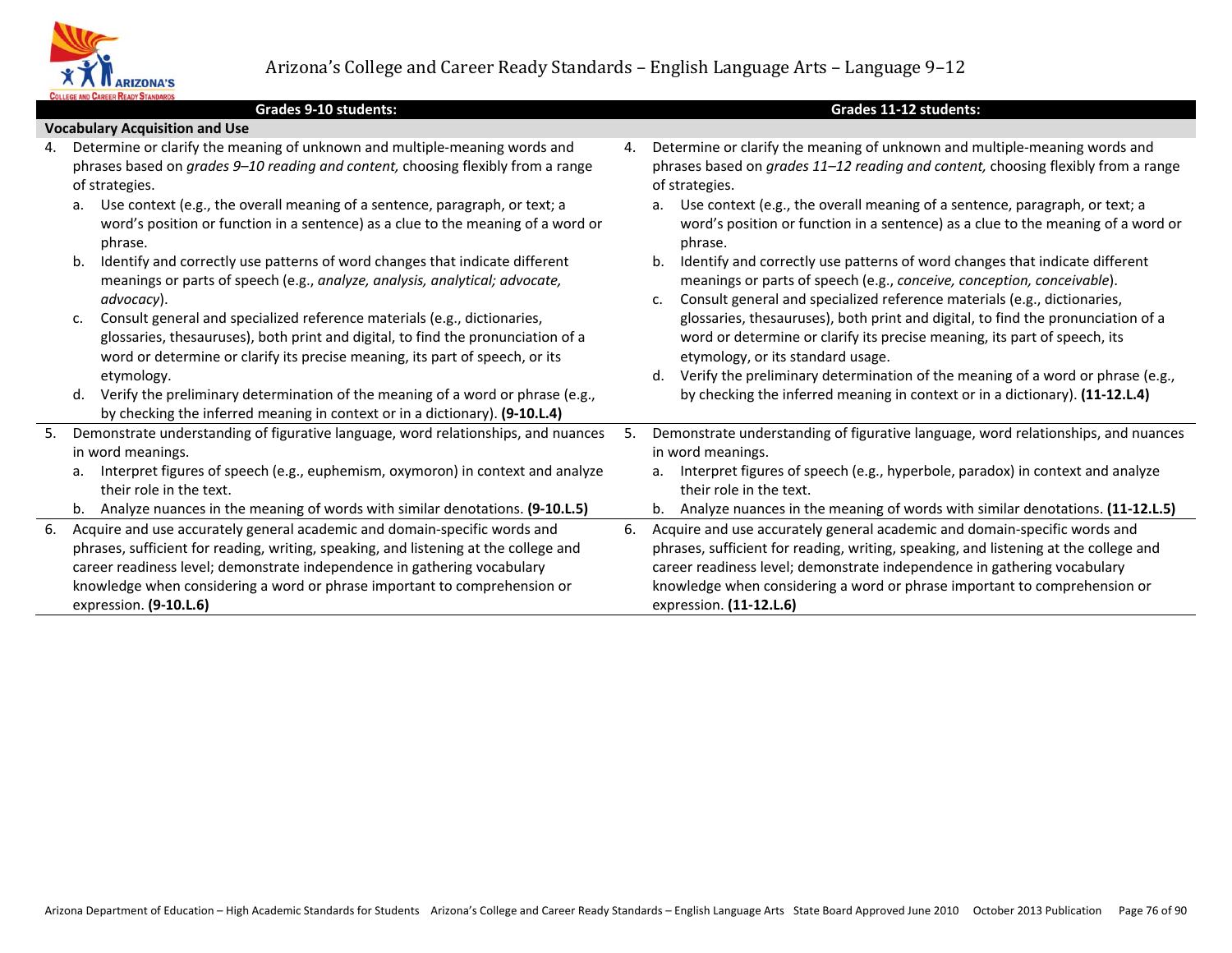

### **Language Progressive Skills, by Grade**

The following skills, marked with an asterisk (\*) in Language standards 1–3, are particularly likely to require continued attention in higher grades as they are applied to increasingly sophisticated writing and speaking.

| <b>Standard</b>                                                                                                                                                                     |    |    |   | Grade(s) |   |          |           |
|-------------------------------------------------------------------------------------------------------------------------------------------------------------------------------------|----|----|---|----------|---|----------|-----------|
|                                                                                                                                                                                     | 3. | 5. | 6 | 7        | 8 | $9 - 10$ | $11 - 12$ |
| L.3.1f. Ensure subject-verb and pronoun-antecedent agreement.                                                                                                                       |    |    |   |          |   |          |           |
| L.3.3a. Choose words and phrases for effect.                                                                                                                                        |    |    |   |          |   |          |           |
| L.4.1f. Produce complete sentences, recognizing and correcting inappropriate fragments and run-ons.                                                                                 |    |    |   |          |   |          |           |
| L.4.1g. Correctly use frequently confused words (e.g., to/too/two; there/their).                                                                                                    |    |    |   |          |   |          |           |
| L.4.3a. Choose words and phrases to convey ideas precisely.                                                                                                                         |    |    |   |          |   |          |           |
| L.4.3b. Choose punctuation for effect.                                                                                                                                              |    |    |   |          |   |          |           |
| L.5.1d. Recognize and correct inappropriate shifts in verb tense.                                                                                                                   |    |    |   |          |   |          |           |
| <b>L.5.2a.</b> Use punctuation to separate items in a series. <sup>†</sup>                                                                                                          |    |    |   |          |   |          |           |
| L.6.1c. Recognize and correct inappropriate shifts in pronoun number and person.                                                                                                    |    |    |   |          |   |          |           |
| L.6.1d. Recognize and correct vague pronouns (i.e., ones with unclear or ambiguous antecedents).                                                                                    |    |    |   |          |   |          |           |
| L.6.1e. Recognize variations from Standard English in their own and others' writing and speaking and<br>identify and use strategies to improve expression in conventional language. |    |    |   |          |   |          |           |
| L.6.2a. Use punctuation (commas, parentheses, dashes) to set off nonrestrictive/parenthetical elements.                                                                             |    |    |   |          |   |          |           |
| L.6.3a. Vary sentence patterns for meaning, reader/listener interest, and style. <sup>†</sup>                                                                                       |    |    |   |          |   |          |           |
| L.6.3b. Maintain consistency in style and tone.                                                                                                                                     |    |    |   |          |   |          |           |
| L.7.1c. Place phrases and clauses within a sentence, recognizing and correcting misplaced and dangling<br>modifiers.                                                                |    |    |   |          |   |          |           |
| L.7.3a. Choose language that expresses ideas precisely and concisely, recognizing and eliminating<br>wordiness and redundancy.                                                      |    |    |   |          |   |          |           |
| L.8.1d. Recognize and correct inappropriate shifts in verb voice and mood.                                                                                                          |    |    |   |          |   |          |           |
| L.9-10.1a. Use parallel structure.                                                                                                                                                  |    |    |   |          |   |          |           |
| $*$ Subsumed by $\overline{1}$ 7.32                                                                                                                                                 |    |    |   |          |   |          |           |

\*Subsumed by L.7.3a †Subsumed by L.9–10.1a ‡Subsumed by L.11–12.3a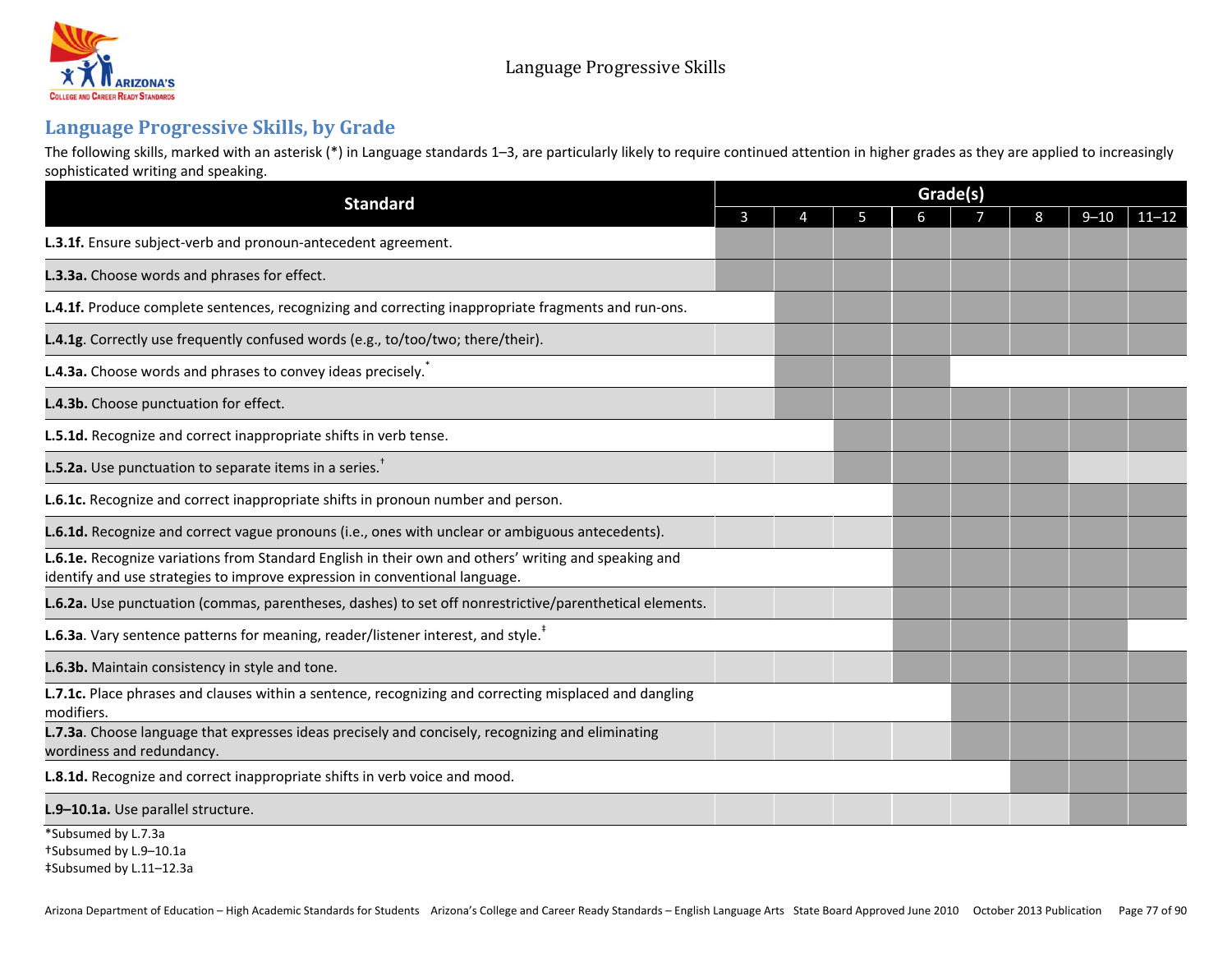

### **Standard 10: Range, Quality, and Complexity of Student Reading 6–12**

### **Measuring Text Complexity: Three Factors**



### **Range of Text Types for 6–12**

Students in 6–12 apply the Reading standards to the following range of text types, with texts selected from <sup>a</sup> broad range of cultures and periods.

|                                     | Literature                     |                                 | <b>Informational Text</b>                                               |
|-------------------------------------|--------------------------------|---------------------------------|-------------------------------------------------------------------------|
| <b>Stories</b>                      | <b>Dramas</b>                  | Poetry                          | <b>Literary Nonfiction</b>                                              |
| Includes the subgenres of           | Includes one-act and multi-act | Includes the subgenres of       | Includes the subgenres of exposition, argument, and functional text in  |
| adventure stories, historical       | plays, both in written form    | narrative poems, lyrical poems, | the form of personal essays, speeches, opinion pieces, essays about art |
| fiction, mysteries, myths,          | and on film                    | free verse poems, sonnets,      | or literature, biographies, memoirs, journalism, and historical,        |
| science fiction, realistic fiction, |                                | odes, ballads, and epics        | scientific, technical, or economic accounts (including digital sources) |
| allegories, parodies, satire,       |                                |                                 | written for a broad audience                                            |
| and graphic novels                  |                                |                                 |                                                                         |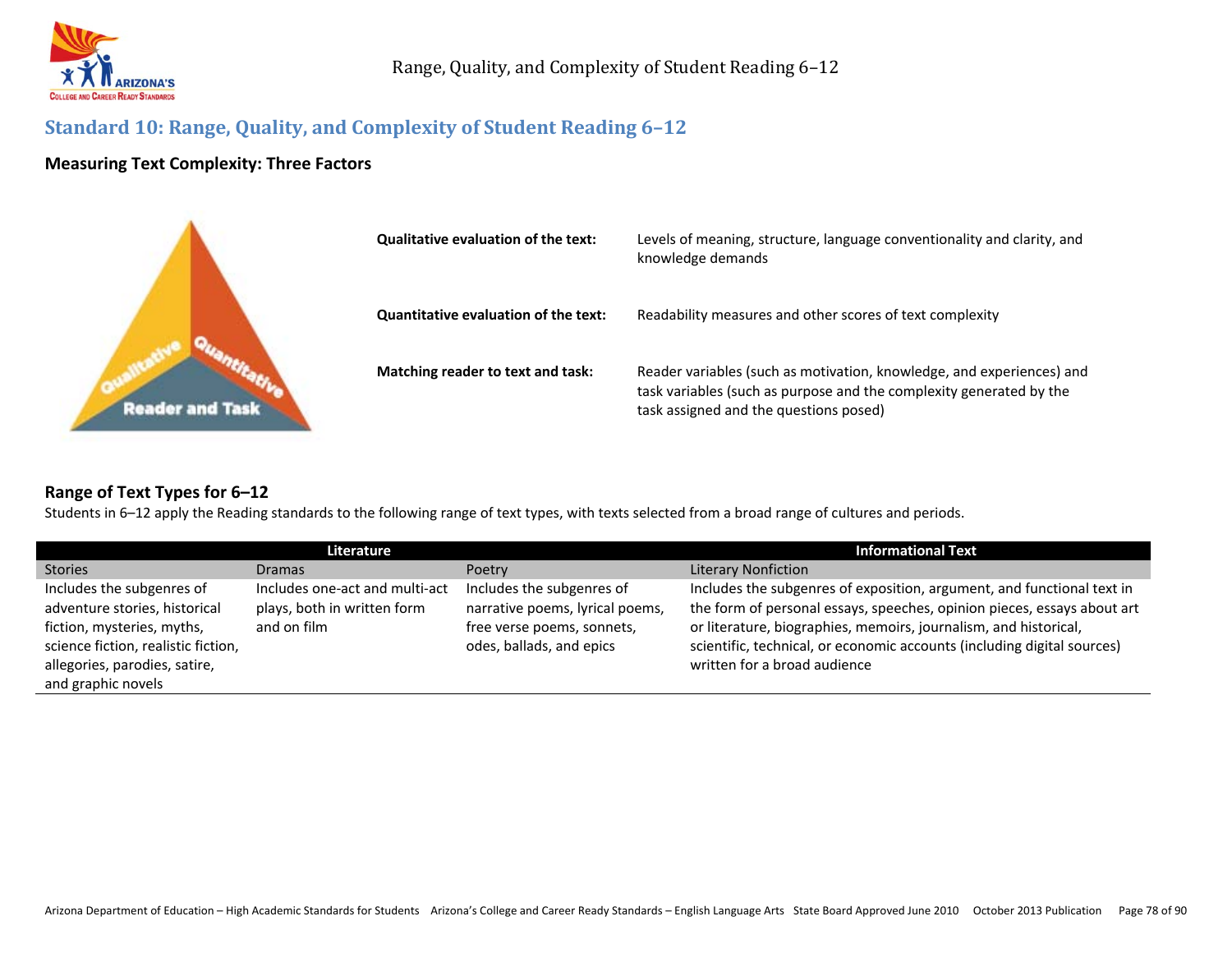

## **Texts Illustrating the Complexity, Quality, and Range of Student Reading 6–12**

|                                                                                      | Literature: Stories, Drama, Poetry                                                                                                                                                                                                                                                                                                                                                                                                                                                                                                                                             |                 | <b>Informational Texts: Literary Nonfiction</b>                                                                                                                                                                                                                                                                                                                                                                                                                                                                                                                                                                                                                                                                                                                     |
|--------------------------------------------------------------------------------------|--------------------------------------------------------------------------------------------------------------------------------------------------------------------------------------------------------------------------------------------------------------------------------------------------------------------------------------------------------------------------------------------------------------------------------------------------------------------------------------------------------------------------------------------------------------------------------|-----------------|---------------------------------------------------------------------------------------------------------------------------------------------------------------------------------------------------------------------------------------------------------------------------------------------------------------------------------------------------------------------------------------------------------------------------------------------------------------------------------------------------------------------------------------------------------------------------------------------------------------------------------------------------------------------------------------------------------------------------------------------------------------------|
| $\bullet$<br>$\bullet$<br>$\bullet$<br>$6 - 8$<br>$\bullet$<br>$\bullet$<br>$9 - 10$ | Little Women by Louisa May Alcott (1869)<br>The Adventures of Tom Sawyer by Mark Twain (1876)<br>"The Road Not Taken" by Robert Frost (1915)<br>The Dark Is Rising by Susan Cooper (1973)<br>Dragonwings by Laurence Yep (1975)<br>Roll of Thunder, Hear My Cry by Mildred Taylor (1976)<br>The Tragedy of Macbeth by William Shakespeare (1592)<br>"Ozymandias" by Percy Bysshe Shelley (1817)<br>"The Raven" by Edgar Allan Poe (1845)<br>"The Gift of the Magi" by O. Henry (1906)<br>The Grapes of Wrath by John Steinbeck (1939)<br>Fahrenheit 451 by Ray Bradbury (1953) | Douglass (1845) | "Letter on Thomas Jefferson" by John Adams (1776)<br>Narrative of the Life of Frederick Douglass, an American Slave by Frederick<br>"Blood, Toil, Tears and Sweat: Address to Parliament on May 13th, 1940" by<br>Winston Churchill (1940)<br>Harriet Tubman: Conductor on the Underground Railroad by Ann Petry (1955)<br>Travels with Charley: In Search of America by John Steinbeck (1962)<br>"Speech to the Second Virginia Convention" by Patrick Henry (1775)<br>"Farewell Address" by George Washington (1796)<br>"Gettysburg Address" by Abraham Lincoln (1863)<br>"State of the Union Address" by Franklin Delano Roosevelt (1941)<br>"Letter from Birmingham Jail" by Martin Luther King, Jr. (1964)<br>"Hope, Despair and Memory" by Elie Wiesel (1997) |
| $\bullet$<br>$\bullet$<br>$11 -$<br><b>CCR</b>                                       | The Killer Angels by Michael Shaara (1975)<br>"Ode on a Grecian Urn" by John Keats (1820)<br>Jane Eyre by Charlotte Brontë (1848)<br>"Because I Could Not Stop for Death" by Emily Dickinson (1890)<br>The Great Gatsby by F. Scott Fitzgerald (1925)<br>Their Eyes Were Watching God by Zora Neale Hurston (1937)<br>A Raisin in the Sun by Lorraine Hansberry (1959)<br>The Namesake by Jhumpa Lahiri (2003)                                                                                                                                                                 |                 | Common Sense by Thomas Paine (1776)<br>Walden by Henry David Thoreau (1854)<br>"Society and Solitude" by Ralph Waldo Emerson (1857)<br>"The Fallacy of Success" by G. K. Chesterton (1909)<br>Black Boy by Richard Wright (1945)<br>"Politics and the English Language" by George Orwell (1946)<br>"Take the Tortillas Out of Your Poetry" by Rudolfo Anaya (1995)                                                                                                                                                                                                                                                                                                                                                                                                  |

**Note:**: Given space limitations, the illustrative texts listed above are meant only to show individual titles that are representative of a range of topics and genres. (See Appendix B for excerpts of these and other texts illustrative of grades 6–12 text complexity, quality, and range.) At <sup>a</sup> curricular or instructional level, within and across grade levels, texts need to be selected around topics or themes that generate knowledge and allow students to study those topics or themes in depth.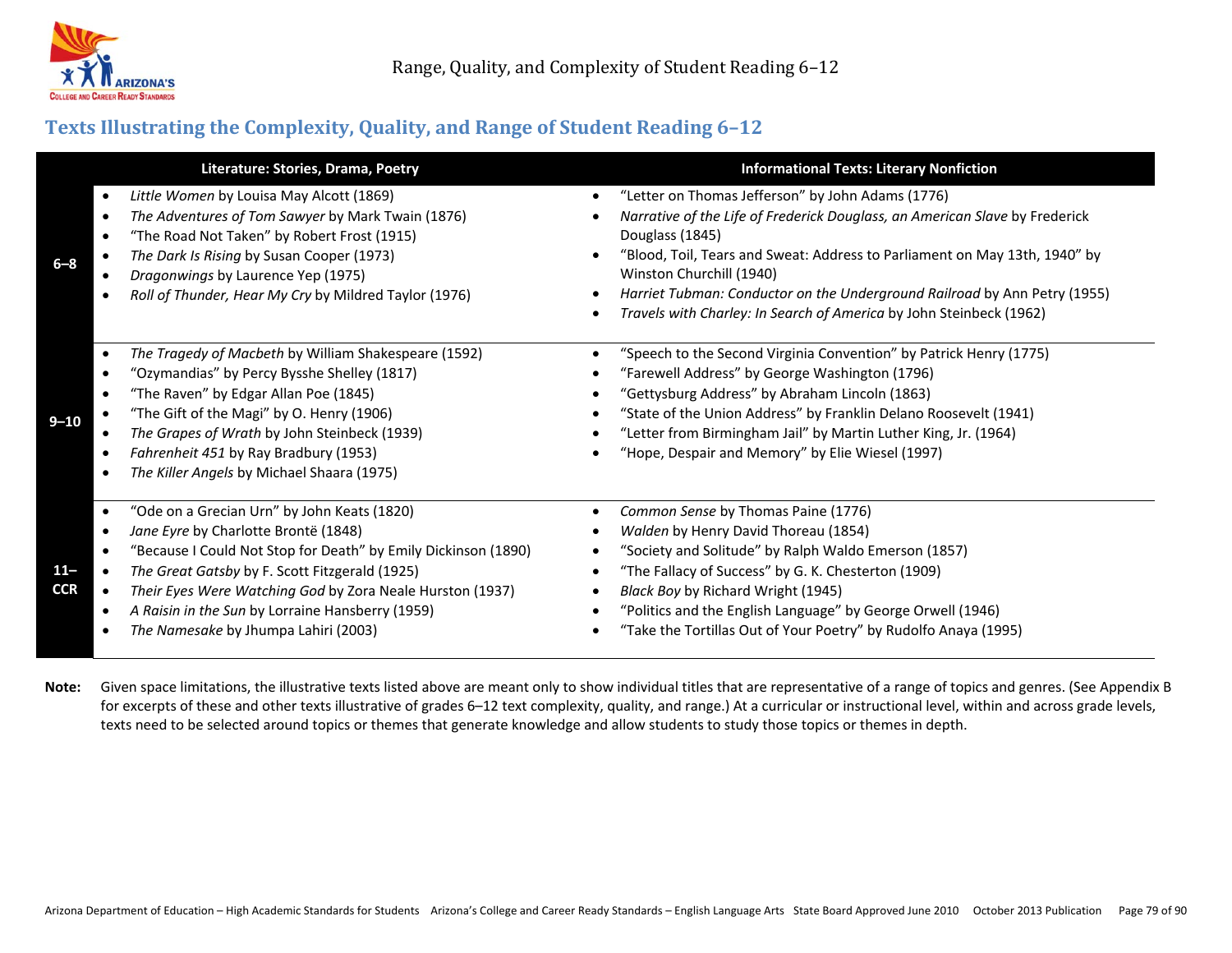

## $6^{TH}$  GRADE –  $12^{TH}$  GRADE **ARIZONA READING STANDARDS – LITERACY IN HISTORY/SOCIAL STUDIES**

## **College and Career Readiness Anchor Standards for Reading**

The 6–12 literacy in history/social studies standards on the following pages define what students should understand and be able to do by the end of each grade. They correspond to the College and Career Readiness (CCR) anchor standards below by number. The CCR and grade‐specific standards are necessary complements—the former providing broad standards and the latter providing additional specificity—that together define the skills and understandings that all students must demonstrate.

#### **Key Ideas and Details**

- 1. Read closely to determine what the text says explicitly and to make logical inferences from it; cite specific textual evidence when writing or speaking to support conclusions drawn from the text.
- 2. Determine central ideas or themes of <sup>a</sup> text and analyze their development; summarize the key supporting details and ideas.
- 3. Analyze how and why individuals, events, and ideas develop and interact over the course of <sup>a</sup> text.

#### **Craft and Structure**

- 4. Interpret words and phrases as they are used in <sup>a</sup> text, including determining technical, connotative, and figurative meanings, and analyze how specific word choices shape meaning or tone.
- 5. Analyze the structure of texts, including how specific sentences, paragraphs, and larger portions of the text (e.g., <sup>a</sup> section, chapter, scene, or stanza) relate to each other and the whole.
- 6. Assess how point of view or purpose shapes the content and style of <sup>a</sup> text.

#### **Integration of Knowledge and Ideas**

- 7. Integrate and evaluate content presented in diverse media and formats, including visually and quantitatively, as well as in words.\*
- 8. Delineate and evaluate the argument and specific claims in <sup>a</sup> text, including the validity of the reasoning as well as the relevance and sufficiency of the evidence.
- 9. Analyze how two or more texts address similar themes or topics in order to build knowledge or to compare the approaches the authors take.

### **Range of Reading and Level of Text Complexity**

10. Read and comprehend complex literary and informational texts independently and proficiently.

#### **NOTE ON RANGE AND CONTENT ON STUDENT READING**

*To build <sup>a</sup> foundation for college and career readiness, students must read widely and deeply from among <sup>a</sup> broad range of high‐ quality, increasingly challenging literary and informational texts. Through extensive reading of stories, dramas, poems, and myths and exposure to visual media from diverse cultures and different time periods, students gain literary and cultural knowledge as well as familiarity with various text structures and elements. By reading texts in history/social studies, science, and other disciplines, students build a foundation of knowledge in these fields that will also give them the background to be better readers in all content areas. Students can only gain this foundation when the curriculum is intentionally and coherently structured to develop rich content knowledge within and across grades. Students also acquire the habits of reading independently and closely, which are essential to their future success.*

<sup>\*</sup> Please see "Research to Build and Present Knowledge" in Writing and "Comprehension and Collaboration" in Speaking and Listening for additional standards relevant to gathering, assessing, and applying information from print and digital sources.

Arizona Department of Education – High Academic Standards for Students Arizona's College and Career Ready Standards – English Language Arts State Board Approved June 2010 October 2013 Publication Page 80 of 90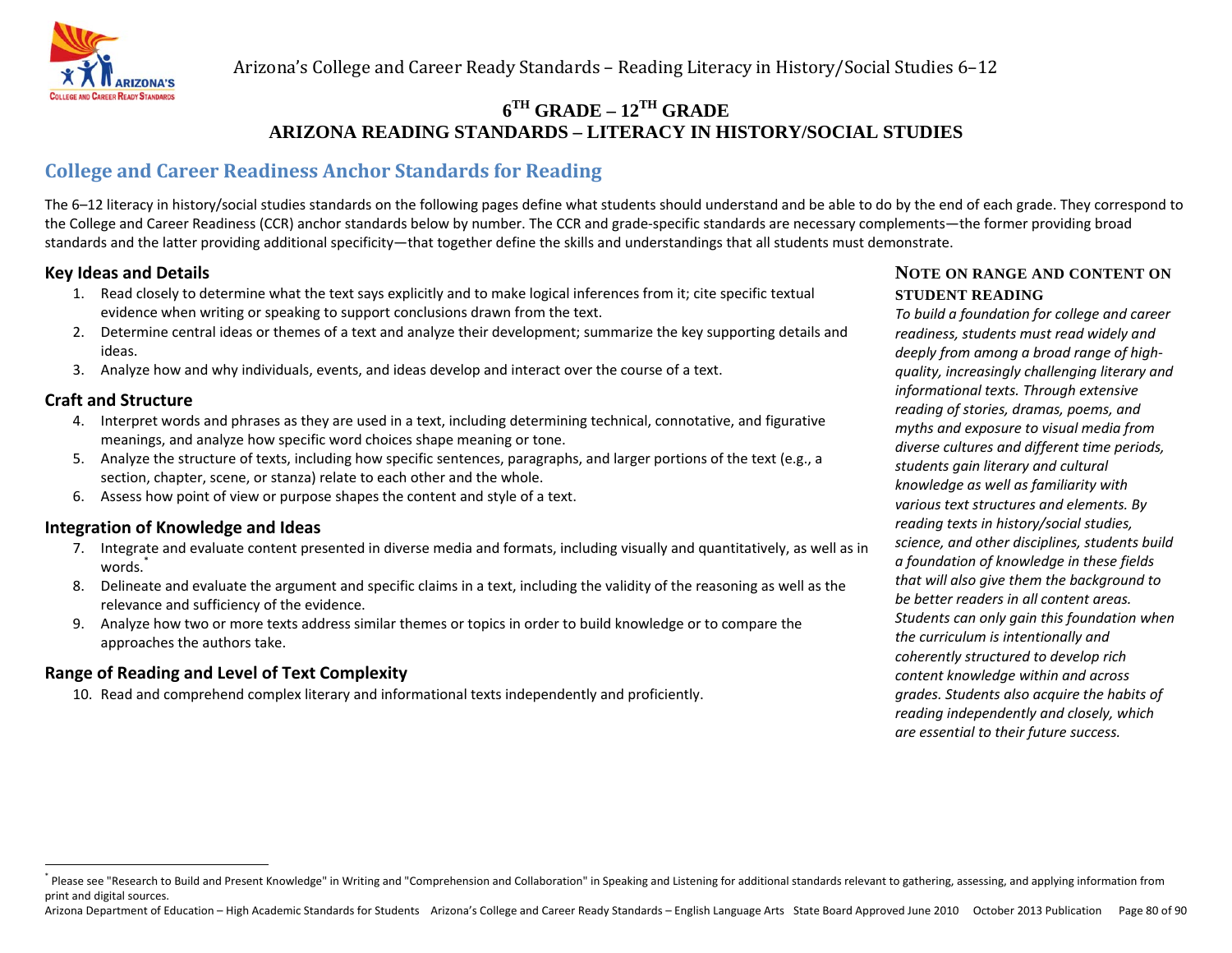

## **Reading Standards for Literacy in History/Social Studies 6–12**

The grades 6–12 standards on the following pages define what students should understand and be able to do by the end of each grade span. They correspond to the College and Career Readiness (CCR) anchor standards below by number. The CCR and grade‐specific standards are necessary complements—the former providing broad standards and the latter providing additional specificity—that together define the skills and understandings that all students must demonstrate.

| <b>Grade 6-8 students:</b> |                                                                                                                                                                                         |    | Grade 9-10 students:                                                                                                                                                                                  | Grade 11-12 students: |                                                                                                                                                                                                                                                                  |  |  |
|----------------------------|-----------------------------------------------------------------------------------------------------------------------------------------------------------------------------------------|----|-------------------------------------------------------------------------------------------------------------------------------------------------------------------------------------------------------|-----------------------|------------------------------------------------------------------------------------------------------------------------------------------------------------------------------------------------------------------------------------------------------------------|--|--|
|                            | <b>Key Ideas and Details</b>                                                                                                                                                            |    |                                                                                                                                                                                                       |                       |                                                                                                                                                                                                                                                                  |  |  |
| 1.                         | Cite specific textual evidence to support analysis of<br>primary and secondary sources. (6-8.RH.1)                                                                                      | 1. | Cite specific textual evidence to support analysis of<br>primary and secondary sources, attending to such<br>features as the date and origin of the information.<br>$(9-10.RH.1)$                     | 1.                    | Cite specific textual evidence to support analysis of<br>primary and secondary sources, connecting insights<br>gained from specific details to an understanding of<br>the text as a whole. $(11-12.RH.1)$                                                        |  |  |
| 2.                         | Determine the central ideas or information of a<br>primary or secondary source; provide an accurate<br>summary of the source distinct from prior knowledge<br>or opinions. (6-8.RH.2)   | 2. | Determine the central ideas or information of a<br>primary or secondary source; provide an accurate<br>summary of how key events or ideas develop over<br>the course of the text. (9-10.RH.2)         | 2.                    | Determine the central ideas or information of a<br>primary or secondary source; provide an accurate<br>summary that makes clear the relationships among<br>the key details and ideas. (11-12.RH.2)                                                               |  |  |
|                            | Identify key steps in a text's description of a process<br>related to history/social studies (e.g., how a bill<br>becomes law, how interest rates are raised or<br>lowered). (6-8.RH.3) | 3. | Analyze in detail a series of events described in a text;<br>determine whether earlier events caused later ones<br>or simply preceded them. (9-10.RH.3)                                               |                       | Evaluate various explanations for actions or events<br>and determine which explanation best accords with<br>textual evidence, acknowledging where the text<br>leaves matters uncertain. (11-12.RH.3)                                                             |  |  |
|                            | <b>Craft and Structure</b>                                                                                                                                                              |    |                                                                                                                                                                                                       |                       |                                                                                                                                                                                                                                                                  |  |  |
| 4.                         | Determine the meaning of words and phrases as they<br>are used in a text, including vocabulary specific to<br>domains related to history/social studies. (6-8.RH.4)                     | 4. | Determine the meaning of words and phrases as they<br>are used in a text, including vocabulary describing<br>political, social, or economic aspects of history/social<br>studies. (9-10.RH.4)         | 4.                    | Determine the meaning of words and phrases as they<br>are used in a text, including analyzing how an author<br>uses and refines the meaning of a key term over the<br>course of a text (e.g., how Madison defines faction in<br>Federalist No. 10). (11-12.RH.4) |  |  |
| 5.                         | Describe how a text presents information (e.g.,<br>sequentially, comparatively, causally). (6-8.RH.5)                                                                                   | 5. | Analyze how a text uses structure to emphasize key<br>points or advance an explanation or analysis.<br>$(9-10.RH.5)$                                                                                  | 5.                    | Analyze in detail how a complex primary source is<br>structured, including how key sentences, paragraphs,<br>and larger portions of the text contribute to the<br>whole. (11-12.RH.5)                                                                            |  |  |
| 6.                         | Identify aspects of a text that reveal an author's point<br>of view or purpose (e.g., loaded language, inclusion<br>or avoidance of particular facts). (6-8.RH.6)                       | 6. | Compare the point of view of two or more authors<br>for how they treat the same or similar topics,<br>including which details they include and emphasize in<br>their respective accounts. (9-10.RH.6) | 6.                    | Evaluate authors' differing points of view on the same<br>historical event or issue by assessing the authors'<br>claims, reasoning, and evidence. (11-12.RH.6)                                                                                                   |  |  |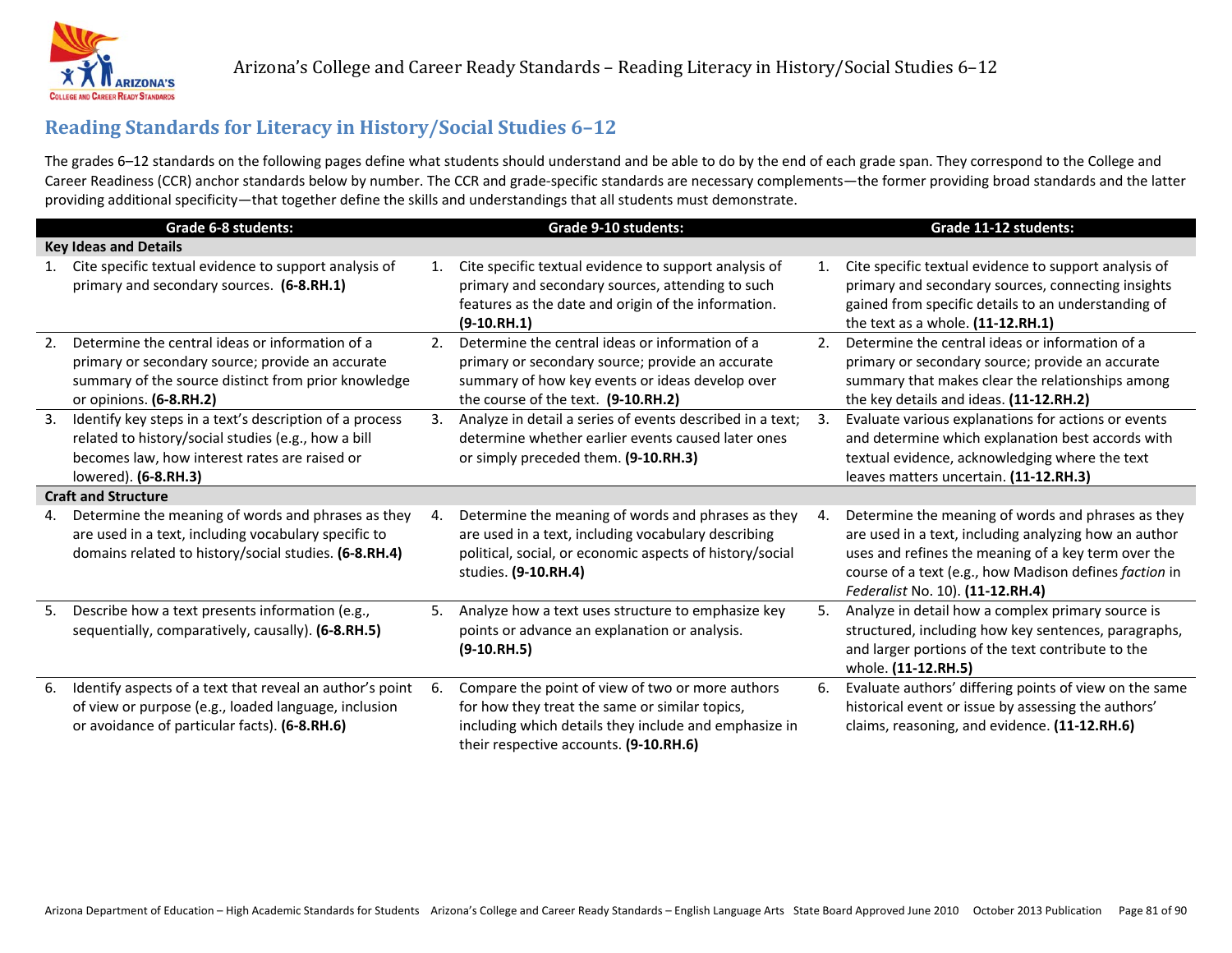

# Arizona's College and Career Ready Standards - Reading Literacy in History/Social Studies 6-12

|    | <b><i>GULLEGE AND GAREER INEADT STANDARD</i></b><br>Grade 6-8 students:                                                                                                   |    | Grade 9-10 students:                                                                                                                                                         |    | Grade 11-12 students:                                                                                                                                                                                                             |
|----|---------------------------------------------------------------------------------------------------------------------------------------------------------------------------|----|------------------------------------------------------------------------------------------------------------------------------------------------------------------------------|----|-----------------------------------------------------------------------------------------------------------------------------------------------------------------------------------------------------------------------------------|
|    | Integration of Knowledge and Ideas                                                                                                                                        |    |                                                                                                                                                                              |    |                                                                                                                                                                                                                                   |
|    | 7. Integrate visual information (e.g., in charts, graphs,<br>photographs, videos, or maps) with other information<br>in print and digital texts. (6-8.RH.7)               |    | Integrate quantitative or technical analysis (e.g.,<br>charts, research data) with qualitative analysis in<br>print or digital text. (9-10.RH.7)                             |    | Integrate and evaluate multiple sources of<br>information presented in diverse formats and media<br>(e.g., visually, quantitatively, as well as in words) in<br>order to address a question or solve a problem.<br>$(11-12.RH.7)$ |
| 8. | Distinguish among fact, opinion, and reasoned<br>judgment in a text. (6-8.RH.8)                                                                                           | 8. | Assess the extent to which the reasoning and<br>evidence in a text support the author's claims.<br>$(9-10.RH.8)$                                                             | 8. | Evaluate an author's premises, claims, and evidence<br>by corroborating or challenging them with other<br>information. (11-12.RH.8)                                                                                               |
| 9. | Analyze the relationship between a primary and<br>secondary source on the same topic. (6-8.RH.9)                                                                          | 9. | Compare and contrast treatments of the same topic<br>in several primary and secondary sources. (9-10.RH.9)                                                                   | 9  | Integrate information from diverse sources, both<br>primary and secondary, into a coherent<br>understanding of an idea or event, noting<br>discrepancies among sources. (11-12.RH.9)                                              |
|    | <b>Range of Reading and Level of Text Complexity</b>                                                                                                                      |    |                                                                                                                                                                              |    |                                                                                                                                                                                                                                   |
|    | 10. By the end of grade 8, read and comprehend<br>history/social studies texts in the grades 6-8 text<br>complexity band independently and proficiently.<br>$(6-8.RH.10)$ |    | 10. By the end of grade 10, read and comprehend<br>history/social studies texts in the grades 9-10 text<br>complexity band independently and proficiently.<br>$(9-10.RH.10)$ |    | 10. By the end of grade 12, read and comprehend<br>history/social studies texts in the grades 11-CCR text<br>complexity band independently and proficiently.<br>$(11-12.RH.10)$                                                   |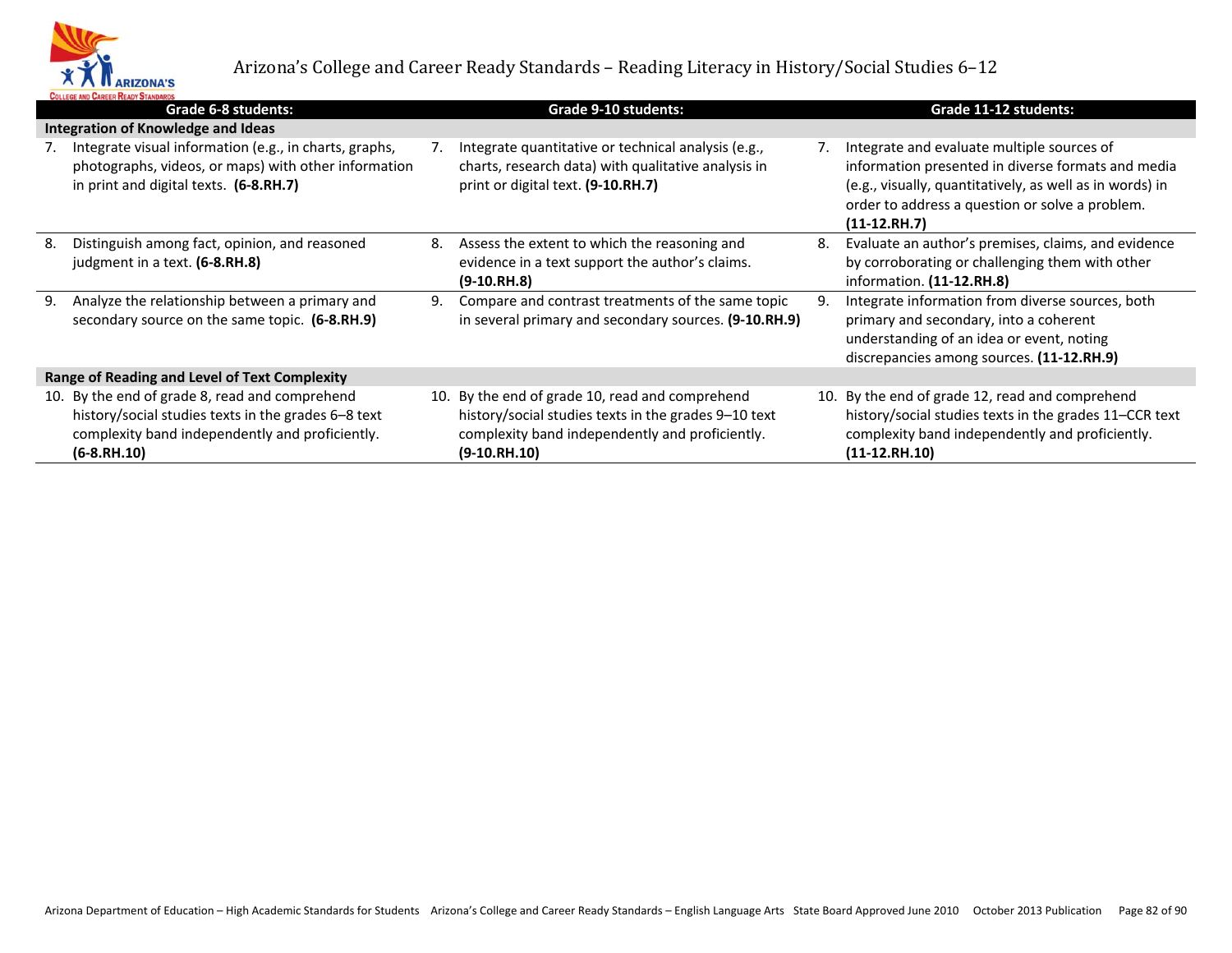

## $6^{TH}$  GRADE –  $12^{TH}$  GRADE **ARIZONA READING STANDARDS – LITERACY IN SCIENCE AND TECHNICAL SUBJECTS**

### **College and Career Readiness Anchor Standards for Reading**

The 6–12 literacy in science and technical subjects standards on the following pages define what students should understand and be able to do by the end of each grade. They correspond to the College and Career Readiness (CCR) anchor standards below by number. The CCR and grade-specific standards are necessary complements—the former providing broad standards and the latter providing additional specificity—that together define the skills and understandings that all students must demonstrate.

#### **Key Ideas and Details**

- 1. Read closely to determine what the text says explicitly and to make logical inferences from it; cite specific textual evidence when writing or speaking to support conclusions drawn from the text.
- 2. Determine central ideas or themes of <sup>a</sup> text and analyze their development; summarize the key supporting details and ideas.
- 3. Analyze how and why individuals, events, and ideas develop and interact over the course of <sup>a</sup> text.

#### **Craft and Structure**

- 4. Interpret words and phrases as they are used in <sup>a</sup> text, including determining technical, connotative, and figurative meanings, and analyze how specific word choices shape meaning or tone.
- 5. Analyze the structure of texts, including how specific sentences, paragraphs, and larger portions of the text (e.g., <sup>a</sup> section, chapter, scene, or stanza) relate to each other and the whole.
- 6. Assess how point of view or purpose shapes the content and style of <sup>a</sup> text.

#### **Integration of Knowledge and Ideas**

- 7. Integrate and evaluate content presented in diverse media and formats, including visually and quantitatively, as well as in words. \*
- 8. Delineate and evaluate the argument and specific claims in <sup>a</sup> text, including the validity of the reasoning as well as the relevance and sufficiency of the evidence.
- 9. Analyze how two or more texts address similar themes or topics in order to build knowledge or to compare the approaches the authors take.

### **Range of Reading and Level of Text Complexity**

10. Read and comprehend complex literary and informational texts independently and proficiently.

#### **NOTE ON RANGE AND CONTENT ON STUDENT READING**

*To build <sup>a</sup> foundation for college and career readiness, students must read widely and deeply from among <sup>a</sup> broad range of high‐ quality, increasingly challenging literary and informational texts. Through extensive reading of stories, dramas, poems, and myths and exposure to visual media from diverse cultures and different time periods, students gain literary and cultural knowledge as well as familiarity with various text structures and elements. By reading texts in history/social studies, science, and other disciplines, students build a foundation of knowledge in these fields that will also give them the background to be better readers in all content areas. Students can only gain this foundation when the curriculum is intentionally and coherently structured to develop rich content knowledge within and across grades. Students also acquire the habits of reading independently and closely, which are essential to their future success.*

<sup>\*</sup> Please see "Research to Build and Present Knowledge" in Writing and "Comprehension and Collaboration" in Speaking and Listening for additional standards relevant to gathering, assessing, and applying information from print and digital sources.

Arizona Department of Education – High Academic Standards for Students Arizona's College and Career Ready Standards – English Language Arts State Board Approved June 2010 October 2013 Publication Page 83 of 90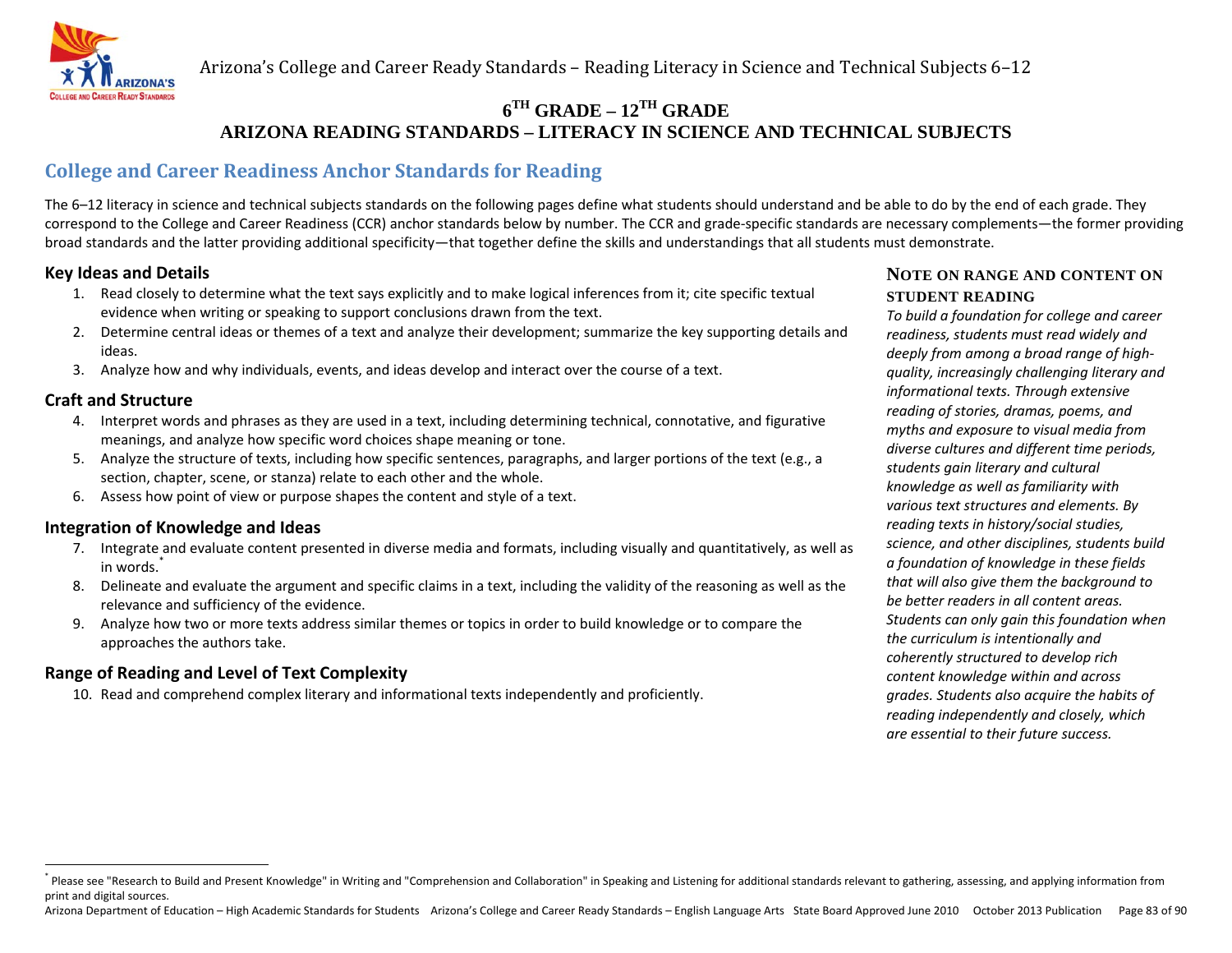

## **Reading Standards for Literacy in Science and Technical Subjects 6–12**

|    | <b>Grade 6-8 students:</b>                                                                                                                                                                                            |    | <b>Grade 9-10 students:</b>                                                                                                                                                                                                                          | Grade 11-12 students:     |                                                                                                                                                                                                                                |  |
|----|-----------------------------------------------------------------------------------------------------------------------------------------------------------------------------------------------------------------------|----|------------------------------------------------------------------------------------------------------------------------------------------------------------------------------------------------------------------------------------------------------|---------------------------|--------------------------------------------------------------------------------------------------------------------------------------------------------------------------------------------------------------------------------|--|
|    | <b>Key Ideas and Details</b>                                                                                                                                                                                          |    |                                                                                                                                                                                                                                                      |                           |                                                                                                                                                                                                                                |  |
|    | 1. Cite specific textual evidence to support analysis of<br>science and technical texts. (6-8.RST.1)                                                                                                                  | 1. | Cite specific textual evidence to support analysis of<br>science and technical texts, attending to the precise<br>details of explanations or descriptions. (9-10.RST.1)                                                                              | 1.                        | Cite specific textual evidence to support analysis of<br>science and technical texts, attending to important<br>distinctions the author makes and to any gaps or<br>inconsistencies in the account. (11-12.RST.1)              |  |
| 2. | Determine the central ideas or conclusions of a test;<br>provide an accurate summary of the text distinct<br>from prior knowledge or opinions. (6-8.RST.2)                                                            |    | 2. Determine the central ideas or conclusions of a text;<br>trace the text's explanation or depiction of a complex<br>process, phenomenon, or concept; provide an<br>accurate summary of the text. (9-10.RST.2)                                      | 2.                        | Determine the central ideas or conclusions of a text;<br>summarize complex concepts, processes, or<br>information presented in a text by paraphrasing them<br>in simpler but still accurate terms. (11-12.RST.2)               |  |
| 3. | Follow precisely a multistep procedure when carrying<br>out experiments, taking measurements, or<br>performing technical tasks. (6-8.RST.3)                                                                           | 3. | Follow precisely a complex multistep procedure when<br>carrying out experiments, taking measurements, or<br>performing technical tasks, attending to special cases<br>or exceptions defined in the text. (9-10.RST.3)                                | $\overline{\mathbf{3}}$ . | Follow precisely a complex multistep procedure when<br>carrying out experiments, taking measurements, or<br>performing technical tasks; analyze the specific<br>results based on explanations in the text.<br>$(11-12.RST.3)$  |  |
|    | <b>Craft and Structure</b>                                                                                                                                                                                            |    |                                                                                                                                                                                                                                                      |                           |                                                                                                                                                                                                                                |  |
| 4. | Determine the meaning of symbols, key terms, and<br>other domain-specific words and phrases as they are<br>used in a specific scientific or technical context<br>relevant to grades 6-8 texts and topics. (6-8.RST.4) | 4. | Determine the meaning of symbols, key terms, and<br>other domain-specific words and phrases as they are<br>used in a specific scientific or technical context<br>relevant to grades 9-10 texts and topics.<br>$(9-10. RST.4)$                        | 4.                        | Determine the meaning of symbols, key terms, and<br>other domain-specific words and phrases as they are<br>used in a specific scientific or technical context<br>relevant to grades 11-12 texts and topics.<br>$(11-12.RST.4)$ |  |
|    | 5. Analyze the structure an author uses to organize a<br>text, including how the major sections contribute to<br>the whole and to an understanding of the topic.<br>$(6-8. RST.5)$                                    |    | 5. Analyze the structure of the relationships among<br>concepts in a text, including relationships among key<br>terms (e.g., force, friction, reaction force, energy).<br>$(9-10. RST.5)$                                                            |                           | 5. Analyze how the text structures information or ideas<br>into categories or hierarchies, demonstrating<br>understanding of the information or ideas.<br>$(11-12. RST.5)$                                                     |  |
|    | 6. Analyze the author's purpose in providing an<br>explanation, describing a procedure, or discussing an<br>experiment in a text. (6-8.RST.6)                                                                         |    | 6. Analyze the author's purpose in providing an<br>explanation, describing a procedure, or discussing an<br>experiment in a text, defining the question the author<br>seeks to address. (9-10.RST.6)                                                 | 6.                        | Analyze the author's purpose in providing an<br>explanation, describing a procedure, or discussing an<br>experiment in a text, identifying important issues that<br>remain unresolved. (11-12.RST.6)                           |  |
|    | <b>Integration of Knowledge and Ideas</b>                                                                                                                                                                             |    |                                                                                                                                                                                                                                                      |                           |                                                                                                                                                                                                                                |  |
|    | 7. Integrate quantitative or technical information<br>expressed in words in a text with a version of that<br>information expressed visually (e.g., in a flowchart,<br>diagram, model, graph, or table). (6-8.RST.7)   |    | 7. Translate quantitative or technical information<br>expressed in words in a text into visual form (e.g., a<br>table or chart) and translate information expressed<br>visually or mathematically (e.g., in an equation) into<br>words. (9-10.RST.7) | 7.                        | Integrate and evaluate multiple sources of<br>information presented in diverse formats and media<br>(e.g., quantitative data, video, multimedia) in order to<br>address a question or solve a problem. (11-12.RST.7)           |  |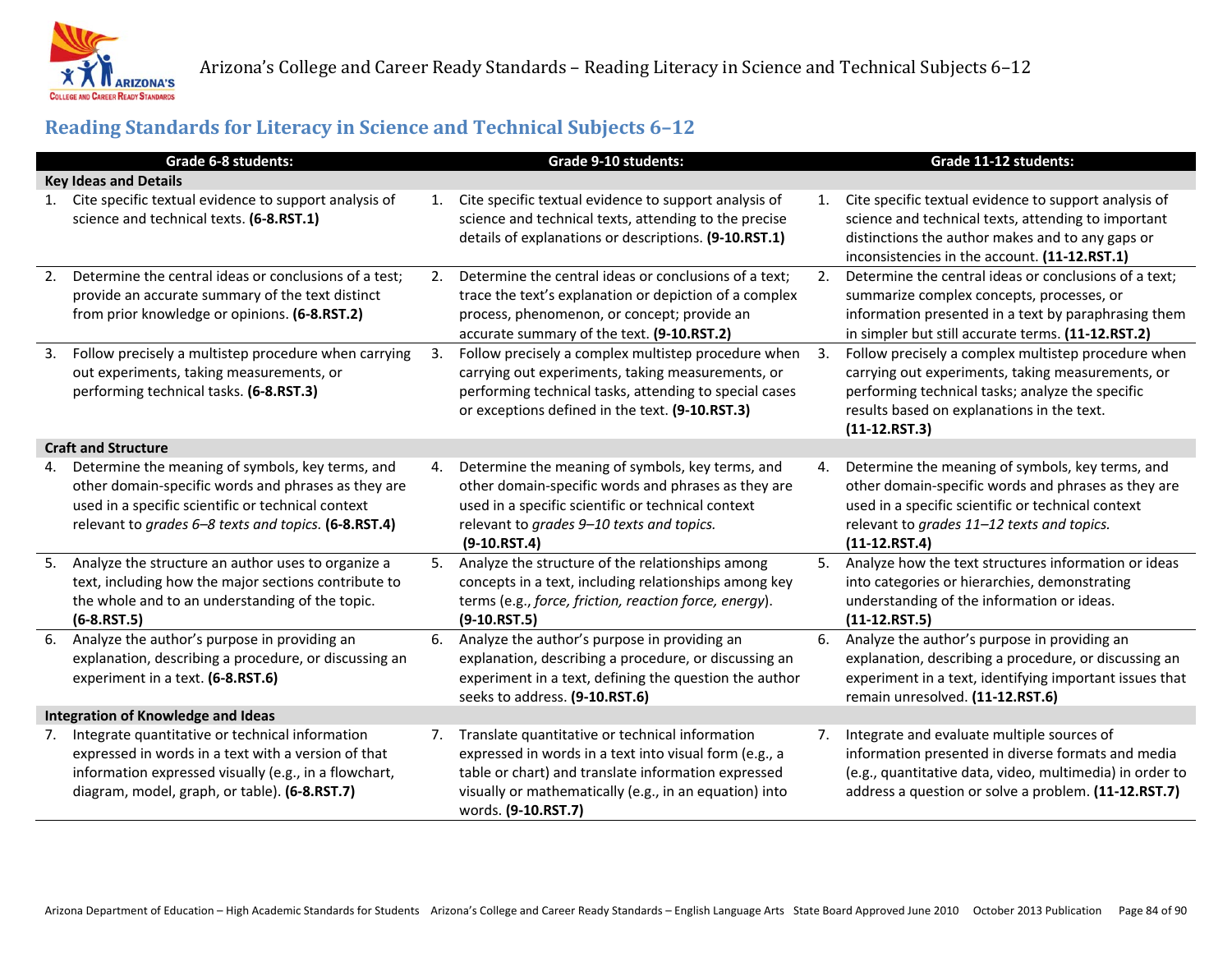

## Arizona's College and Career Ready Standards - Reading Literacy in Science and Technical Subjects 6-12

| <b>UULLEGE AND UAREER FLEADT JIANDARD</b><br>Grade 6-8 students: |                                                                                                                                                                                     |    | Grade 9-10 students:                                                                                                                                                                                                           |    | Grade 11-12 students:                                                                                                                                                                                                                 |
|------------------------------------------------------------------|-------------------------------------------------------------------------------------------------------------------------------------------------------------------------------------|----|--------------------------------------------------------------------------------------------------------------------------------------------------------------------------------------------------------------------------------|----|---------------------------------------------------------------------------------------------------------------------------------------------------------------------------------------------------------------------------------------|
|                                                                  | Integration of Knowledge and Ideas                                                                                                                                                  |    |                                                                                                                                                                                                                                |    |                                                                                                                                                                                                                                       |
| 8.                                                               | Distinguish among facts, reasoned judgment based<br>on research findings, and speculation in a text.<br>$(6-8.RST.8)$                                                               | 8. | Assess the extent to which the reasoning and<br>evidence in a text support the author's claim or a<br>recommendation for solving a scientific or technical<br>problem. (9-10.RST.8)                                            | 8. | Evaluate the hypotheses, data, analysis, and<br>conclusions in a science or technical text, verifying<br>the data when possible and corroborating or<br>challenging conclusions with other sources of<br>information. (11-12.RST.8)   |
| 9.                                                               | Compare and contrast the information gained from<br>experiments, simulations, video or multimedia<br>sources with that gained from reading a text on the<br>same topic. (6-8.RST.9) | 9. | Compare and contrast findings presented in a text to<br>those from other sources (including their own<br>experiments), noting when the findings support or<br>contradict previous explanations or accounts.<br>$(9-10. RST.9)$ | 9. | Synthesize information from a range of sources (e.g.,<br>texts, experiments, simulations) into a coherent<br>understanding of a process, phenomenon, or<br>concept, resolving conflicting information when<br>possible. (11-12.RST.9) |
|                                                                  | <b>Range of Reading and Level of Text Complexity</b>                                                                                                                                |    |                                                                                                                                                                                                                                |    |                                                                                                                                                                                                                                       |
|                                                                  | 10. By the end of grade 8, read and comprehend<br>science/technical texts in the grades 6-8 text<br>complexity band independently and proficiently.<br>$(6-8.RST.10)$               |    | 10. By the end of grade 10, read and comprehend<br>science/technical texts in the grades 9-10 text<br>complexity band independently and proficiently.<br>$(9-10. RST.10)$                                                      |    | 10. By the end of grade 12, read and comprehend<br>science/technical texts in the grades 11–CCR text<br>complexity band independently and proficiently.<br>$(11-12.RST.10)$                                                           |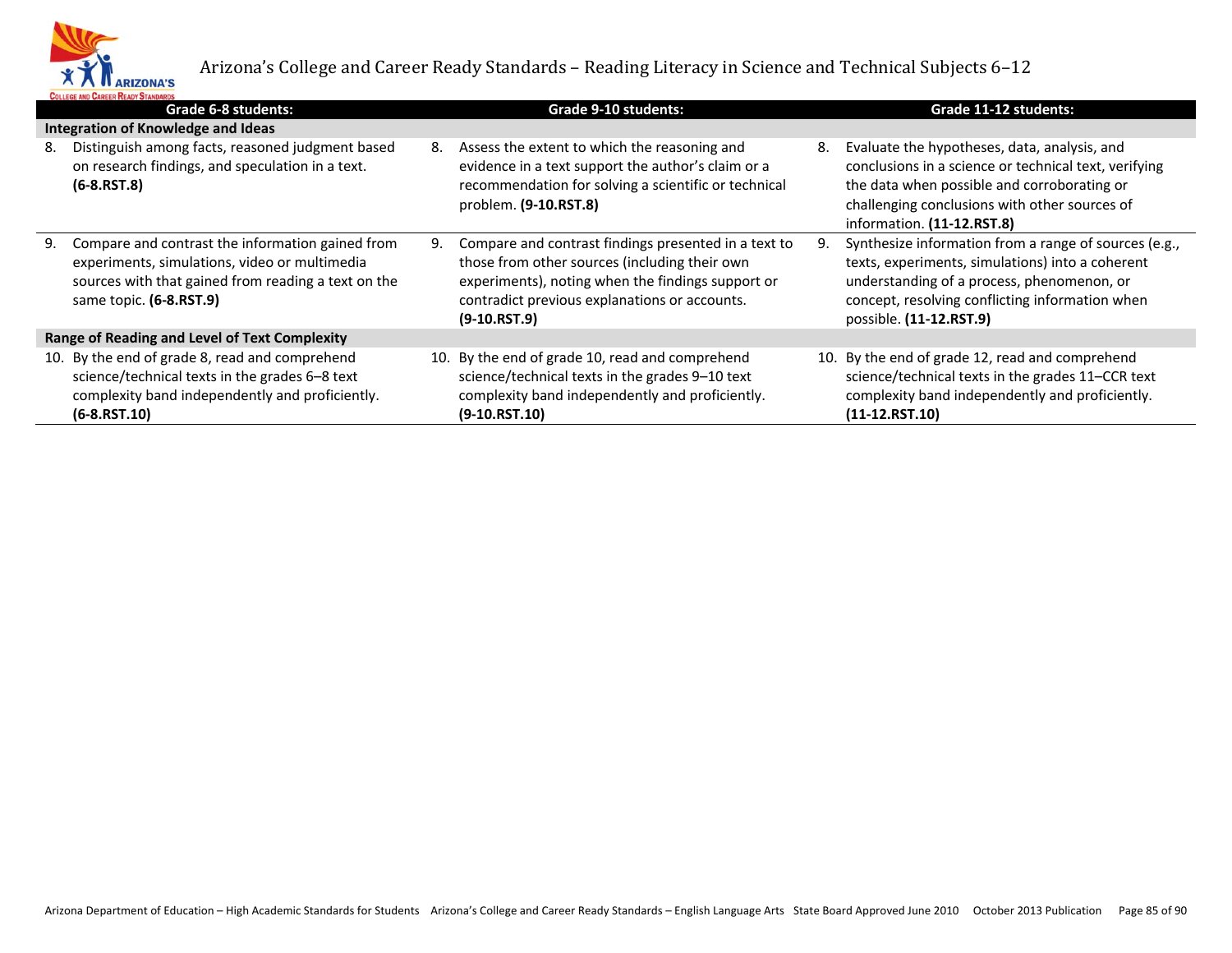

### **ARIZONA WRITING STANDARDS – LITERACY IN HISTORY/SOCIAL STUDIES, SCIENCE, AND TECHNICAL SUBJECTS**

### **College and Career Readiness Anchor Standards for Writing**

The 6–12 literacy in history/social studies, science, and technical subjects standards on the following pages define what students should understand and be able to do by the end of each grade. They correspond to the College and Career Readiness (CCR) anchor standards below by number. The CCR and grade-specific standards are necessary complements—the former providing broad standards and the latter providing additional specificity—that together define the skills and understandings that all students must demonstrate.

#### **Text Types and Purposes**

- 1. Write arguments to support claims in an analysis of substantive topics or texts, using valid reasoning and relevant and sufficient evidence.
- 2. Write informative/explanatory texts to examine and convey complex ideas and information clearly and accurately through the effective selection, organization, and analysis of content.
- 3. Write narratives to develop real or imagined experiences or events using effective technique, well‐chosen details, and well‐structured event sequences.

#### **Production and Distribution of Writing**

- 4. Produce clear and coherent writing in which the development, organization, and style are appropriate to task, purpose, and audience.
- 5. Develop and strengthen writing as needed by planning, revising, editing, rewriting, or trying <sup>a</sup> new approach.
- 6. Use technology, including the Internet, to produce and publish writing and to interact and collaborate with others.

#### **Research to Build and Present Knowledge**

- 7. Conduct short as well as more sustained research projects based on focused questions, demonstrating understanding of the subject under investigation.
- 8. Gather relevant information from multiple print and digital sources, assess the credibility and accuracy of each source, and integrate the information while avoiding plagiarism.
- 9. Draw evidence from literary or informational texts to support analysis, reflection, and research.

#### **Range of Writing**

10. Write routinely over extended time frames (time for research, reflection, and revision) and shorter time frames (a single sitting or <sup>a</sup> day or two) for <sup>a</sup> range of tasks, purposes, and audiences.

### **NOTE ON RANGE AND CONTENT OF STUDENT WRITING**

*To build <sup>a</sup> foundation for college and career readiness, students need to use writing as <sup>a</sup> tool for learning and communicating to offer and support opinions, demonstrate understanding of the subjects they are studying, and convey real and imagined experiences and events. They learn to appreciate that <sup>a</sup> key purpose of writing is to communicate clearly to an external, sometimes unfamiliar audience, and they begin to adapt the form and content of their writing to accomplish <sup>a</sup> particular task and purpose. They develop the capacity to build knowledge on <sup>a</sup> subject through research projects and to respond analytically to literary and informational sources. To meet these goals, students must devote significant time and effort to writing, producing numerous pieces over short and extended time frames throughout the year.*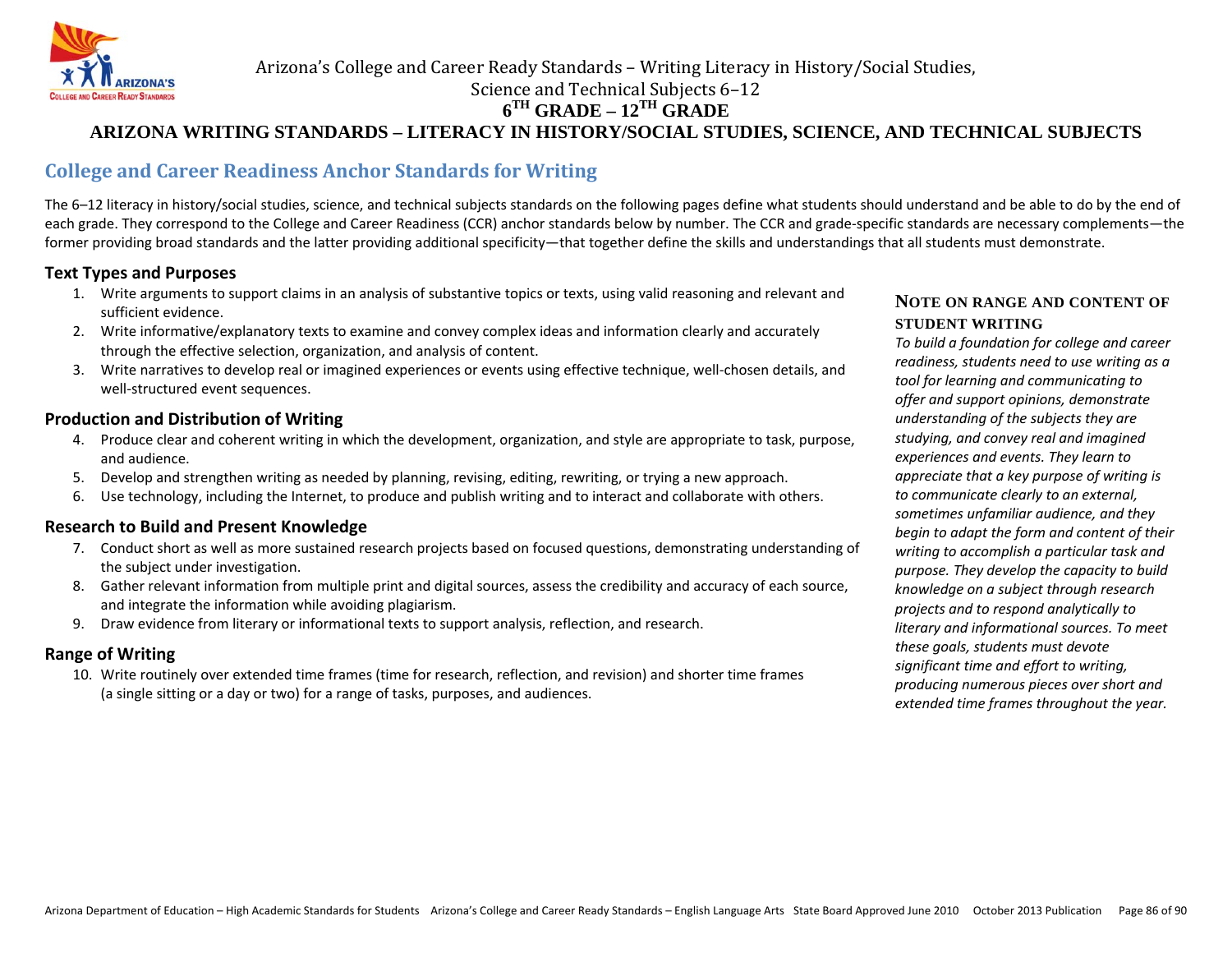

## **Writing Standards for Literacy in History/Social Studies, Science, and Technical Subjects 6–12**

The standards below begin at grade 6; standards for K–5 writing in history/social studies, science, and technical subjects are integrated into the K–5 Writing standards. The CCR anchor standards and high school standards in literacy work in tandem to define college and career readiness expectations—the former providing broad standards and the latter providing additional specificity.

| Grade 6-8 students:                                                                                                                                                                                                                                  |    | Grade 9-10 students:                                                                                                                                                                                                                                                                | Grade 11-12 students:                                                                                                                                                                                              |
|------------------------------------------------------------------------------------------------------------------------------------------------------------------------------------------------------------------------------------------------------|----|-------------------------------------------------------------------------------------------------------------------------------------------------------------------------------------------------------------------------------------------------------------------------------------|--------------------------------------------------------------------------------------------------------------------------------------------------------------------------------------------------------------------|
| <b>Text Types and Purposes</b>                                                                                                                                                                                                                       |    |                                                                                                                                                                                                                                                                                     |                                                                                                                                                                                                                    |
| 1. Write arguments focused on discipline-specific content.<br>Introduce claim(s) about a topic or issue,<br>a.<br>acknowledge and distinguish the claim(s) from<br>alternate or opposing claims, and organize the<br>reasons and evidence logically. | a. | Write arguments focused on <i>discipline-specific content</i> .<br>Introduce precise claim(s), distinguish the claim(s)<br>from alternate or opposing claims, and create an<br>organization that establishes clear relationships<br>among the claim(s), counterclaims, reasons, and | Write arguments focused on <i>discipline-specific</i><br>content.<br>Introduce precise, knowledgeable claim(s),<br>a.<br>establish the significance of the claim(s),<br>distinguish the claim(s) from alternate or |
| Support claim(s) with logical reasoning and<br>b.<br>relevant, accurate data and evidence that<br>demonstrate an understanding of the topic or text,<br>using credible sources.                                                                      | b. | evidence.<br>Develop claim(s) and counterclaims fairly,<br>supplying data and evidence for each while<br>pointing out the strengths and limitations of both                                                                                                                         | opposing claims, and create an organization<br>that logically sequences the claim(s),<br>counterclaims, reasons, and evidence.<br>Develop claim(s) and counterclaims fairly and<br>b.                              |
| Use words, phrases, and clauses to create cohesion<br>c.<br>and clarify the relationships among claim(s),<br>counterclaims, reasons, and evidence.                                                                                                   |    | claim(s) and counterclaims in a discipline-<br>appropriate form and in a manner that anticipates<br>the audience's knowledge level and concerns.                                                                                                                                    | thoroughly, supplying the most relevant data<br>and evidence for each while pointing out the<br>strengths and limitations of both claim(s) and                                                                     |
| Establish and maintain a formal style.<br>d.                                                                                                                                                                                                         | c. | Use words, phrases, and clauses to link the major                                                                                                                                                                                                                                   | counterclaims in a discipline-appropriate                                                                                                                                                                          |
| Provide a concluding statement or section that<br>e.<br>follows from and supports the argument<br>presented. (6-8.WHST.1)                                                                                                                            |    | sections of the text, create cohesion, and clarify<br>the relationships between claim(s) and reasons,<br>between reasons and evidence, and between<br>claim(s) and counterclaims.                                                                                                   | form that anticipates the audience's<br>knowledge level, concerns, values, and<br>possible biases.<br>Use words, phrases, and clauses as well as                                                                   |
|                                                                                                                                                                                                                                                      |    |                                                                                                                                                                                                                                                                                     |                                                                                                                                                                                                                    |

- d. Establish and maintain <sup>a</sup> formal style and objective tone while attending to the norms and conventions of the discipline in which they are writing.
- e. Provide <sup>a</sup> concluding statement or section that follows from or supports the argument presented. **(9‐10.WHST.1)**
- varied syntax to link the major sections of the text, create cohesion, and clarify the relationships between claim(s) and reasons, between reasons and evidence, and between claim(s) and counterclaims.
- d. Establish and maintain <sup>a</sup> formal style and objective tone while attending to the norms and conventions of the discipline in which they are writing.
- e. Provide <sup>a</sup> concluding statement or section that follows from or supports the argument presented. **(11‐12.WHST.1)**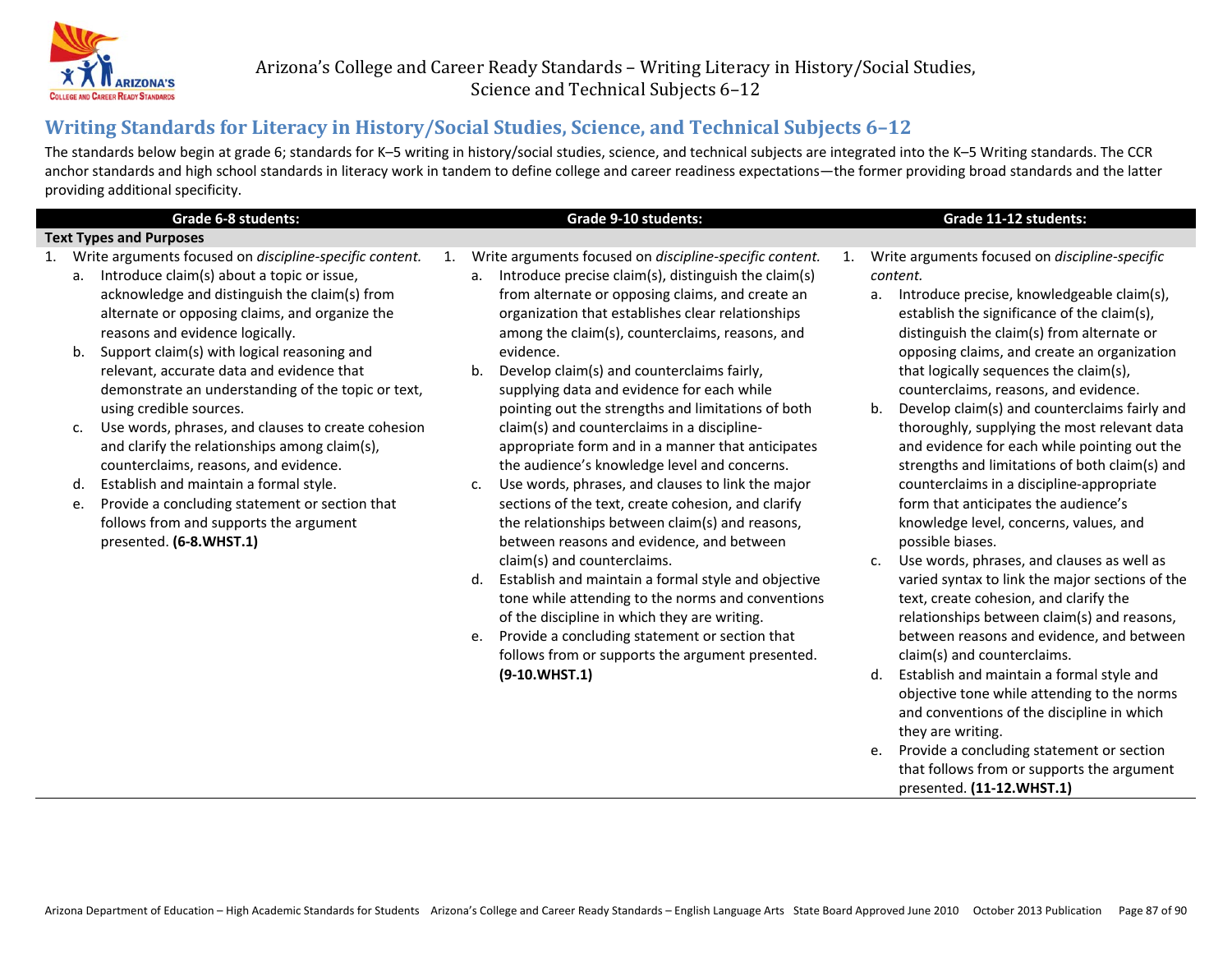

### Arizona's College and Career Ready Standards - Writing Literacy in History/Social Studies, Science and Technical Subjects 6-12

#### **Grade 6‐8**

#### **Text Types and Purposes**

- 2. Write informative/explanatory texts, including the narration of historical events, scientific procedures/ experiments, or technical processes.
	- a. Introduce <sup>a</sup> topic clearly, previewing what is to follow; organize ideas, concepts, and information into broader categories as appropriate to achieving purpose; include formatting (e.g., headings), graphics (e.g., charts, tables), and multimedia when useful to aiding comprehension.
	- b. Develop the topic with relevant, well‐chosen facts, definitions, concrete details, quotations, or other information and examples.
	- c. Use appropriate and varied transitions to create cohesion and clarify the relationships among ideas and concepts.
	- d. Use precise language and domain‐specific vocabulary to inform about or explain the topic.
	- e. Establish and maintain <sup>a</sup> formal style and objective tone.
	- f. Provide <sup>a</sup> concluding statement or section that follows from and supports the information or explanation presented. **(6‐8.WHST.2)**
- 2. Write informative/explanatory texts, including the narration of historical events, scientific procedures/ experiments, or technical processes.
	- a. Introduce <sup>a</sup> topic and organize ideas, concepts, and information to make important connections and distinctions; include formatting (e.g., headings), graphics (e.g., figures, tables), and multimedia when useful to aiding comprehension.
	- b. Develop the topic with well‐chosen, relevant, and sufficient facts, extended definitions, concrete details, quotations, or other information and examples appropriate to the audience's knowledge of the topic.
	- c. Use varied transitions and sentence structures tolink the major sections of the text, create cohesion, and clarify the relationships among ideas and concepts.
	- d. Use precise language and domain‐specific vocabulary to manage the complexity of the topic and convey <sup>a</sup> style appropriate to the discipline and context as well as to the expertise of likely readers.
	- e. Establish and maintain <sup>a</sup> formal style and objective tone while attending to the norms and conventions of the discipline in which they are writing.
	- f. Provide <sup>a</sup> concluding statement or section that follows from and supports the information or explanation presented (e.g., articulating implications or the significance of the topic). **(9‐10.WHST.2)**

#### **students: Grade 9‐10 students: Grade 11‐12 students:**

- 2. Write informative/explanatory texts, including the narration of historical events, scientific procedures/ experiments, or technical processes.
	- a. Introduce <sup>a</sup> topic and organize complex ideas, concepts, and information so that each new element builds on that which precedes it to create <sup>a</sup> unified whole; include formatting (e.g., headings), graphics (e.g., figures, tables), and multimedia when useful to aiding comprehension.
	- b. Develop the topic thoroughly by selecting the most significant and relevant facts, extended definitions, concrete details, quotations, or other information and examples appropriate to the audience's knowledge of the topic.
	- c. Use varied transitions and sentence structures to link the major sections of the text, create cohesion, and clarify the relationships among complex ideas and concepts.
	- d. Use precise language, domain‐specific vocabulary and techniques such as metaphor, simile, and analogy to manage the complexity of the topic; convey <sup>a</sup> knowledgeable stance in <sup>a</sup> style that responds to the discipline and context as well as to the expertise of likely readers.
	- e. Provide <sup>a</sup> concluding statement or section that follows from and supports the information or explanation provided (e.g., articulating implications or the significance of the topic). **(11‐12.WHST.2)**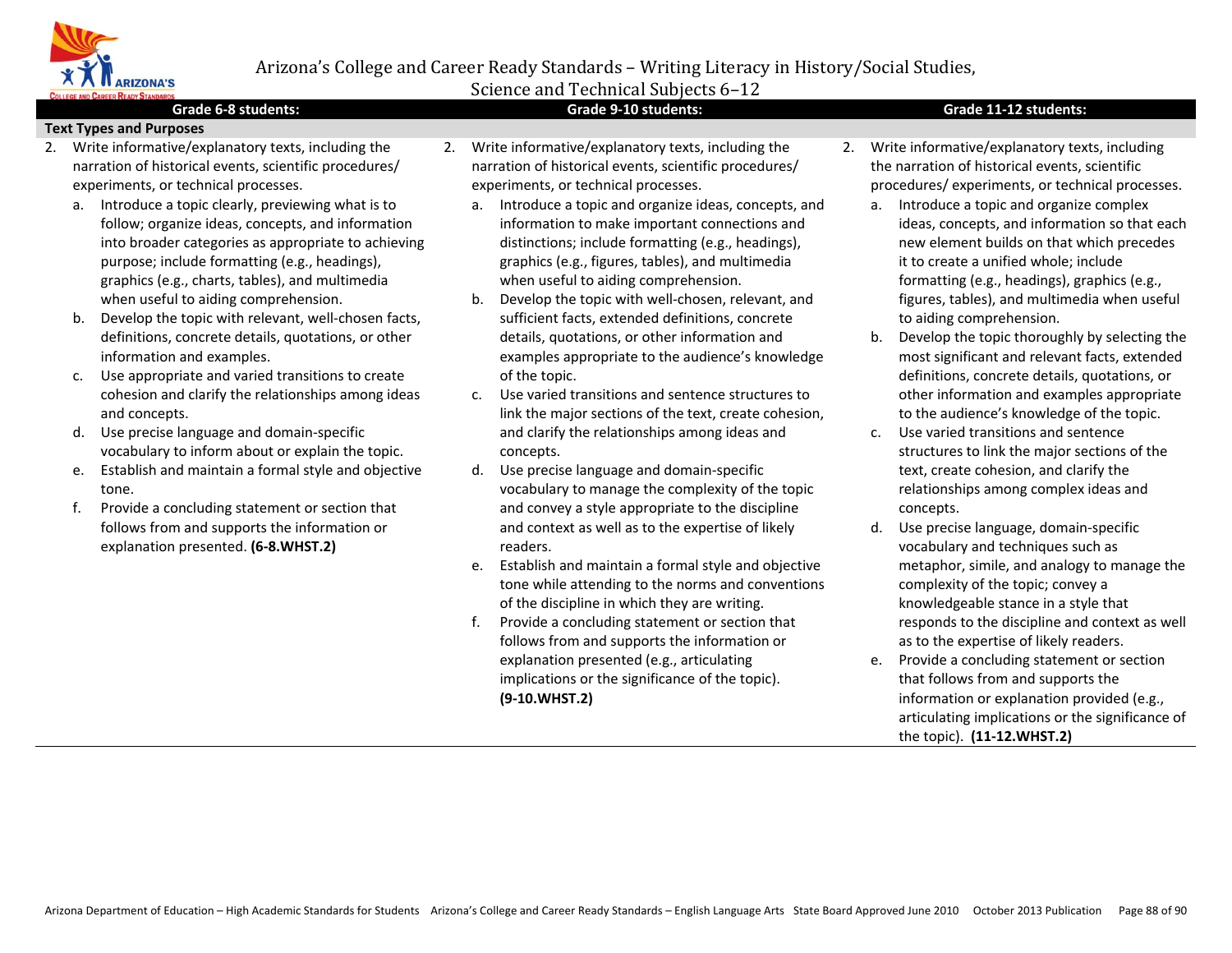

# Arizona's College and Career Ready Standards - Writing Literacy in History/Social Studies,

| <b>ANTI ANTICORAD</b><br><b>COLLEGE AND CAREER READY STANDARDS</b>                                                                                                                                                                                                                                                                                                                                                                                                                                                                                                                                                                                                                   | Science and Technical Subjects 6-12                                                                                                                                                                                                                                                                                                                                                                                                                                                      |                                                                                                                                                                                                                                                                                                                                                                                                                                                                                                    |  |  |  |  |  |
|--------------------------------------------------------------------------------------------------------------------------------------------------------------------------------------------------------------------------------------------------------------------------------------------------------------------------------------------------------------------------------------------------------------------------------------------------------------------------------------------------------------------------------------------------------------------------------------------------------------------------------------------------------------------------------------|------------------------------------------------------------------------------------------------------------------------------------------------------------------------------------------------------------------------------------------------------------------------------------------------------------------------------------------------------------------------------------------------------------------------------------------------------------------------------------------|----------------------------------------------------------------------------------------------------------------------------------------------------------------------------------------------------------------------------------------------------------------------------------------------------------------------------------------------------------------------------------------------------------------------------------------------------------------------------------------------------|--|--|--|--|--|
| <b>Grade 6-8 students:</b>                                                                                                                                                                                                                                                                                                                                                                                                                                                                                                                                                                                                                                                           | <b>Grade 9-10 students:</b>                                                                                                                                                                                                                                                                                                                                                                                                                                                              | Grade 11-12 students:                                                                                                                                                                                                                                                                                                                                                                                                                                                                              |  |  |  |  |  |
| <b>Text Types and Purposes</b>                                                                                                                                                                                                                                                                                                                                                                                                                                                                                                                                                                                                                                                       |                                                                                                                                                                                                                                                                                                                                                                                                                                                                                          |                                                                                                                                                                                                                                                                                                                                                                                                                                                                                                    |  |  |  |  |  |
| 3. (See note; not applicable as a separate requirement)<br>$(6-8.WHST.3)$                                                                                                                                                                                                                                                                                                                                                                                                                                                                                                                                                                                                            | (See note; not applicable as a separate requirement)<br>3.<br>$(9-10.WHST.3)$                                                                                                                                                                                                                                                                                                                                                                                                            | (See note; not applicable as a separate<br>3.<br>requirement) (11-12.WHST.3)                                                                                                                                                                                                                                                                                                                                                                                                                       |  |  |  |  |  |
| Note: Students' narrative skills continue to grow in these grades. The Standards require that students be able to incorporate narrative elements effectively into arguments and<br>informative/explanatory texts. In history/social studies, students must be able to incorporate narrative accounts into their analyses of individuals or events of historical import.<br>In science and technical subjects, students must be able to write precise enough descriptions of the step-by-step procedures they use in their investigations or technical work that<br>others can replicate them and (possibly) reach the same results.<br><b>Production and Distribution of Writing</b> |                                                                                                                                                                                                                                                                                                                                                                                                                                                                                          |                                                                                                                                                                                                                                                                                                                                                                                                                                                                                                    |  |  |  |  |  |
| 4. Produce clear and coherent writing in which the<br>development, organization, and style are appropriate<br>to task, purpose, and audience. (6-8.WHST.4)<br>a. Produce clear and coherent functional writing (e.g.,<br>formal letters, envelopes, procedures, labels,<br>timelines, graphs/tables, experiments, maps,<br>caption, charts, diagrams) in which the<br>development, organization, and style are<br>appropriate to task, purpose, and audience.<br>(AZ.6-8.WHST.4)                                                                                                                                                                                                     | Produce clear and coherent writing in which the<br>4.<br>development, organization, and style are appropriate<br>to task, purpose, and audience. (9-10.WHST.4)<br>Produce clear and coherent functional writing (e.g.,<br>а.<br>formal letters, envelopes, procedures, labels,<br>timelines, graphs/tables, experiments, maps,<br>caption, charts, diagrams) in which the<br>development, organization, and style are<br>appropriate to task, purpose, and audience.<br>(AZ.9-10.WHST.4) | Produce clear and coherent writing in which the<br>4.<br>development, organization, and style are<br>appropriate to task, purpose, and audience.<br>$(11-12.WHST.4)$<br>Produce clear and coherent functional<br>а.<br>writing (e.g., formal letters, envelopes,<br>procedures, labels, timelines, graphs/tables,<br>experiments, maps, caption, charts,<br>diagrams) in which the development,<br>organization, and style are appropriate to<br>task, purpose, and audience.<br>(AZ.11-12.WHST.4) |  |  |  |  |  |
| With some guidance and support from peers and<br>adults, develop and strengthen writing as needed by<br>planning, revising, editing, rewriting, or trying a new<br>approach, focusing on how well purpose and audience<br>have been addressed. (6-8.WHST.5)                                                                                                                                                                                                                                                                                                                                                                                                                          | 5.<br>Develop and strengthen writing as needed by planning,<br>revising, editing, rewriting, or trying a new approach,<br>focusing on addressing what is most significant for a<br>specific purpose and audience. (9-10. WHST .5)                                                                                                                                                                                                                                                        | Develop and strengthen writing as needed by<br>5.<br>planning, revising, editing, rewriting, or trying a<br>new approach, focusing on addressing what is<br>most significant for a specific purpose and<br>audience. (11-12.WHST.5)                                                                                                                                                                                                                                                                |  |  |  |  |  |
| Use technology, including the Internet, to produce and<br>6.<br>publish writing and present the relationships between<br>information and ideas clearly and efficiently.<br>$(6-8.WHST.6)$                                                                                                                                                                                                                                                                                                                                                                                                                                                                                            | 6.<br>Use technology, including the Internet, to produce,<br>publish, and update individual or shared writing<br>products, taking advantage of technology's capacity to<br>link to other information and to display information<br>flexibly and dynamically. (9-10.WHST.6)                                                                                                                                                                                                               | Use technology, including the Internet, to<br>6.<br>produce, publish, and update individual or shared<br>writing products in response to ongoing<br>feedback, including new arguments or<br>information. (11-12.WHST.6)                                                                                                                                                                                                                                                                            |  |  |  |  |  |